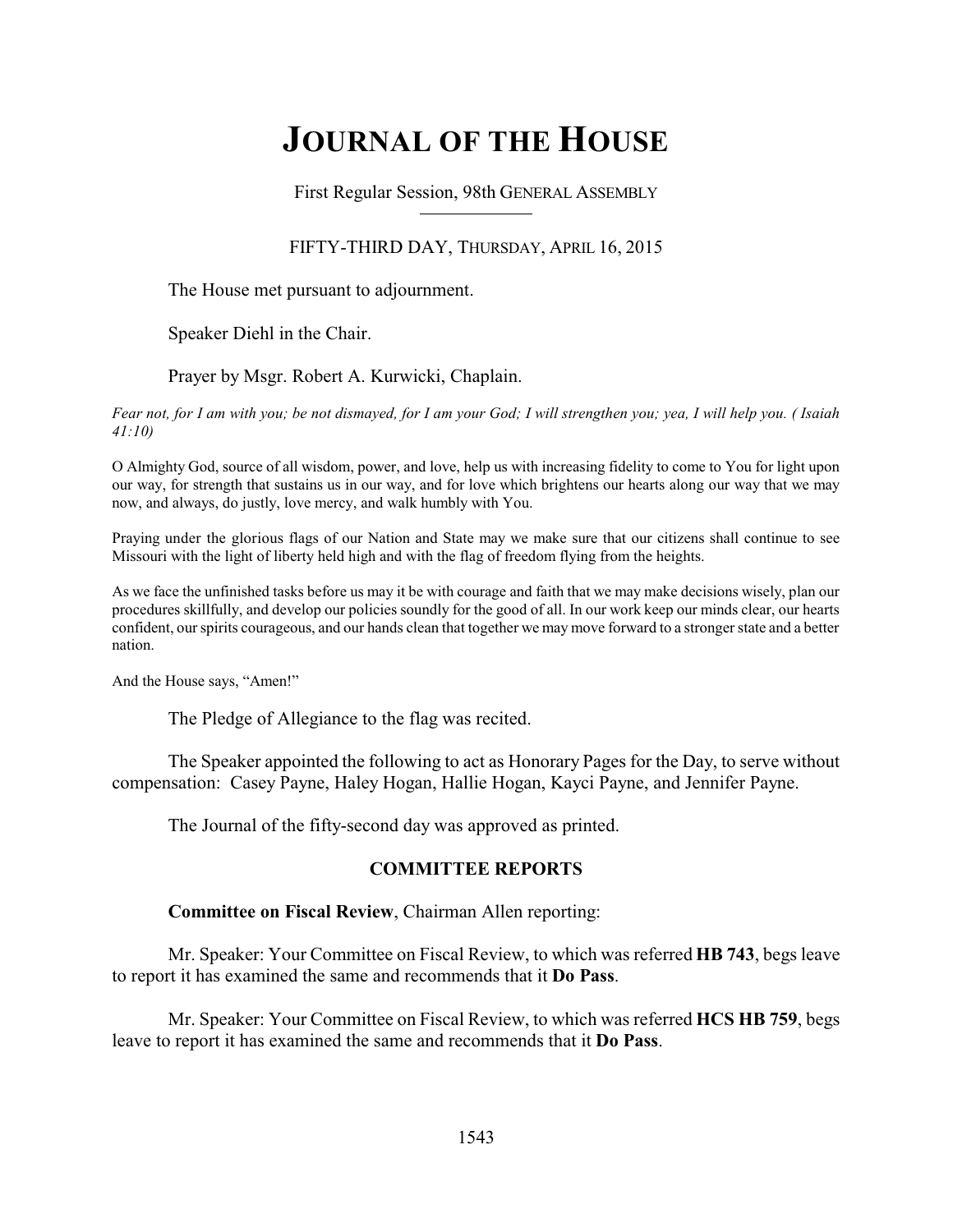Mr. Speaker: Your Committee on Fiscal Review, to which was referred **HCS HB 796**, begs leave to report it has examined the same and recommends that it **Do Pass**.

Mr. Speaker: Your Committee on Fiscal Review, to which was referred **HB 918**, begs leave to report it has examined the same and recommends that it **Do Pass**.

Mr. Speaker: Your Committee on Fiscal Review, to which was referred **HB 1070**, begs leave to report it has examined the same and recommends that it **Do Pass**.

Mr. Speaker: Your Committee on Fiscal Review, to which was referred **HB 1087**, begs leave to report it has examined the same and recommends that it **Do Pass**.

Mr. Speaker: Your Committee on Fiscal Review, to which was referred **HB 1305**, begs leave to report it has examined the same and recommends that it **Do Pass**.

Mr. Speaker: Your Committee on Fiscal Review, to which was referred **CCR HCS SS#2 SCS SB 24**, begs leave to report it has examined the same and recommends that it **Do Pass**.

Mr. Speaker: Your Committee on Fiscal Review, to which was referred **SB 194**, begs leave to report it has examined the same and recommends that it **Do Pass**.

### **THIRD READING OF HOUSE BILLS**

**HB 557**, relating to the protection of parental rights, was taken up by Representative Bahr.

On motion of Representative Bahr, **HB 557** was read the third time and passed by the following vote:

| Alferman            | Allen           | Anders        | Anderson  | Andrews        |
|---------------------|-----------------|---------------|-----------|----------------|
| Austin              | Bahr            | <b>Barnes</b> | Basye     | Beard          |
| <b>Bernskoetter</b> | Berry           | <b>Black</b>  | Bondon    | <b>Brattin</b> |
| Brown 94            | <b>Burlison</b> | Chipman       | Cierpiot  | Conway 10      |
| Conway 104          | Cookson         | Corlew        | Cornejo   | Crawford       |
| Cross               | Curtman         | Davis         | Dogan     | Dohrman        |
| Eggleston           | Engler          | English       | Entlicher | Fitzpatrick    |
| Fitzwater 144       | Fitzwater 49    | Fraker        | Franklin  | Frederick      |
| Gannon              | Gosen           | Green         | Haahr     | Hansen         |
| Harris              | Hicks           | Higdon        | Hill      | Hinson         |
| Hoskins             | Hough           | Houghton      | Hubrecht  | Hurst          |
| Johnson             | Jones           | Justus        | Keeney    | Kelley         |
| Kidd                | King            | Koenig        | Kolkmeyer | Korman         |
| Lair                | Lant            | Lauer         | Leara     | Lichtenegger   |
| Love                | Lynch           | Marshall      | Mathews   | McCaherty      |
| McDaniel            | McGaugh         | Messenger     | Miller    | Moon           |
| Morris              | Muntzel         | Otto          | Parkinson | Pfautsch       |
| Phillips            | Pierson         | Pietzman      | Pike      | Pogue          |
| Redmon              | Rehder          | Reiboldt      | Remole    | Rhoads         |
| Richardson          | Roden           | Roeber        | Rone      | Ross           |
| Rowden              | Rowland         | Runions       | Ruth      | Shaul          |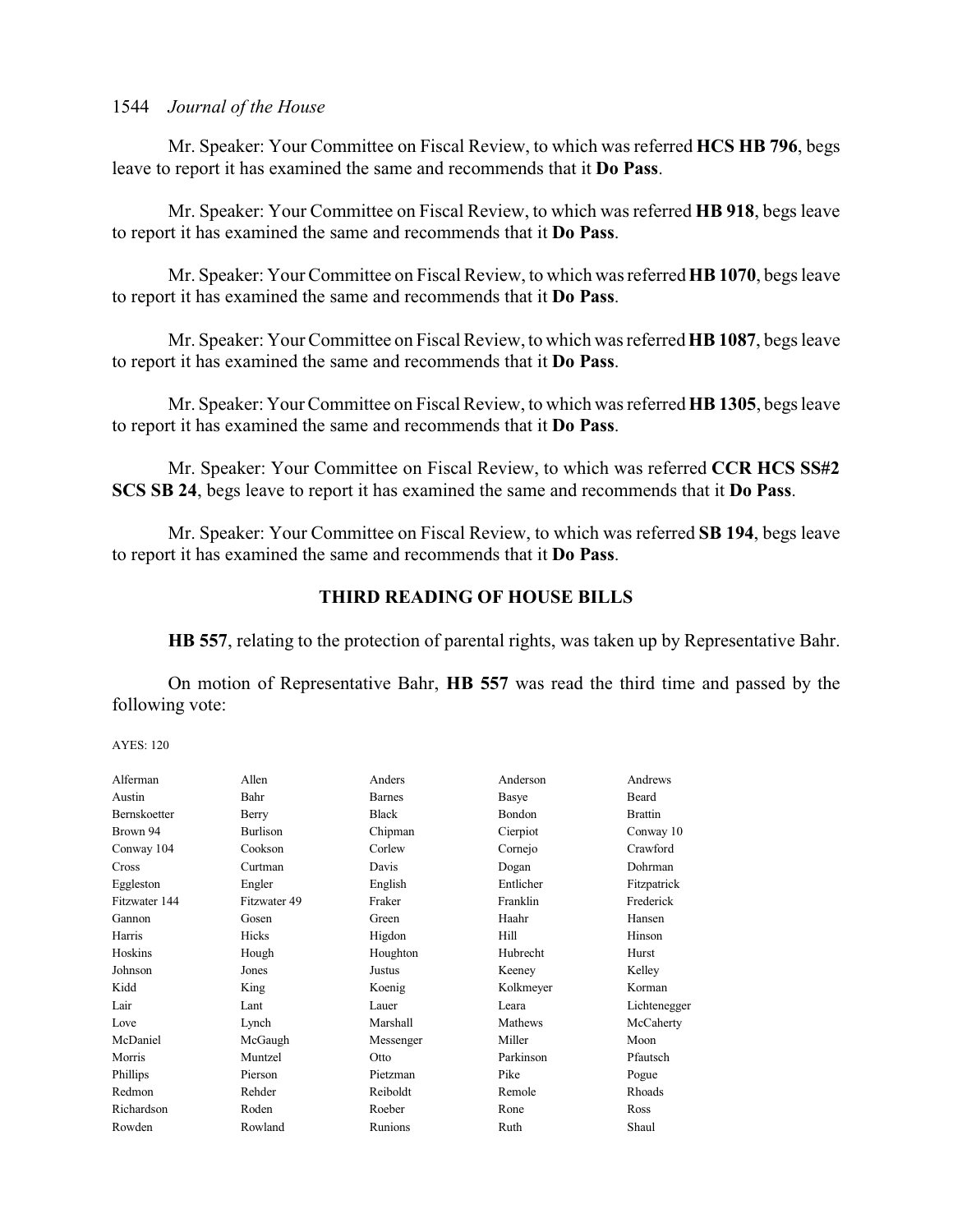# *Fifty-third Day–Thursday, April 16, 2015* 1545

| Shull                         | Shumake            | Solon        | Sommer   | Spencer     |
|-------------------------------|--------------------|--------------|----------|-------------|
| Swan                          | Taylor             | Vescovo      | Walker   | White       |
| Wiemann                       | Wilson             | Wood         | Zerr     | Mr. Speaker |
| <b>NOES: 033</b>              |                    |              |          |             |
| Adams                         | Arthur             | <b>Burns</b> | Butler   | Carpenter   |
| Colona                        | Ellington          | Gardner      | Hubbard  | Hummel      |
| Kendrick                      | Kirkton            | Kratky       | LaFaver  | Lavender    |
| May                           | McCann Beatty      | McCreery     | McDonald | McManus     |
| McNeil                        | Meredith           | Mims         | Mitten   | Montecillo  |
| Morgan                        | Newman             | Nichols      | Norr     | Pace        |
| Rizzo                         | <b>Walton Gray</b> | Webber       |          |             |
| PRESENT: 000                  |                    |              |          |             |
| <b>ABSENT WITH LEAVE: 009</b> |                    |              |          |             |
| Brown 57                      | Curtis             | Dugger       | Dunn     | Flanigan    |
| Haefner                       | Neely              | Peters       | Smith    |             |
|                               |                    |              |          |             |

VACANCIES: 001

Speaker Diehl declared the bill passed.

**HCS HB 110, with House Committee Amendment No. 3**, relating to port facilities, was taken up by Representative McCaherty.

On motion of Representative Allen, **House Committee Amendment No. 3** was adopted.

Representative Richardson moved the previous question.

Which motion was adopted by the following vote:

| Alferman      | Allen           | Anderson      | Andrews        | Austin              |
|---------------|-----------------|---------------|----------------|---------------------|
| Bahr          | <b>Barnes</b>   | Basye         | Beard          | <b>Bernskoetter</b> |
| Berry         | <b>Black</b>    | <b>Bondon</b> | <b>Brattin</b> | Brown 57            |
| Brown 94      | <b>Burlison</b> | Chipman       | Cierpiot       | Conway 104          |
| Cookson       | Corlew          | Cornejo       | Crawford       | Cross               |
| Curtman       | Davis           | Dogan         | Dohrman        | Dugger              |
| Eggleston     | Engler          | English       | Entlicher      | Fitzpatrick         |
| Fitzwater 144 | Fitzwater 49    | Flanigan      | Fraker         | Franklin            |
| Frederick     | Gannon          | Gosen         | Haahr          | Hansen              |
| Hicks         | Higdon          | Hill          | Hinson         | <b>Hoskins</b>      |
| Hough         | Houghton        | Hubrecht      | Hurst          | Johnson             |
| Jones         | Justus          | Keeney        | Kidd           | King                |
| Koenig        | Kolkmeyer       | Korman        | Lair           | Lant                |
| Lauer         | I eara          | Lichtenegger  | Love           | Lynch               |
| Mathews       | McCaherty       | McDaniel      | McGaugh        | Messenger           |
| Miller        | Moon            | Morris        | Muntzel        | Parkinson           |
| Pfautsch      | Phillips        | Pietzman      | Pike           | Pogue               |
| Redmon        | Rehder          | Reiboldt      | Remole         | Rhoads              |
| Richardson    | Roden           | Roeber        | Rone           | Ross                |
|               |                 |               |                |                     |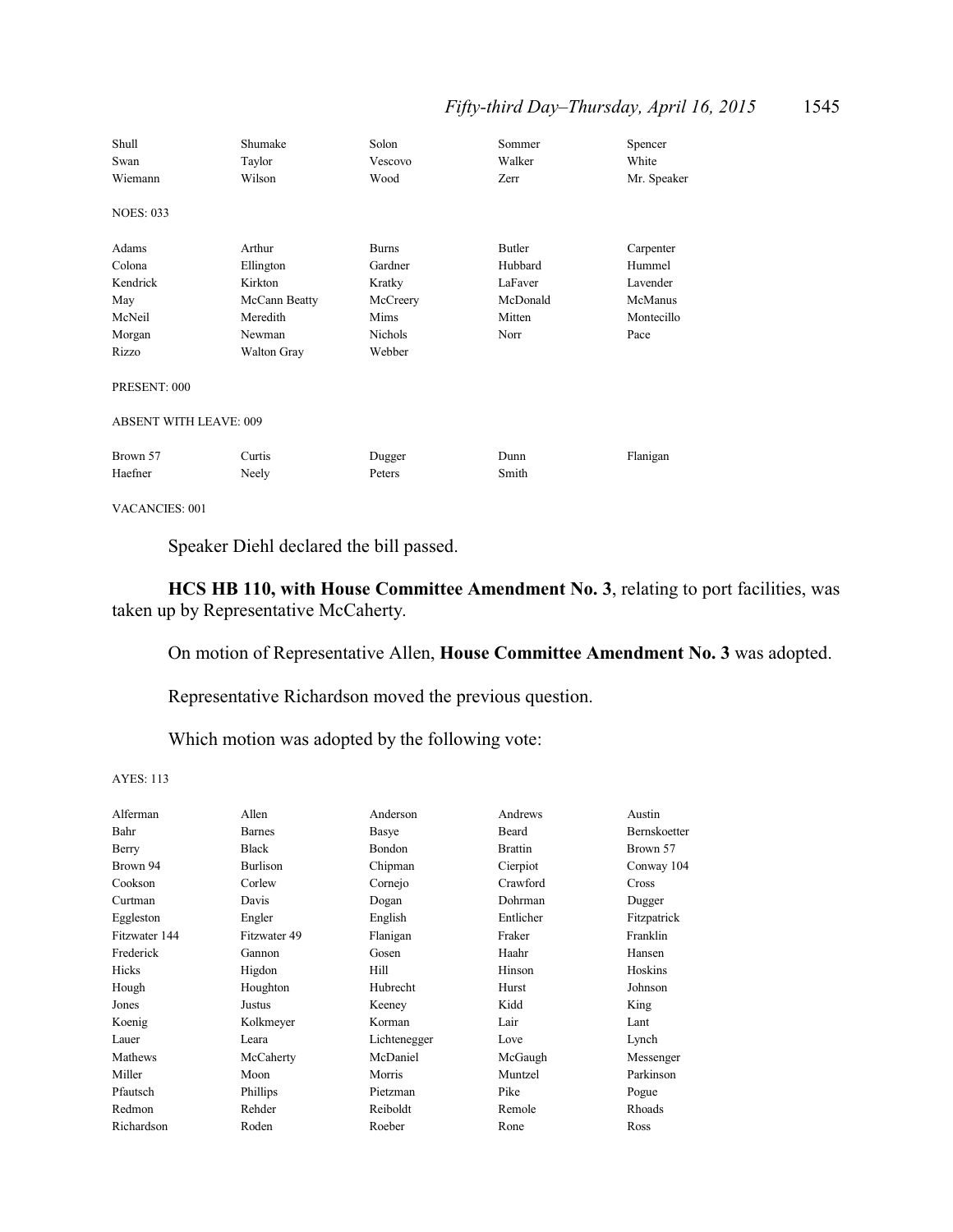| Rowden                        | Ruth          | Shaul          | Shull        | Shumake            |
|-------------------------------|---------------|----------------|--------------|--------------------|
| Solon                         | Sommer        | Spencer        | Swan         | Taylor             |
| Vescovo                       | Walker        | White          | Wiemann      | Wilson             |
| Wood                          | Zerr          | Mr. Speaker    |              |                    |
| <b>NOES: 041</b>              |               |                |              |                    |
| Adams                         | Anders        | Arthur         | <b>Burns</b> | Butler             |
| Carpenter                     | Colona        | Conway 10      | Curtis       | Gardner            |
| Green                         | Harris        | Hubbard        | Hummel       | Kendrick           |
| Kirkton                       | Kratky        | LaFaver        | Lavender     | Marshall           |
| May                           | McCann Beatty | McCreery       | McDonald     | McManus            |
| McNeil                        | Meredith      | Mims           | Mitten       | Montecillo         |
| Morgan                        | Newman        | <b>Nichols</b> | Norr         | Otto               |
| Pace                          | Pierson       | Rizzo          | Runions      | <b>Walton Gray</b> |
| Webber                        |               |                |              |                    |
| PRESENT: 001                  |               |                |              |                    |
| Ellington                     |               |                |              |                    |
| <b>ABSENT WITH LEAVE: 007</b> |               |                |              |                    |
| Dunn                          | Haefner       | Kelley         | Neely        | Peters             |
| Rowland                       | Smith         |                |              |                    |

### VACANCIES: 001

On motion of Representative McCaherty, **HCS HB 110, as amended**, was read the third time and passed by the following vote:

| Allen               | Anders        | Arthur         | Austin         | <b>Basye</b>    |
|---------------------|---------------|----------------|----------------|-----------------|
| <b>Bernskoetter</b> | Berry         | <b>Black</b>   | Brown 57       | Brown 94        |
| <b>Burns</b>        | <b>Butler</b> | Carpenter      | Cierpiot       | Colona          |
| Conway 10           | Conway 104    | Cookson        | Corlew         | Cornejo         |
| Crawford            | Cross         | Dohrman        | Ellington      | Engler          |
| English             | Fitzwater 144 | Flanigan       | Fraker         | Gannon          |
| Gosen               | Green         | Haahr          | Hansen         | Harris          |
| Hicks               | Higdon        | Hoskins        | Houghton       | Hubbard         |
| Hummel              | Jones         | Justus         | King           | Kolkmeyer       |
| Korman              | Kratky        | LaFaver        | Lair           | Lant            |
| Lauer               | Lavender      | Leara          | Lynch          | May             |
| McCaherty           | McCann Beatty | McGaugh        | McManus        | Messenger       |
| Morgan              | Muntzel       | <b>Nichols</b> | Pace           | Pfautsch        |
| Phillips            | Pierson       | Pike           | Redmon         | Reiboldt        |
| Richardson          | Rizzo         | Roden          | Rowden         | <b>Runions</b>  |
| Ruth                | Shaul         | Shull          | Shumake        | Solon           |
| Sommer              | Swan          | Vescovo        | Walker         | Walton Gray     |
| Zerr                | Mr. Speaker   |                |                |                 |
| <b>NOES: 069</b>    |               |                |                |                 |
| Adams               | Alferman      | Anderson       | Andrews        | Bahr            |
| <b>Barnes</b>       | <b>Beard</b>  | Bondon         | <b>Brattin</b> | <b>Burlison</b> |
| Chipman             | Curtis        | Curtman        | Davis          | Dogan           |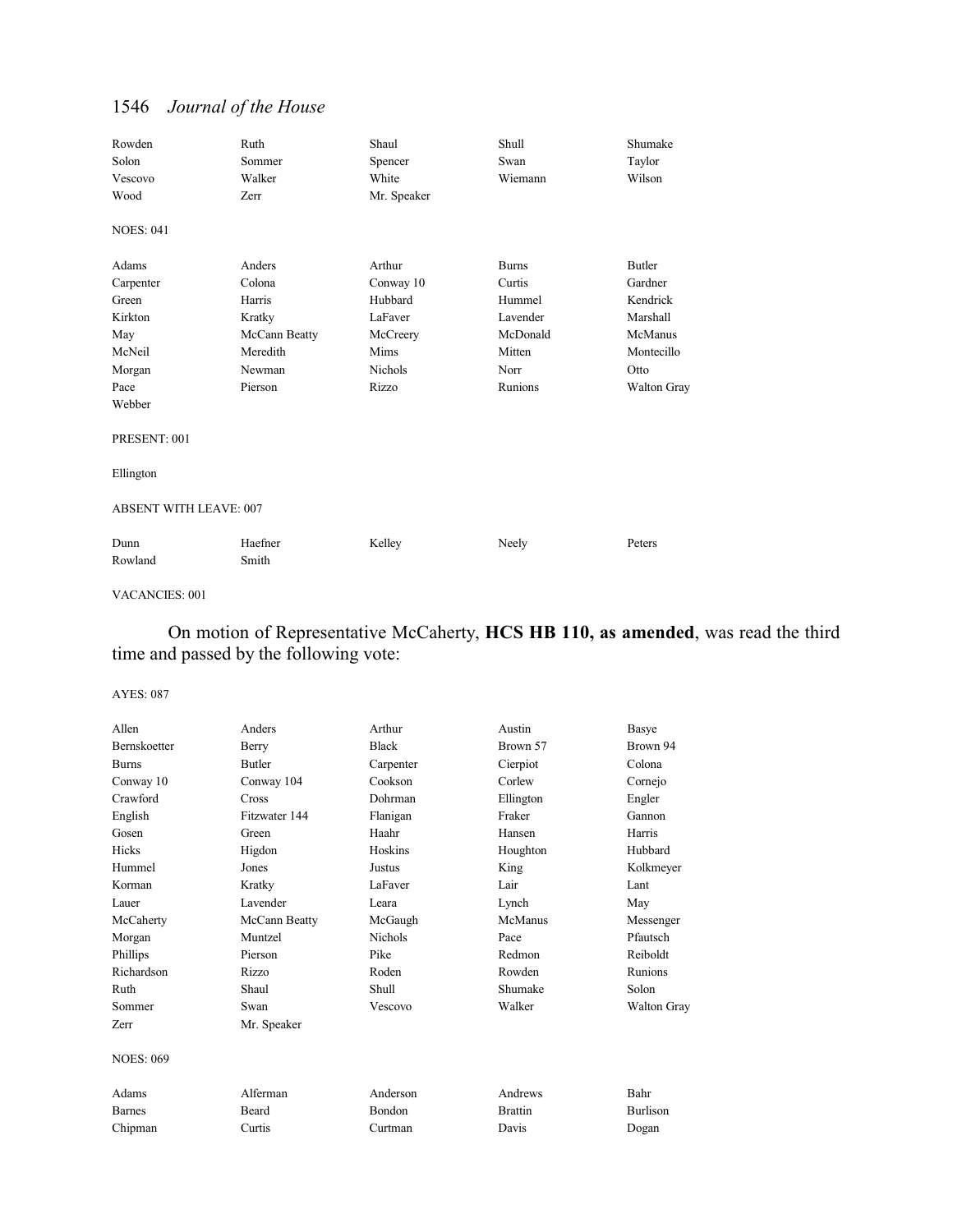# *Fifty-third Day–Thursday, April 16, 2015* 1547

| Dugger                        | Eggleston  | Entlicher | Fitzpatrick | Fitzwater 49 |  |
|-------------------------------|------------|-----------|-------------|--------------|--|
| Franklin                      | Frederick  | Gardner   | Hill        | Hinson       |  |
| Hough                         | Hubrecht   | Hurst     | Johnson     | Keeney       |  |
| Kendrick                      | Kidd       | Kirkton   | Koenig      | Lichtenegger |  |
| Love                          | Marshall   | Mathews   | McCreery    | McDaniel     |  |
| McDonald                      | McNeil     | Meredith  | Miller      | Mims         |  |
| Mitten                        | Montecillo | Moon      | Morris      | Newman       |  |
| Norr                          | Otto       | Parkinson | Pietzman    | Pogue        |  |
| Rehder                        | Remole     | Rhoads    | Roeber      | Rone         |  |
| Ross                          | Rowland    | Spencer   | Taylor      | Webber       |  |
| White                         | Wiemann    | Wilson    | Wood        |              |  |
| PRESENT: 000                  |            |           |             |              |  |
| <b>ABSENT WITH LEAVE: 006</b> |            |           |             |              |  |
| Dunn<br>Smith                 | Haefner    | Kelley    | Neely       | Peters       |  |

VACANCIES: 001

Speaker Diehl declared the bill passed.

**HB 643**, relating to local government retirement systems, was taken up by Representative Hinson.

On motion of Representative Hinson, **HB 643** was read the third time and passed by the following vote:

| Adams         | Alferman     | Allen               | Anders         | Anderson      |
|---------------|--------------|---------------------|----------------|---------------|
| Andrews       | Arthur       | Austin              | Bahr           | <b>Barnes</b> |
| Basye         | <b>Beard</b> | <b>Bernskoetter</b> | Berry          | <b>Black</b>  |
| Bondon        | Brown 57     | Brown 94            | <b>Burns</b>   | <b>Butler</b> |
| Carpenter     | Chipman      | Cierpiot            | Colona         | Conway 104    |
| Cookson       | Corlew       | Crawford            | Cross          | Curtman       |
| Davis         | Dogan        | Dohrman             | Dugger         | Eggleston     |
| Engler        | English      | Entlicher           | Fitzpatrick    | Fitzwater 144 |
| Fitzwater 49  | Flanigan     | Fraker              | Franklin       | Frederick     |
| Gardner       | Gosen        | Green               | Haahr          | Hansen        |
| Harris        | <b>Hicks</b> | Higdon              | Hill           | Hinson        |
| Hoskins       | Hough        | Houghton            | Hubbard        | Hubrecht      |
| Hummel        | Hurst        | Johnson             | Jones          | Justus        |
| Keeney        | Kelley       | Kendrick            | Kidd           | King          |
| Kirkton       | Koenig       | Kolkmeyer           | Kratky         | LaFaver       |
| Lair          | Lant         | Lavender            | Leara          | Lichtenegger  |
| Love          | Lynch        | Mathews             | May            | McCaherty     |
| McCann Beatty | McCreery     | McDaniel            | McDonald       | McGaugh       |
| McManus       | McNeil       | Meredith            | Messenger      | Miller        |
| Mims          | Mitten       | Montecillo          | Moon           | Morgan        |
| Morris        | Muntzel      | Newman              | <b>Nichols</b> | Norr          |
| Otto          | Pace         | Pfautsch            | Phillips       | Pierson       |
| Pietzman      | Pike         | Redmon              | Rehder         | Reiboldt      |
| Remole        | Rhoads       | Richardson          | Rizzo          | Roden         |
| Roeber        | Rone         | Ross                | Rowden         | Rowland       |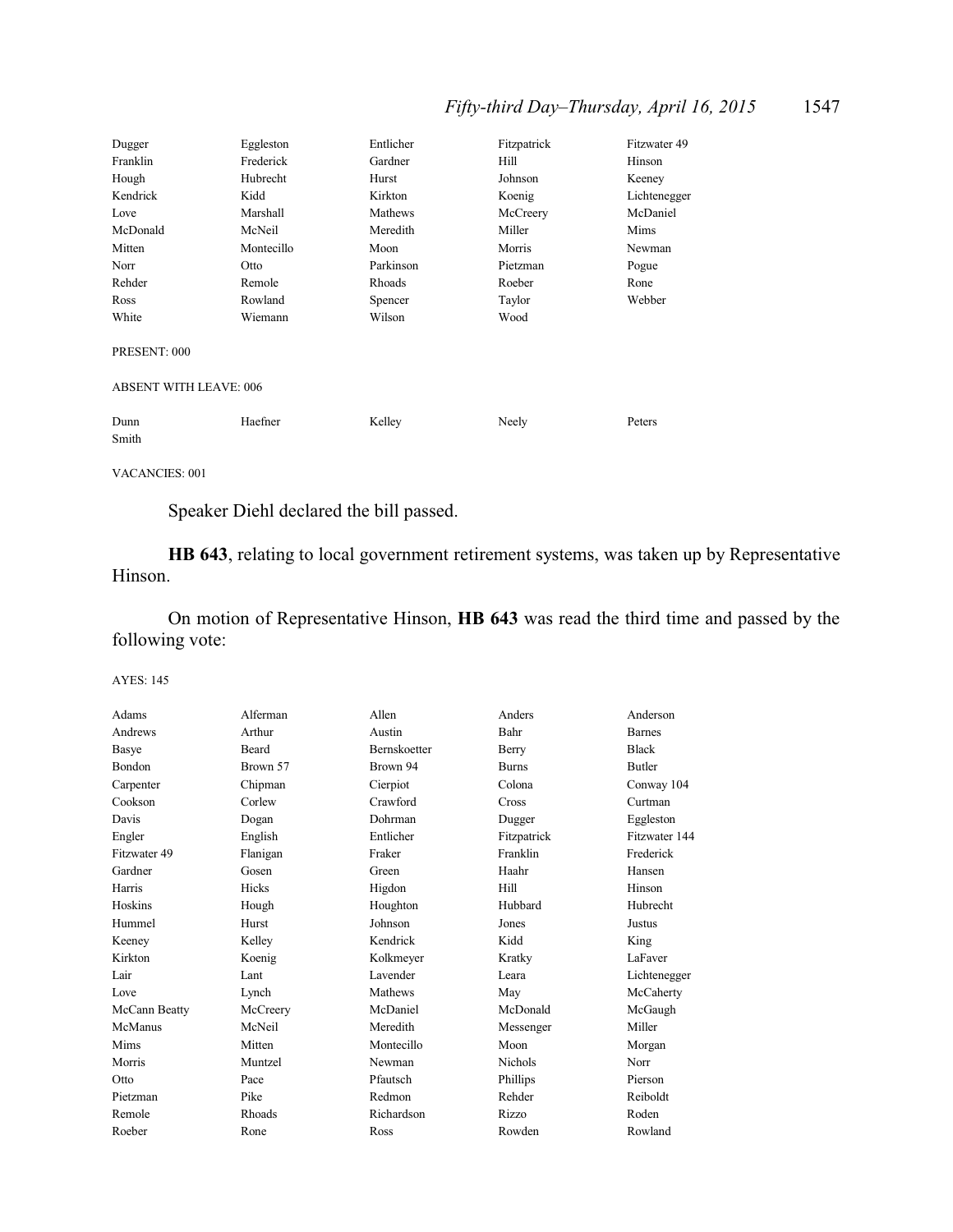| Runions                       | Ruth      | Shaul              | Shull   | Shumake     |
|-------------------------------|-----------|--------------------|---------|-------------|
| Solon                         | Sommer    | Spencer            | Swan    | Taylor      |
| Vescovo                       | Walker    | <b>Walton Gray</b> | Webber  | White       |
| Wiemann                       | Wilson    | Wood               | Zerr    | Mr. Speaker |
| <b>NOES: 004</b>              |           |                    |         |             |
| Curtis                        | Ellington | Marshall           | Pogue   |             |
| PRESENT: 000                  |           |                    |         |             |
| <b>ABSENT WITH LEAVE: 013</b> |           |                    |         |             |
| <b>Brattin</b>                | Burlison  | Conway 10          | Cornejo | Dunn        |
| Gannon                        | Haefner   | Korman             | Lauer   | Neely       |
| Parkinson                     | Peters    | Smith              |         |             |

VACANCIES: 001

Speaker Diehl declared the bill passed.

**HB 776**, relating to the Commission on Capitol Security Infrastructure, was taken up by Representative Higdon.

On motion of Representative Higdon, **HB 776** was read the third time and passed by the following vote:

| Alferman        | Allen         | Anderson       | Andrews       | Austin         |
|-----------------|---------------|----------------|---------------|----------------|
| Bahr            | <b>Basye</b>  | Beard          | Bernskoetter  | Berry          |
| <b>Black</b>    | <b>Bondon</b> | <b>Brattin</b> | Brown 57      | Brown 94       |
| <b>Burlison</b> | <b>Butler</b> | Carpenter      | Chipman       | Cierpiot       |
| Conway 10       | Conway 104    | Cookson        | Corlew        | Cornejo        |
| Crawford        | <b>Cross</b>  | Curtis         | Curtman       | Davis          |
| Dogan           | Dohrman       | Dugger         | Eggleston     | Engler         |
| English         | Entlicher     | Fitzpatrick    | Fitzwater 144 | Fitzwater 49   |
| Flanigan        | Fraker        | Franklin       | Frederick     | Gannon         |
| Gosen           | Green         | Haahr          | Hansen        | Harris         |
| Higdon          | Hill          | Hoskins        | Hough         | Houghton       |
| Hubrecht        | Hurst         | Johnson        | Jones         | Justus         |
| Keeney          | Kelley        | Kidd           | King          | Koenig         |
| Kolkmeyer       | Korman        | LaFaver        | Lair          | Lant           |
| Lauer           | Leara         | Lichtenegger   | Love          | Lynch          |
| Mathews         | May           | McDaniel       | McGaugh       | Messenger      |
| Miller          | Moon          | Morris         | Muntzel       | <b>Nichols</b> |
| Norr            | Pfautsch      | Phillips       | Pietzman      | Pike           |
| Redmon          | Rehder        | Reiboldt       | Remole        | Rhoads         |
| Richardson      | Roden         | Roeber         | Rone          | Ross           |
| Rowden          | Rowland       | Ruth           | Shaul         | Shull          |
| Shumake         | Solon         | Sommer         | Spencer       | Swan           |
| Taylor          | Vescovo       | Walker         | White         | Wiemann        |
| Wilson          | Wood          | Zerr           | Mr. Speaker   |                |
|                 |               |                |               |                |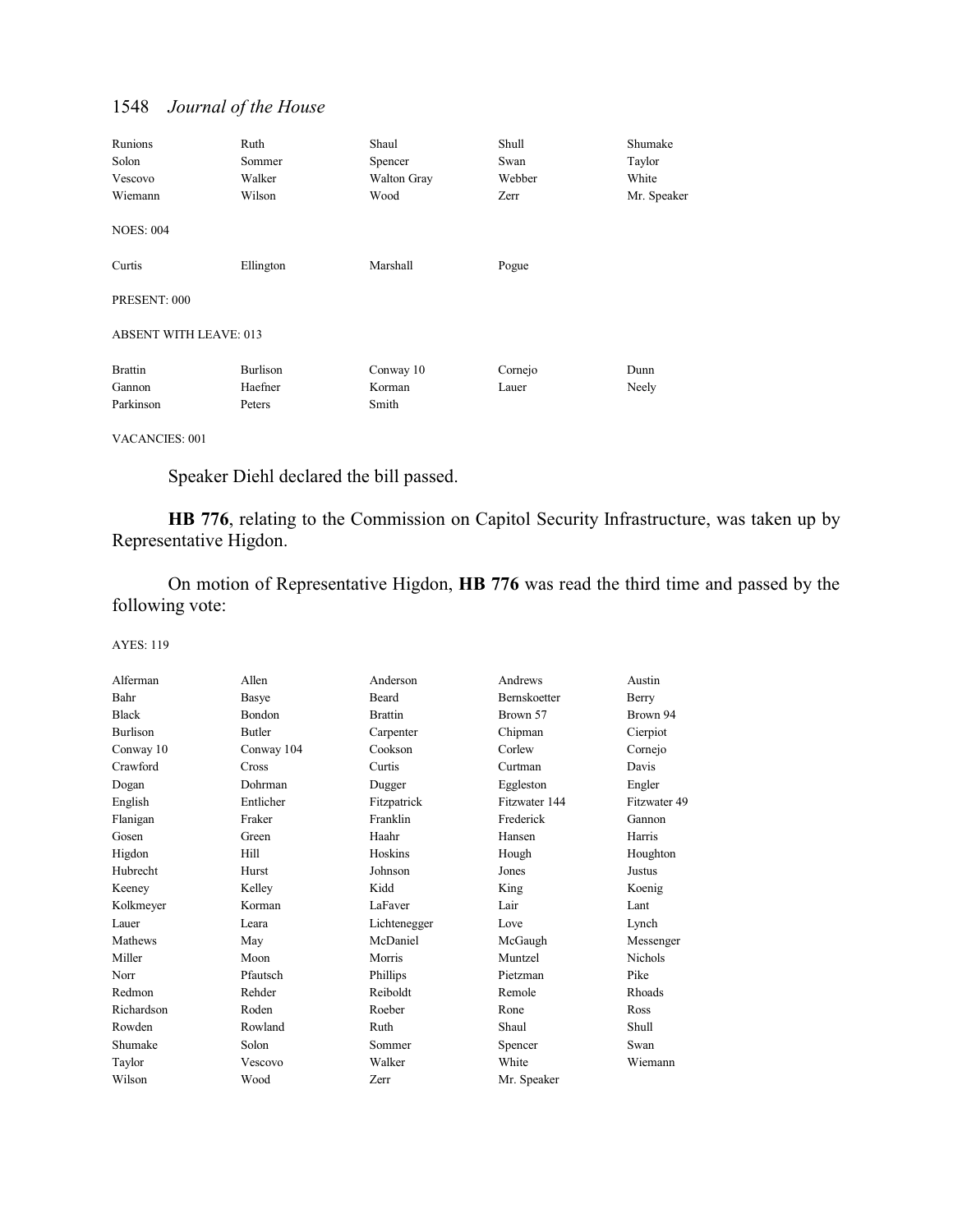### *Fifty-third Day–Thursday, April 16, 2015* 1549

| <b>NOES: 034</b> |  |
|------------------|--|
|------------------|--|

| Adams                         | Anders    | Arthur             | <b>Barnes</b> | <b>Burns</b> |
|-------------------------------|-----------|--------------------|---------------|--------------|
| Colona                        | Ellington | Gardner            | Hubbard       | Hummel       |
| Kendrick                      | Kirkton   | Kratky             | Lavender      | Marshall     |
| McCann Beatty                 | McCreery  | McDonald           | McManus       | McNeil       |
| Meredith                      | Mims      | Mitten             | Montecillo    | Morgan       |
| Newman                        | Otto      | Pace               | Pierson       | Pogue        |
| Rizzo                         | Runions   | <b>Walton Gray</b> | Webber        |              |
| PRESENT: 000                  |           |                    |               |              |
| <b>ABSENT WITH LEAVE: 009</b> |           |                    |               |              |
| Dunn                          | Haefner   | Hicks              | Hinson        | McCaherty    |
| Neely                         | Parkinson | Peters             | Smith         |              |
|                               |           |                    |               |              |

VACANCIES: 001

Speaker Diehl declared the bill passed.

**HB 918**, relating to the Missouri state funds, was taken up by Representative Johnson.

On motion of Representative Johnson, **HB 918** was read the third time and passed by the following vote:

| Alferman         | Allen          | Anderson            | Andrews      | Austin          |
|------------------|----------------|---------------------|--------------|-----------------|
| Basye            | <b>Beard</b>   | <b>Bernskoetter</b> | Berry        | <b>Black</b>    |
| Bondon           | <b>Brattin</b> | Brown 57            | Brown 94     | <b>Burns</b>    |
| <b>Butler</b>    | Carpenter      | Chipman             | Cierpiot     | Colona          |
| Conway 10        | Conway 104     | Cookson             | Corlew       | Cornejo         |
| Crawford         | Cross          | Curtis              | Davis        | Dogan           |
| Dohrman          | Eggleston      | Ellington           | Engler       | English         |
| Entlicher        | Fitzpatrick    | Fitzwater 144       | Fitzwater 49 | Flanigan        |
| Fraker           | Franklin       | Frederick           | Gannon       | Gosen           |
| Green            | Haahr          | Hansen              | Harris       | <b>Hicks</b>    |
| Higdon           | Hill           | Hoskins             | Hough        | Houghton        |
| Hubbard          | Hubrecht       | Hummel              | Hurst        | Johnson         |
| Justus           | Kelley         | King                | Kolkmeyer    | Korman          |
| LaFaver          | Lair           | Lant                | Lauer        | Leara           |
| Lichtenegger     | Love           | Lynch               | Mathews      | McCaherty       |
| McDaniel         | McGaugh        | Meredith            | Messenger    | Miller          |
| Montecillo       | Morris         | Muntzel             | Norr         | Pace            |
| Pfautsch         | Phillips       | Pietzman            | Pike         | Redmon          |
| Reiboldt         | Remole         | Rhoads              | Richardson   | Roden           |
| Roeber           | Rone           | Rowden              | Rowland      | Ruth            |
| Shaul            | Shull          | Shumake             | Solon        | Sommer          |
| Spencer          | Swan           | Taylor              | Vescovo      | Walker          |
| White            | Wood           | Zerr                | Mr. Speaker  |                 |
| <b>NOES: 038</b> |                |                     |              |                 |
| Adams            | Anders         | Arthur              | Bahr         | <b>Burlison</b> |
| Curtman          | Gardner        | Keeney              | Kendrick     | Kidd            |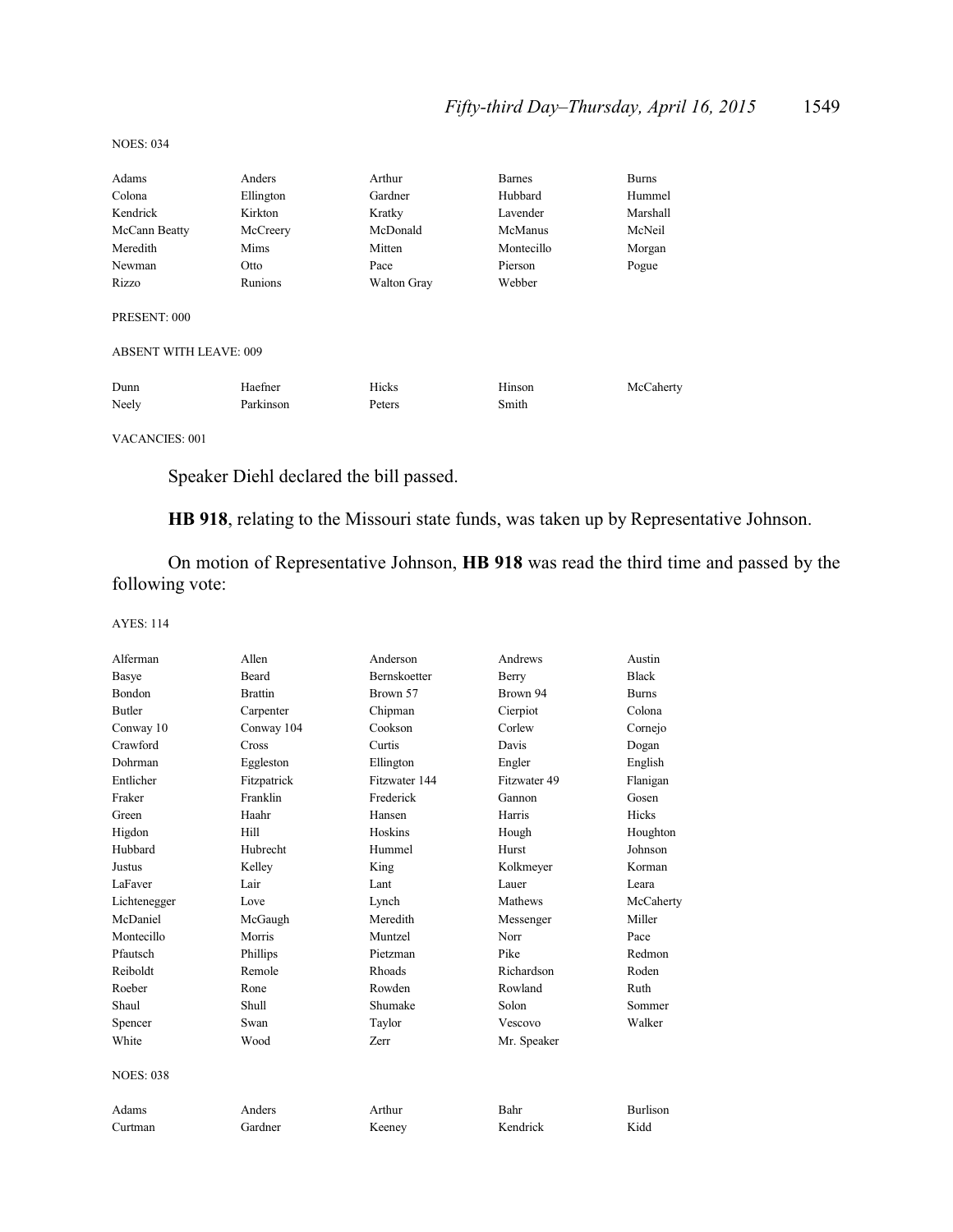| Kirkton                       | Koenig         | Kratky   | Lavender  | Marshall |
|-------------------------------|----------------|----------|-----------|----------|
| May                           | McCann Beatty  | McCreery | McDonald  | McManus  |
| McNeil                        | Mims           | Mitten   | Moon      | Morgan   |
| Newman                        | <b>Nichols</b> | Otto     | Parkinson | Pierson  |
| Pogue                         | Rehder         | Rizzo    | Ross      | Runions  |
| <b>Walton Gray</b>            | Webber         | Wiemann  |           |          |
| PRESENT: 000                  |                |          |           |          |
| <b>ABSENT WITH LEAVE: 010</b> |                |          |           |          |
| <b>Barnes</b>                 | Dugger         | Dunn     | Haefner   | Hinson   |
| Jones                         | Neely          | Peters   | Smith     | Wilson   |

VACANCIES: 001

Speaker Diehl declared the bill passed.

**HCS HBs 405 & 381**, relating to high school equivalency degree testing, was taken up by Representative Gannon.

On motion of Representative Gannon, **HCS HBs 405 & 381** was read the third time and passed by the following vote:

| Adams          | Alferman            | Allen           | Anders       | Anderson       |
|----------------|---------------------|-----------------|--------------|----------------|
| Andrews        | Arthur              | Austin          | Bahr         | Basye          |
| Beard          | <b>Bernskoetter</b> | <b>Black</b>    | Bondon       | <b>Brattin</b> |
| Brown 57       | Brown 94            | <b>Burlison</b> | <b>Burns</b> | <b>Butler</b>  |
| Carpenter      | Chipman             | Cierpiot        | Colona       | Conway 10      |
| Conway 104     | Cookson             | Corlew          | Crawford     | Curtis         |
| Davis          | Dogan               | Dohrman         | Dugger       | Eggleston      |
| Ellington      | Engler              | English         | Entlicher    | Fitzwater 144  |
| Fitzwater 49   | Flanigan            | Fraker          | Franklin     | Frederick      |
| Gannon         | Gardner             | Gosen           | Green        | Haahr          |
| Hansen         | Harris              | <b>Hicks</b>    | Higdon       | Hill           |
| Hoskins        | Houghton            | Hubbard         | Hubrecht     | Hummel         |
| Johnson        | Jones               | <b>Justus</b>   | Keeney       | Kelley         |
| Kendrick       | Kidd                | King            | Kirkton      | Kolkmeyer      |
| Korman         | Kratky              | LaFaver         | Lair         | Lant           |
| Lauer          | Lavender            | Leara           | Lichtenegger | Love           |
| Lynch          | Mathews             | May             | McCaherty    | McCann Beatty  |
| McDaniel       | McDonald            | McGaugh         | McManus      | McNeil         |
| Meredith       | Messenger           | Miller          | Mims         | Mitten         |
| Montecillo     | Morgan              | Morris          | Muntzel      | Newman         |
| <b>Nichols</b> | Norr                | Otto            | Pace         | Pfautsch       |
| Phillips       | Pierson             | Pietzman        | Pike         | Redmon         |
| Rehder         | Reiboldt            | Remole          | Rhoads       | Richardson     |
| Rizzo          | Roden               | Roeber          | Rone         | Ross           |
| Rowden         | Rowland             | Runions         | Ruth         | Shaul          |
| <b>Shull</b>   | Shumake             | Solon           | Sommer       | Spencer        |
| Swan           | Taylor              | Vescovo         | Walker       | Walton Gray    |
| Webber         | White               | Wiemann         | Wilson       | Wood           |
| Zerr           | Mr. Speaker         |                 |              |                |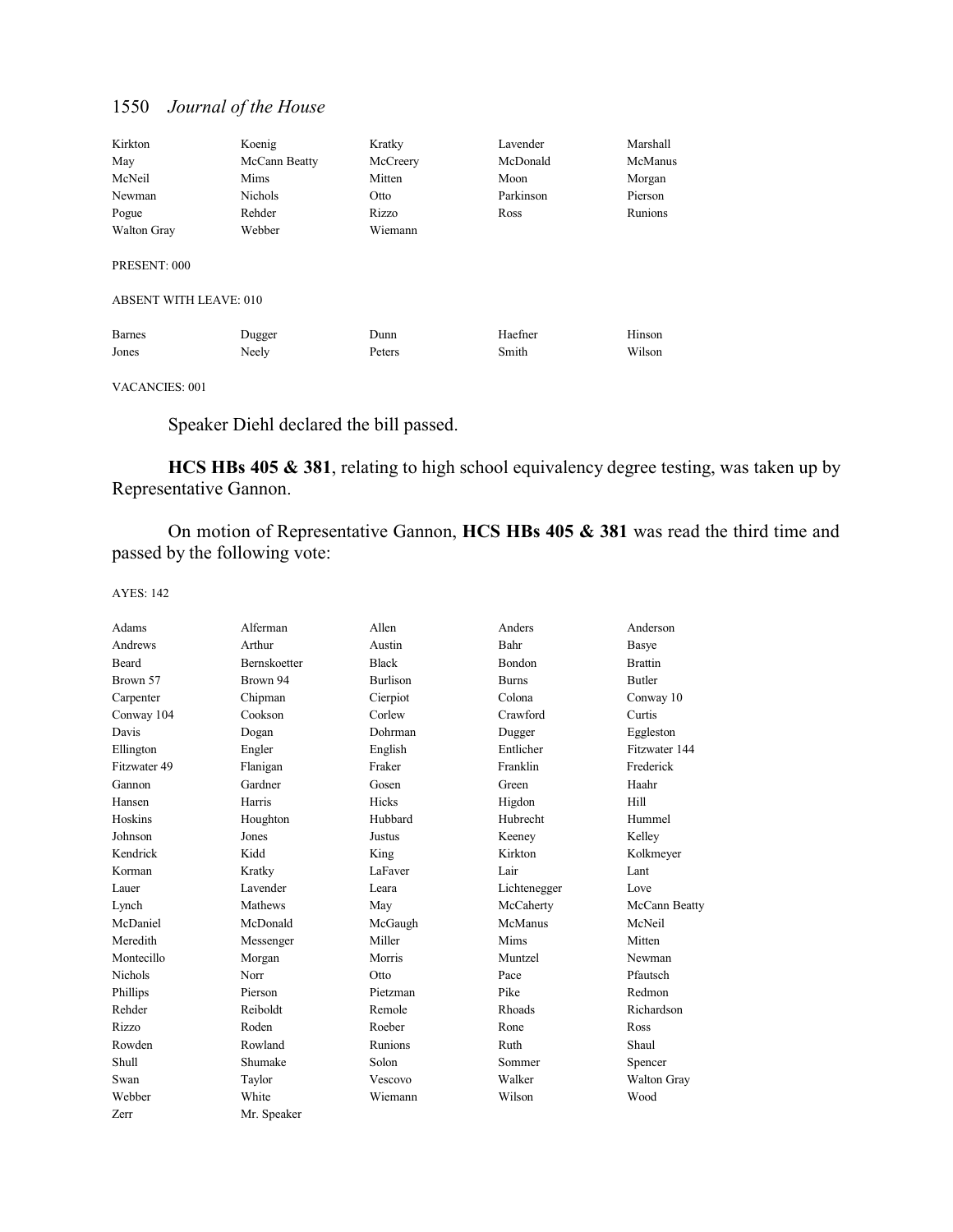NOES: 007

| Barnes<br>Parkinson           | Curtman<br>Pogue | Hurst | Marshall | Moon        |
|-------------------------------|------------------|-------|----------|-------------|
| PRESENT: 000                  |                  |       |          |             |
| <b>ABSENT WITH LEAVE: 013</b> |                  |       |          |             |
| Berry                         | Cornejo          | Cross | Dunn     | Fitzpatrick |
| Haefner                       | Hinson           | Hough | Koenig   | McCreery    |
| Neely                         | Peters           | Smith |          |             |

VACANCIES: 001

Speaker Diehl declared the bill passed.

**HB 923**, relating to state energy plans, was taken up by Representative Miller.

On motion of Representative Miller, **HB 923** was read the third time and passed by the following vote:

| Alferman         | Allen               | Anders   | Anderson        | Andrews       |
|------------------|---------------------|----------|-----------------|---------------|
| Arthur           | Austin              | Bahr     | <b>Barnes</b>   | Basye         |
| Beard            | <b>Bernskoetter</b> | Berry    | <b>Black</b>    | <b>Bondon</b> |
| <b>Brattin</b>   | Brown 57            | Brown 94 | <b>Burlison</b> | <b>Butler</b> |
| Carpenter        | Chipman             | Cierpiot | Colona          | Conway 10     |
| Conway 104       | Cookson             | Corlew   | Crawford        | Curtis        |
| Curtman          | Davis               | Dogan    | Dohrman         | Dugger        |
| Eggleston        | Engler              | English  | Entlicher       | Fitzwater 144 |
| Fitzwater 49     | Flanigan            | Fraker   | Franklin        | Frederick     |
| Gannon           | Gosen               | Green    | Haahr           | Hansen        |
| Harris           | Hicks               | Higdon   | Hill            | Hoskins       |
| Houghton         | Hubbard             | Hubrecht | Hurst           | Johnson       |
| Jones            | Justus              | Keeney   | Kelley          | Kendrick      |
| Kidd             | King                | Koenig   | Kolkmeyer       | Korman        |
| Lair             | Lant                | Lauer    | Lavender        | Leara         |
| Lichtenegger     | Love                | Lynch    | Marshall        | Mathews       |
| May              | McCaherty           | McCreery | McDaniel        | McDonald      |
| McGaugh          | McManus             | McNeil   | Messenger       | Miller        |
| Mims             | Montecillo          | Moon     | Morgan          | Morris        |
| Muntzel          | <b>Nichols</b>      | Pace     | Parkinson       | Pfautsch      |
| Phillips         | Pietzman            | Pike     | Pogue           | Redmon        |
| Reiboldt         | Remole              | Rhoads   | Richardson      | Rizzo         |
| Roden            | Roeber              | Rone     | <b>Ross</b>     | Rowden        |
| Rowland          | Runions             | Ruth     | Shaul           | Shull         |
| Shumake          | Solon               | Sommer   | Spencer         | Swan          |
| Taylor           | Vescovo             | Walker   | Walton Gray     | White         |
| Wiemann          | Wilson              | Wood     | Zerr            | Mr. Speaker   |
| <b>NOES: 014</b> |                     |          |                 |               |
| Adams            | <b>Burns</b>        | Hummel   | Kirkton         | Kratky        |
| LaFaver          | McCann Beatty       | Meredith | Mitten          | Newman        |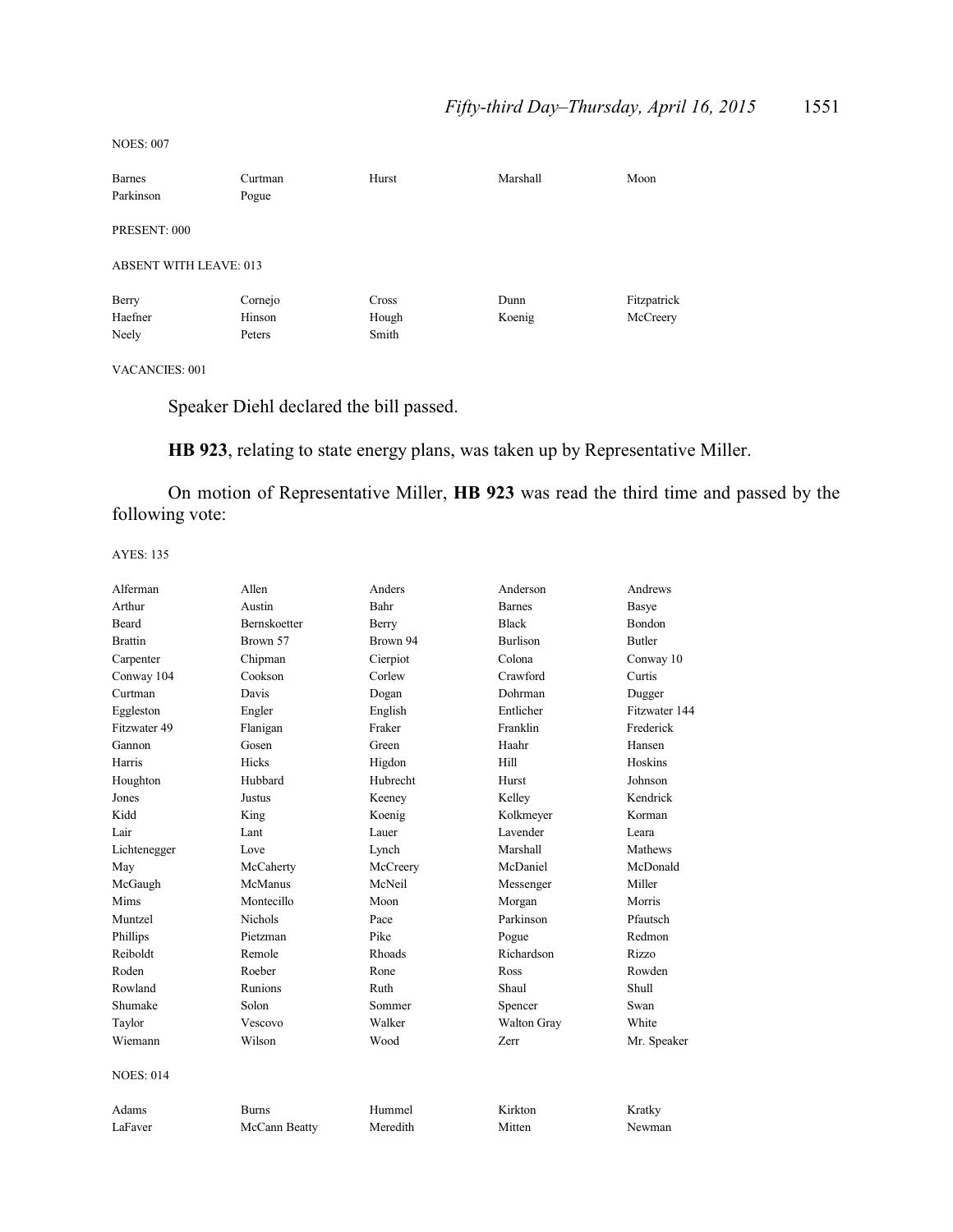| Norr                          | Otto    | Pierson | Webber    |             |
|-------------------------------|---------|---------|-----------|-------------|
| PRESENT: 000                  |         |         |           |             |
| <b>ABSENT WITH LEAVE: 013</b> |         |         |           |             |
| Cornejo                       | Cross   | Dunn    | Ellington | Fitzpatrick |
| Gardner                       | Haefner | Hinson  | Hough     | Neely       |
| Peters                        | Rehder  | Smith   |           |             |

VACANCIES: 001

Speaker Diehl declared the bill passed.

**HCS HB 296**, relating to the First Informer Broadcasters Act, was taken up by Representative Kelley.

On motion of Representative Kelley, **HCS HB 296** was read the third time and passed by the following vote:

| Adams            | Alferman            | Allen          | Anderson        | Andrews      |
|------------------|---------------------|----------------|-----------------|--------------|
| Arthur           | Austin              | Bahr           | <b>Barnes</b>   | Basye        |
| <b>Beard</b>     | <b>Bernskoetter</b> | Berry          | <b>Black</b>    | Bondon       |
| <b>Brattin</b>   | Brown 57            | Brown 94       | <b>Burlison</b> | <b>Burns</b> |
| <b>Butler</b>    | Carpenter           | Chipman        | Cierpiot        | Colona       |
| Conway 10        | Conway 104          | Cookson        | Corlew          | Cornejo      |
| Crawford         | Cross               | Davis          | Dogan           | Dohrman      |
| Dugger           | Eggleston           | Ellington      | Engler          | English      |
| Entlicher        | Fitzwater 144       | Flanigan       | Fraker          | Franklin     |
| Frederick        | Gannon              | Gosen          | Green           | Haahr        |
| Hansen           | Harris              | <b>Hicks</b>   | Higdon          | Hoskins      |
| Houghton         | Hubbard             | Hubrecht       | Hummel          | Hurst        |
| Johnson          | Jones               | Justus         | Keeney          | Kelley       |
| Kendrick         | Kidd                | King           | Kirkton         | Koenig       |
| Kolkmeyer        | Korman              | Kratky         | LaFaver         | Lair         |
| Lant             | Lauer               | Lavender       | Leara           | Lichtenegger |
| Love             | Lynch               | Mathews        | May             | McCaherty    |
| McCann Beatty    | McDaniel            | McDonald       | McGaugh         | McManus      |
| McNeil           | Meredith            | Messenger      | Miller          | Mims         |
| Mitten           | Montecillo          | Moon           | Morgan          | Morris       |
| Muntzel          | Newman              | <b>Nichols</b> | Norr            | Otto         |
| Pace             | Parkinson           | Pfautsch       | Phillips        | Pierson      |
| Pietzman         | Pike                | Redmon         | Rehder          | Reiboldt     |
| Remole           | Rhoads              | Richardson     | Rizzo           | Roden        |
| Roeber           | Rone                | Ross           | Rowden          | Rowland      |
| Runions          | Ruth                | Shaul          | Shull           | Shumake      |
| Solon            | Sommer              | Spencer        | Swan            | Taylor       |
| Vescovo          | Walker              | Webber         | White           | Wiemann      |
| Wood             | Zerr                | Mr. Speaker    |                 |              |
| <b>NOES: 006</b> |                     |                |                 |              |
| Curtman          | Fitzwater 49        | Hill           | Marshall        | Pogue        |
| Wilson           |                     |                |                 |              |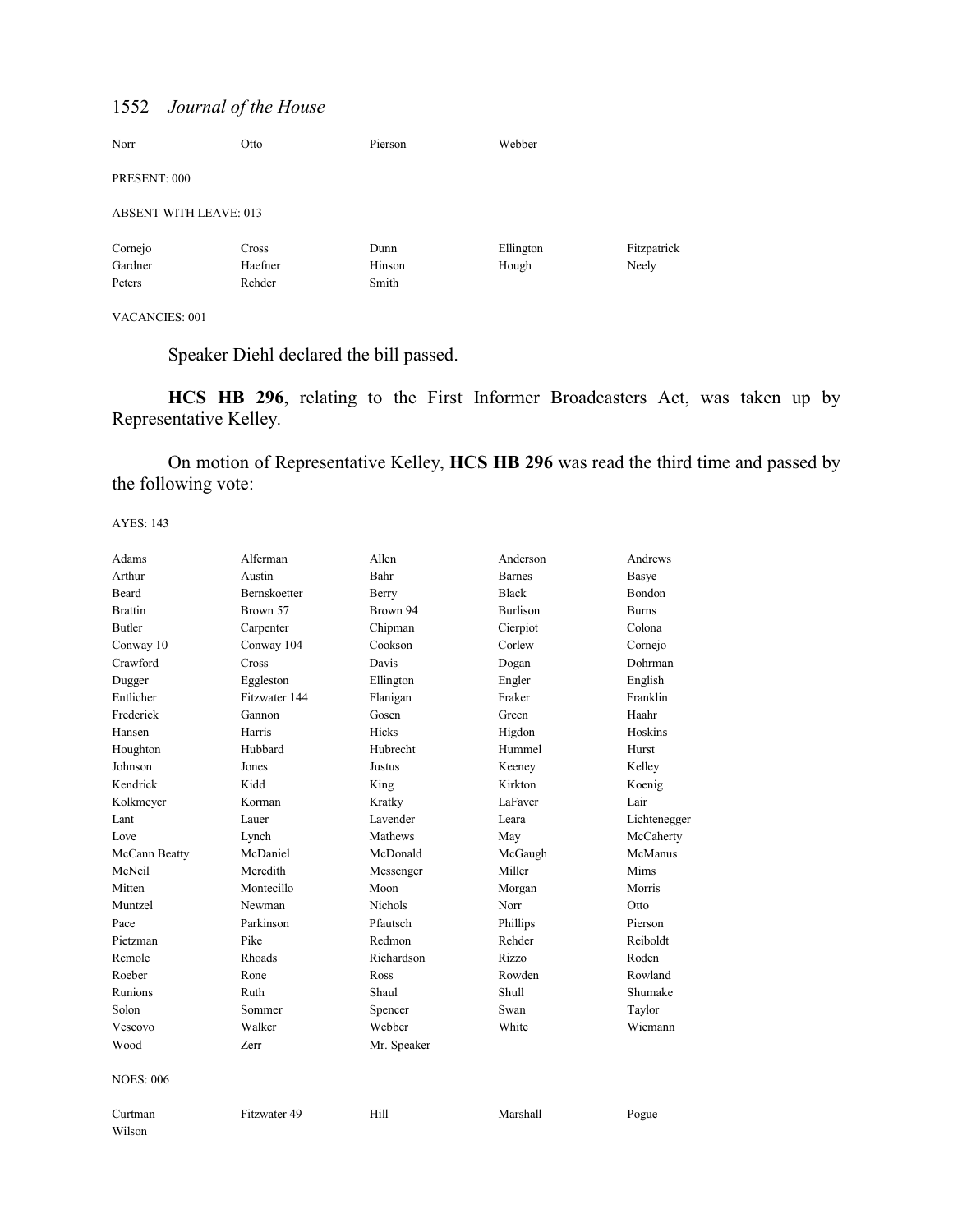PRESENT: 000

ABSENT WITH LEAVE: 013

| Anders  | Curtis | Dunn        | Fitzpatrick | Gardner |
|---------|--------|-------------|-------------|---------|
| Haefner | Hinson | Hough       | McCreery    | Neelv   |
| Peters  | Smith  | Walton Gray |             |         |

VACANCIES: 001

Speaker Diehl declared the bill passed.

**HCS HB 129**, relating to inmate charges for medical treatment at correctional facilities, was taken up by Representative Brattin.

On motion of Representative Brattin, **HCS HB 129** was read the third time and passed by the following vote:

| Alferman            | Allen           | Anders        | Anderson       | Andrews      |
|---------------------|-----------------|---------------|----------------|--------------|
| Austin              | <b>Bahr</b>     | <b>Barnes</b> | Basye          | <b>Beard</b> |
| <b>Bernskoetter</b> | <b>Black</b>    | Bondon        | <b>Brattin</b> | Brown 57     |
| Brown 94            | <b>Burlison</b> | Chipman       | Cierpiot       | Conway 104   |
| Cookson             | Corlew          | Cornejo       | Crawford       | Cross        |
| Curtman             | Davis           | Dogan         | Dohrman        | Dugger       |
| Eggleston           | Engler          | English       | Entlicher      | Fitzpatrick  |
| Fitzwater 144       | Fitzwater 49    | Flanigan      | Fraker         | Franklin     |
| Frederick           | Gannon          | Gosen         | Haahr          | Hansen       |
| Harris              | Hicks           | Higdon        | Hill           | Hoskins      |
| Houghton            | Hubrecht        | Hurst         | Johnson        | Jones        |
| Justus              | Keeney          | Kelley        | Kidd           | King         |
| Koenig              | Kolkmeyer       | Korman        | Lair           | Lant         |
| Lauer               | Leara           | Lichtenegger  | Love           | Lynch        |
| Marshall            | <b>Mathews</b>  | McCaherty     | McDaniel       | McGaugh      |
| Messenger           | Miller          | Moon          | Morris         | Muntzel      |
| Parkinson           | Pfautsch        | Phillips      | Pietzman       | Pike         |
| Pogue               | Rehder          | Reiboldt      | Remole         | Rhoads       |
| Richardson          | Roden           | Roeber        | Rone           | Ross         |
| Rowden              | Rowland         | Ruth          | Shaul          | Shull        |
| Shumake             | Solon           | Sommer        | Spencer        | Swan         |
| Taylor              | Vescovo         | Walker        | White          | Wiemann      |
| Wilson              | Wood            | <b>Zerr</b>   | Mr. Speaker    |              |
| <b>NOES: 037</b>    |                 |               |                |              |
| Adams               | Arthur          | <b>Burns</b>  | <b>Butler</b>  | Carpenter    |
| Colona              | Conway 10       | Ellington     | Green          | Hubbard      |
| Hummel              | Kendrick        | Kirkton       | Kratky         | LaFaver      |
| Lavender            | May             | McCann Beatty | McCreery       | McDonald     |
| McManus             | McNeil          | Meredith      | Mims           | Mitten       |
| Montecillo          | Morgan          | Newman        | <b>Nichols</b> | Norr         |
| Otto                | Pace            | Pierson       | Rizzo          | Runions      |
| <b>Walton Gray</b>  | Webber          |               |                |              |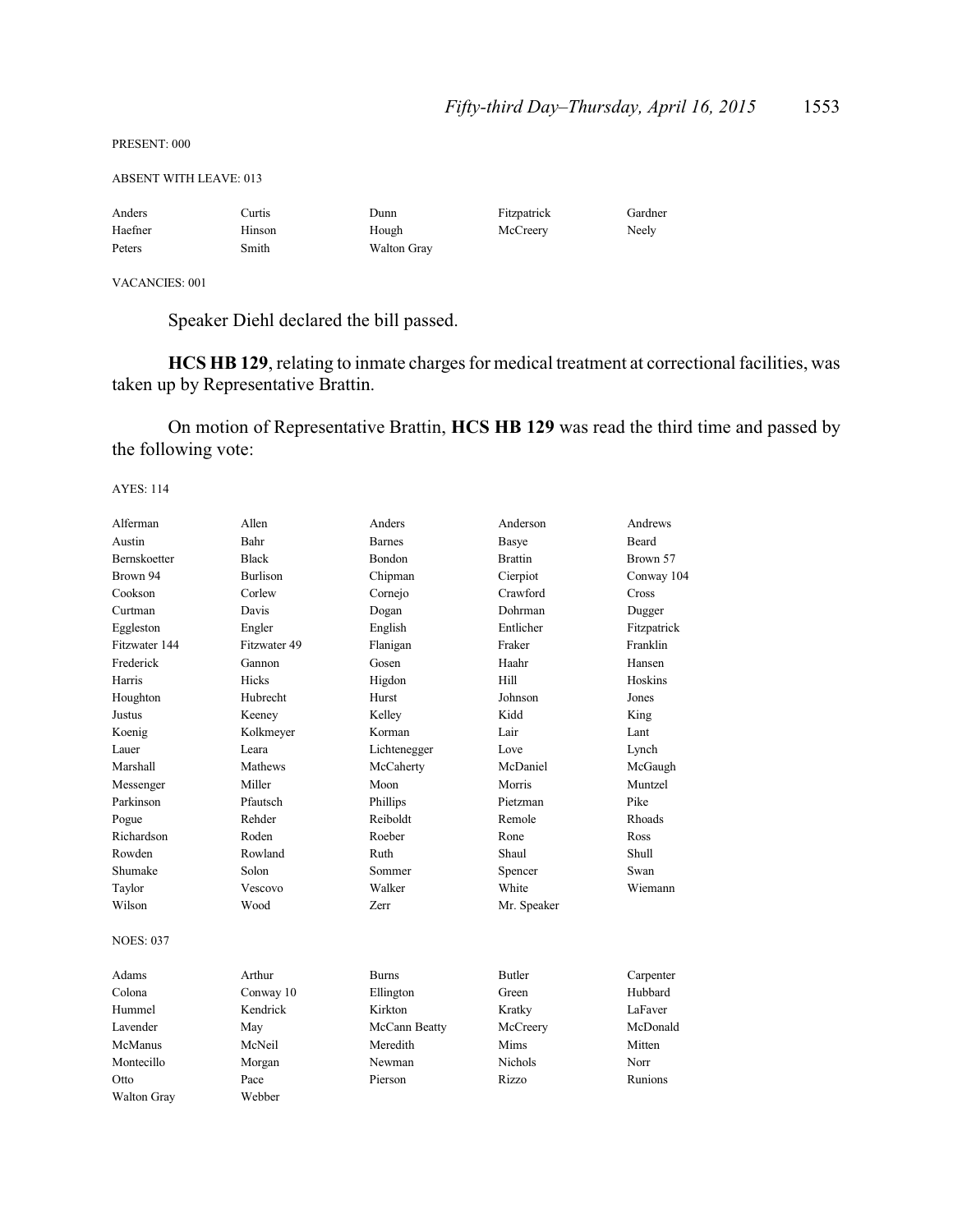PRESENT: 000

ABSENT WITH LEAVE: 011

| Berry  | Curtis | Dunn  | Gardner | Haefner |
|--------|--------|-------|---------|---------|
| Hinson | Hough  | Neely | Peters  | Redmon  |
| Smith  |        |       |         |         |

VACANCIES: 001

Speaker Diehl declared the bill passed.

**HCS HB 444**, relating to an income tax deduction for volunteer firefighters, was taken up by Representative English.

On motion of Representative English, **HCS HB 444** was read the third time and passed by the following vote:

AYES: 150

| Alferman            | Allen              | Anders       | Anderson      |
|---------------------|--------------------|--------------|---------------|
| Arthur              | Austin             | Bahr         | Basye         |
| <b>Bernskoetter</b> | Berry              | <b>Black</b> | <b>Bondon</b> |
| Brown 94            | <b>Burlison</b>    | <b>Burns</b> | <b>Butler</b> |
| Chipman             | Cierpiot           | Colona       | Conway 10     |
| Cookson             | Corlew             | Cornejo      | Crawford      |
| Curtman             | Davis              | Dogan        | Dohrman       |
| Eggleston           | Ellington          | Engler       | English       |
| Fitzpatrick         | Fitzwater 144      | Fitzwater 49 | Flanigan      |
| Franklin            | Frederick          | Gannon       | Gosen         |
| Haahr               | Hansen             | Harris       | Hicks         |
| Hill                | Hoskins            | Houghton     | Hubbard       |
| Hummel              | Hurst              | Johnson      | Jones         |
| Keeney              | Kelley             | Kendrick     | Kidd          |
| Kirkton             | Koenig             | Kolkmeyer    | Korman        |
| LaFaver             | Lair               | Lant         | Lauer         |
| Leara               | Lichtenegger       | Love         | Lynch         |
| Mathews             | May                | McCaherty    | McCann Beatty |
| McDaniel            | McDonald           | McGaugh      | McManus       |
| Meredith            | Messenger          | Miller       | Mims          |
| Montecillo          | Moon               | Morgan       | Morris        |
| Newman              | <b>Nichols</b>     | Norr         | Otto          |
| Parkinson           | Pfautsch           | Phillips     | Pierson       |
| Pike                | Pogue              | Redmon       | Rehder        |
| Remole              | Rhoads             | Rizzo        | Roden         |
| Rone                | Ross               | Rowden       | Rowland       |
| Ruth                | Shaul              | Shull        | Shumake       |
| Sommer              | Spencer            | Swan         | Taylor        |
| Walker              | <b>Walton Gray</b> | Webber       | White         |
| Wilson              | Wood               | Zerr         | Mr. Speaker   |
|                     |                    |              |               |

NOES: 000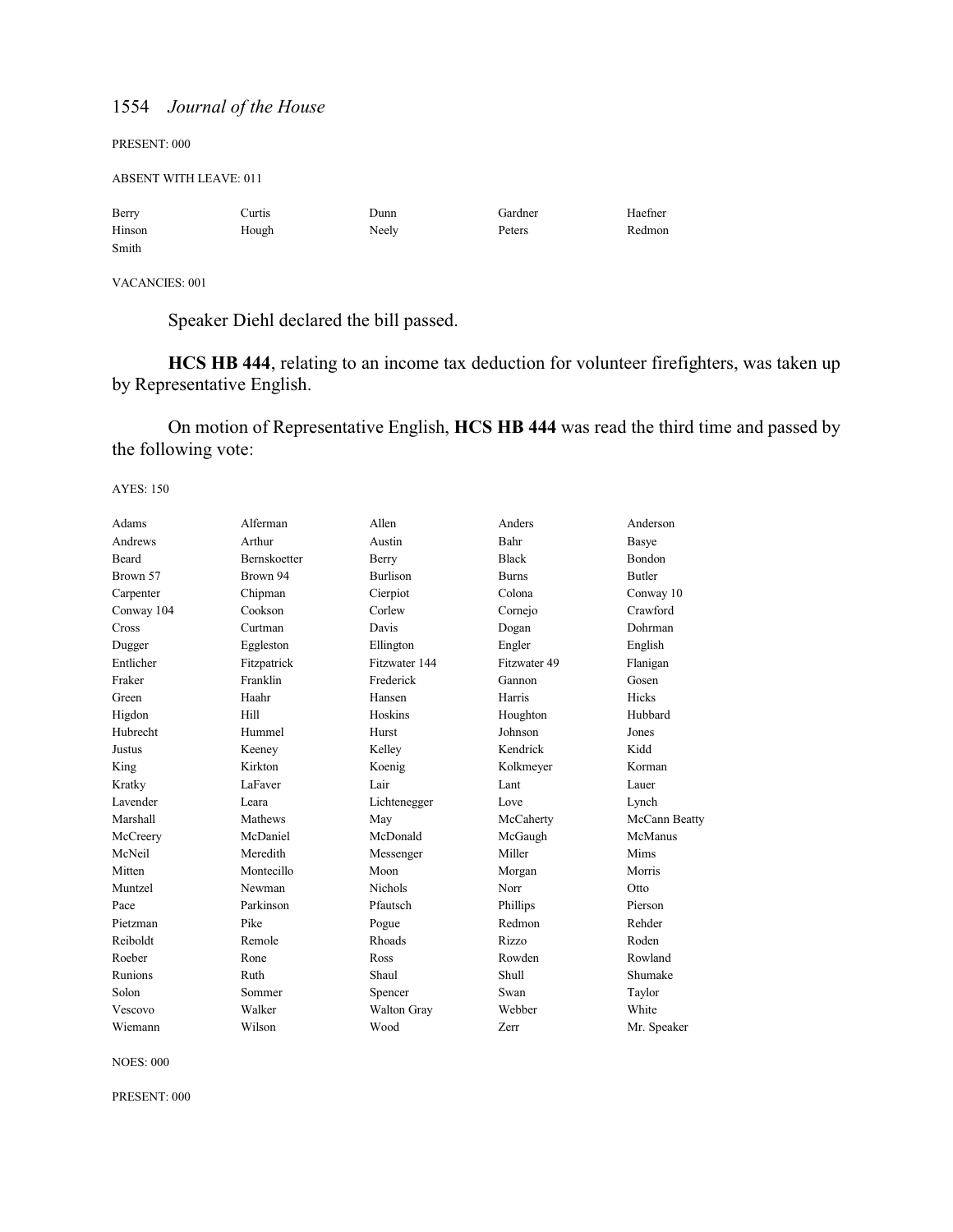#### ABSENT WITH LEAVE: 012

| <b>Barnes</b> | Brattin | Curtis | Dunn  | Gardner |
|---------------|---------|--------|-------|---------|
| Haefner       | Hinson  | Hough  | Neely | Peters  |
| Richardson    | Smith   |        |       |         |

VACANCIES: 001

Speaker Diehl declared the bill passed.

**HCS HB 759**, relating to sales tax refund claims, was taken up by Representative Koenig.

On motion of Representative Koenig, **HCS HB 759** was read the third time and passed by the following vote:

AYES: 126

| Alferman         | Allen        | Anders             | Anderson      | Andrews       |
|------------------|--------------|--------------------|---------------|---------------|
| Arthur           | Austin       | Bahr               | <b>Barnes</b> | Basye         |
| Beard            | Bernskoetter | Berry              | <b>Black</b>  | Bondon        |
| Brown 57         | Brown 94     | <b>Burlison</b>    | Chipman       | Cierpiot      |
| Conway 10        | Conway 104   | Cookson            | Corlew        | Cornejo       |
| Crawford         | Cross        | Curtis             | Curtman       | <b>Davis</b>  |
| Dogan            | Dohrman      | Dugger             | Eggleston     | Engler        |
| English          | Entlicher    | Fitzpatrick        | Fitzwater 144 | Fitzwater 49  |
| Flanigan         | Fraker       | Franklin           | Frederick     | Gannon        |
| Gosen            | Green        | Haahr              | Hansen        | Harris        |
| Hicks            | Higdon       | Hill               | Hoskins       | Houghton      |
| Hubrecht         | Hurst        | Johnson            | Jones         | Justus        |
| Keeney           | Kelley       | Kendrick           | Kidd          | King          |
| Koenig           | Kolkmeyer    | Korman             | Lair          | Lant          |
| Lauer            | Lavender     | Leara              | Lichtenegger  | Love          |
| Lynch            | Marshall     | Mathews            | May           | McCaherty     |
| McDaniel         | McGaugh      | McManus            | McNeil        | Messenger     |
| Miller           | Montecillo   | Moon               | Morris        | Muntzel       |
| <b>Nichols</b>   | Otto         | Parkinson          | Pfautsch      | Phillips      |
| Pietzman         | Pike         | Pogue              | Redmon        | Rehder        |
| Reiboldt         | Remole       | Rhoads             | Roden         | Roeber        |
| Ross             | Rowden       | Rowland            | Ruth          | Shaul         |
| Shull            | Shumake      | Solon              | Sommer        | Spencer       |
| Swan             | Taylor       | Vescovo            | Walker        | Webber        |
| White            | Wiemann      | Wilson             | Wood          | Zerr          |
| Mr. Speaker      |              |                    |               |               |
| <b>NOES: 023</b> |              |                    |               |               |
| Adams            | <b>Burns</b> | <b>Butler</b>      | Colona        | Ellington     |
| Hubbard          | Hummel       | Kirkton            | LaFaver       | McCann Beatty |
| McCreery         | McDonald     | Meredith           | Mims          | Mitten        |
| Morgan           | Newman       | Norr               | Pace          | Pierson       |
| Rizzo            | Runions      | <b>Walton Gray</b> |               |               |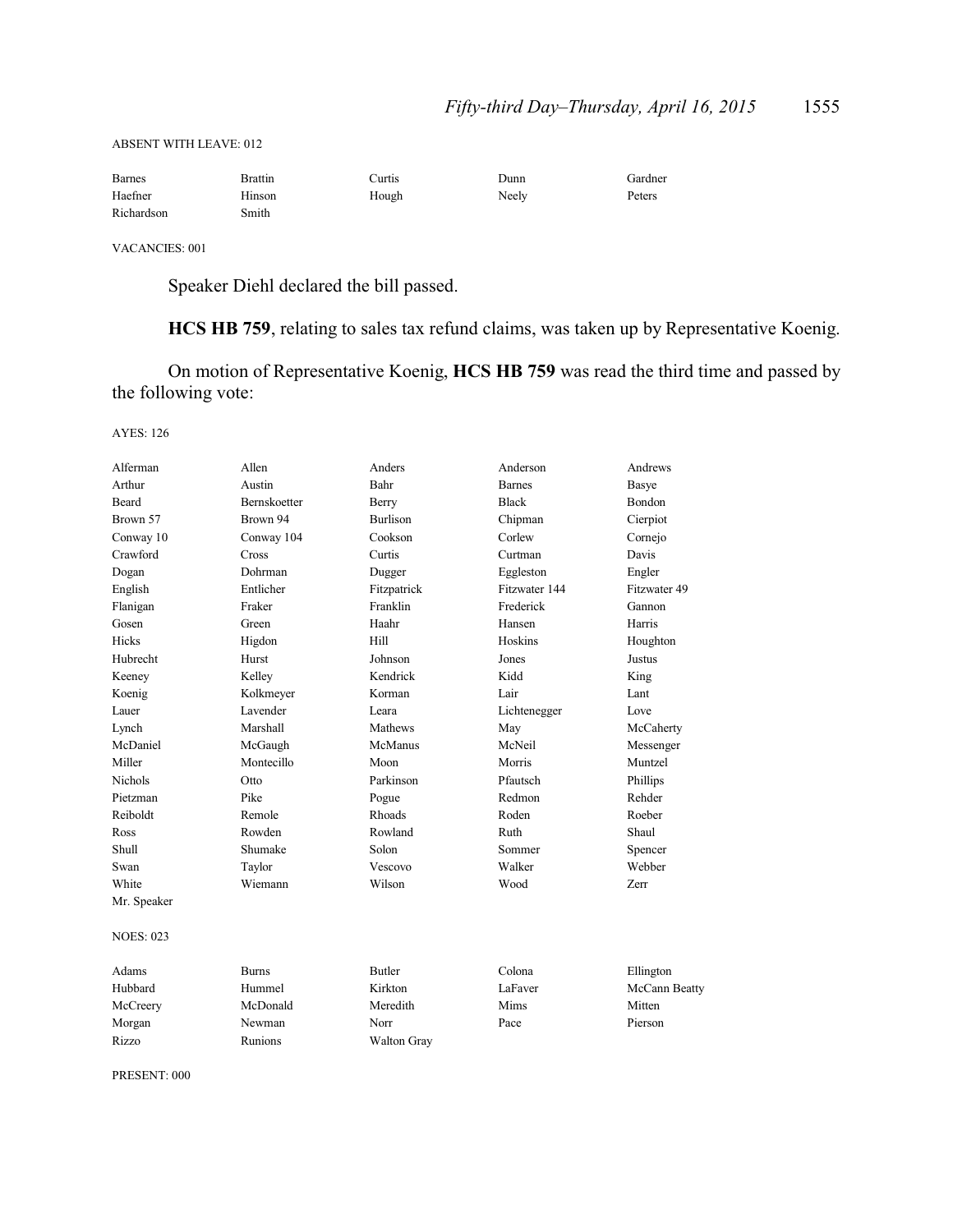ABSENT WITH LEAVE: 013

| <b>Brattin</b> | Carpenter | Dunn   | Gardner | Haefner |
|----------------|-----------|--------|---------|---------|
| Hinson         | Hough     | Kratky | Neelv   | Peters  |
| Richardson     | Rone      | Smith  |         |         |

VACANCIES: 001

Speaker Diehl declared the bill passed.

**HCS HB 868**, relating to regional emergency medical services, was taken up by Representative Rhoads.

Representative Richardson moved the previous question.

Which motion was adopted by the following vote:

| Alferman         | Allen           | Anderson       | Andrews        | Austin              |
|------------------|-----------------|----------------|----------------|---------------------|
| Bahr             | <b>Barnes</b>   | Basye          | <b>Beard</b>   | <b>Bernskoetter</b> |
| Berry            | <b>Black</b>    | <b>Bondon</b>  | <b>Brattin</b> | Brown 57            |
| Brown 94         | <b>Burlison</b> | Chipman        | Cierpiot       | Conway 104          |
| Cookson          | Corlew          | Cornejo        | Crawford       | Cross               |
| Curtman          | Davis           | Dogan          | Dohrman        | Dugger              |
| Eggleston        | Engler          | English        | Entlicher      | Fitzwater 144       |
| Fitzwater 49     | Flanigan        | Franklin       | Frederick      | Gannon              |
| Gosen            | Haahr           | Hansen         | Hicks          | Higdon              |
| Hill             | Hoskins         | Houghton       | Hubrecht       | Hurst               |
| Johnson          | Jones           | Justus         | Keeney         | Kelley              |
| Kidd             | King            | Koenig         | Kolkmeyer      | Lair                |
| Lant             | Lauer           | Leara          | Lichtenegger   | Love                |
| Lynch            | Mathews         | McCaherty      | McDaniel       | McGaugh             |
| Messenger        | Miller          | Moon           | Morris         | Muntzel             |
| Parkinson        | Pfautsch        | Phillips       | Pietzman       | Pike                |
| Pogue            | Redmon          | Reiboldt       | Remole         | Rhoads              |
| Richardson       | Roden           | Roeber         | Rone           | Ross                |
| Rowden           | Rowland         | Ruth           | Shaul          | Shull               |
| Shumake          | Solon           | Sommer         | Spencer        | Swan                |
| Taylor           | Vescovo         | Walker         | White          | Wiemann             |
| Wilson           | Wood            | Zerr           | Mr. Speaker    |                     |
| <b>NOES: 041</b> |                 |                |                |                     |
| Adams            | Anders          | Arthur         | <b>Burns</b>   | <b>Butler</b>       |
| Carpenter        | Colona          | Conway 10      | Curtis         | Ellington           |
| Green            | Harris          | Hubbard        | Hummel         | Kendrick            |
| Kirkton          | Kratky          | LaFaver        | Lavender       | Marshall            |
| May              | McCann Beatty   | McCreery       | McDonald       | McManus             |
| McNeil           | Meredith        | Mims           | Mitten         | Montecillo          |
| Morgan           | Newman          | <b>Nichols</b> | Norr           | Otto                |
| Pace             | Pierson         | Rizzo          | Runions        | Walton Gray         |
| Webber           |                 |                |                |                     |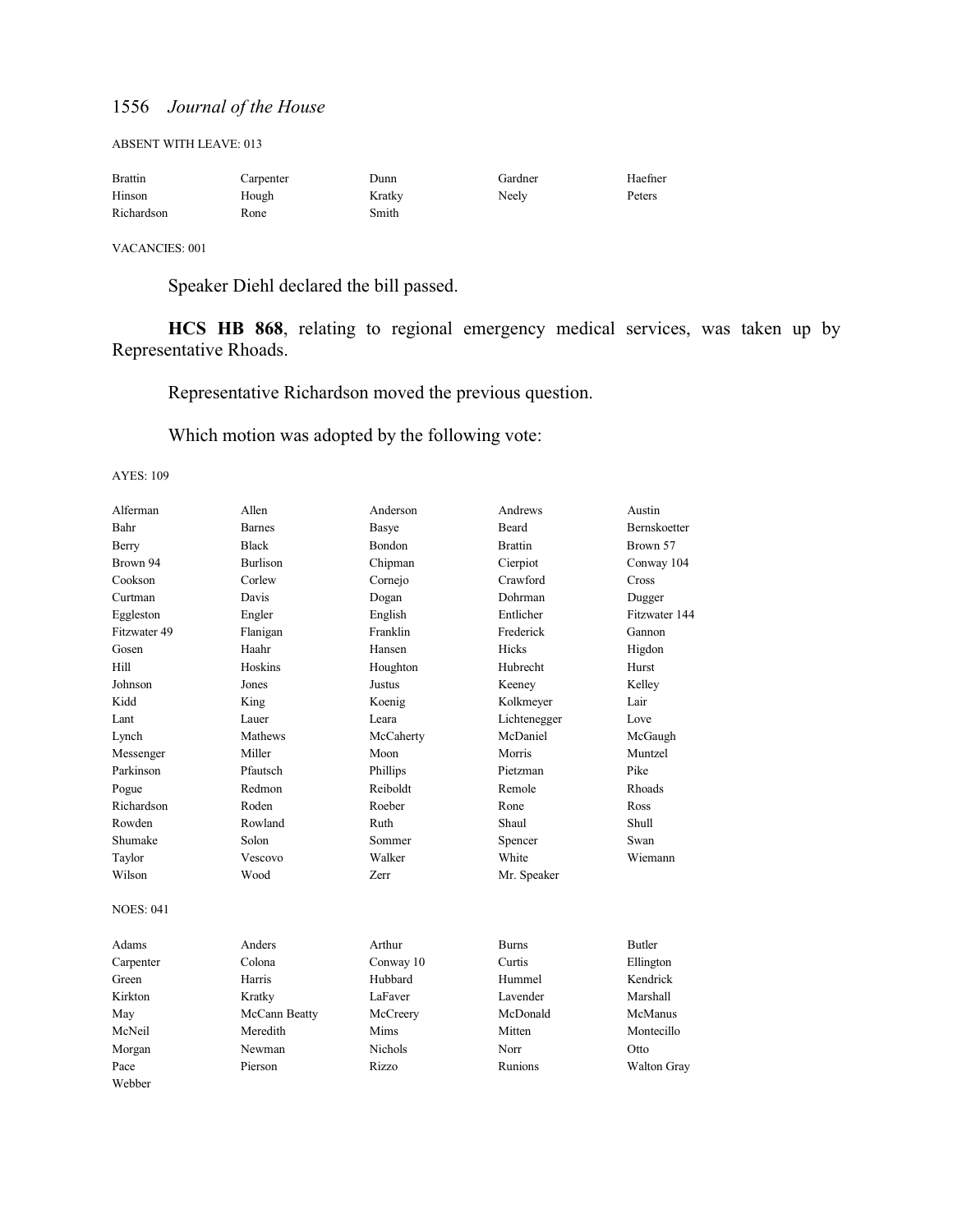#### PRESENT: 000

### ABSENT WITH LEAVE: 012

| Dunn   | Fitzpatrick | Fraker | Gardner | Haefner |
|--------|-------------|--------|---------|---------|
| Hinson | Hough       | Korman | Neely   | Peters  |
| Rehder | Smith       |        |         |         |

### VACANCIES: 001

# On motion of Representative Rhoads, **HCS HB 868** was read the third time and passed by the following vote:

### AYES: 127

| Alferman            | Allen          | Anders          | Anderson      | Andrews        |
|---------------------|----------------|-----------------|---------------|----------------|
| Arthur              | Austin         | Bahr            | Basye         | <b>Beard</b>   |
| <b>Bernskoetter</b> | Berry          | <b>Black</b>    | <b>Bondon</b> | <b>Brattin</b> |
| Brown 57            | Brown 94       | <b>Burlison</b> | <b>Butler</b> | Chipman        |
| Cierpiot            | Conway 10      | Conway 104      | Cookson       | Corlew         |
| Cornejo             | Crawford       | <b>Cross</b>    | Curtis        | Davis          |
| Dogan               | Dohrman        | Dugger          | Eggleston     | Engler         |
| English             | Entlicher      | Fitzwater 144   | Fitzwater 49  | Flanigan       |
| Franklin            | Gannon         | Gosen           | Haahr         | Hansen         |
| Harris              | Hicks          | Higdon          | Hill          | Hoskins        |
| Houghton            | Hubbard        | Hubrecht        | Johnson       | Jones          |
| Justus              | Keeney         | Kelley          | Kendrick      | Kidd           |
| King                | Kirkton        | Koenig          | Kolkmeyer     | Kratky         |
| Lair                | Lant           | Lauer           | Lavender      | Leara          |
| Lichtenegger        | Love           | Lynch           | Mathews       | May            |
| McCaherty           | McCreery       | McDaniel        | McDonald      | McGaugh        |
| McManus             | McNeil         | Messenger       | Miller        | Mims           |
| Montecillo          | Morgan         | Morris          | Muntzel       | Newman         |
| Pace                | Pfautsch       | Phillips        | Pietzman      | Pike           |
| Redmon              | Rehder         | Reiboldt        | Remole        | Rhoads         |
| Richardson          | Rizzo          | Roden           | Roeber        | Rone           |
| Ross                | Rowden         | Rowland         | Runions       | Ruth           |
| Shaul               | Shull          | Shumake         | Solon         | Sommer         |
| Spencer             | Swan           | Taylor          | Vescovo       | Walker         |
| Webber              | White          | Wiemann         | Wilson        | Wood           |
| Zerr                | Mr. Speaker    |                 |               |                |
| <b>NOES: 023</b>    |                |                 |               |                |
| Adams               | <b>Barnes</b>  | <b>Burns</b>    | Carpenter     | Colona         |
| Curtman             | Ellington      | Green           | Hummel        | Hurst          |
| LaFaver             | Marshall       | McCann Beatty   | Meredith      | Mitten         |
| Moon                | <b>Nichols</b> | Norr            | Otto          | Parkinson      |
| Pierson             | Pogue          | Walton Gray     |               |                |

#### PRESENT: 001

Frederick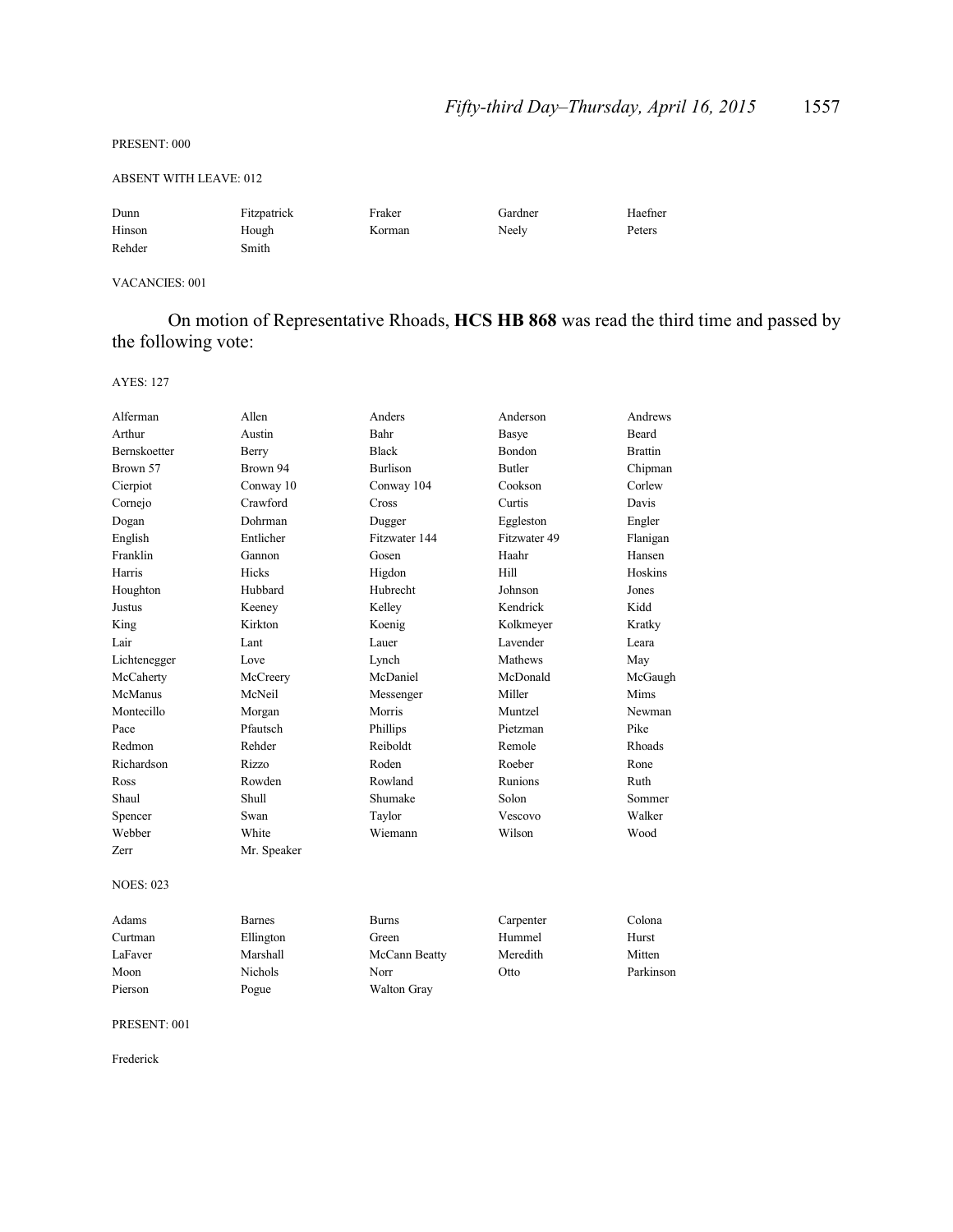| <b>ABSENT WITH LEAVE: 011</b> |  |  |  |
|-------------------------------|--|--|--|
|-------------------------------|--|--|--|

| Dunn   | Fitzpatrick | Fraker | Gardner | Haefner |
|--------|-------------|--------|---------|---------|
| Hinson | Hough       | Korman | Neely   | Peters  |
| Smith  |             |        |         |         |

VACANCIES: 001

Speaker Diehl declared the bill passed.

**HCS HB 258**, relating to agricultural property, was taken up by Representative Reiboldt.

Speaker Pro Tem Hoskins assumed the Chair.

On motion of Representative Reiboldt, **HCS HB 258** was read the third time and passed by the following vote:

AYES: 116

| Alferman           | Allen         | Anders          | Anderson       | Andrews        |
|--------------------|---------------|-----------------|----------------|----------------|
| Arthur             | Austin        | Bahr            | Basye          | <b>Beard</b>   |
| Bernskoetter       | Berry         | <b>Black</b>    | Bondon         | <b>Brattin</b> |
| Brown 57           | Brown 94      | <b>Burlison</b> | <b>Burns</b>   | Chipman        |
| Cierpiot           | Conway 10     | Cookson         | Corlew         | Cornejo        |
| Crawford           | Cross         | Curtman         | Davis          | Dogan          |
| Dohrman            | Dugger        | Eggleston       | Engler         | English        |
| Entlicher          | Fitzwater 144 | Fitzwater 49    | Flanigan       | Fraker         |
| Franklin           | Frederick     | Gannon          | Gosen          | Hansen         |
| Harris             | Hicks         | Higdon          | Hill           | Hoskins        |
| Houghton           | Hubbard       | Hubrecht        | Hurst          | Johnson        |
| Jones              | Justus        | Keeney          | Kelley         | King           |
| Koenig             | Kolkmeyer     | Korman          | Kratky         | Lair           |
| Lant               | Lauer         | Lavender        | Leara          | Lichtenegger   |
| Love               | Lynch         | Mathews         | May            | McCaherty      |
| McDaniel           | McGaugh       | Messenger       | Miller         | Moon           |
| Morris             | Muntzel       | Norr            | Parkinson      | Pfautsch       |
| Phillips           | Pietzman      | Pike            | Redmon         | Rehder         |
| Reiboldt           | Remole        | Rhoads          | Richardson     | Roden          |
| Roeber             | Rone          | Ross            | Rowland        | Ruth           |
| Shaul              | Shull         | Shumake         | Solon          | Sommer         |
| Spencer            | Swan          | Taylor          | Vescovo        | Walker         |
| White              | Wiemann       | Wilson          | Wood           | Zerr           |
| Mr. Speaker        |               |                 |                |                |
| <b>NOES: 032</b>   |               |                 |                |                |
| Adams              | <b>Butler</b> | Carpenter       | Colona         | Curtis         |
| Ellington          | Green         | Hummel          | Kendrick       | Kirkton        |
| LaFaver            | Marshall      | McCann Beatty   | McCreery       | McDonald       |
| McManus            | McNeil        | Meredith        | Mims           | Mitten         |
| Montecillo         | Morgan        | Newman          | <b>Nichols</b> | Otto           |
| Pace               | Pierson       | Pogue           | Rizzo          | Runions        |
| <b>Walton Gray</b> | Webber        |                 |                |                |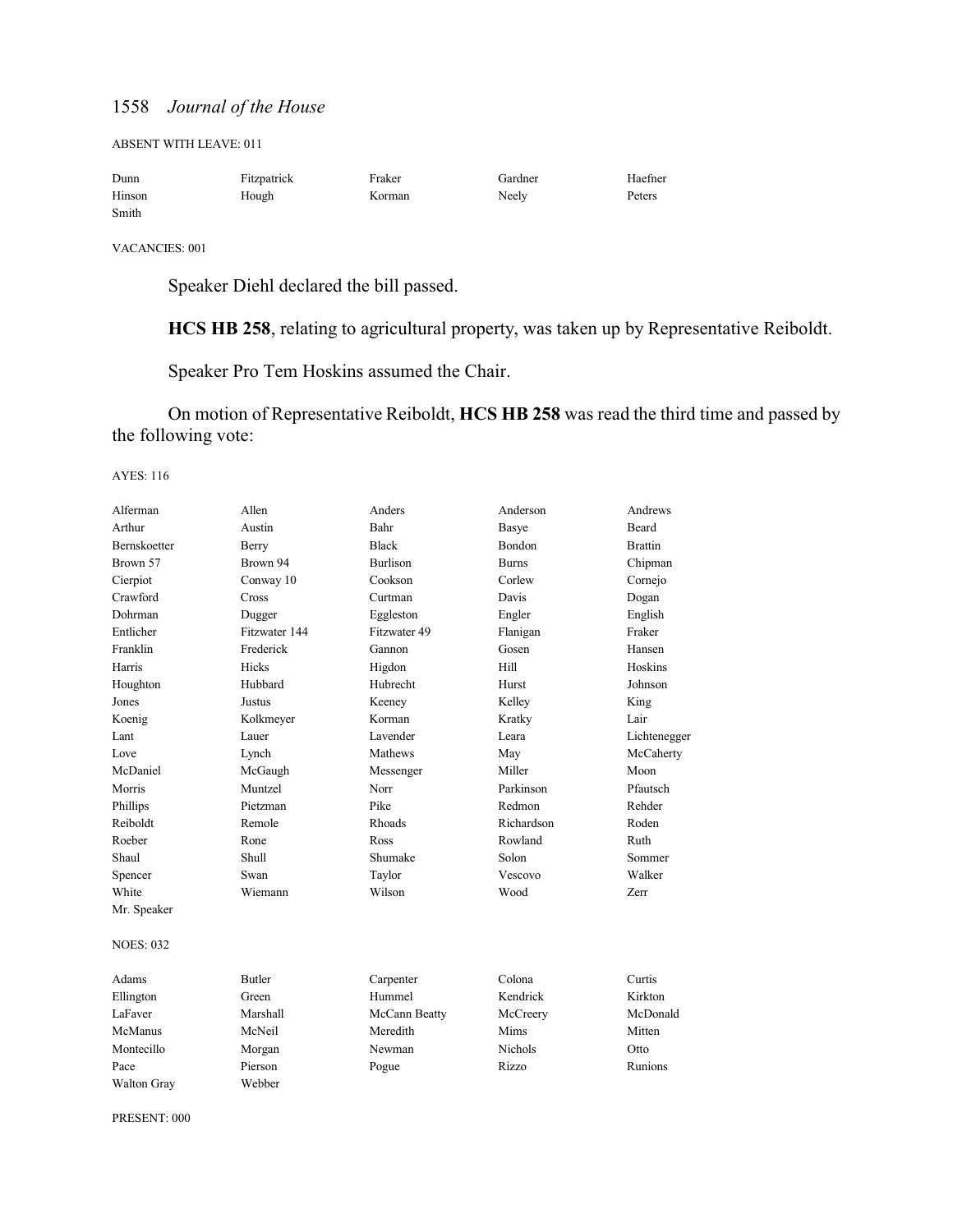#### ABSENT WITH LEAVE: 014

| <b>Barnes</b> | Conway 104 | Dunn   | Fitzpatrick | Gardner |
|---------------|------------|--------|-------------|---------|
| Haahr         | Haefner    | Hinson | Hough       | Kidd    |
| Neely         | Peters     | Rowden | Smith       |         |

VACANCIES: 001

Speaker Pro Tem Hoskins declared the bill passed.

**HB 1070**, relating to the office of military advocate, was taken up by Representative Davis.

On motion of Representative Davis, **HB 1070** was read the third time and passed by the following vote:

AYES: 128

| Adams               | Allen           | Anders         | Anderson      | Andrews      |
|---------------------|-----------------|----------------|---------------|--------------|
| Arthur              | Austin          | <b>Barnes</b>  | Basye         | <b>Beard</b> |
| <b>Bernskoetter</b> | Berry           | <b>Black</b>   | Bondon        | Brown 57     |
| Brown 94            | <b>Burlison</b> | <b>Burns</b>   | <b>Butler</b> | Carpenter    |
| Chipman             | Cierpiot        | Conway 10      | Conway 104    | Cookson      |
| Corlew              | Cornejo         | Crawford       | Cross         | Curtis       |
| Davis               | Dohrman         | Dugger         | Ellington     | Engler       |
| English             | Entlicher       | Fitzwater 144  | Flanigan      | Fraker       |
| Franklin            | Frederick       | Gannon         | Gosen         | Green        |
| Hansen              | Harris          | Hicks          | Higdon        | Hill         |
| Hoskins             | Houghton        | Hubbard        | Hubrecht      | Hummel       |
| Johnson             | Jones           | Justus         | Keeney        | Kelley       |
| Kendrick            | Kidd            | King           | Kolkmeyer     | Korman       |
| Kratky              | Lair            | Lant           | Lauer         | Lavender     |
| Leara               | Lichtenegger    | Love           | Lynch         | Mathews      |
| May                 | McCaherty       | McCann Beatty  | McDaniel      | McDonald     |
| McGaugh             | McManus         | McNeil         | Messenger     | Miller       |
| Mims                | Mitten          | Montecillo     | Morgan        | Morris       |
| Muntzel             | <b>Nichols</b>  | Norr           | Otto          | Pace         |
| Pfautsch            | Phillips        | Pierson        | Pike          | Redmon       |
| Rehder              | Reiboldt        | Remole         | <b>Rhoads</b> | Richardson   |
| Rizzo               | Roden           | Roeber         | Rone          | Ross         |
| Rowland             | <b>Runions</b>  | Ruth           | Shaul         | Shull        |
| Shumake             | Solon           | Sommer         | Swan          | Taylor       |
| Vescovo             | Walker          | Walton Gray    | Webber        | Wilson       |
| Wood                | <b>Zerr</b>     | Mr. Speaker    |               |              |
| <b>NOES: 021</b>    |                 |                |               |              |
| Alferman            | Bahr            | <b>Brattin</b> | Curtman       | Dogan        |
| Eggleston           | Fitzwater 49    | Hurst          | Kirkton       | Koenig       |
| LaFaver             | Marshall        | McCreery       | Meredith      | Moon         |
| Newman              | Parkinson       | Pogue          | Spencer       | White        |
| Wiemann             |                 |                |               |              |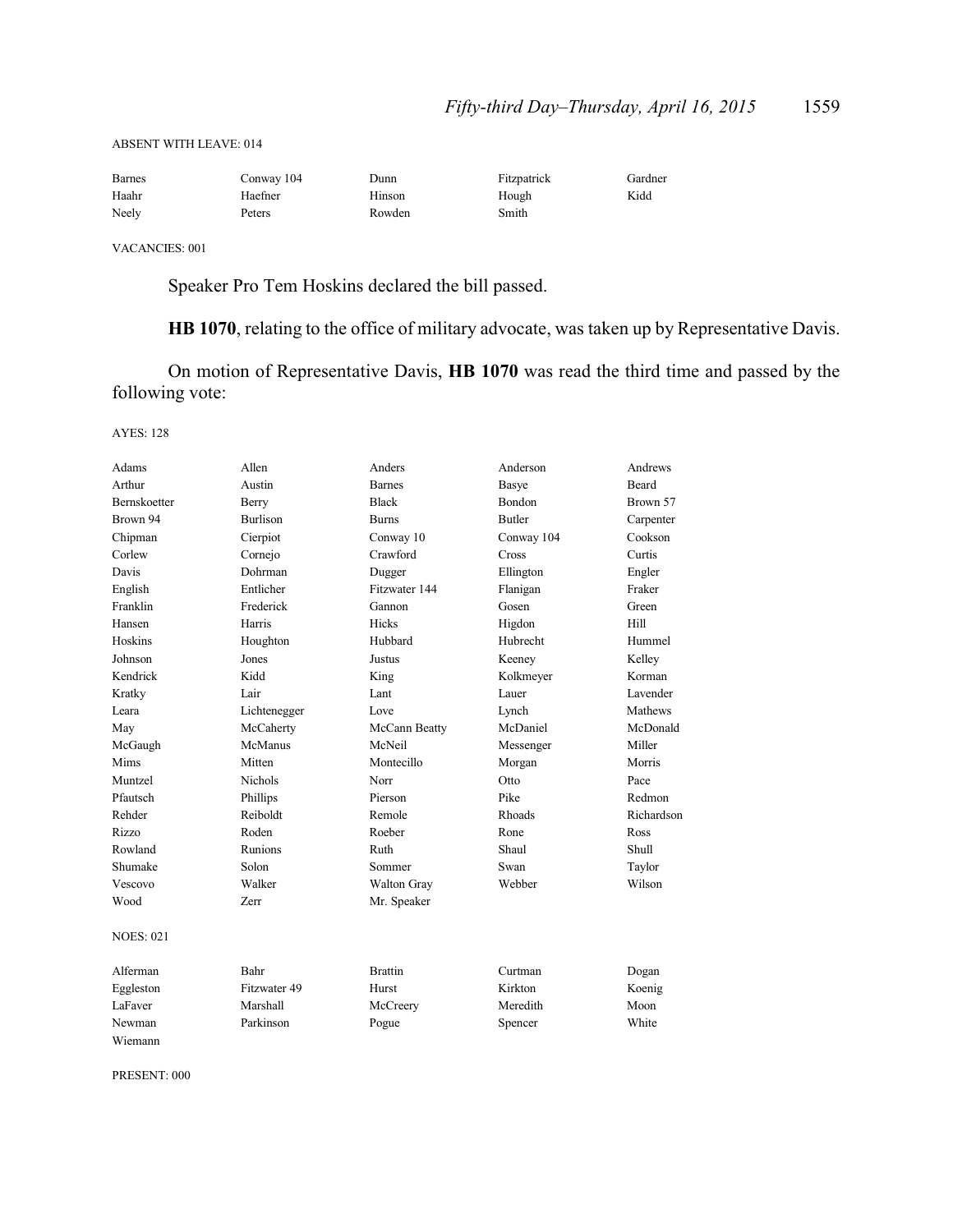ABSENT WITH LEAVE: 013

| Colona   | Dunn   | Fitzpatrick | Gardner | Haahr  |
|----------|--------|-------------|---------|--------|
| Haefner  | Hinson | Hough       | Neely   | Peters |
| Pietzman | Rowden | Smith       |         |        |

VACANCIES: 001

Speaker Pro Tem Hoskins declared the bill passed.

HCS HB 121, relating to brew-on-premises licenses, was taken up by Representative Gosen.

On motion of Representative Gosen, **HCS HB 121** was read the third time and passed by the following vote:

AYES: 140

| Adams            | Alferman       | Allen          | Anders        | Anderson        |
|------------------|----------------|----------------|---------------|-----------------|
| Andrews          | Arthur         | Austin         | Bahr          | <b>Barnes</b>   |
| Basye            | <b>Beard</b>   | Bernskoetter   | Berry         | <b>Black</b>    |
| Bondon           | <b>Brattin</b> | Brown 57       | Brown 94      | <b>Burlison</b> |
| <b>Burns</b>     | <b>Butler</b>  | Carpenter      | Chipman       | Cierpiot        |
| Colona           | Conway 10      | Conway 104     | Cookson       | Corlew          |
| Cornejo          | Crawford       | Cross          | Curtis        | Curtman         |
| Davis            | Dogan          | Dohrman        | Dugger        | Eggleston       |
| Engler           | English        | Entlicher      | Fitzwater 144 | Fitzwater 49    |
| Flanigan         | Fraker         | Franklin       | Frederick     | Gannon          |
| Gosen            | Green          | Hansen         | Harris        | Hicks           |
| Higdon           | Hill           | Hoskins        | Houghton      | Hubbard         |
| Hubrecht         | Hummel         | Hurst          | Johnson       | Jones           |
| Justus           | Keeney         | Kelley         | Kendrick      | Kirkton         |
| Koenig           | Kolkmeyer      | Korman         | Kratky        | LaFaver         |
| Lair             | Lant           | Lauer          | Lavender      | Leara           |
| Lichtenegger     | Love           | Lynch          | Mathews       | McCaherty       |
| McCann Beatty    | McCreery       | McDaniel       | McDonald      | McGaugh         |
| McManus          | McNeil         | Meredith       | Messenger     | Miller          |
| Mims             | Mitten         | Montecillo     | Morgan        | Morris          |
| Muntzel          | Newman         | <b>Nichols</b> | Otto          | Pace            |
| Parkinson        | Pfautsch       | Pierson        | Pike          | Redmon          |
| Rehder           | Reiboldt       | Rhoads         | Richardson    | Rizzo           |
| Roden            | Roeber         | Rone           | Ross          | Rowland         |
| Runions          | Ruth           | Shaul          | Shull         | Shumake         |
| Solon            | Sommer         | Spencer        | Swan          | Taylor          |
| Vescovo          | Walker         | Walton Gray    | Webber        | White           |
| Wiemann          | Wilson         | Wood           | Zerr          | Mr. Speaker     |
| <b>NOES: 009</b> |                |                |               |                 |
| Ellington        | Kidd           | King           | Marshall      | May             |
| Moon             | Norr           | Pogue          | Remole        |                 |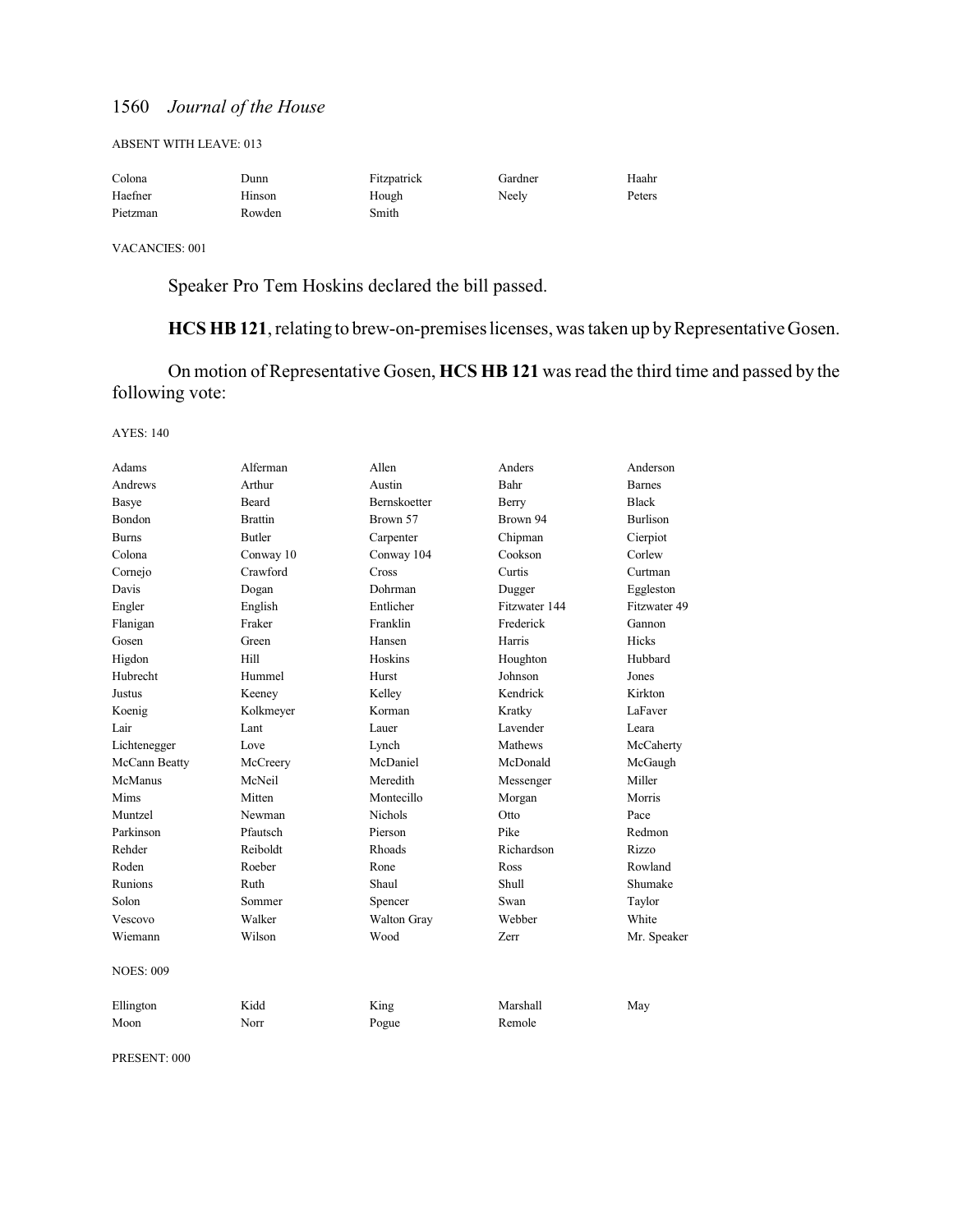ABSENT WITH LEAVE: 013

| Dunn     | Fitzpatrick | Gardner | Haahr  | Haefner  |
|----------|-------------|---------|--------|----------|
| Hinson   | Hough       | Neely   | Peters | Phillips |
| Pietzman | Rowden      | Smith   |        |          |

VACANCIES: 001

Speaker Pro Tem Hoskins declared the bill passed.

HB 609, relating to workers' compensation large deductible policies, was taken up by Representative Gosen.

On motion of Representative Gosen, **HB 609** was read the third time and passed by the following vote:

AYES: 144

| Adams        | Alferman       | Allen               | Anders        | Anderson        |
|--------------|----------------|---------------------|---------------|-----------------|
| Andrews      | Arthur         | Austin              | Bahr          | <b>Barnes</b>   |
| Basye        | Beard          | <b>Bernskoetter</b> | Berry         | <b>Black</b>    |
| Bondon       | <b>Brattin</b> | Brown 57            | Brown 94      | <b>Burlison</b> |
| <b>Burns</b> | <b>Butler</b>  | Carpenter           | Chipman       | Cierpiot        |
| Colona       | Conway 10      | Conway 104          | Cookson       | Corlew          |
| Cornejo      | Crawford       | Cross               | Curtis        | Curtman         |
| Davis        | Dogan          | Dohrman             | Dugger        | Eggleston       |
| Ellington    | Engler         | English             | Entlicher     | Fitzwater 144   |
| Fitzwater 49 | Flanigan       | Fraker              | Franklin      | Frederick       |
| Gannon       | Gosen          | Green               | Hansen        | Harris          |
| Hicks        | Higdon         | Hill                | Hoskins       | Houghton        |
| Hubbard      | Hubrecht       | Hummel              | Hurst         | Johnson         |
| Jones        | Justus         | Keeney              | Kelley        | Kendrick        |
| Kidd         | King           | Kirkton             | Koenig        | Kolkmeyer       |
| Korman       | Kratky         | LaFaver             | Lant          | Lauer           |
| Lavender     | Leara          | Love                | Lynch         | Marshall        |
| Mathews      | May            | McCaherty           | McCann Beatty | McCreery        |
| McDaniel     | McDonald       | McGaugh             | McManus       | McNeil          |
| Messenger    | Miller         | Mims                | Montecillo    | Moon            |
| Morgan       | Morris         | Muntzel             | Newman        | Nichols         |
| Norr         | Otto           | Pace                | Parkinson     | Pfautsch        |
| Pierson      | Pike           | Redmon              | Rehder        | Reiboldt        |
| Remole       | Rhoads         | Richardson          | Rizzo         | Roden           |
| Roeber       | Rone           | Ross                | Rowland       | Runions         |
| Ruth         | Shaul          | Shull               | Shumake       | Solon           |
| Sommer       | Spencer        | Swan                | Taylor        | Vescovo         |
| Walker       | Walton Gray    | Webber              | White         | Wiemann         |
| Wilson       | Wood           | Zerr                | Mr. Speaker   |                 |

NOES: 001

Pogue

PRESENT: 001

Lichtenegger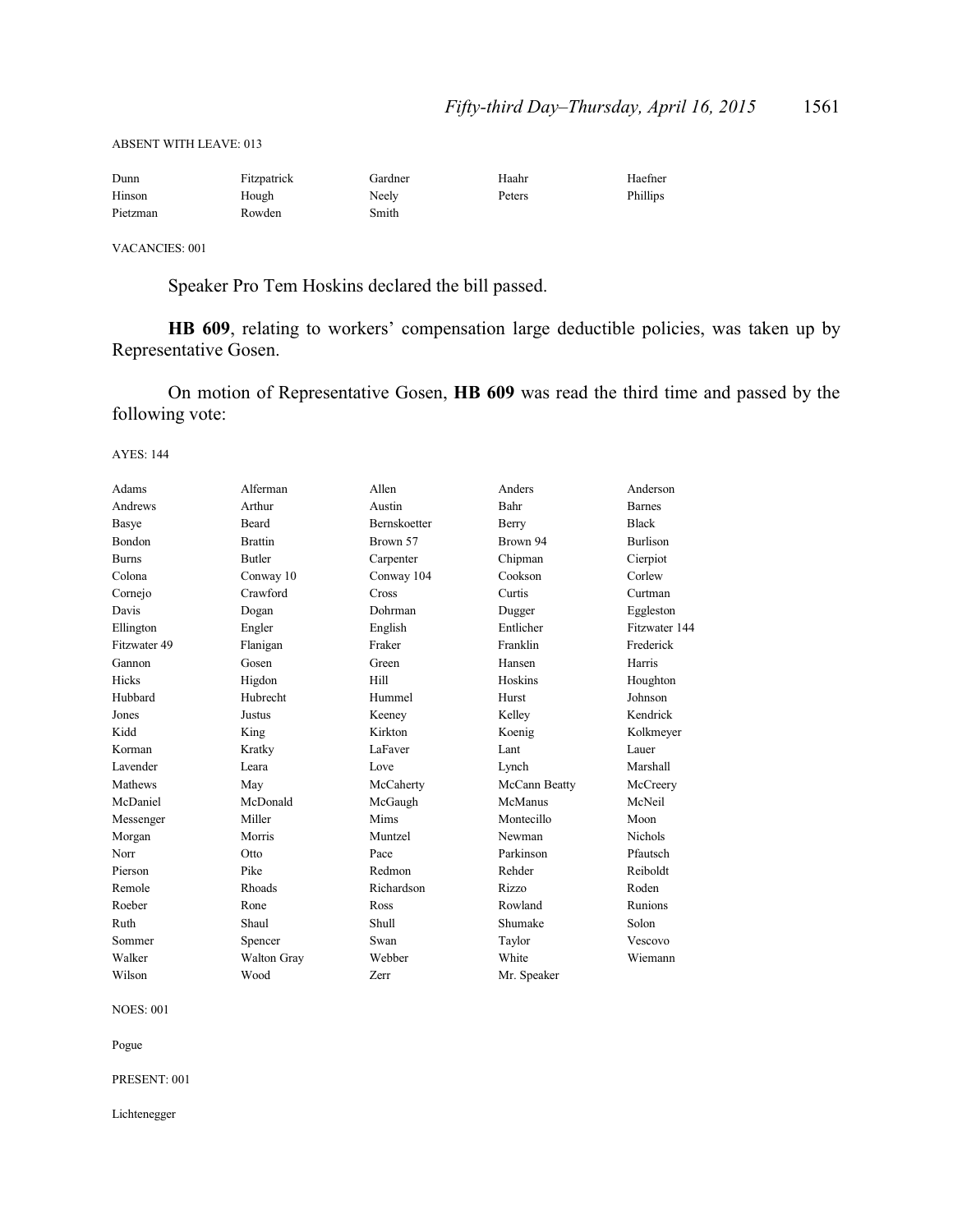#### ABSENT WITH LEAVE: 016

| Dunn   | Fitzpatrick | Gardner  | Haahr    | Haefner |
|--------|-------------|----------|----------|---------|
| Hinson | Hough       | Lair     | Meredith | Mitten  |
| Neely  | Peters      | Phillips | Pietzman | Rowden  |
| Smith  |             |          |          |         |

VACANCIES: 001

Speaker Pro Tem Hoskins declared the bill passed.

**HCS HB 864**, relating to real property owned by limited liability companies, was taken up by Representative Solon.

On motion of Representative Solon, **HCS HB 864** was read the third time and passed by the following vote:

### AYES: 142

| Adams            | Alferman       | Allen               | Anders        | Anderson        |
|------------------|----------------|---------------------|---------------|-----------------|
| Andrews          | Arthur         | Austin              | Bahr          | <b>Barnes</b>   |
| Basye            | <b>Beard</b>   | <b>Bernskoetter</b> | Berry         | <b>Black</b>    |
| Bondon           | <b>Brattin</b> | Brown 57            | Brown 94      | <b>Burlison</b> |
| <b>Burns</b>     | <b>Butler</b>  | Carpenter           | Chipman       | Cierpiot        |
| Colona           | Conway 10      | Conway 104          | Cookson       | Corlew          |
| Cornejo          | Crawford       | Cross               | Curtis        | Curtman         |
| Dogan            | Dohrman        | Dugger              | Eggleston     | Ellington       |
| Engler           | English        | Entlicher           | Fitzwater 144 | Fitzwater 49    |
| Flanigan         | Fraker         | Franklin            | Frederick     | Gannon          |
| Green            | Hansen         | Harris              | Hicks         | Higdon          |
| Hill             | Hoskins        | Houghton            | Hubbard       | Hubrecht        |
| Hummel           | Hurst          | Johnson             | Justus        | Keeney          |
| Kelley           | Kendrick       | Kidd                | King          | Kirkton         |
| Koenig           | Kolkmeyer      | Korman              | Kratky        | LaFaver         |
| Lair             | Lant           | Lauer               | Lavender      | Leara           |
| Lichtenegger     | Love           | Lynch               | Mathews       | May             |
| McCaherty        | McCann Beatty  | McCreery            | McDaniel      | McDonald        |
| McGaugh          | McManus        | McNeil              | Meredith      | Messenger       |
| Miller           | Mims           | Montecillo          | Morgan        | Morris          |
| Muntzel          | Newman         | <b>Nichols</b>      | Norr          | Otto            |
| Pace             | Pfautsch       | Pierson             | Pike          | Redmon          |
| Rehder           | Reiboldt       | Remole              | Rhoads        | Richardson      |
| Rizzo            | Roden          | Roeber              | Rone          | Ross            |
| Rowden           | Rowland        | <b>Runions</b>      | Ruth          | Shaul           |
| Shull            | Shumake        | Solon               | Sommer        | Spencer         |
| Swan             | Taylor         | Vescovo             | Walker        | Walton Gray     |
| Webber           | White          | Wiemann             | Wilson        | Wood            |
| Zerr             | Mr. Speaker    |                     |               |                 |
| <b>NOES: 003</b> |                |                     |               |                 |
| Marshall         | Moon           | Pogue               |               |                 |
|                  |                |                     |               |                 |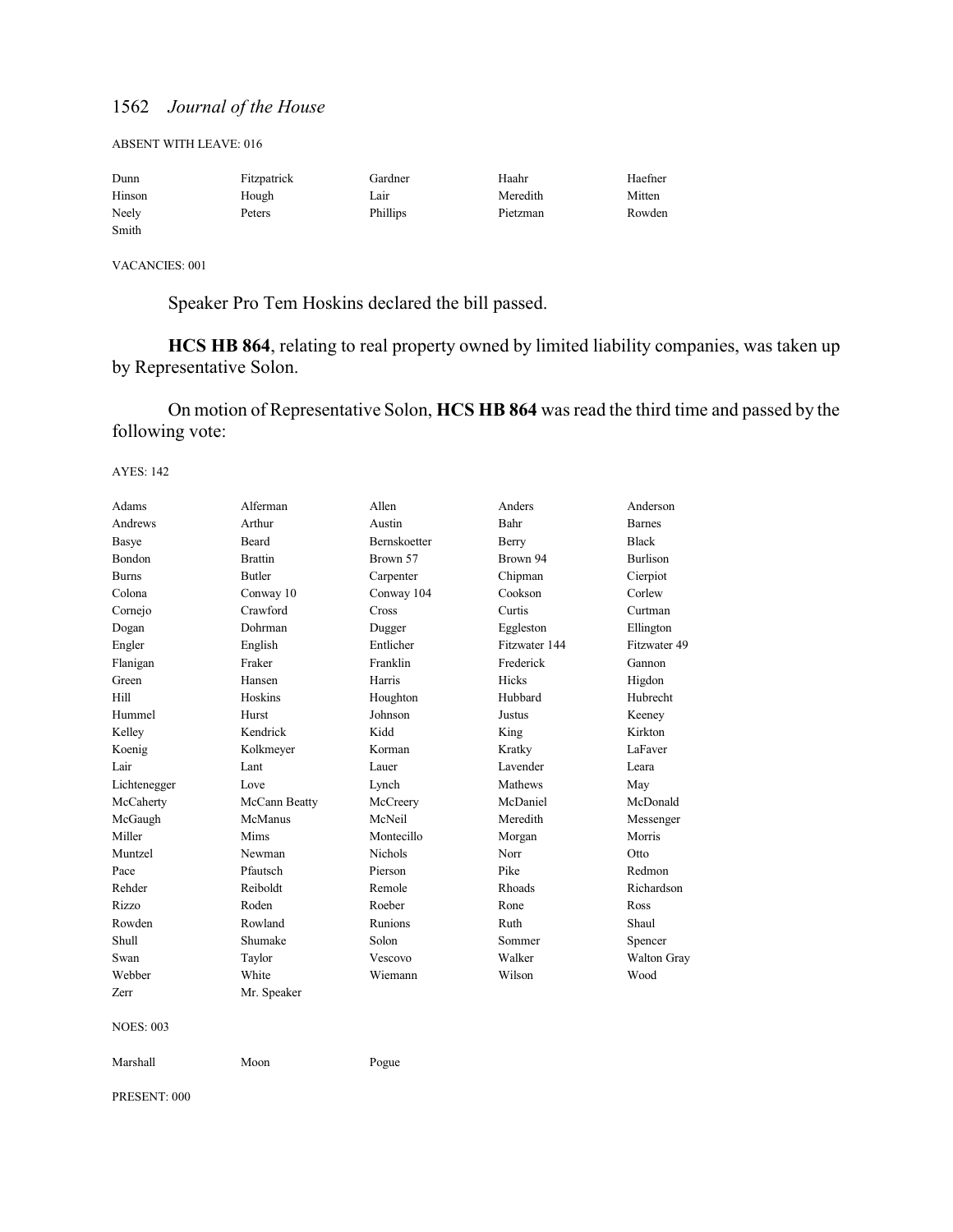#### ABSENT WITH LEAVE: 017

| Davis    | Dunn    | Fitzpatrick | Gardner | Gosen    |
|----------|---------|-------------|---------|----------|
| Haahr    | Haefner | Hinson      | Hough   | Jones    |
| Mitten   | Neely   | Parkinson   | Peters  | Phillips |
| Pietzman | Smith   |             |         |          |

VACANCIES: 001

Speaker Pro Tem Hoskins declared the bill passed.

**HB 462**, relating to restrictive covenants, was taken up by Representative Bahr.

On motion of Representative Bahr, **HB 462** was read the third time and passed by the following vote:

#### AYES: 146

| Adams          | Alferman       | Allen               | Anders             | Anderson      |
|----------------|----------------|---------------------|--------------------|---------------|
| Andrews        | Arthur         | Austin              | Bahr               | <b>Barnes</b> |
| Basye          | Beard          | <b>Bernskoetter</b> | Berry              | <b>Black</b>  |
| <b>Bondon</b>  | Brown 57       | Brown 94            | <b>Burlison</b>    | <b>Burns</b>  |
| <b>Butler</b>  | Carpenter      | Chipman             | Cierpiot           | Colona        |
| Conway 10      | Conway 104     | Cookson             | Corlew             | Cornejo       |
| Crawford       | Cross          | Curtis              | Curtman            | Davis         |
| Dogan          | Dohrman        | Dugger              | Eggleston          | Ellington     |
| Engler         | English        | Entlicher           | Fitzwater 144      | Fitzwater 49  |
| Flanigan       | Fraker         | Franklin            | Frederick          | Gannon        |
| Green          | Hansen         | Harris              | Hicks              | Higdon        |
| Hill           | Hoskins        | Houghton            | Hubbard            | Hubrecht      |
| Hummel         | Hurst          | Johnson             | Jones              | Justus        |
| Keeney         | Kelley         | Kendrick            | Kidd               | King          |
| Kirkton        | Koenig         | Kolkmeyer           | Korman             | Kratky        |
| LaFaver        | Lair           | Lant                | Lauer              | Lavender      |
| Leara          | Lichtenegger   | Love                | Lynch              | Mathews       |
| May            | McCaherty      | McCann Beatty       | McCreery           | McDaniel      |
| McDonald       | McGaugh        | McManus             | McNeil             | Meredith      |
| Messenger      | Miller         | Mims                | Mitten             | Montecillo    |
| Moon           | Morgan         | Morris              | Muntzel            | Newman        |
| <b>Nichols</b> | Norr           | Otto                | Pace               | Pfautsch      |
| Pierson        | Pietzman       | Pike                | Redmon             | Rehder        |
| Reiboldt       | Remole         | Rhoads              | Richardson         | Rizzo         |
| Roden          | Roeber         | Rone                | <b>Ross</b>        | Rowden        |
| Rowland        | <b>Runions</b> | Ruth                | Shaul              | Shull         |
| Shumake        | Solon          | Sommer              | Spencer            | Swan          |
| Taylor         | Vescovo        | Walker              | <b>Walton Gray</b> | Webber        |
| White          | Wiemann        | Wilson              | Wood               | Zerr          |
| Mr. Speaker    |                |                     |                    |               |
|                |                |                     |                    |               |

NOES: 002

Marshall Pogue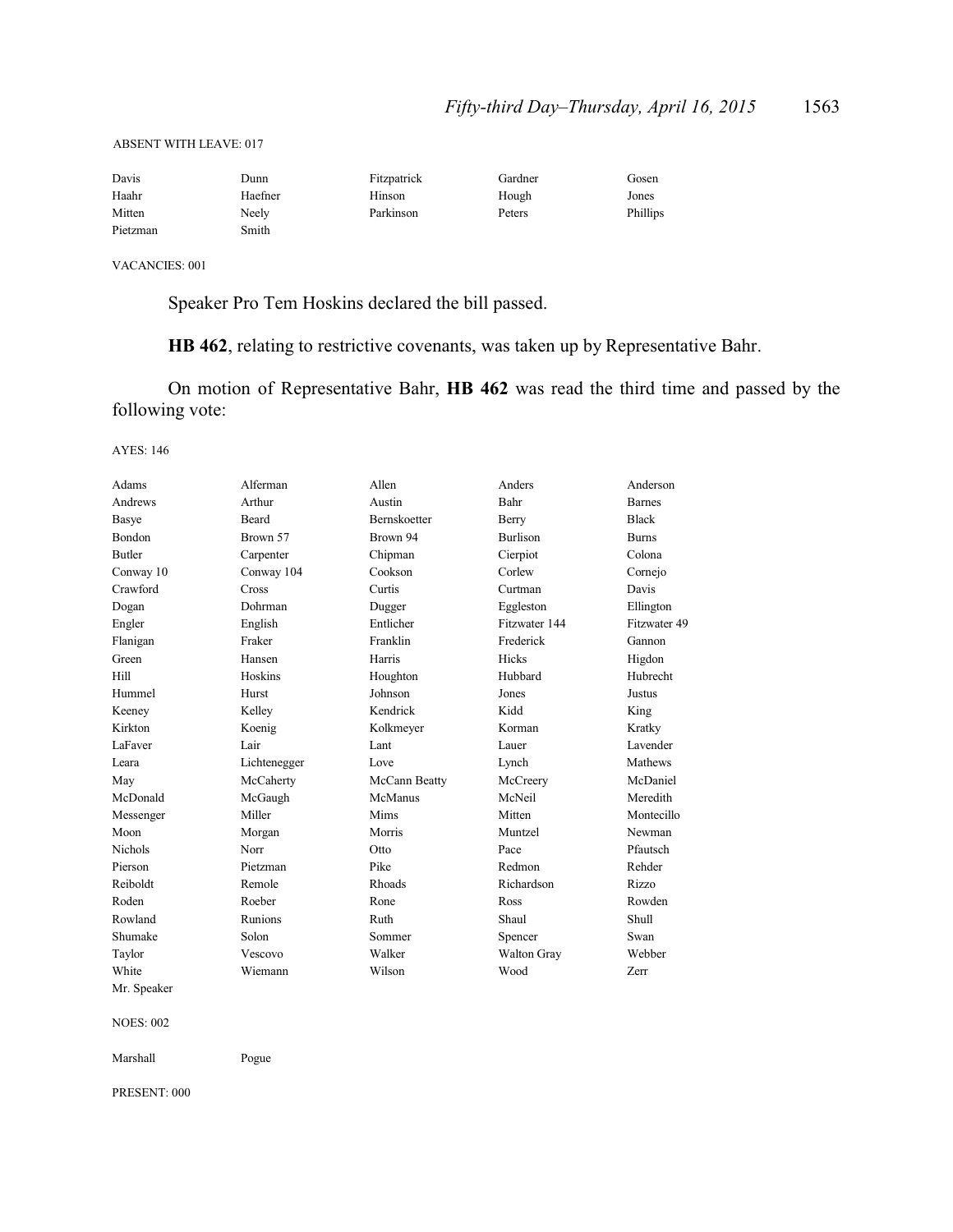ABSENT WITH LEAVE: 014

| <b>Brattin</b> | Dunn    | Fitzpatrick | Gardner | Gosen |
|----------------|---------|-------------|---------|-------|
| Haahr          | Haefner | Hinson      | Hough   | Neely |
| Parkinson      | Peters  | Phillips    | Smith   |       |

VACANCIES: 001

Speaker Pro Tem Hoskins declared the bill passed.

**HCS HB 1134**, relating to state employee health care incentives, was taken up by Representative Bernskoetter.

On motion ofRepresentative Bernskoetter, **HCS HB 1134** was read the third time and passed by the following vote:

AYES: 119

| Adams            | Alferman            | Allen          | Anders          | Anderson      |
|------------------|---------------------|----------------|-----------------|---------------|
| Andrews          | Austin              | Bahr           | <b>Barnes</b>   | Basye         |
| <b>Beard</b>     | <b>Bernskoetter</b> | Berry          | <b>Black</b>    | <b>Bondon</b> |
| <b>Brattin</b>   | Brown 57            | Brown 94       | <b>Burlison</b> | <b>Butler</b> |
| Chipman          | Cierpiot            | Conway 104     | Cookson         | Corlew        |
| Cornejo          | Crawford            | Cross          | Curtman         | Davis         |
| Dogan            | Dohrman             | Dugger         | Eggleston       | Engler        |
| English          | Entlicher           | Fitzwater 144  | Fitzwater 49    | Flanigan      |
| Fraker           | Franklin            | Frederick      | Gannon          | Green         |
| Haahr            | Hansen              | Harris         | Hicks           | Higdon        |
| Hill             | Hoskins             | Houghton       | Hubrecht        | Hurst         |
| Johnson          | Jones               | Justus         | Keeney          | Kelley        |
| Kendrick         | Kidd                | King           | Koenig          | Kolkmeyer     |
| Korman           | Lair                | Lant           | Lauer           | Leara         |
| Lichtenegger     | Love                | Lynch          | Mathews         | May           |
| McCaherty        | McDaniel            | McGaugh        | Meredith        | Messenger     |
| Miller           | Moon                | Morgan         | Morris          | Muntzel       |
| Otto             | Pfautsch            | Pietzman       | Pike            | Rehder        |
| Reiboldt         | Remole              | Rhoads         | Richardson      | Roden         |
| Roeber           | Rone                | Ross           | Rowden          | Rowland       |
| <b>Runions</b>   | Ruth                | Shaul          | Shull           | Shumake       |
| Solon            | Sommer              | Spencer        | Swan            | Taylor        |
| Vescovo          | Walker              | Webber         | White           | Wiemann       |
| Wilson           | Wood                | Zerr           | Mr. Speaker     |               |
| <b>NOES: 029</b> |                     |                |                 |               |
| Arthur           | <b>Burns</b>        | Carpenter      | Colona          | Conway 10     |
| Curtis           | Ellington           | Hubbard        | Hummel          | Kirkton       |
| Kratky           | LaFaver             | Lavender       | Marshall        | McCann Beatty |
| McCreery         | McDonald            | McNeil         | Mims            | Mitten        |
| Montecillo       | Newman              | <b>Nichols</b> | Norr            | Pace          |
| Pierson          | Pogue               | Rizzo          | Walton Gray     |               |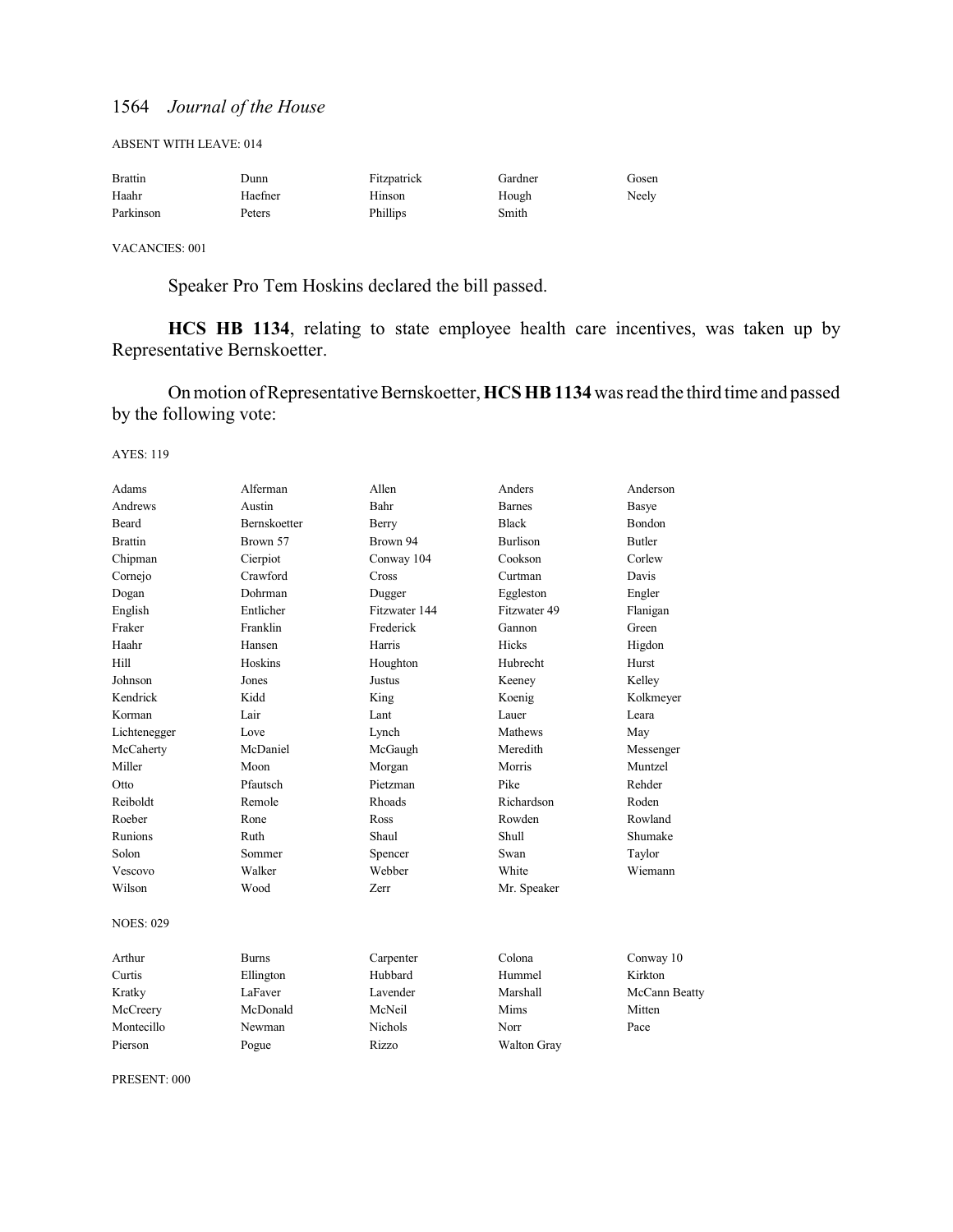ABSENT WITH LEAVE: 014

| Dunn   | Fitzpatrick | Gardner | Gosen | Haefner   |
|--------|-------------|---------|-------|-----------|
| Hinson | Hough       | McManus | Neely | Parkinson |
| Peters | Phillips    | Redmon  | Smith |           |

VACANCIES: 001

Speaker Pro Tem Hoskins declared the bill passed.

**HB 1305**, relating to the Regulatory Improvement Commission, was taken up by Representative Rowden.

On motion of Representative Rowden, **HB 1305** was read the third time and passed by the following vote:

AYES: 135

| Adams            | Alferman           | Allen         | Anders         | Anderson        |
|------------------|--------------------|---------------|----------------|-----------------|
| Andrews          | Arthur             | Austin        | Bahr           | <b>Barnes</b>   |
| Basye            | Beard              | Bernskoetter  | Berry          | <b>Black</b>    |
| Bondon           | <b>Brattin</b>     | Brown 57      | Brown 94       | <b>Burlison</b> |
| <b>Burns</b>     | Butler             | Carpenter     | Chipman        | Cierpiot        |
| Conway 10        | Conway 104         | Cookson       | Corlew         | Cornejo         |
| Crawford         | Cross              | Curtis        | Curtman        | Davis           |
| Dogan            | Dohrman            | Dugger        | Eggleston      | Engler          |
| English          | Entlicher          | Fitzwater 144 | Fitzwater 49   | Fraker          |
| Franklin         | Frederick          | Gannon        | Haahr          | Hansen          |
| Harris           | Hicks              | Higdon        | Hill           | Hoskins         |
| Houghton         | Hubbard            | Hubrecht      | Hummel         | Hurst           |
| Johnson          | Jones              | Justus        | Keeney         | Kelley          |
| Kendrick         | Kidd               | King          | Kirkton        | Koenig          |
| Kolkmeyer        | Korman             | Kratky        | LaFaver        | Lair            |
| Lant             | Lauer              | Leara         | Lichtenegger   | Love            |
| Lynch            | Mathews            | May           | McCaherty      | McCann Beatty   |
| McCreery         | McDaniel           | McDonald      | McGaugh        | McManus         |
| Meredith         | Messenger          | Miller        | Mims           | Montecillo      |
| Moon             | Morris             | Muntzel       | <b>Nichols</b> | Norr            |
| Pace             | Parkinson          | Pfautsch      | Pierson        | Pietzman        |
| Pike             | Redmon             | Rehder        | Reiboldt       | Remole          |
| Rhoads           | Richardson         | Rizzo         | Roden          | Roeber          |
| Rone             | <b>Ross</b>        | Rowden        | Rowland        | <b>Runions</b>  |
| Ruth             | Shaul              | Shull         | Shumake        | Solon           |
| Sommer           | Spencer            | Swan          | Taylor         | Vescovo         |
| Walker           | White              | Wiemann       | Wilson         | Zerr            |
| <b>NOES: 012</b> |                    |               |                |                 |
| Colona           | Ellington          | Green         | Lavender       | Marshall        |
| McNeil           | Mitten             | Morgan        | Newman         | Otto            |
| Pogue            | <b>Walton Gray</b> |               |                |                 |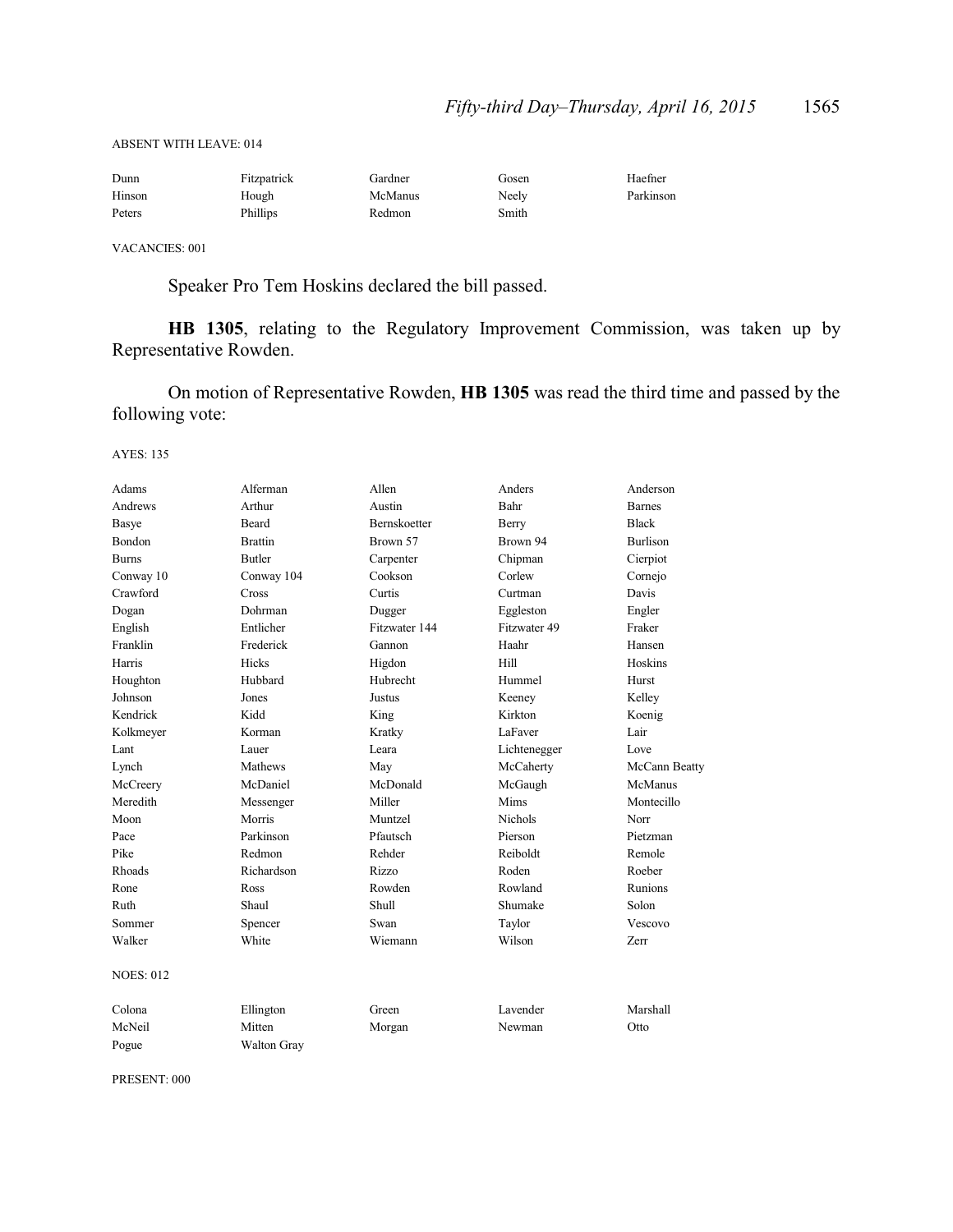ABSENT WITH LEAVE: 015

| Dunn     | Fitzpatrick | Flanigan | Gardner | Gosen       |
|----------|-------------|----------|---------|-------------|
| Haefner  | Hinson      | Hough    | Neelv   | Peters      |
| Phillips | Smith       | Webber   | Wood    | Mr. Speaker |

VACANCIES: 001

Speaker Pro Tem Hoskins declared the bill passed.

**HCS HB 672**, relating to MO HealthNet reimbursement for behavior assessment and intervention, was taken up by Representative Frederick.

On motion of Representative Frederick, **HCS HB 672** was read the third time and passed by the following vote:

AYES: 145

| Adams            | Alferman       | Allen        | Anders        | Anderson        |
|------------------|----------------|--------------|---------------|-----------------|
| Andrews          | Arthur         | Austin       | Bahr          | <b>Barnes</b>   |
| Basye            | Beard          | Bernskoetter | Berry         | <b>Black</b>    |
| Bondon           | <b>Brattin</b> | Brown 57     | Brown 94      | <b>Burlison</b> |
| <b>Burns</b>     | <b>Butler</b>  | Carpenter    | Chipman       | Cierpiot        |
| Colona           | Conway 10      | Conway 104   | Cookson       | Corlew          |
| Cornejo          | Crawford       | Cross        | Curtis        | Curtman         |
| Davis            | Dogan          | Dohrman      | Dugger        | Eggleston       |
| Engler           | English        | Entlicher    | Fitzwater 144 | Fitzwater 49    |
| Flanigan         | Fraker         | Franklin     | Frederick     | Gannon          |
| Green            | Haahr          | Hansen       | Harris        | Higdon          |
| Hill             | Hoskins        | Houghton     | Hubbard       | Hubrecht        |
| Hummel           | Hurst          | Johnson      | Jones         | Justus          |
| Keeney           | Kelley         | Kendrick     | Kidd          | King            |
| Kirkton          | Kolkmeyer      | Korman       | Kratky        | LaFaver         |
| Lair             | Lant           | Lauer        | Lavender      | Leara           |
| Lichtenegger     | Love           | Lynch        | Mathews       | May             |
| McCaherty        | McCann Beatty  | McCreery     | McDaniel      | McDonald        |
| McGaugh          | McManus        | McNeil       | Meredith      | Messenger       |
| Miller           | Mims           | Mitten       | Montecillo    | Moon            |
| Morgan           | Morris         | Muntzel      | Newman        | <b>Nichols</b>  |
| Norr             | Otto           | Pace         | Parkinson     | Pfautsch        |
| Phillips         | Pierson        | Pietzman     | Pike          | Redmon          |
| Rehder           | Reiboldt       | Remole       | Rhoads        | Richardson      |
| Rizzo            | Roden          | Roeber       | Rone          | Ross            |
| Rowden           | Rowland        | Runions      | Ruth          | Shaul           |
| Shull            | Shumake        | Solon        | Sommer        | Spencer         |
| Swan             | Taylor         | Vescovo      | Walker        | Walton Gray     |
| White            | Wiemann        | Wilson       | Wood          | Zerr            |
| <b>NOES: 003</b> |                |              |               |                 |
| Koenig           | Marshall       | Pogue        |               |                 |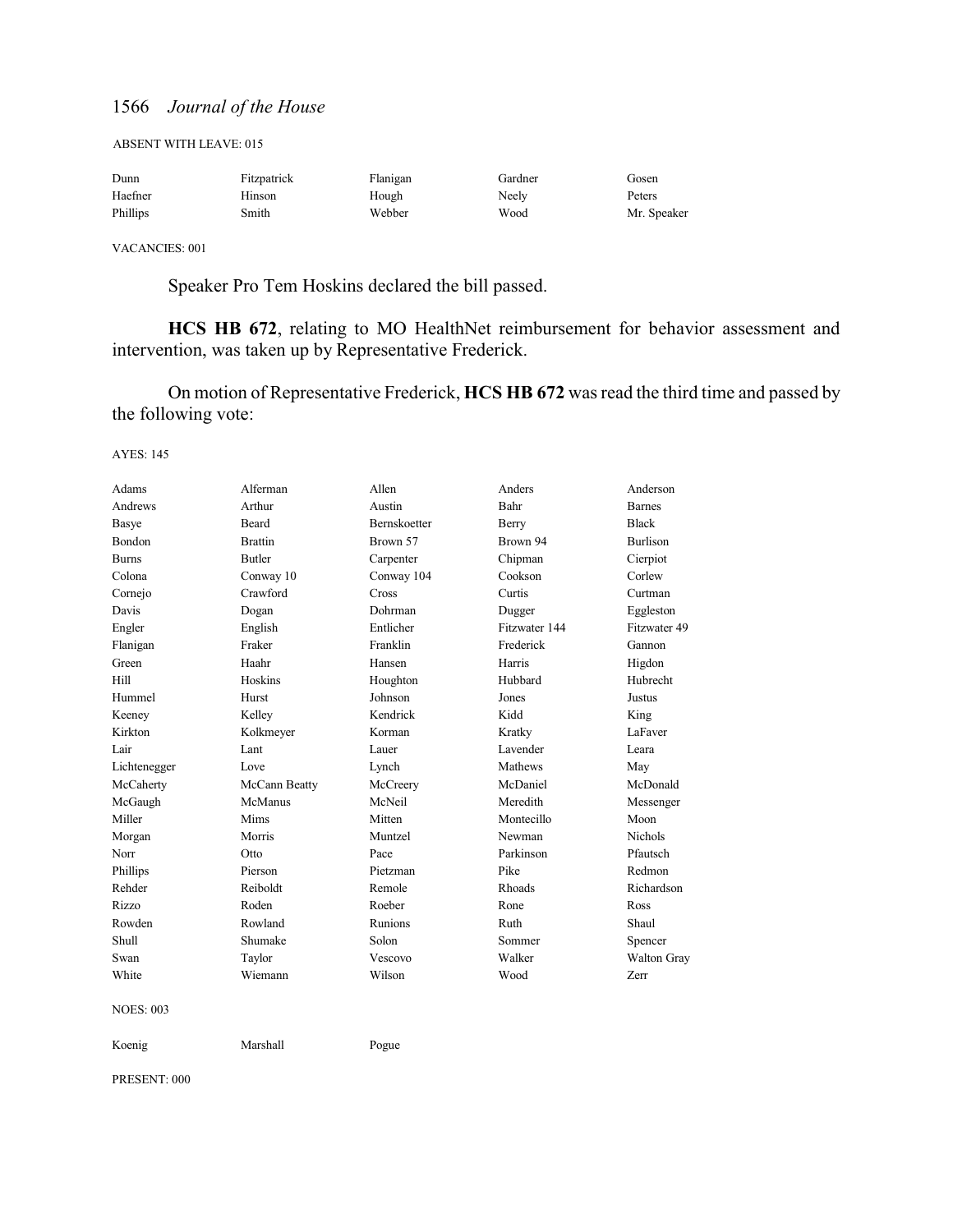#### ABSENT WITH LEAVE: 014

| Dunn    | Ellington | Fitzpatrick | Gardner     | Gosen |
|---------|-----------|-------------|-------------|-------|
| Haefner | Hicks     | Hinson      | Hough       | Neelv |
| Peters  | Smith     | Webber      | Mr. Speaker |       |

VACANCIES: 001

Speaker Pro Tem Hoskins declared the bill passed.

HCS HB 692, relating to political party committee elections, was taken up by Representative Entlicher.

On motion of Representative Entlicher, **HCS HB 692** was read the third time and passed by the following vote:

AYES: 146

| Adams         | Alferman       | Allen               | Anders       | Anderson           |
|---------------|----------------|---------------------|--------------|--------------------|
| Andrews       | Arthur         | Austin              | Bahr         | <b>Barnes</b>      |
| Basye         | Beard          | <b>Bernskoetter</b> | Berry        | <b>Black</b>       |
| <b>Bondon</b> | <b>Brattin</b> | Brown 57            | Brown 94     | <b>Burlison</b>    |
| <b>Burns</b>  | <b>Butler</b>  | Carpenter           | Chipman      | Cierpiot           |
| Colona        | Conway 10      | Cookson             | Corlew       | Cornejo            |
| Crawford      | Cross          | Curtis              | Curtman      | Davis              |
| Dogan         | Dohrman        | Dugger              | Eggleston    | Engler             |
| English       | Entlicher      | Fitzwater 144       | Fitzwater 49 | Flanigan           |
| Fraker        | Franklin       | Frederick           | Gannon       | Green              |
| Haahr         | Hansen         | Harris              | Hicks        | Higdon             |
| Hill          | Hoskins        | Houghton            | Hubbard      | Hubrecht           |
| Hummel        | Hurst          | Johnson             | Jones        | Justus             |
| Keeney        | Kelley         | Kendrick            | Kidd         | King               |
| Kirkton       | Koenig         | Kolkmeyer           | Korman       | Kratky             |
| LaFaver       | Lair           | Lant                | Lauer        | Lavender           |
| Leara         | Lichtenegger   | Love                | Lynch        | Mathews            |
| May           | McCaherty      | McCann Beatty       | McCreery     | McDaniel           |
| McDonald      | McGaugh        | McNeil              | Meredith     | Messenger          |
| Miller        | Mims           | Mitten              | Montecillo   | Moon               |
| Morgan        | Morris         | Muntzel             | Newman       | <b>Nichols</b>     |
| Norr          | Otto           | Pace                | Parkinson    | Pfautsch           |
| Phillips      | Pierson        | Pietzman            | Pike         | Redmon             |
| Rehder        | Reiboldt       | Remole              | Rhoads       | Richardson         |
| Rizzo         | Roden          | Roeber              | Rone         | Ross               |
| Rowden        | Rowland        | Runions             | Ruth         | Shaul              |
| Shull         | Shumake        | Solon               | Sommer       | Spencer            |
| Swan          | Taylor         | Vescovo             | Walker       | <b>Walton Gray</b> |
| Webber        | White          | Wiemann             | Wilson       | Wood               |
| Zerr          |                |                     |              |                    |

NOES: 002

Marshall Pogue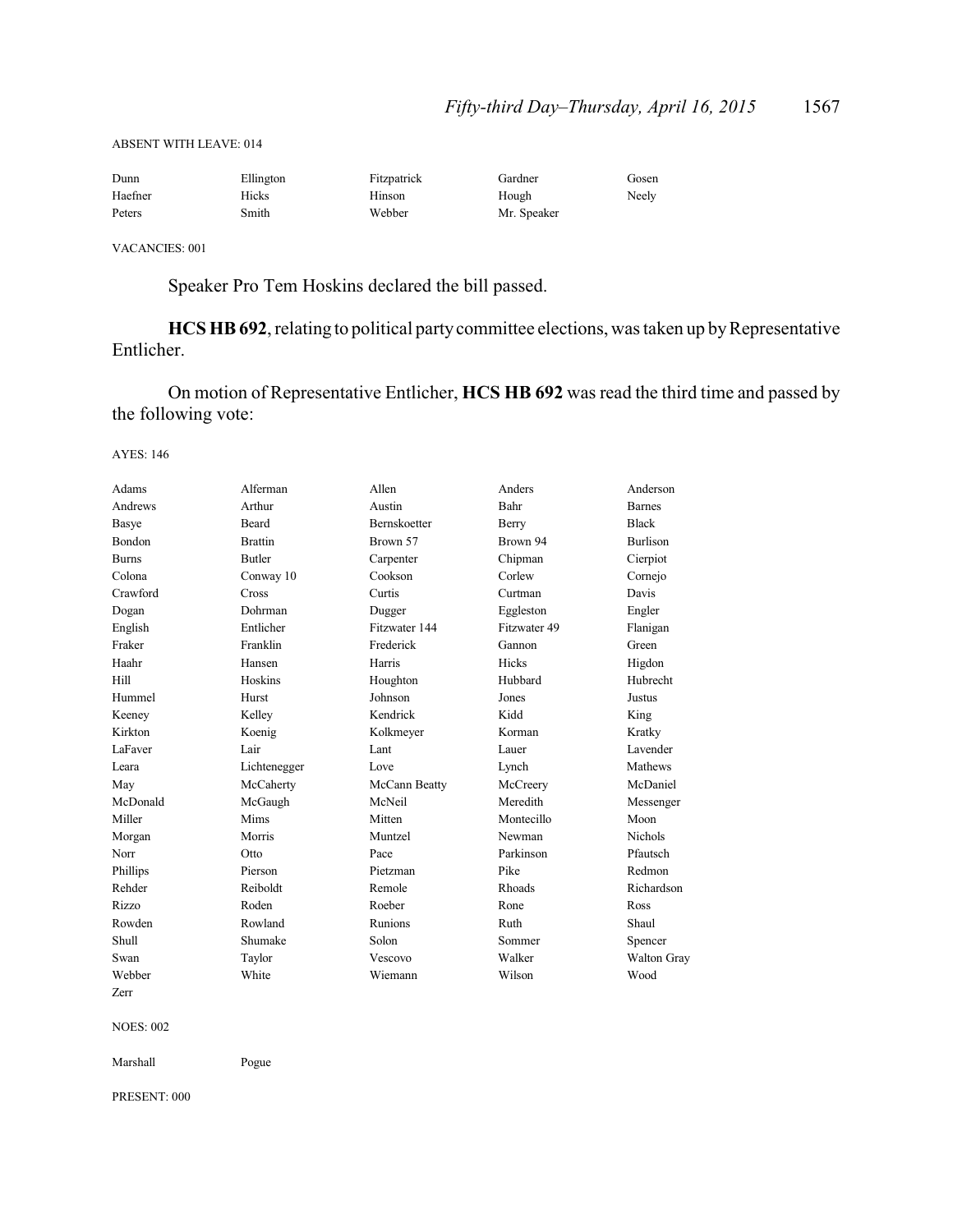ABSENT WITH LEAVE: 014

| Conway 104 | Dunn    | Ellington | Fitzpatrick | Gardner |
|------------|---------|-----------|-------------|---------|
| Gosen      | Haefner | Hinson    | Hough       | McManus |
| Neely      | Peters  | Smith     | Mr. Speaker |         |

VACANCIES: 001

Speaker Pro Tem Hoskins declared the bill passed.

**HCS HB 994**, relating to audits of political subdivisions, was taken up by Representative Bondon.

Representative Johnson assumed the Chair.

Representative Richardson moved the previous question.

Which motion was adopted by the following vote:

| Alferman         | Allen           | Anderson      | Andrews        | Austin              |
|------------------|-----------------|---------------|----------------|---------------------|
| Bahr             | <b>Barnes</b>   | <b>Basye</b>  | <b>Beard</b>   | <b>Bernskoetter</b> |
| Berry            | <b>Black</b>    | Bondon        | <b>Brattin</b> | Brown 57            |
| Brown 94         | <b>Burlison</b> | Chipman       | Cierpiot       | Cookson             |
| Corlew           | Cornejo         | Crawford      | Cross          | Curtman             |
| Davis            | Dogan           | Dohrman       | Dugger         | Eggleston           |
| English          | Entlicher       | Fitzwater 144 | Fitzwater 49   | Flanigan            |
| Fraker           | Franklin        | Frederick     | Gannon         | Haahr               |
| Hansen           | Hicks           | Higdon        | Hill           | Hoskins             |
| Houghton         | Hubrecht        | Hurst         | Johnson        | Jones               |
| Justus           | Keeney          | Kelley        | Kidd           | King                |
| Koenig           | Kolkmeyer       | Korman        | Lair           | Lant                |
| Lauer            | Leara           | Lichtenegger  | Love           | Lynch               |
| Marshall         | Mathews         | McCaherty     | McDaniel       | McGaugh             |
| Messenger        | Miller          | Moon          | Morris         | Muntzel             |
| Parkinson        | Pfautsch        | Phillips      | Pietzman       | Pike                |
| Pogue            | Redmon          | Rehder        | Reiboldt       | Remole              |
| Rhoads           | Richardson      | Roden         | Roeber         | Rone                |
| Ross             | Rowden          | Rowland       | Ruth           | Shaul               |
| Shull            | Shumake         | Solon         | Sommer         | Spencer             |
| Swan             | Taylor          | Vescovo       | Walker         | White               |
| Wiemann          | Wilson          | Wood          | Zerr           | Mr. Speaker         |
| <b>NOES: 038</b> |                 |               |                |                     |
| Adams            | Anders          | Arthur        | <b>Burns</b>   | Butler              |
| Carpenter        | Colona          | Conway 10     | Curtis         | Ellington           |
| Green            | Harris          | Hubbard       | Kendrick       | Kirkton             |
| Kratky           | LaFaver         | Lavender      | May            | McCann Beatty       |
| McCreery         | McDonald        | McManus       | McNeil         | Meredith            |
| Mims             | Mitten          | Montecillo    | Morgan         | Newman              |
| <b>Nichols</b>   | Norr            | Otto          | Pace           | Pierson             |
| Rizzo            | Runions         | Walton Gray   |                |                     |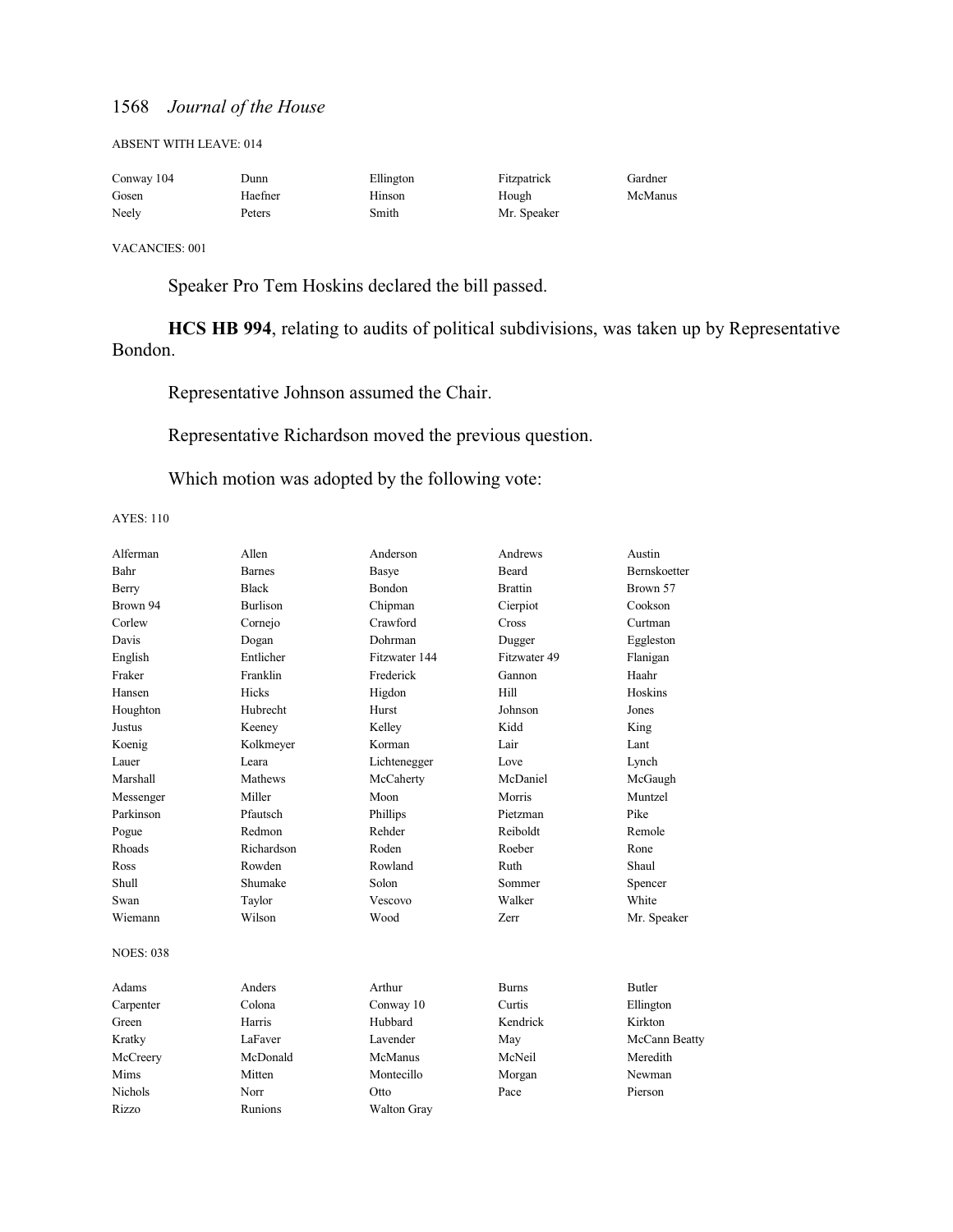#### PRESENT: 000

#### ABSENT WITH LEAVE: 014

| Conway 104 | Dunn    | Engler | Fitzpatrick | Gardner |
|------------|---------|--------|-------------|---------|
| Gosen      | Haefner | Hinson | Hough       | Hummel  |
| Neely      | Peters  | Smith  | Webber      |         |

### VACANCIES: 001

# On motion of Representative Bondon, **HCS HB 994** was read the third time and passed by the following vote:

### AYES: 133

| Alferman                      | Allen               | Anders      | Anderson      | Andrews      |
|-------------------------------|---------------------|-------------|---------------|--------------|
| Arthur                        | Austin              | Bahr        | <b>Barnes</b> | Basye        |
| Beard                         | <b>Bernskoetter</b> | Berry       | <b>Black</b>  | Bondon       |
| <b>Brattin</b>                | Brown 57            | Brown 94    | <b>Butler</b> | Carpenter    |
| Chipman                       | Cierpiot            | Conway 10   | Conway 104    | Cookson      |
| Corlew                        | Cornejo             | Crawford    | Cross         | Curtman      |
| Davis                         | Dogan               | Dohrman     | Dugger        | Eggleston    |
| Ellington                     | English             | Entlicher   | Fitzwater 144 | Fitzwater 49 |
| Flanigan                      | Fraker              | Franklin    | Frederick     | Gannon       |
| Green                         | Haahr               | Hansen      | Harris        | Hicks        |
| Higdon                        | Hill                | Hoskins     | Houghton      | Hubbard      |
| Hubrecht                      | Hurst               | Johnson     | Jones         | Justus       |
| Keeney                        | Kelley              | Kendrick    | Kidd          | King         |
| Kirkton                       | Koenig              | Kolkmeyer   | Korman        | Kratky       |
| LaFaver                       | Lair                | Lant        | Lauer         | Leara        |
| Lichtenegger                  | Love                | Lynch       | Marshall      | Mathews      |
| McCaherty                     | McCreery            | McDaniel    | McDonald      | McGaugh      |
| <b>McManus</b>                | McNeil              | Messenger   | Miller        | Mims         |
| Montecillo                    | Moon                | Morris      | Muntzel       | Newman       |
| Norr                          | Parkinson           | Pfautsch    | Phillips      | Pierson      |
| Pietzman                      | Pike                | Redmon      | Rehder        | Reiboldt     |
| Remole                        | Rhoads              | Richardson  | Rizzo         | Roden        |
| Roeber                        | Rone                | Ross        | Rowden        | Rowland      |
| Runions                       | Ruth                | Shaul       | Shumake       | Solon        |
| Sommer                        | Spencer             | Swan        | Taylor        | Vescovo      |
| Walker                        | Webber              | White       | Wiemann       | Wilson       |
| Wood                          | Zerr                | Mr. Speaker |               |              |
| <b>NOES: 014</b>              |                     |             |               |              |
| <b>Burlison</b>               | <b>Burns</b>        | Colona      | Curtis        | Lavender     |
| May                           | McCann Beatty       | Meredith    | Mitten        | Nichols      |
| Otto                          | Pace                | Pogue       | Walton Gray   |              |
| PRESENT: 000                  |                     |             |               |              |
| <b>ABSENT WITH LEAVE: 015</b> |                     |             |               |              |
| Adams                         | Dunn                | Engler      | Fitzpatrick   | Gardner      |
| Gosen                         | Haefner             | Hinson      | Hough         | Hummel       |
| Morgan                        | Neely               | Peters      | Shull         | Smith        |

VACANCIES: 001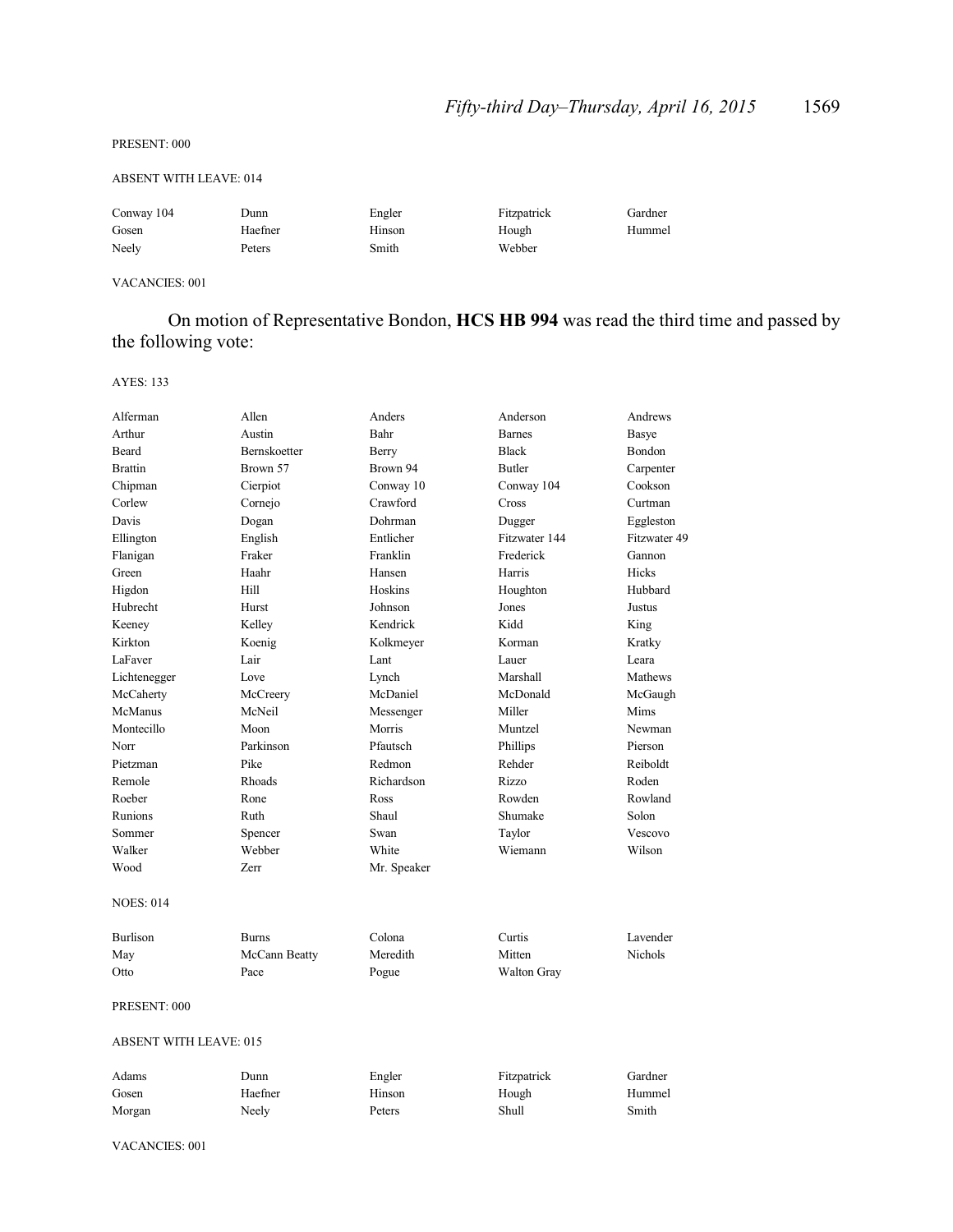Representative Johnson declared the bill passed.

**HB 473**, relating to courts, was taken up by Representative Higdon.

On motion of Representative Higdon, **HB 473** was read the third time and passed by the following vote:

### AYES: 146

| Adams            | Alferman                      | Allen               | Anders         | Anderson        |  |
|------------------|-------------------------------|---------------------|----------------|-----------------|--|
| Andrews          | Arthur                        | Austin              | Bahr           | <b>Barnes</b>   |  |
| Basye            | <b>Beard</b>                  | <b>Bernskoetter</b> | Berry          | <b>Black</b>    |  |
| Bondon           | <b>Brattin</b>                | Brown 57            | Brown 94       | <b>Burlison</b> |  |
| <b>Burns</b>     | <b>Butler</b>                 | Carpenter           | Chipman        | Cierpiot        |  |
| Colona           | Conway 10                     | Conway 104          | Cookson        | Corlew          |  |
| Cornejo          | Crawford                      | Cross               | Curtis         | Curtman         |  |
| Davis            | Dogan                         | Dohrman             | Dugger         | Eggleston       |  |
| Ellington        | English                       | Entlicher           | Fitzwater 144  | Fitzwater 49    |  |
| Flanigan         | Fraker                        | Franklin            | Frederick      | Gannon          |  |
| Green            | Haahr                         | Hansen              | Harris         | Hicks           |  |
| Higdon           | Hill                          | Hoskins             | Houghton       | Hubrecht        |  |
| Hurst            | Johnson                       | Jones               | Justus         | Keeney          |  |
| Kelley           | Kendrick                      | Kidd                | King           | Kirkton         |  |
| Koenig           | Kolkmeyer                     | Korman              | Kratky         | LaFaver         |  |
| Lair             | Lant                          | Lauer               | Lavender       | Leara           |  |
| Lichtenegger     | Love                          | Lynch               | Mathews        | May             |  |
| McCaherty        | McCann Beatty                 | McCreery            | McDaniel       | McDonald        |  |
| McGaugh          | McManus                       | McNeil              | Meredith       | Messenger       |  |
| Miller           | Mims                          | Mitten              | Montecillo     | Moon            |  |
| Morgan           | Morris                        | Newman              | <b>Nichols</b> | Norr            |  |
| Otto             | Pace                          | Parkinson           | Pfautsch       | Phillips        |  |
| Pierson          | Pietzman                      | Pike                | Redmon         | Rehder          |  |
| Reiboldt         | Remole                        | Rhoads              | Richardson     | Rizzo           |  |
| Roden            | Roeber                        | Rone                | Ross           | Rowden          |  |
| Rowland          | Runions                       | Ruth                | Shaul          | Shull           |  |
| Shumake          | Solon                         | Sommer              | Spencer        | Swan            |  |
| Taylor           | Vescovo                       | Walker              | Walton Gray    | Webber          |  |
| White            | Wiemann                       | Wilson              | Wood           | Zerr            |  |
| Mr. Speaker      |                               |                     |                |                 |  |
| <b>NOES: 003</b> |                               |                     |                |                 |  |
| Hubbard          | Marshall                      | Pogue               |                |                 |  |
| PRESENT: 000     |                               |                     |                |                 |  |
|                  | <b>ABSENT WITH LEAVE: 013</b> |                     |                |                 |  |
| Dunn             | Engler                        | Fitzpatrick         | Gardner        | Gosen           |  |
| Haefner          | Hinson                        | Hough               | Hummel         | Muntzel         |  |
| Neely            | Peters                        | Smith               |                |                 |  |

VACANCIES: 001

Representative Johnson declared the bill passed.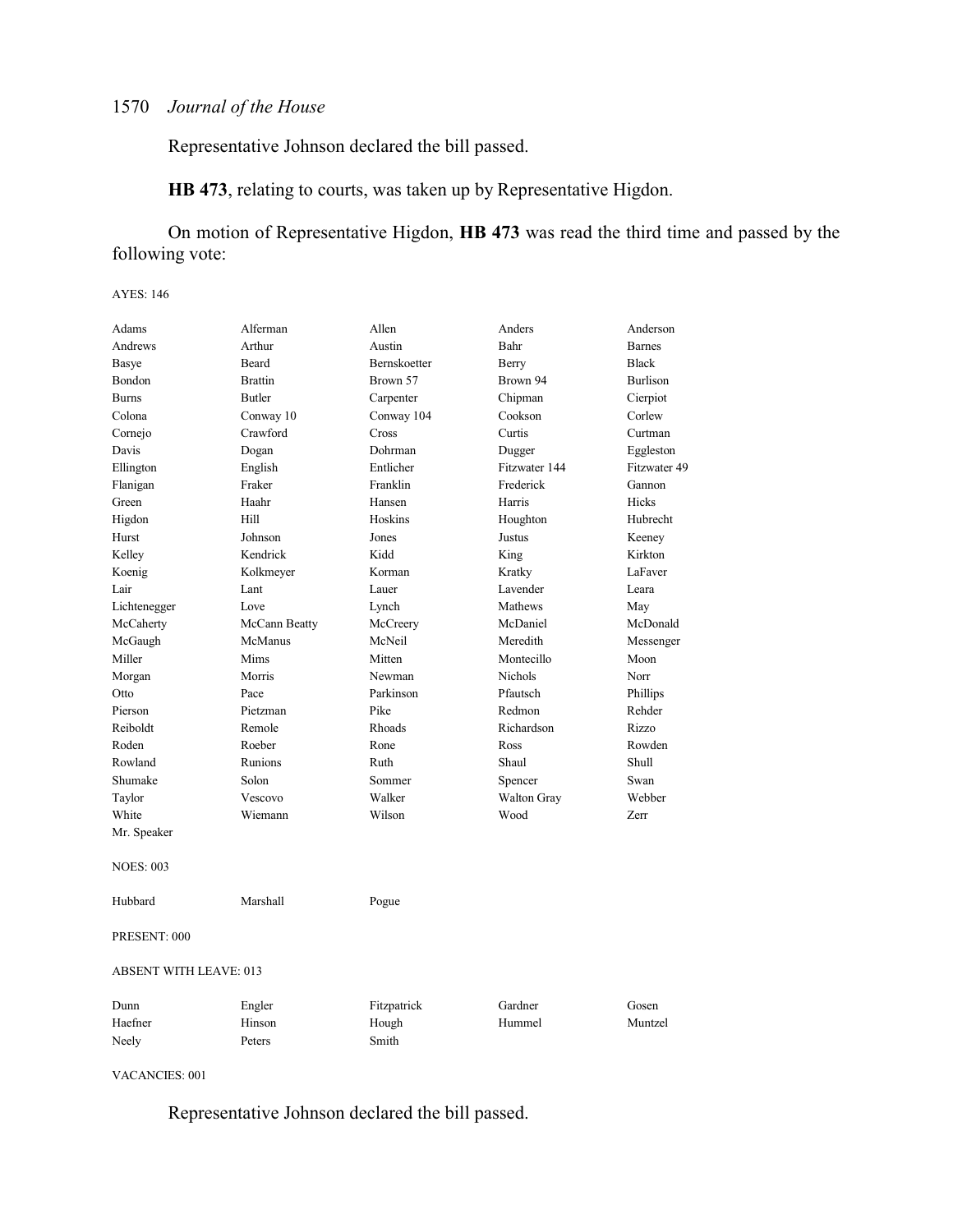**HB 743**, relating to guaranty fees, was taken up by Representative Shull.

On motion of Representative Shull, **HB 743** was read the third time and passed by the following vote:

### AYES: 112

| Austin<br>Beard<br>Bernskoetter<br>Arthur<br>Basye<br><b>Black</b><br>Brown 57<br>Brown 94<br>Bondon<br>Berry<br><b>Butler</b><br>Colona<br><b>Burns</b><br>Carpenter<br>Cierpiot<br>Cookson<br>Corlew<br>Conway 10<br>Conway 104<br>Cornejo |  |
|----------------------------------------------------------------------------------------------------------------------------------------------------------------------------------------------------------------------------------------------|--|
|                                                                                                                                                                                                                                              |  |
|                                                                                                                                                                                                                                              |  |
|                                                                                                                                                                                                                                              |  |
|                                                                                                                                                                                                                                              |  |
| Crawford<br>Cross<br>Dogan<br>Dohrman<br>Dugger                                                                                                                                                                                              |  |
| Entlicher<br>Fitzwater 144<br>Eggleston<br>English<br>Flanigan                                                                                                                                                                               |  |
| Franklin<br>Fraker<br>Frederick<br>Green<br>Gannon                                                                                                                                                                                           |  |
| Haahr<br>Hansen<br>Harris<br>Hicks<br>Higdon                                                                                                                                                                                                 |  |
| Hoskins<br>Houghton<br>Hubbard<br>Hurst<br>Johnson                                                                                                                                                                                           |  |
| Kendrick<br>Kidd<br>Jones<br>Justus<br>Kelley                                                                                                                                                                                                |  |
| Kratky<br>LaFaver<br>Kolkmeyer<br>Lair<br>Lant                                                                                                                                                                                               |  |
| Lavender<br>Lauer<br>Leara<br>Lichtenegger<br>Love                                                                                                                                                                                           |  |
| McDaniel<br>Lynch<br>May<br>McCann Beatty<br>McDonald                                                                                                                                                                                        |  |
| Meredith<br>Miller<br>McGaugh<br>McManus<br>Messenger                                                                                                                                                                                        |  |
| Mims<br>Mitten<br>Morris<br>Moon<br>Muntzel                                                                                                                                                                                                  |  |
| <b>Nichols</b><br>Pfautsch<br>Newman<br>Otto<br>Pace                                                                                                                                                                                         |  |
| Pike<br>Redmon<br>Reiboldt<br>Phillips<br>Pierson                                                                                                                                                                                            |  |
| Remole<br>Rhoads<br>Richardson<br>Rizzo<br>Roden                                                                                                                                                                                             |  |
| Roeber<br>Rowden<br>Rowland<br>Runions<br>Rone                                                                                                                                                                                               |  |
| Shaul<br><b>Shull</b><br>Shumake<br>Solon<br>Ruth                                                                                                                                                                                            |  |
| Sommer<br>Swan<br>Walker<br><b>Walton Gray</b><br>Webber                                                                                                                                                                                     |  |
| Zerr<br>Mr. Speaker                                                                                                                                                                                                                          |  |
| <b>NOES: 035</b>                                                                                                                                                                                                                             |  |
| Bahr<br><b>Burlison</b><br>Anderson<br><b>Brattin</b><br><b>Barnes</b>                                                                                                                                                                       |  |
| Chipman<br>Davis<br>Curtis<br>Curtman<br>Ellington                                                                                                                                                                                           |  |
| Fitzwater 49<br>Hill<br>Hubrecht<br>Keeney<br>King                                                                                                                                                                                           |  |
| Kirkton<br>Koenig<br>Marshall<br>Mathews<br>McCreery                                                                                                                                                                                         |  |
| Parkinson<br>McNeil<br>Montecillo<br>Norr<br>Morgan                                                                                                                                                                                          |  |
| Rehder<br>Pietzman<br>Pogue<br>Ross<br>Spencer                                                                                                                                                                                               |  |
| White<br>Wiemann<br>Wilson<br>Taylor<br>Vescovo                                                                                                                                                                                              |  |
| PRESENT: 000                                                                                                                                                                                                                                 |  |
| <b>ABSENT WITH LEAVE: 015</b>                                                                                                                                                                                                                |  |
| Gardner<br>Dunn<br>Engler<br>Fitzpatrick<br>Gosen                                                                                                                                                                                            |  |
| Haefner<br>Hough<br>Hummel<br>Korman<br>Hinson                                                                                                                                                                                               |  |
| McCaherty<br>Peters<br>Smith<br>Wood<br>Neely                                                                                                                                                                                                |  |

VACANCIES: 001

Representative Johnson declared the bill passed.

**HB 996**, relating to tax credits for certain contributions, was taken up by Representative Hoskins.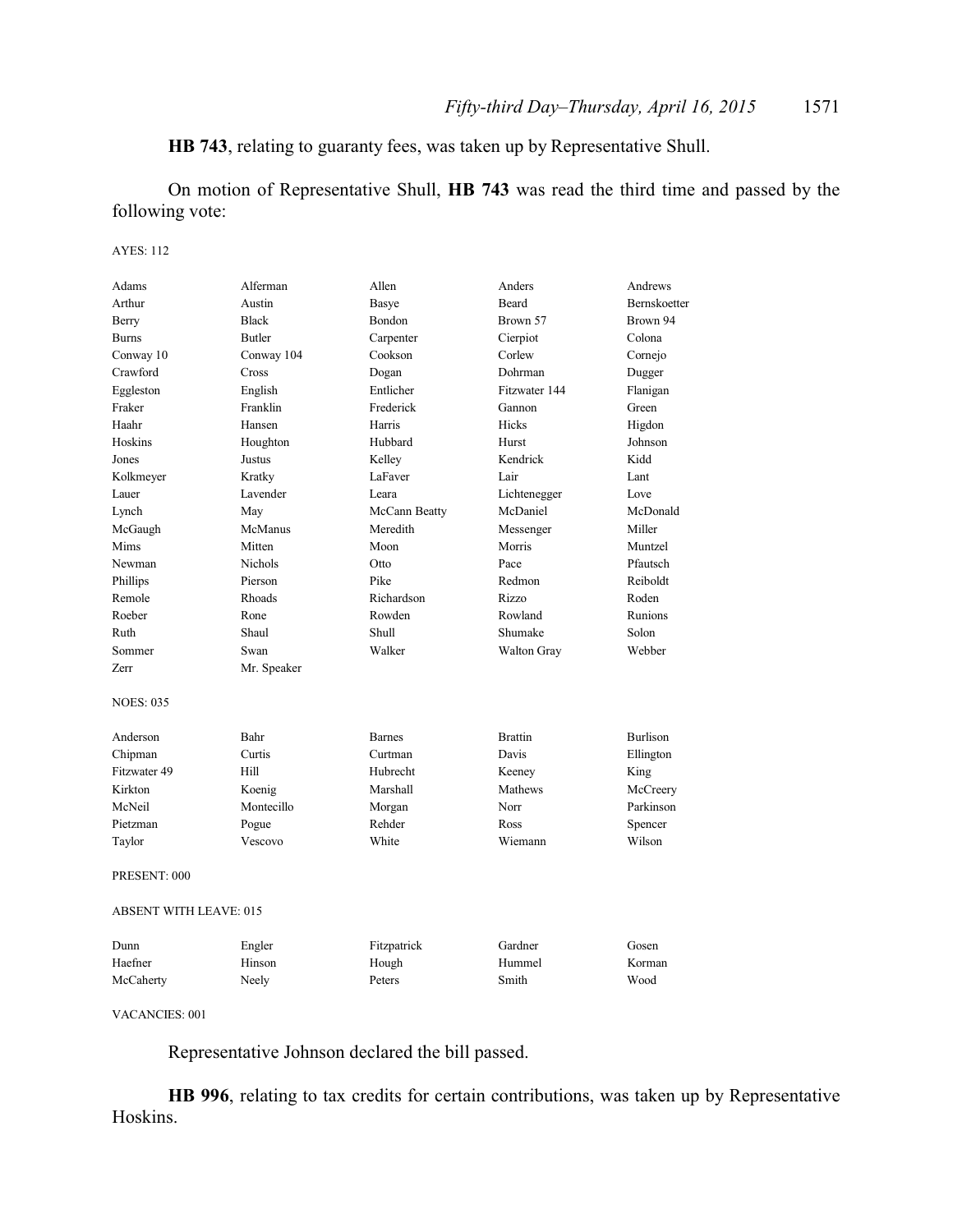On motion of Representative Hoskins, **HB 996** was read the third time and passed by the following vote:

### AYES: 123

| Adams                         | Alferman       | Allen         | Anders         | Arthur       |
|-------------------------------|----------------|---------------|----------------|--------------|
| Austin                        | <b>Barnes</b>  | Basye         | Beard          | Bernskoetter |
| Berry                         | <b>Black</b>   | Bondon        | Brown 57       | Brown 94     |
| <b>Burlison</b>               | <b>Burns</b>   | <b>Butler</b> | Carpenter      | Cierpiot     |
| Colona                        | Conway 10      | Conway 104    | Cookson        | Corlew       |
| Cornejo                       | Crawford       | Cross         | Curtis         | Curtman      |
| Davis                         | Dogan          | Dohrman       | Dugger         | Ellington    |
| English                       | Entlicher      | Fitzwater 144 | Flanigan       | Fraker       |
| Franklin                      | Frederick      | Gannon        | Haahr          | Hansen       |
| Harris                        | Hicks          | Higdon        | Hoskins        | Houghton     |
| Hubbard                       | Hubrecht       | Johnson       | Jones          | Justus       |
| Keeney                        | Kelley         | Kendrick      | Kidd           | Kirkton      |
| Koenig                        | Kolkmeyer      | Korman        | Kratky         | LaFaver      |
| Lair                          | Lant           | Lauer         | Lavender       | Leara        |
| Lichtenegger                  | Love           | Lynch         | May            | McCaherty    |
| McCann Beatty                 | McCreery       | McDaniel      | McDonald       | McGaugh      |
| McManus                       | McNeil         | Messenger     | Miller         | Mims         |
| Mitten                        | Montecillo     | Morgan        | Morris         | Muntzel      |
| Newman                        | <b>Nichols</b> | Norr          | Otto           | Pace         |
| Pfautsch                      | Phillips       | Pierson       | Pike           | Redmon       |
| Reiboldt                      | Richardson     | <b>Rizzo</b>  | Roden          | Roeber       |
| Rone                          | Rowden         | Rowland       | Runions        | Ruth         |
| Shaul                         | Shull          | Shumake       | Solon          | Sommer       |
| Swan                          | Walker         | Walton Gray   | Webber         | White        |
| Wiemann                       | Zerr           | Mr. Speaker   |                |              |
| <b>NOES: 024</b>              |                |               |                |              |
| Anderson                      | Andrews        | Bahr          | <b>Brattin</b> | Chipman      |
| Eggleston                     | Fitzwater 49   | Hill          | Hurst          | King         |
| Marshall                      | Mathews        | Moon          | Parkinson      | Pietzman     |
| Pogue                         | Rehder         | Remole        | Rhoads         | Ross         |
| Spencer                       | Taylor         | Vescovo       | Wilson         |              |
| PRESENT: 000                  |                |               |                |              |
| <b>ABSENT WITH LEAVE: 015</b> |                |               |                |              |
| Dunn                          | Engler         | Fitzpatrick   | Gardner        | Gosen        |
| Green                         | Haefner        | Hinson        | Hough          | Hummel       |
| Meredith                      | Neely          | Peters        | Smith          | Wood         |
|                               |                |               |                |              |

### VACANCIES: 001

Representative Johnson declared the bill passed.

**HB 787**, relating to service dogs, was taken up by Representative Sommer.

On motion of Representative Sommer, **HB 787** was read the third time and passed by the following vote: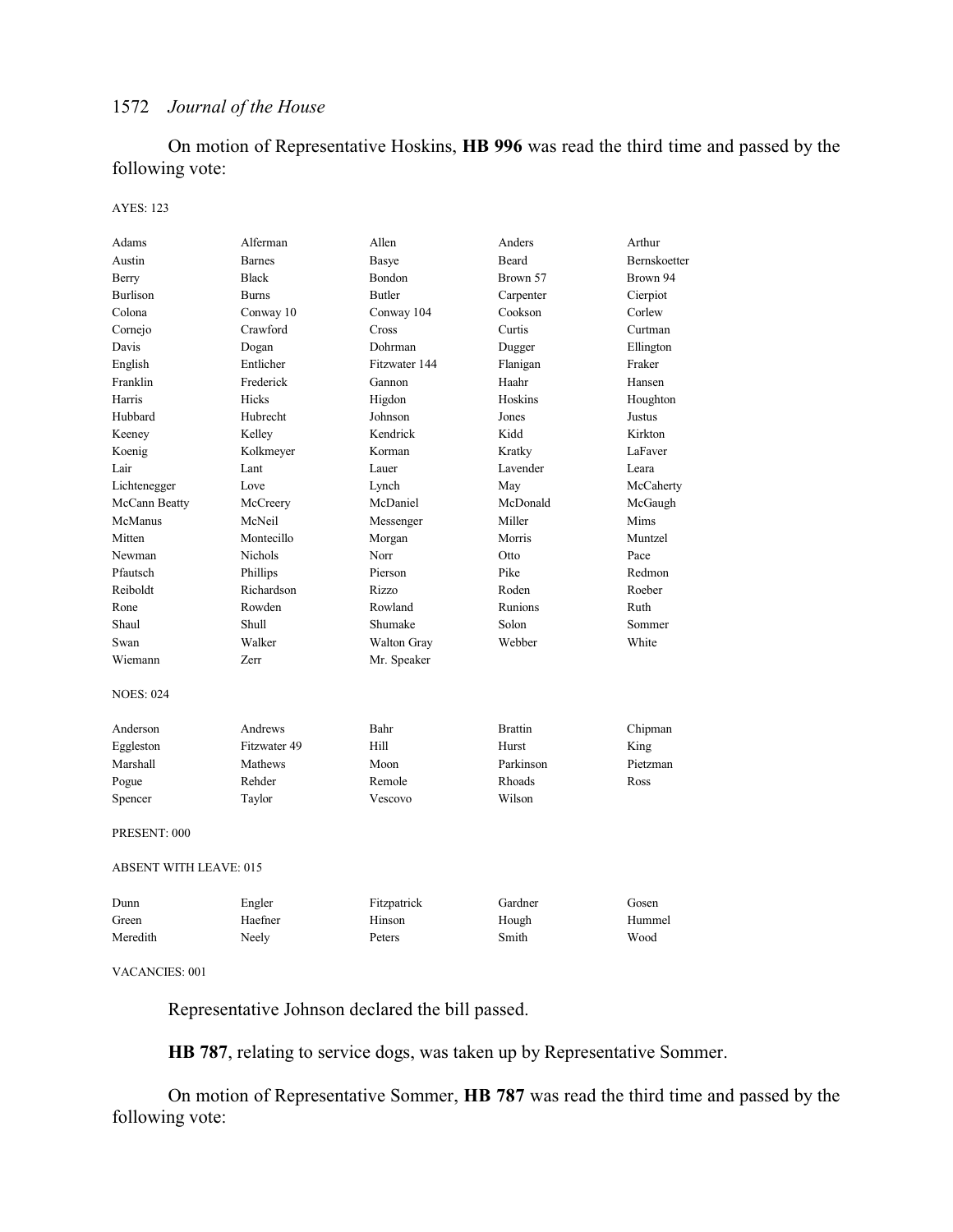#### AYES: 144

| Adams                         | Alferman       | Allen         | Anders        | Anderson        |
|-------------------------------|----------------|---------------|---------------|-----------------|
| Andrews                       | Arthur         | Austin        | Bahr          | <b>Barnes</b>   |
| Basye                         | Beard          | Bernskoetter  | Berry         | <b>Black</b>    |
| Bondon                        | <b>Brattin</b> | Brown 57      | Brown 94      | <b>Burlison</b> |
| <b>Burns</b>                  | <b>Butler</b>  | Carpenter     | Chipman       | Cierpiot        |
| Colona                        | Conway 10      | Conway 104    | Cookson       | Corlew          |
| Cornejo                       | Crawford       | Cross         | Curtis        | Curtman         |
| Davis                         | Dogan          | Dohrman       | Dugger        | Eggleston       |
| Ellington                     | English        | Entlicher     | Fitzwater 144 | Fitzwater 49    |
| Flanigan                      | Fraker         | Frederick     | Gannon        | Green           |
| Haahr                         | Hansen         | Harris        | Hicks         | Higdon          |
| Hill                          | Hoskins        | Houghton      | Hubbard       | Hubrecht        |
| Hurst                         | Johnson        | Jones         | Justus        | Keeney          |
| Kelley                        | Kendrick       | Kidd          | King          | Kirkton         |
| Koenig                        | Kolkmeyer      | Korman        | Kratky        | LaFaver         |
| Lair                          | Lant           | Lauer         | Lavender      | Leara           |
| Lichtenegger                  | Love           | Lynch         | Marshall      | Mathews         |
| May                           | McCaherty      | McCann Beatty | McCreery      | McDaniel        |
| McDonald                      | McGaugh        | McManus       | McNeil        | Meredith        |
| Messenger                     | Miller         | Mims          | Mitten        | Montecillo      |
| Moon                          | Morgan         | Morris        | Muntzel       | Newman          |
| <b>Nichols</b>                | Norr           | Otto          | Parkinson     | Pfautsch        |
| Phillips                      | Pierson        | Pietzman      | Pike          | Rehder          |
| Reiboldt                      | Remole         | Rhoads        | Rizzo         | Roden           |
| Roeber                        | Rone           | Ross          | Rowden        | Rowland         |
| Runions                       | Ruth           | Shaul         | Shull         | Shumake         |
| Solon                         | Sommer         | Spencer       | Swan          | Taylor          |
| Vescovo                       | Walker         | Walton Gray   | Webber        | White           |
| Wiemann                       | Wilson         | Wood          | Zerr          |                 |
| <b>NOES: 000</b>              |                |               |               |                 |
| PRESENT: 001                  |                |               |               |                 |
| Pogue                         |                |               |               |                 |
| <b>ABSENT WITH LEAVE: 017</b> |                |               |               |                 |

| Dunn  | Engler      | Fitzpatrick | Franklin | Gardner    |
|-------|-------------|-------------|----------|------------|
| Gosen | Haefner     | Hinson      | Hough    | Hummel     |
| Neely | Pace        | Peters      | Redmon   | Richardson |
| Smith | Mr. Speaker |             |          |            |

VACANCIES: 001

Representative Johnson declared the bill passed.

**HB 218**, relating to sheriffs, was taken up by Representative Wilson.

On motion of Representative Wilson, **HB 218** was read the third time and passed by the following vote: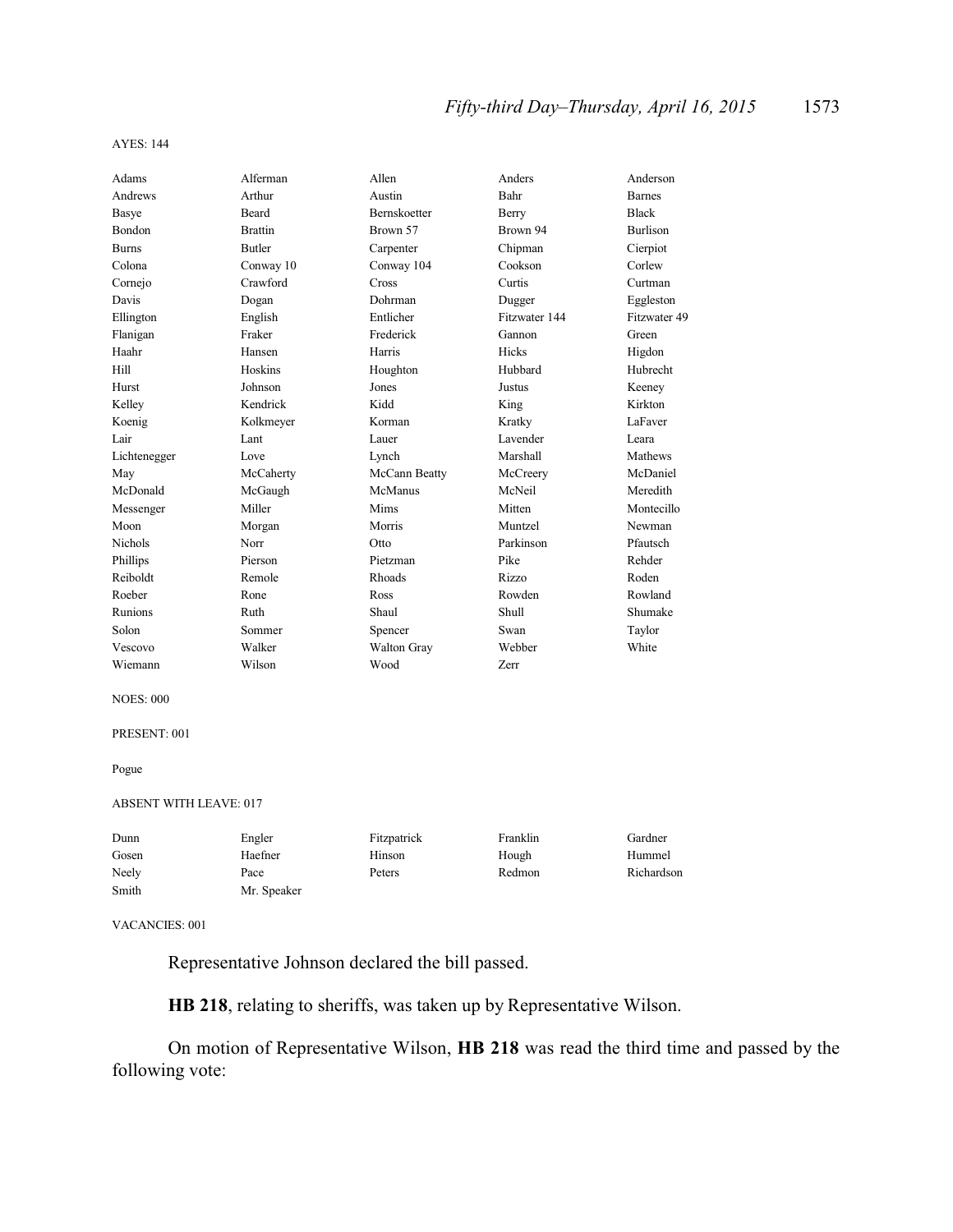AYES: 138

| Adams                         | Alferman      | Anders     | Anderson        | Andrews      |
|-------------------------------|---------------|------------|-----------------|--------------|
| Arthur                        | Austin        | Bahr       | <b>Barnes</b>   | Basye        |
| Beard                         | Bernskoetter  | Berry      | <b>Black</b>    | Bondon       |
| <b>Brattin</b>                | Brown 57      | Brown 94   | <b>Burlison</b> | <b>Burns</b> |
| <b>Butler</b>                 | Carpenter     | Chipman    | Cierpiot        | Colona       |
| Conway 10                     | Cookson       | Corlew     | Cornejo         | Crawford     |
| Cross                         | Curtis        | Curtman    | Davis           | Dogan        |
| Dohrman                       | Dugger        | Eggleston  | English         | Entlicher    |
| Fitzwater 144                 | Fitzwater 49  | Franklin   | Frederick       | Gannon       |
| Green                         | Haahr         | Hansen     | Harris          | Hicks        |
| Higdon                        | Hill          | Hoskins    | Houghton        | Hubrecht     |
| Hurst                         | Johnson       | Justus     | Keeney          | Kelley       |
| Kendrick                      | Kidd          | King       | Kirkton         | Koenig       |
| Kolkmeyer                     | Korman        | Kratky     | LaFaver         | Lair         |
| Lant                          | Lauer         | Lavender   | Leara           | Lichtenegger |
| Love                          | Lynch         | Marshall   | Mathews         | May          |
| McCaherty                     | McCann Beatty | McCreery   | McDaniel        | McDonald     |
| McGaugh                       | McManus       | McNeil     | Meredith        | Messenger    |
| Miller                        | Mims          | Montecillo | Moon            | Morgan       |
| Morris                        | Muntzel       | Newman     | <b>Nichols</b>  | Norr         |
| Otto                          | Pace          | Parkinson  | Pfautsch        | Phillips     |
| Pierson                       | Pietzman      | Pike       | Rehder          | Reiboldt     |
| Remole                        | Rhoads        | Rizzo      | Roden           | Roeber       |
| Rone                          | Ross          | Rowden     | Rowland         | Runions      |
| Ruth                          | Shaul         | Shull      | Shumake         | Solon        |
| Sommer                        | Spencer       | Swan       | Taylor          | Vescovo      |
| Walker                        | Walton Gray   | Webber     | White           | Wiemann      |
| Wilson                        | Wood          | Zerr       |                 |              |
| <b>NOES: 004</b>              |               |            |                 |              |
| Conway 104                    | Ellington     | Hubbard    | Pogue           |              |
| PRESENT: 000                  |               |            |                 |              |
| <b>ABSENT WITH LEAVE: 020</b> |               |            |                 |              |
| Allen                         | Dunn          | Engler     | Fitzpatrick     | Flanigan     |
| Fraker                        | Gardner       | Gosen      | Haefner         | Hinson       |
| Hough                         | Hummel        | Jones      | Mitten          | Neely        |
| Peters                        | Redmon        | Richardson | Smith           | Mr. Speaker  |

VACANCIES: 001

Representative Johnson declared the bill passed.

**HCS HB 838**, relating to representation in matters relating to tax assessments, was taken up by Representative Cross.

On motion of Representative Cross, **HCS HB 838** was read the third time and passed by the following vote: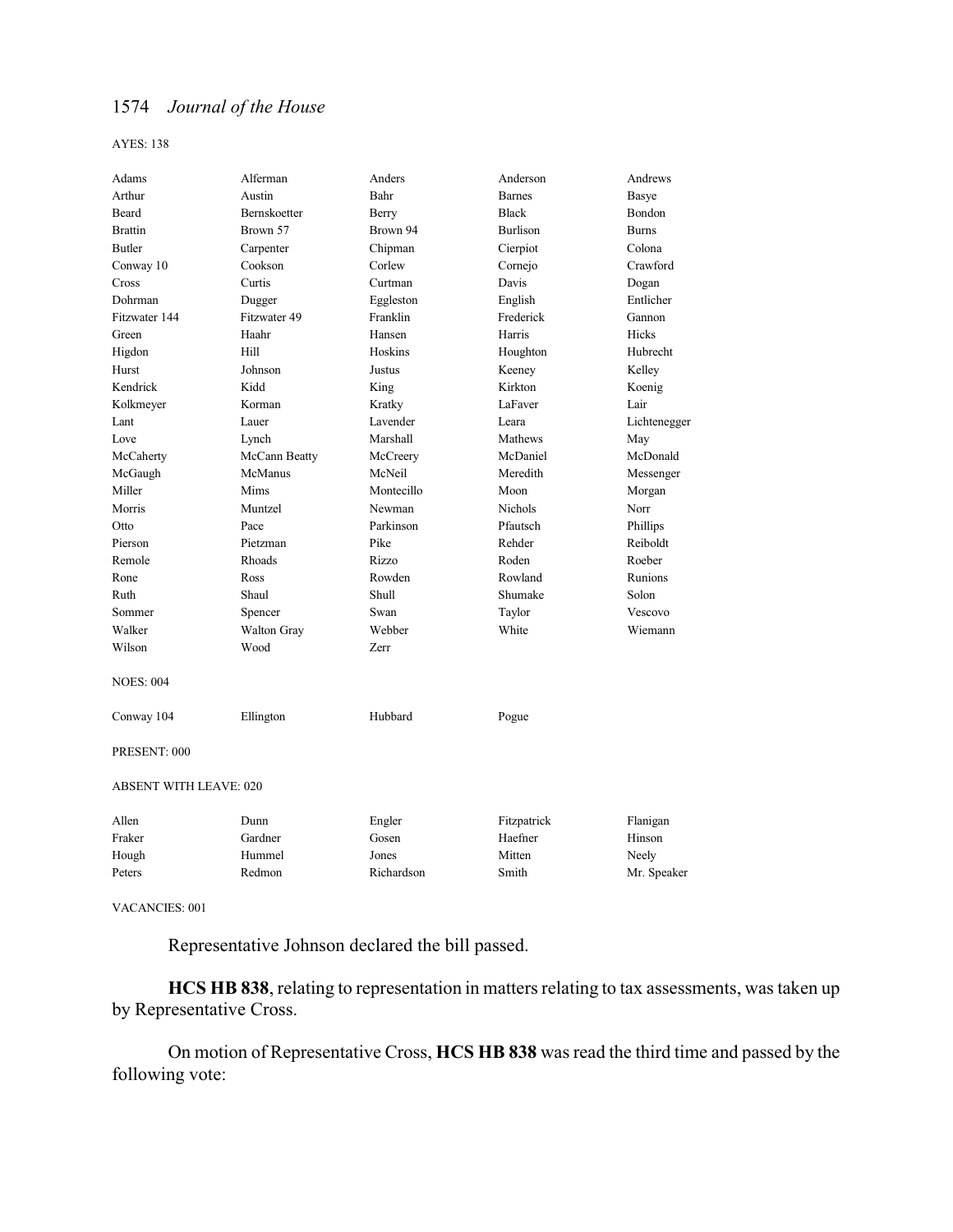#### AYES: 142

| Adams            | Alferman                      | Allen        | Anders        | Anderson       |  |
|------------------|-------------------------------|--------------|---------------|----------------|--|
| Andrews          | Arthur                        | Austin       | Basye         | <b>Beard</b>   |  |
| Bernskoetter     | Berry                         | <b>Black</b> | Bondon        | <b>Brattin</b> |  |
| Brown 94         | Burlison                      | <b>Burns</b> | <b>Butler</b> | Carpenter      |  |
| Chipman          | Cierpiot                      | Colona       | Conway 10     | Conway 104     |  |
| Cookson          | Corlew                        | Cornejo      | Crawford      | Cross          |  |
| Curtis           | Curtman                       | Davis        | Dogan         | Dohrman        |  |
| Dugger           | Eggleston                     | Ellington    | Entlicher     | Fitzwater 144  |  |
| Fitzwater 49     | Flanigan                      | Fraker       | Franklin      | Frederick      |  |
| Gannon           | Haahr                         | Hansen       | Harris        | Hicks          |  |
| Higdon           | Hill                          | Hoskins      | Houghton      | Hubbard        |  |
| Hubrecht         | Hurst                         | Johnson      | Justus        | Keeney         |  |
| Kelley           | Kendrick                      | Kidd         | King          | Kirkton        |  |
| Koenig           | Kolkmeyer                     | Kratky       | LaFaver       | Lair           |  |
| Lant             | Lauer                         | Lavender     | Leara         | Lichtenegger   |  |
| Love             | Lynch                         | Marshall     | Mathews       | May            |  |
| McCaherty        | McCann Beatty                 | McCreery     | McDaniel      | McDonald       |  |
| McGaugh          | McManus                       | McNeil       | Meredith      | Messenger      |  |
| Miller           | Mims                          | Mitten       | Montecillo    | Moon           |  |
| Morgan           | Morris                        | Muntzel      | Newman        | <b>Nichols</b> |  |
| Norr             | Otto                          | Pace         | Parkinson     | Pfautsch       |  |
| Phillips         | Pierson                       | Pietzman     | Pike          | Pogue          |  |
| Rehder           | Reiboldt                      | Remole       | Rhoads        | Richardson     |  |
| Rizzo            | Roden                         | Roeber       | Rone          | Ross           |  |
| Rowden           | Rowland                       | Runions      | Ruth          | Shaul          |  |
| Shull            | Shumake                       | Solon        | Sommer        | Spencer        |  |
| Swan             | Taylor                        | Vescovo      | Walker        | Walton Gray    |  |
| Webber           | White                         | Wiemann      | Wilson        | Wood           |  |
| Zerr             | Mr. Speaker                   |              |               |                |  |
| <b>NOES: 001</b> |                               |              |               |                |  |
| <b>Barnes</b>    |                               |              |               |                |  |
| PRESENT: 000     |                               |              |               |                |  |
|                  | <b>ABSENT WITH LEAVE: 019</b> |              |               |                |  |
| Bahr             | Brown 57                      | Dunn         | Engler        | English        |  |
| Fitzpatrick      | Gardner                       | Gosen        | Green         | Haefner        |  |
| Hinson           | Hough                         | Hummel       | Jones         | Korman         |  |
| Neely            | Peters                        | Redmon       | Smith         |                |  |
|                  |                               |              |               |                |  |

VACANCIES: 001

Representative Johnson declared the bill passed.

**HB 1087**, relating to the State Employee Deferred Compensation Program, was taken up by Representative Bernskoetter.

On motion of Representative Bernskoetter, **HB 1087** was read the third time and passed by the following vote: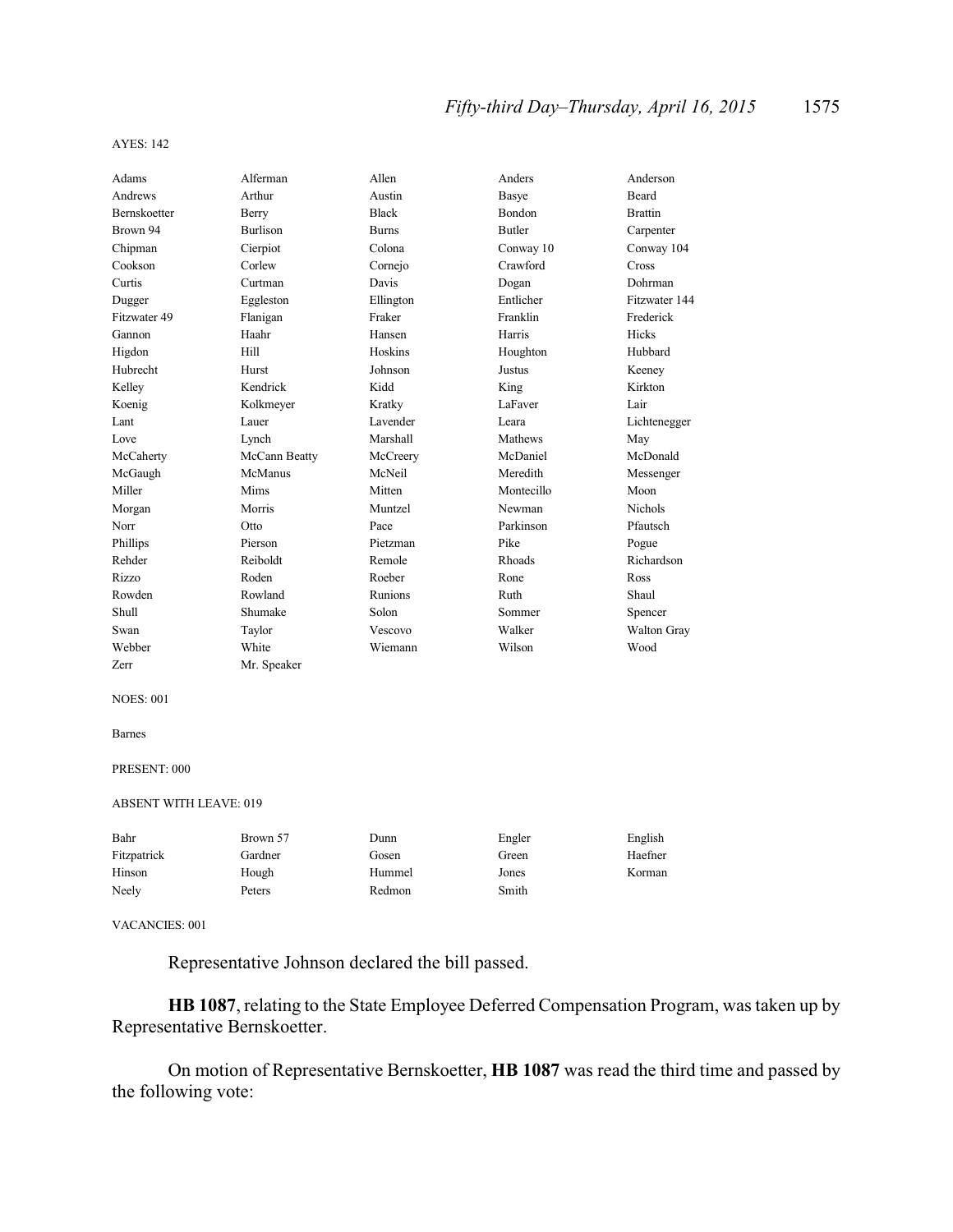AYES: 144

| Adams                         | Alferman           | Allen               | Anders          | Anderson      |
|-------------------------------|--------------------|---------------------|-----------------|---------------|
| Andrews                       | Arthur             | Austin              | Bahr            | <b>Barnes</b> |
| Basye                         | <b>Beard</b>       | <b>Bernskoetter</b> | Berry           | <b>Black</b>  |
| Bondon                        | <b>Brattin</b>     | Brown 94            | <b>Burlison</b> | <b>Burns</b>  |
| <b>Butler</b>                 | Carpenter          | Chipman             | Cierpiot        | Colona        |
| Conway 10                     | Conway 104         | Cookson             | Corlew          | Cornejo       |
| Crawford                      | Cross              | Curtis              | Curtman         | Davis         |
| Dogan                         | Dohrman            | Dugger              | Eggleston       | Ellington     |
| English                       | Entlicher          | Fitzwater 144       | Fitzwater 49    | Flanigan      |
| Fraker                        | Franklin           | Frederick           | Gannon          | Green         |
| Haahr                         | Hansen             | Harris              | Hicks           | Higdon        |
| Hill                          | Hoskins            | Houghton            | Hubbard         | Hubrecht      |
| Hurst                         | Johnson            | Jones               | Justus          | Keeney        |
| Kelley                        | Kendrick           | Kidd                | King            | Kirkton       |
| Koenig                        | Kolkmeyer          | Korman              | Kratky          | LaFaver       |
| Lair                          | Lant               | Lauer               | Lavender        | Leara         |
| Lichtenegger                  | Love               | Lynch               | Mathews         | May           |
| McCaherty                     | McCann Beatty      | McCreery            | McDaniel        | McDonald      |
| McGaugh                       | McNeil             | Meredith            | Messenger       | Miller        |
| Mims                          | Mitten             | Montecillo          | Morgan          | Morris        |
| Muntzel                       | Newman             | <b>Nichols</b>      | Norr            | Otto          |
| Pace                          | Parkinson          | Pfautsch            | Phillips        | Pierson       |
| Pietzman                      | Pike               | Rehder              | Reiboldt        | Remole        |
| Rhoads                        | Richardson         | Rizzo               | Roden           | Roeber        |
| Rone                          | Ross               | Rowden              | Rowland         | Runions       |
| Ruth                          | Shaul              | Shull               | Shumake         | Solon         |
| Sommer                        | Spencer            | Swan                | Taylor          | Vescovo       |
| Walker                        | <b>Walton Gray</b> | Webber              | White           | Wiemann       |
| Wilson                        | Wood               | Zerr                | Mr. Speaker     |               |
| <b>NOES: 003</b>              |                    |                     |                 |               |
| Marshall                      | Moon               | Pogue               |                 |               |
| PRESENT: 000                  |                    |                     |                 |               |
| <b>ABSENT WITH LEAVE: 015</b> |                    |                     |                 |               |
| Brown 57                      | Dunn               | Engler              | Fitzpatrick     | Gardner       |
| Gosen                         | Haefner            | Hinson              | Hough           | Hummel        |
| McManus                       | Neely              | Peters              | Redmon          | Smith         |

VACANCIES: 001

Representative Johnson declared the bill passed.

Speaker Diehl resumed the Chair.

### **MESSAGES FROM THE SENATE**

Mr. Speaker: I am instructed by the Senate to inform the House of Representatives that the Senate has taken up and passed **SCS HCS HB 42**, entitled: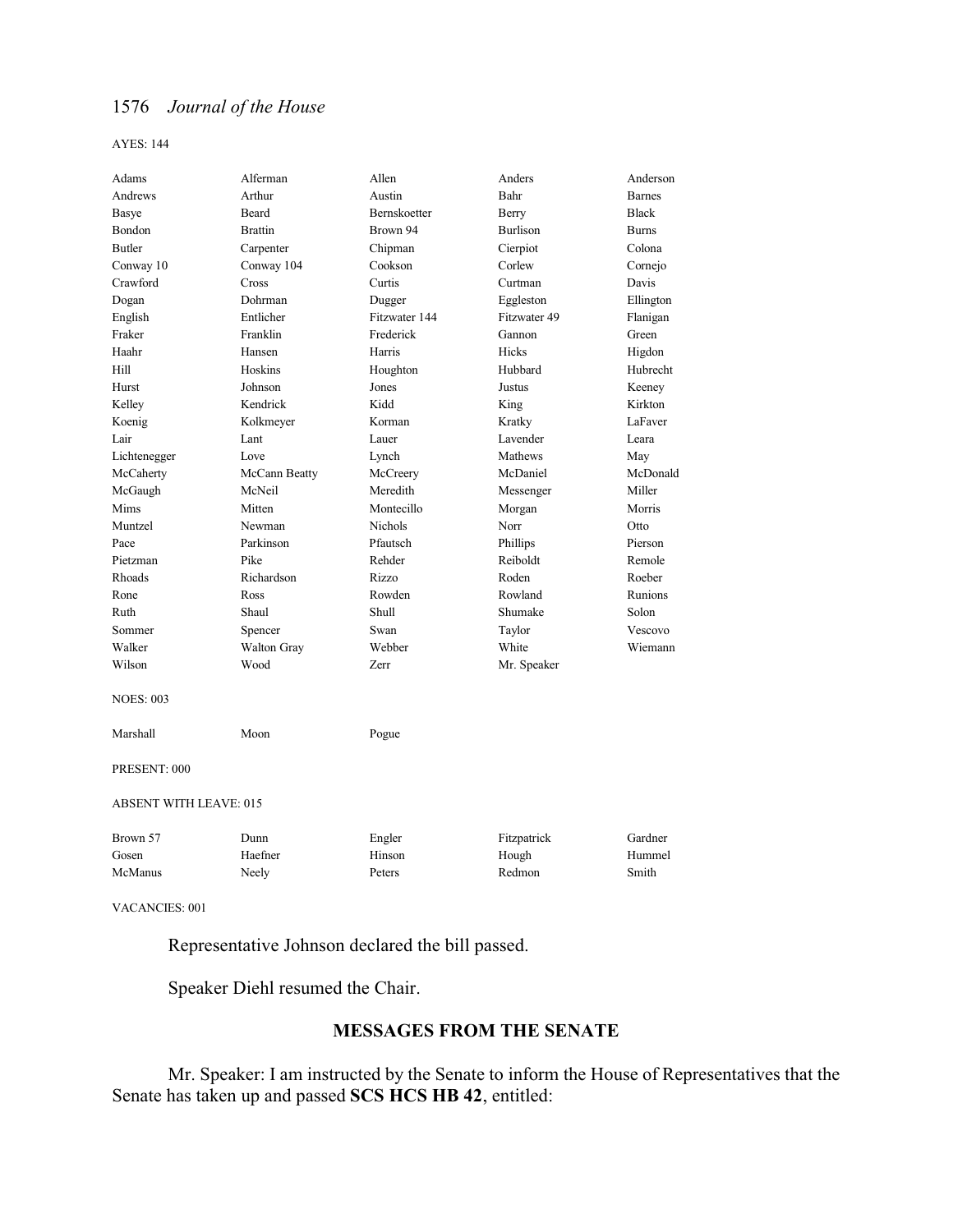An act to repeal sections 160.011, 160.400, 160.403, 160.405, 160.410, 160.415, 160.417, 160.425, 162.081, 162.1250, 163.036, 167.121, 167.131, 171.031, and 210.861, RSMo, and to enact in lieu thereofforty-four new sections relating to elementary and secondary education, with an emergency clause.

With Senate Amendment No. 1, Senate Amendment No. 2, Senate Amendment No. 3, Senate Amendment No. 4, Senate Amendment No. 1 to Senate Amendment No. 5, Senate Amendment No. 5, as amended, Senate Amendment No. 6, and Senate Amendment No. 7.

#### *Senate Amendment No. 1*

AMEND Senate Committee Substitute for House Committee Substitute for House Bill No.42, Page 53, Section 167.642, Line 4, by striking the following:

"has not"; and

Further amend Lines 5-6, by striking said lines and inserting in lieu thereof the following:

"**is two years or more below grade level asmeasuredbyquantifiable student performance data designated by the local district to satisfy the requirements of this section. The term"quantifiable student performance data" shall be as defined in subsection 2 of section 161.096.**".

#### *Senate Amendment No. 2*

AMEND Senate Committee Substitute for House Committee Substitute for House Bill No. 42, Page 62, Section 167.826, Line 160, by inserting at the end of said line the following:

"**For each of the first two full school years that a receiving district or a receiving charter school charges a rate of tuition that is seventy percent or less of the per-pupil cost of maintaining the sending district's grade level grouping as calculated under subdivision (1) of this subsection and accepts a minimum of twenty-five transfer students under this section, if the aggregate scores for student growth of all transfer students in the receiving district or receiving charter school meet or exceed targets established in the state accountability system, the receiving district or charter school shall earn additional credit in academic achievement on its annual performance report. The department of elementary and secondary education shall promulgate an administrative rule to implement the provisions of this subdivision. Any rule or portion of a rule, as that term is defined in section 536.010 that is created under the authority delegated in this section shall become effective only if it complies with and is subject to all of the provisions of chapter 536, and, if applicable, section 536.028. This section and chapter 536 are nonseverable and if any of the powers vested with the general assembly pursuant to chapter 536, to review, to delay the effective date, or to disapprove and annul a rule are subsequently held unconstitutional, then the grant of rulemaking authority and any rule proposed or adopted after the effective date of this section, shall be invalid and void.**".

#### *Senate Amendment No. 3*

AMEND Senate Committee Substitute for House Committee Substitute for House Bill No. 42, Page 1, In the Title, Line 3, by inserting immediately after "162.081," the following:

"162.471, 162.481, 162.491,"; and

Further amend Line 4, by inserting immediately after "RSMo," the following:

"and sections 162.025, 162.481 and 162.491 as enacted by senate substitute for senate committee substitute for house committee substitute no. 2 for house bill no. 63, ninety-eighth general assembly, first regular session,"; and

Further amend said line, by striking "forty-four" and inserting in lieu thereof the following: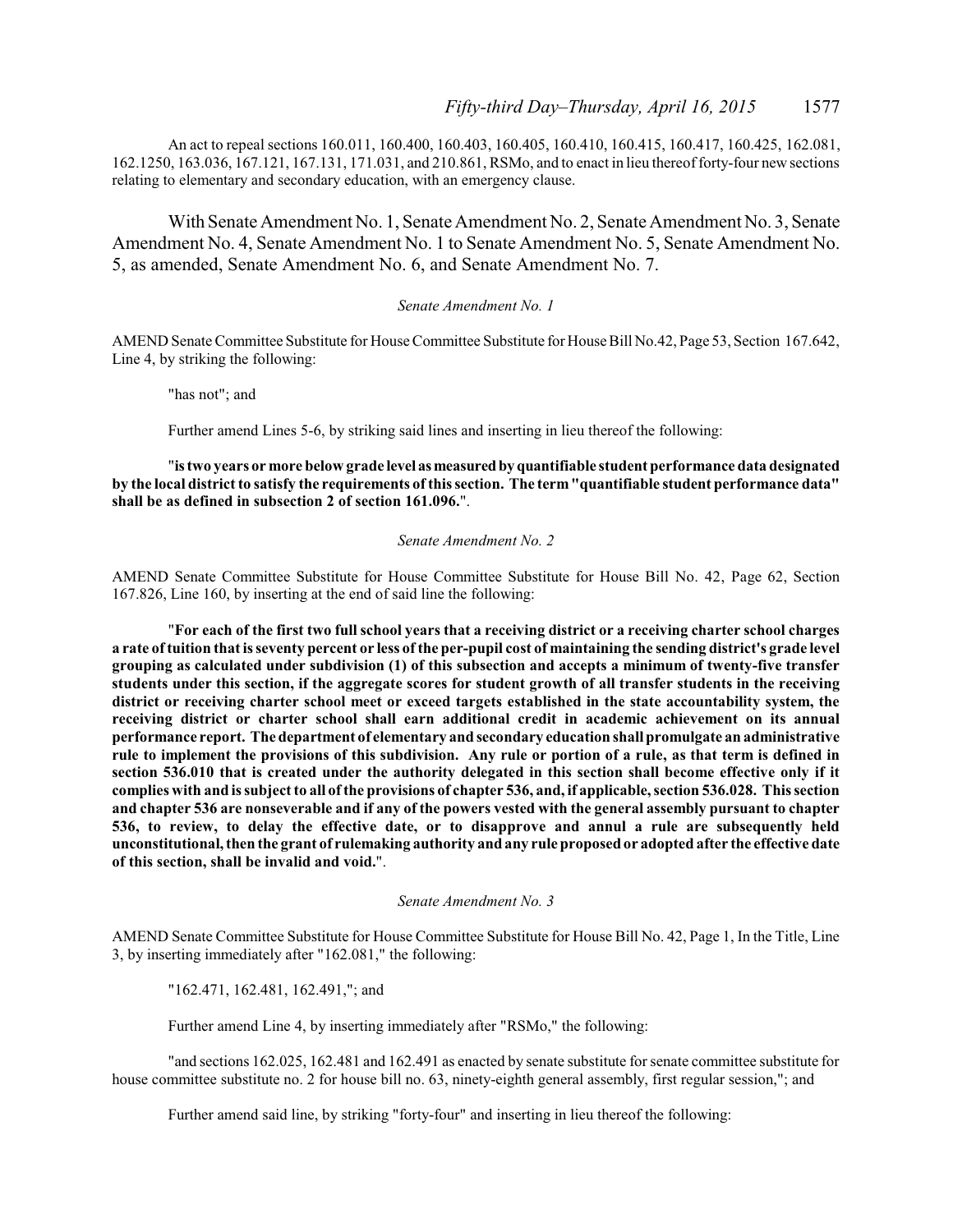"forty-eight"; and

Further amend said bill and page, Section A, Line 2, by inserting immediately after "162.081," the following:

"162.471, 162.481, 162.491,"; and

Further amend Line 3, by inserting immediately after "RSMo," the following:

"and sections 162.025, 162.481 and 162.491 as enacted by senate substitute for senate committee substitute for house committee substitute no. 2 for house bill no. 63, ninety-eighth general assembly, first regular session,"; and

Further amend said line, by striking "forty-four" and inserting in lieu thereof the following:

"forty-eight"; and

Further amend Line 5, by inserting immediately after "160.425," the following:

"160.671,"; and

Further amend said line, by inserting immediately after "162.081," the following:

"162.471, 162.481, 162.491,"; and

Further amend said bill, Page 34, Section 160.425, Line 78, by inserting immediately after said line the following:

"**160.671. 1. A school board member of any urban school district located in a county of the first classification with more than eighty-three thousand but fewer than ninety-two thousand inhabitants and with a home rule city with more than seventy-six thousand but fewer than ninety-one thousand inhabitants as the county seat may be removed by the voters in a recall election. Proceedings may be commenced for the recall of any such member by the filing of a notice of intention to circulate a recall petition under this section.**

**2. The notice of intention to circulate a recall petition shall be served personally, or by certified mail, on the board member sought to be recalled. A copy thereof shall be filed, along with an affidavit of the time and manner of service, with the election authority, as defined in chapter 115 and with the secretary of the school board. A separate notice shall be filed for each board member sought to be recalled and shall contain all of the following:**

**(1) The name of the board member sought to be recalled;**

**(2) A statement, not exceeding two hundred words in length, of the reasons for the proposed recall; and**

**(3) The names and business or residential addresses of at least one but not more than five proponents of the recall who are registered voters in the district.**

**3. Within seven days after the filing of the notice of intention, the board member may file with the election authority and the secretary of the school board a statement, not exceeding two hundred words in length, which may include an answer to the statement of the proponents. If a statement is filed, the board member shall also serve a copy of it, personally or by certified mail, on one of the proponents named in the notice of intention. The statement is intended solely to be used for the information of the voters. No insufficiency in form or substance of such statements shall affect the validity of the election proceedings.**

**4. Before any signature may be affixed to a recall petition, the petition is required to bear all of the following:**

**(1) A request that an election be called to elect a successor to the board member at the next school board election;**

**(2) A copy of the notice of intention, including a general statement of the grounds for which removal is sought;**

**(3) The statement of the board member sought to be recalled, if any exists. If the board member has not filed a statement, the petition shall so state; and**

**(4) A place for each signer to affix his or her signature, printed name, and residential address, including any address in a city, town, village, or unincorporated community.**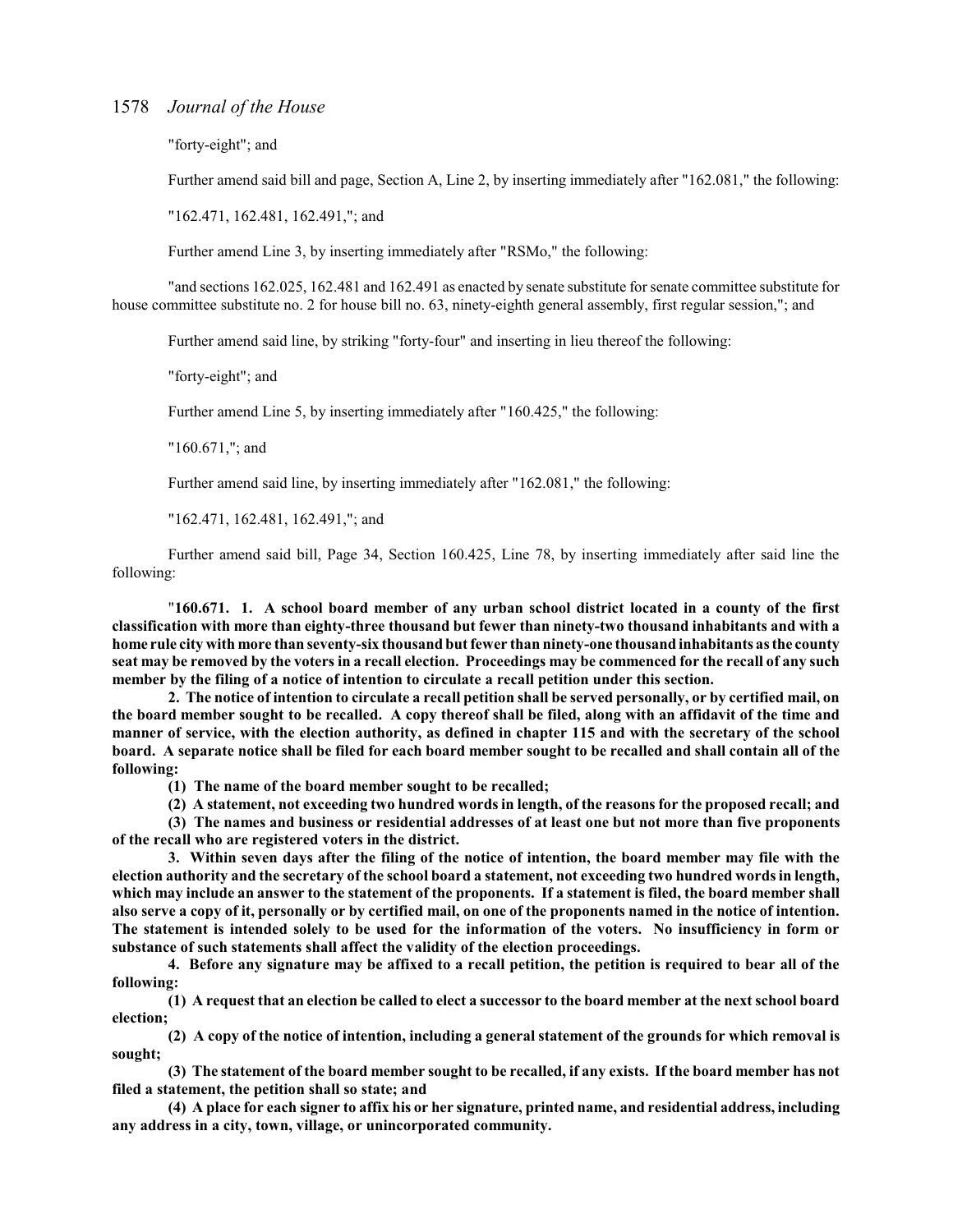**5. Each section of the petition, when submitted to the election authority, shall have attached to it an affidavit signed by the person circulating such section of the petition, setting forth all of the following:**

**(1) The printed name of the affiant;**

**(2) The residential address of the affiant;**

**(3) That the affiant circulated that section of the petition and saw the appended signatures be written;**

**(4) That according to the best information and belief of the affiant, each signature is the genuine signature of the person whose name it purports to be;**

**(5) That the affiant is a registered voter in the school district; and**

**(6) The dates between which all of the signatures to the petition were obtained.**

**6. A recall petition shall be filed with the election authority and secretary of the school board not more than one hundred eighty days after the filing of the notice of intention.**

**7. The qualified signatures of at least three hundred registered voters shall be required for the submission of a petition.**

**8. Within thirty days after the date of filing the petition, the election authority shall examine and ascertain whether the petition is signed by the requisite number of voters. The election authority shall file with the petition a certificate showing the results of the examination. The election authority shall give the proponents a copy of the certificate upon their request.**

**9. If the election authority certifies the petition to be insufficient, it may be supplemented within ten days of the date of certification by filing additional petition sections containing all of the information required by this section. Within ten days after the supplemental copies are filed, the election authority shall file with them a certificate stating whether or not the petition as supplemented is sufficient.**

**10. If the election authority finds the signatures on the petition, together with the supplementary petition sections, if any, to be sufficient, it shall submit its certificate as to the sufficiency of the petition to the school board prior to its next meeting. The certificate shall contain the following:**

**(1) The name of the member whose recall is sought;**

- **(2) A copy of the petition with at least three hundred signatures;**
- **(3) The total number of signatures on the petition; and**
- **(4) The number of valid signatures on the petition.**

**11. Following the school board's receipt of the certificate, the election authority shall order an election to be held on the next election day as specified in section 115.123 but the election shall be held not less than fortyfive days from the date the school board receives the petition.**

**12. At any time prior to fifty days before the election, the member sought to be recalled may offer his or her resignation. If his or her resignation is offered, the recall question shall be removed from the ballot and the office declared vacant. At such time, the vacancy shall be filled as provided in section 162.471, except that the member who resigned shall not fill the vacancy.**

**13. If a majority of the voters vote in favor of retaining the member, the member shall remain in office and shall not be subject to another recall election during his or her term of office. If a majority of voters vote to remove the member, his or her successor shall be chosen by the county commission of any county of the first classification with more than eighty-three thousand but fewer than ninety-two thousand inhabitants and with a home rule city with more than seventy-six thousand but fewer than ninety-one thousand inhabitants as the county seat as provided in section 162.471.**

**14. The provisions of this section shall expire on December 31, 2021.**"; and

Further amend said bill, Page 42, Section 162.081, Line 148, by inserting immediately after said line the following:

"162.471. **1.** The government and control of an urban school district is vested in a board of seven directors. Each director shall be a voter of the district who has resided within this state for one year next preceding his election or appointment and who is at least twenty-four years of age. All directors, except as otherwise provided in section 162.481 and section 162.492, hold their offices for six years and until their successors are duly elected and qualified. All vacancies occurring in the board, except as provided in section 162.492 **and in subsection 2 of this section**, shall be filled by appointment by the board as soon as practicable, and the person appointed shall hold his office until the next school board election, when his successor shall be elected for the remainder of the unexpired term. The power of the board to perform any official duty during the existence of a vacancy continues unimpaired thereby.

**2. All vacancies occurring in the school board of any urban school district located in a county of the first classification with more than eighty-three thousand but fewer than ninety-two thousand inhabitants and with a**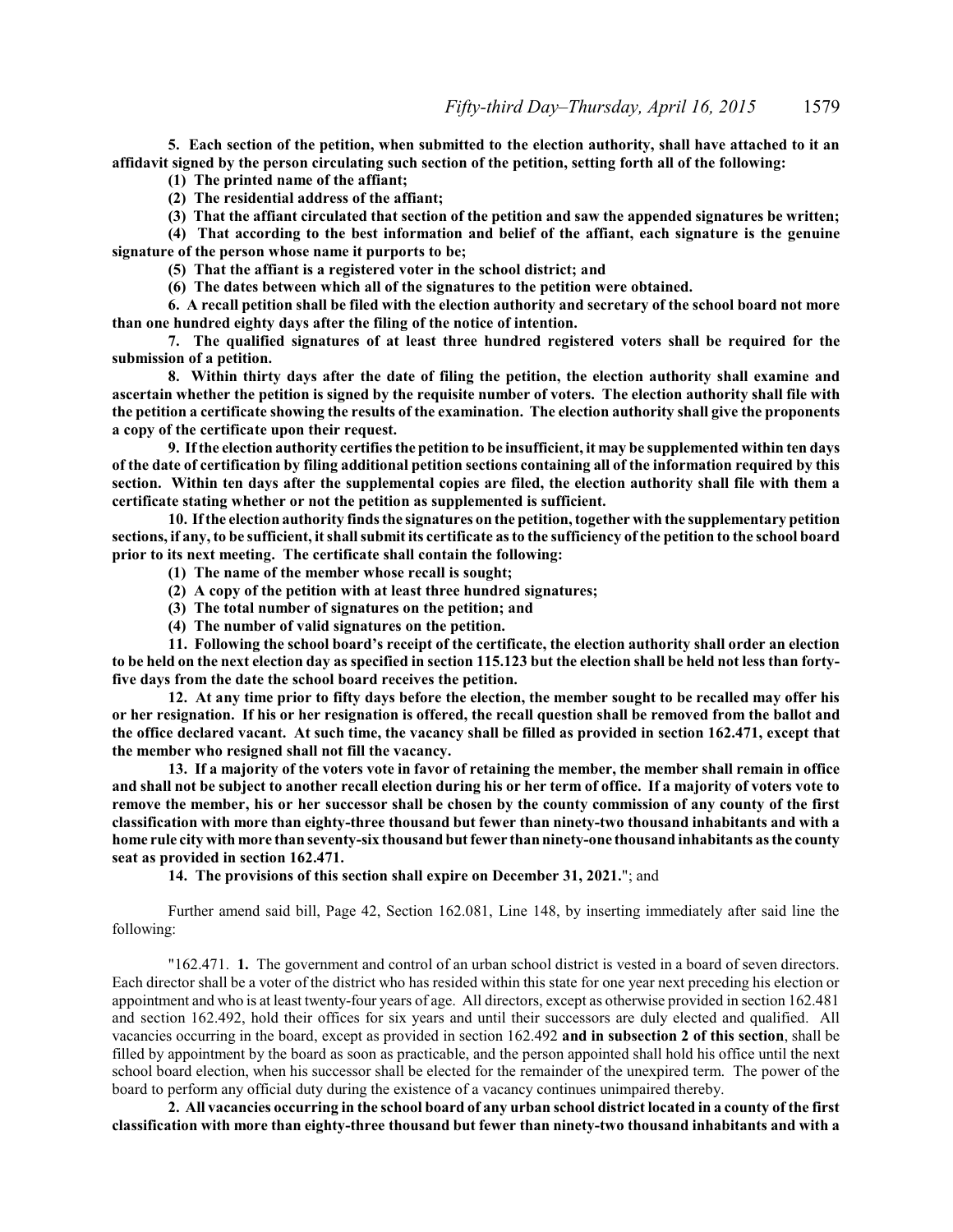**home rule city with more than seventy-six thousand but fewer than ninety-one thousand inhabitants as the county seat shall be filled by appointment of the county commission of a county of the first classification with more than eighty-three thousand but fewer than ninety-two thousand inhabitants and with a home rule city with more than seventy-six thousand but fewer than ninety-one thousand inhabitants as the county seat. If the vacancy occurred because of a recall under section 160.671, the member who was recalled shall not fill the vacancy. The person appointed by the county commission shall hold office until the next school board election, when his or her successor shall be elected for the remainder of the unexpired term.**

162.481. 1. Except as otherwise provided in this section **and in section 162.492**, all elections of school directors in urban **school** districts shall be held biennially at the same times and places as municipal elections.

2. **[**In any urban district which includes all or the major part of a city which first obtained a population of more than seventy-five thousand inhabitants by reason ofthe 1960 federal decennial census, elections of directors shall be held on municipal election days of even-numbered years. The directors of the prior district shall continue as directors of the urban district until their successors are elected as herein provided. On the first Tuesday in April, 1964, four directors shall be elected, two for terms of two years to succeed the two directors of the prior district who were elected in 1960 and two for terms ofsix years to succeed the two directors of the prior district who were elected in 1961. The successors of these directors shall be elected for terms of six years. On the first Tuesday in April, 1968, two directors shall be elected for terms to commence on November 5, 1968, and to terminate on the first Tuesday in April, 1974, when their successors shall be elected for terms ofsix years. No director shall serve more than two consecutive six-year terms after October 13, 1963.

3.**]** Except as otherwise provided in subsections **3,** 4**,** and 5 of this section, hereafter when a seven-director district becomes an urban **school** district, the directors of the prior seven-director district shall continue as directors of the urban **school** district until the expiration of the terms for which they were elected and until their successors are elected as provided in this subsection. The first biennial school election for directors shall be held in the urban **school** district at the time provided in subsection 1 which is on the date of or subsequent to the expiration of the terms of the directors of the prior district which are first to expire, and directors shall be elected to succeed the directors of the prior district whose terms have expired. If the terms of two directors only have expired, the directors elected at the first biennial school election in the urban **school** district shall be elected for terms of six years. If the terms of four directors have expired, two directors shall be elected for terms of six years and two shall be elected for terms of four years. At the next succeeding biennial election held in the urban **school** district, successors for the remaining directors of the prior seven-director district shall be elected. If only two directors are to be elected they shall be elected for terms of six years each. If four directors are to be elected, two shall be elected for terms of six years and two shall be elected for terms of two years. After seven directors of the urban **school** district have been elected under this subsection, their successors shall be elected for terms of six years.

**[**4.**] 3.** In any school district in **[**any city with a population of one hundred thousand or more inhabitants which is located within a county of the first classification that adjoins no other county of the first classification, or any school district which becomes an urban school district by reason of the 2000 federal decennial census**] which a majority of the district is located in any home rule city with more than one hundred fifty-five thousand but fewer than two hundred thousand inhabitants**, elections shall be held annually at the same times and places as general municipal elections for all years where one or more terms expire, and the terms shall be for three years and until their successors are duly elected and qualified for all directors elected on and after August 28, 1998.

### **4. For any school district which becomes an urban school district by reason of the 2000 federal decennial census, elections shall be held annually at the same times and places as general municipal elections for all years where one or more terms expire, and the terms shall be for three years and until their successors are duly elected and qualified for all directors elected on and after August 28, 2001.**

5. In any school district in any county with a charter form of government and with more than three hundred thousand but fewer than four hundred fifty thousand inhabitants which becomes an urban school district by reason of the 2010 federal decennial census, elections shall be held annually at the same times and places as general municipal elections for all years where one or more terms expire, and the terms shall be for three years and until their successors are duly elected and qualified for all directors elected on and after April 2, 2012.

**6. In any urban school district in a county of the first classification with more than eighty-three thousand but fewer than ninety-two thousand inhabitants and with a home rule city with more than seventy-six thousand but fewer than ninety-one thousand inhabitants as the county seat, elections shall be held annually at the same times and places as general municipal elections for all years where one or more terms expire, and upon expiration of any term after August 28, 2015, the term of office shall be for three years and until their successors are duly elected and qualified.**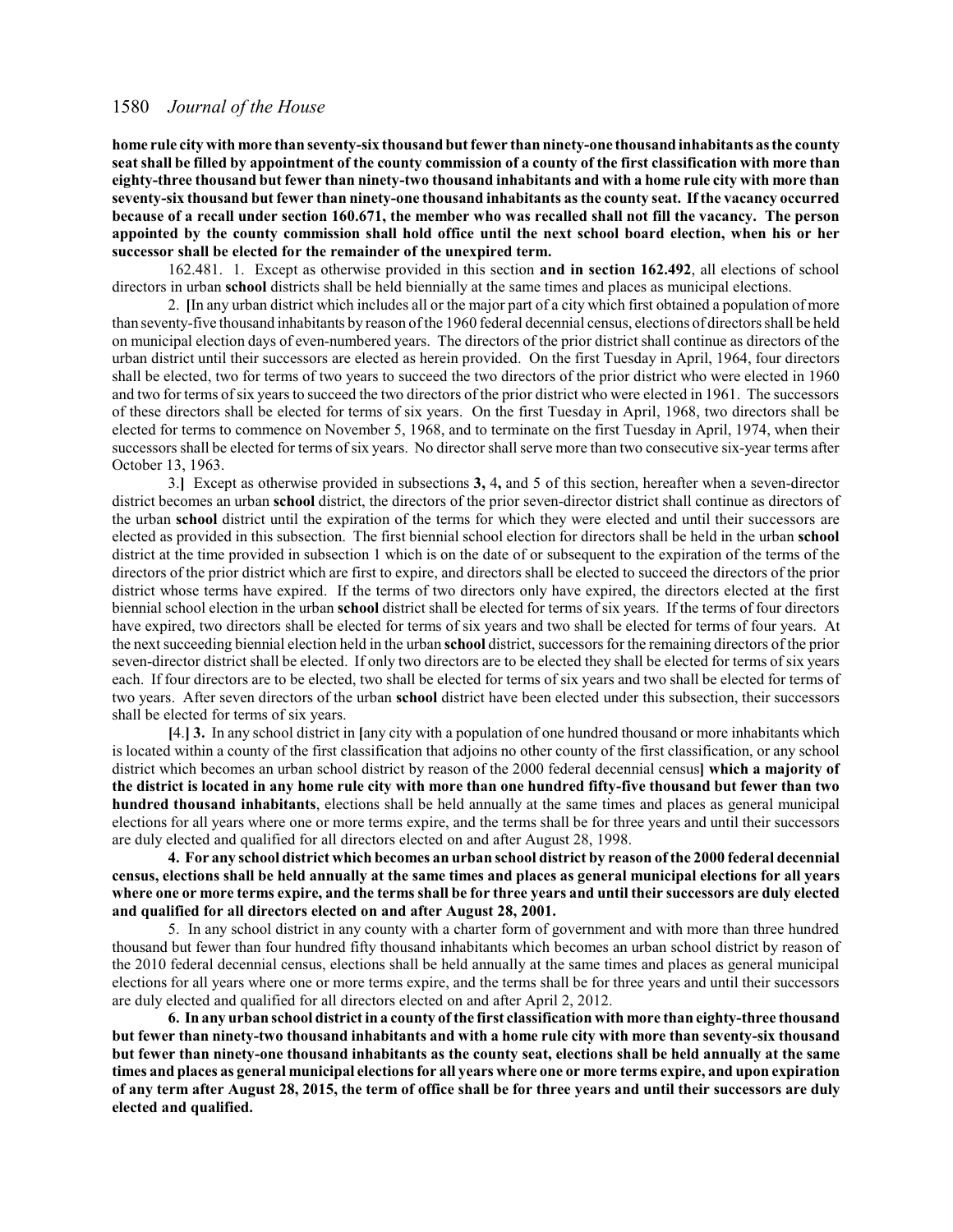162.491. 1. Directors for urban school districts, other than those districts containing the greater part of a city of over one hundred thirty thousand inhabitants, may be nominated by petition to be filed with the secretary of the board and signed by a number of voters in the district equal to ten percent of the total number of votes cast for the director receiving the highest number of votes cast at the next preceding biennial election**, except as provided in subsection 4 of this section**.

2. This section shall not be construed as providing the sole method of nominating candidates for the office of school director in urban districts which do not contain the greater part of a city of over three hundred thousand inhabitants.

3. A director for any urban school district containing a city of greater than one hundred thirty thousand inhabitants and less than three hundred thousand inhabitants may be nominated as an independent candidate by filing with the secretary of the board a petition signed by five hundred registered voters of such school district.

**4. In any urban school district located in a county of the first classification with more than eighty-three thousand but fewer than ninety-two thousand inhabitants and with a home rule city with more than seventy-six thousand but fewer than ninety-one thousand inhabitants as the county seat, a candidate for director shall file a declaration of candidacy with the secretary of the board and shall not be required to submit a petition.**"; and

Further amend said bill, Page 88, Section 2, Line 4, by inserting immediately after said line the following:

### "**[162.025. No person shall be a candidate for a member or director of the school board in any district in this state if such person has previously been employed by the district as the district's superintendent.]**

**[**162.481. 1. Except as otherwise provided in this section **and in section 162.492**, all elections of school directors in urban **school** districts shall be held biennially at the same times and places as municipal elections.

2. **[**In any urban district which includes all or the major part of a city which first obtained a population of more than seventy-five thousand inhabitants by reason ofthe 1960 federal decennial census, elections of directors shall be held on municipal election days of even-numbered years. The directors of the prior district shall continue as directors of the urban district until their successors are elected as herein provided. On the first Tuesday in April, 1964, four directors shall be elected, two for terms of two years to succeed the two directors of the prior district who were elected in 1960 and two for terms of six years to succeed the two directors of the prior district who were elected in 1961. The successors of these directors shall be elected for terms of six years. On the first Tuesday in April, 1968, two directors shall be elected for terms to commence on November 5, 1968, and to terminate on the first Tuesday in April, 1974, when their successors shall be elected for terms ofsix years. No director shall serve more than two consecutive six-year terms after October 13, 1963.

3.**]** Except as otherwise provided in subsections **3,** 4**,** and 5 of this section, hereafter when a seven-director district becomes an urban **school** district, the directors of the prior seven-director district shall continue as directors of the urban **school** district until the expiration of the terms for which they were elected and until their successors are elected as provided in this subsection. The first biennial school election for directors shall be held in the urban **school** district at the time provided in subsection 1 which is on the date of or subsequent to the expiration of the terms of the directors of the prior district which are first to expire, and directors shall be elected to succeed the directors of the prior district whose terms have expired. If the terms of two directors only have expired, the directors elected at the first biennial school election in the urban **school** district shall be elected for terms of six years. If the terms of four directors have expired, two directors shall be elected for terms of six years and two shall be elected for terms of four years. At the next succeeding biennial election held in the urban district, successors for the remaining directors of the prior seven-director district shall be elected. If only two directors are to be elected they shall be elected for terms of six years each. If four directors are to be elected, two shall be elected for terms of six years and two shall be elected for terms of two years. After seven directors of the urban district have been elected under this subsection, their successors shall be elected for terms of six years.

**[**4.**] 3.** In any school district in **[**any city with a population of one hundred thousand or more inhabitants which is located within a county of the first classification that adjoins no other county of the first classification, or any school district which becomes an urban school district by reason of the 2000 federal decennial census**] which a majority of the district is located in any home rule city with more than one hundred fifty-five thousand but fewer than two hundred thousand inhabitants**, elections shall be held annually at the same times and places as general municipal elections for all years where one or more terms expire, and the terms shall be for three years and until their successors are duly elected and qualified for all directors elected on and after August 28, 1998.

**4. For any school district which becomes an urban school district by reason of the 2000 federal decennial census, elections shall be held annually at the same times and places as general municipal elections for all years**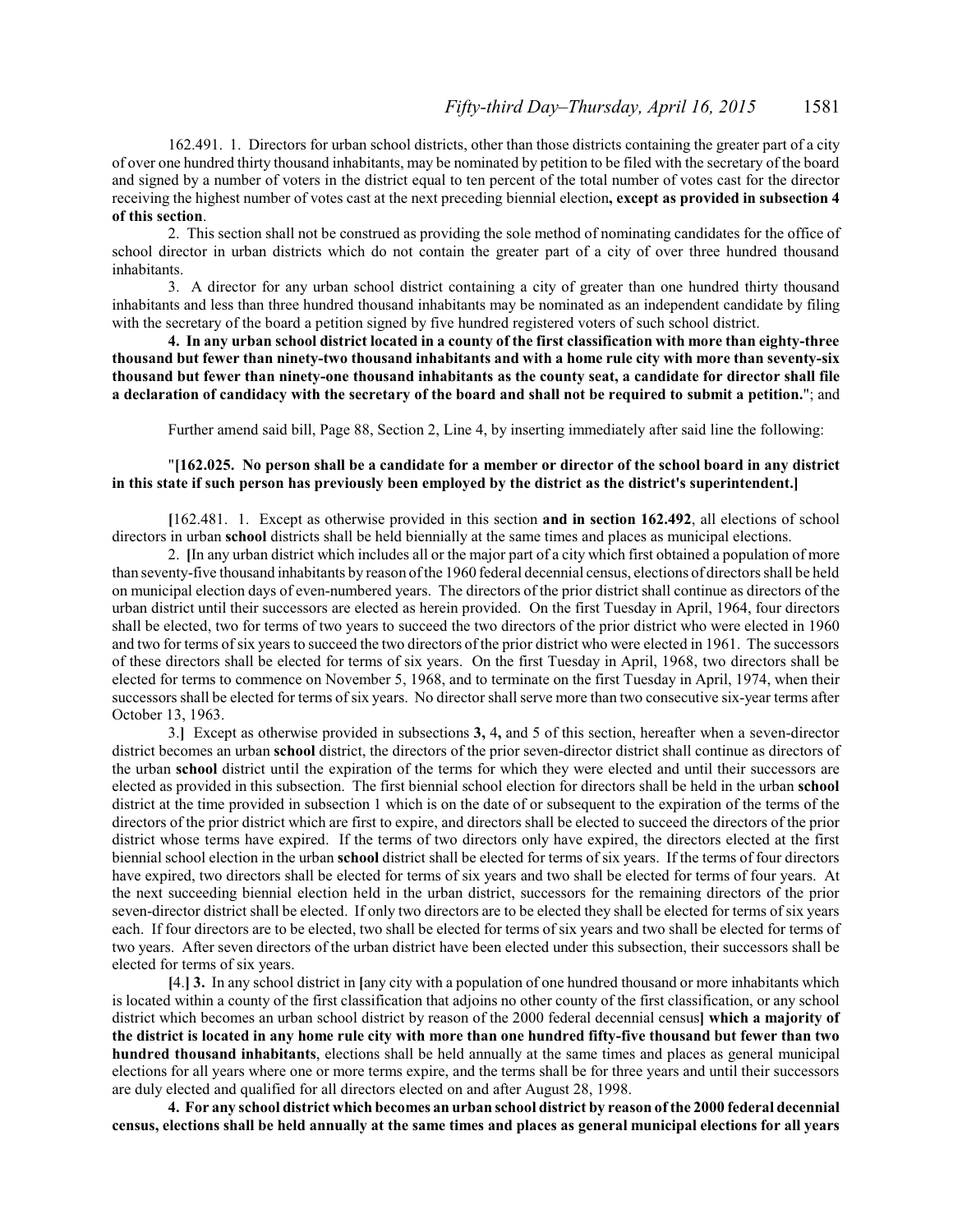### **where one or more terms expire, and the termsshall be for three years and until their successors are duly elected and qualified for all directors elected on and after August 28, 2001.**

5. In any school district in any county with a charter form of government and with more than three hundred thousand but fewer than four hundred fifty thousand inhabitants which becomes an urban school district by reason of the 2010 federal decennial census, elections shall be held annually at the same times and places as general municipal elections for all years where one or more terms expire, and the terms shall be for three years and until their successors are duly elected and qualified for all directors elected on and after April 2, 2012.

**6. In any urban school district in a county of the first classification with more than eighty-three thousand but fewer than ninety-two thousand inhabitants and with a home rule city with more than seventy-six thousand but fewer than ninety-one thousand inhabitants as the county seat, elections shall be held annually at the same times and places as general municipal elections for all years where one or more terms expire, and upon expiration of any term after August 28, 2015, the term of office shall be for three years and until their successors are duly elected and qualified.]**

**[**162.491. 1. Directors for urban school districts, other than those districts containing the greater part of a city of over one hundred thirty thousand inhabitants, may be nominated by petition to be filed with the secretary of the board and signed by a number of voters in the district equal to ten percent of the total number of votes cast for the director receiving the highest number of votes cast at the next preceding biennial election**, except as provided in subsection 4 of this section**.

2. This section shall not be construed as providing the sole method of nominating candidates for the office of school director in urban districts which do not contain the greater part of a city of over three hundred thousand inhabitants.

3. A director for any urban school district containing a city of greater than one hundred thirty thousand inhabitants and less than three hundred thousand inhabitants may be nominated as an independent candidate by filing with the secretary of the board a petition signed by five hundred registered voters of such school district.

**4. In any urban school district located in a home rule city with more than seventy-one thousand but fewer than seventy-nine thousand inhabitants, a candidate for director shall file a declaration of candidacy with the secretary of the board and shall not be required to submit a petition.]**.

*Senate Amendment No. 4*

AMEND Senate Committee Substitute for House Committee Substitute for House Bill No. 42, Page 86, Section 1, Line 34, by inserting immediately after the word "operation" the following:

### "**subject to any deeds of trust that secure any financing of improvements to the property**".

*Senate Amendment No. 1 to Senate Amendment No. 5*

AMEND Senate Amendment No. 5 to Senate Committee Substitute for House Committee Substitute for House Bill No. 42, Page 23, Section 163.031, Line 13, by striking "2017" and inserting in lieu thereof the following:

"**2016**"; and

Further amend Line 18, of said amendment by striking "2017" and inserting in lieu thereof the following:

"**2016**".

### *Senate Amendment No. 5*

AMEND Senate Committee Substitute for House Committee Substitute for House Bill No. 42, Page 49, Section 162.1313, Line 7, by inserting after all of said line the following:

"163.011. As used in this chapter unless the context requires otherwise: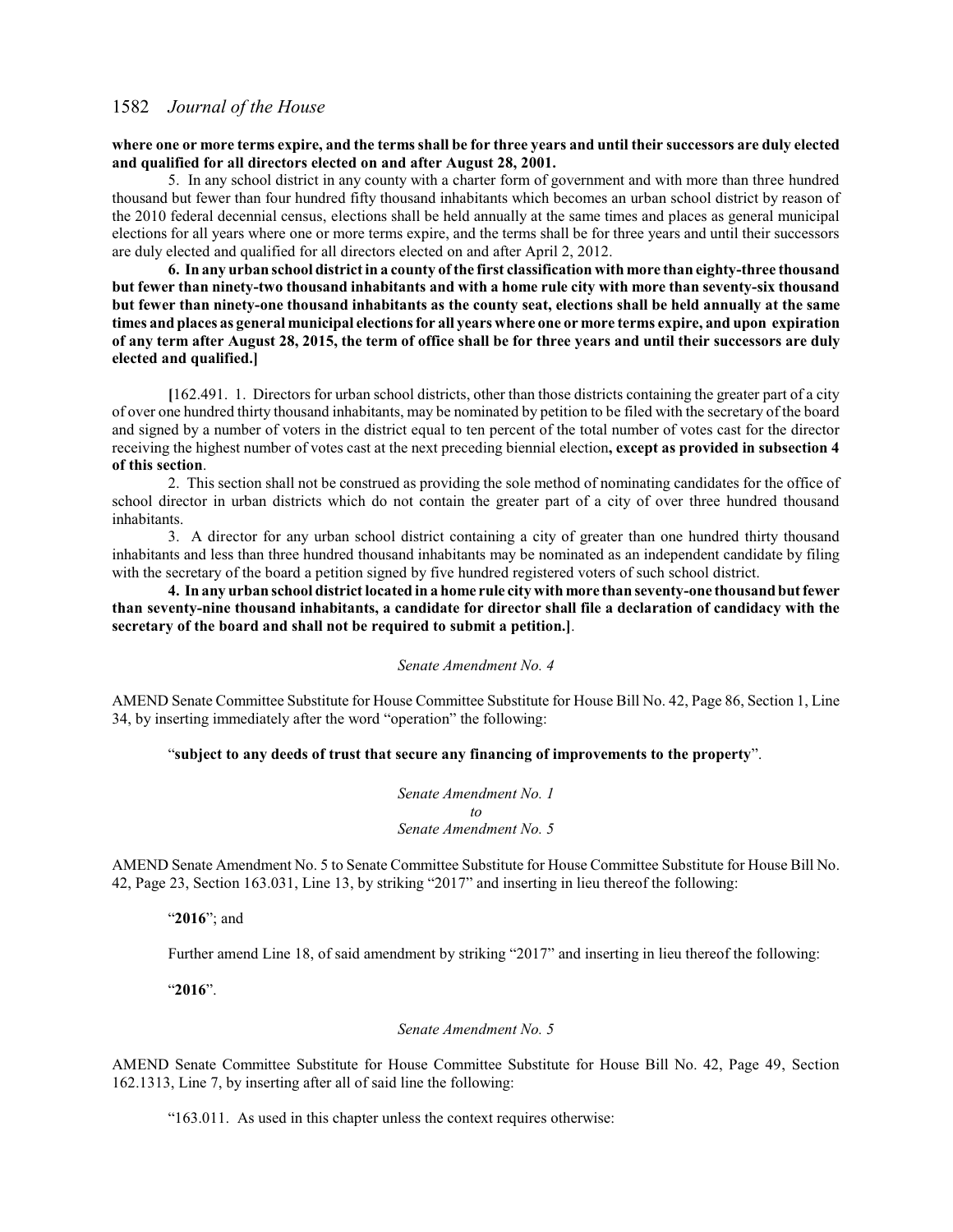(1) "Adjusted operating levy", the sum of tax rates for the current year for teachers' and incidental funds for a school district as reported to the proper officer of each county pursuant to section 164.011;

(2) "Average daily attendance", the quotient or the sum of the quotients obtained by dividing the total number of hours attended in a term by resident pupils between the ages of five and twenty-one by the actual number of hours school was in session in that term. To the average daily attendance of the following school term shall be added the full-time equivalent average daily attendance of summer school students. "Full-time equivalent average daily attendance ofsummer school students" shall be computed by dividing the total number of hours, except for physical education hours that do not count as credit toward graduation for students in grades nine, ten, eleven, and twelve, attended by all summer school pupils by the number of hours required in section 160.011 in the school term. For purposes of determining average daily attendance under this subdivision, the term "resident pupil" shall include all children between the ages of five and twenty-one who are residents of the school district and who are attending kindergarten through grade twelve in such district. If a child is attending school in a district other than the district of residence and the child's parent is teaching in the school district or is a regular employee of the school district which the child is attending, then such child shall be considered a resident pupil of the school district which the child is attending for such period of time when the district of residence is not otherwise liable for tuition. Average daily attendance for students below the age of five years for which a school district may receive state aid based on such attendance shall be computed as regular school term attendance unless otherwise provided by law;

(3) "Current operating expenditures":

(a) For the fiscal year 2007 calculation, "current operating expenditures" shall be calculated using data from fiscal year 2004 and shall be calculated as all expenditures for instruction and support services except capital outlay and debt service expenditures minus the revenue fromfederal categorical sources; food service; student activities; categorical payments for transportation costs pursuant to section 163.161; state reimbursements for early childhood special education; the career ladder entitlement for the district, as provided for in sections 168.500 to 168.515; the vocational education entitlement for the district, as provided for in section 167.332; and payments from other districts;

(b) In every fiscal year subsequent to fiscal year 2007, current operating expenditures shall be the amount in paragraph (a) ofthis subdivision plus any increases in state funding pursuant to sections 163.031 and 163.043 subsequent to fiscal year 2005, not to exceed five percent, per recalculation, of the state revenue received by a district in the 2004-05 school year from the foundation formula, line 14, gifted, remedial reading, exceptional pupil aid, fair share, and free textbook payments for any district from the first preceding calculation of the state adequacy target. Beginning on July 1, 2010, current operating expenditures shall be the amount in paragraph (a) ofthis subdivision plus any increases in state funding pursuant to sections 163.031 and 163.043 subsequent to fiscal year 2005 received by a district in the 2004-05 school year from the foundation formula, line 14, gifted, remedial reading, exceptional pupil aid, fair share, and free textbook payments for any district fromthe first preceding calculation ofthe state adequacy target**; provided that, when used to recalculate the state adequacy target as provided in subdivision (18) of this section, any increase in state funding attributable to an individual district shall be limited to two hundred percent of the aggregate percentage increase in state funding for all of the performance districts used in the same recalculation**;

(4) "District's tax rate ceiling", the highest tax rate ceiling in effect subsequent to the 1980 tax year or any subsequent year. Such tax rate ceiling shall not contain any tax levy for debt service;

(5) "Dollar-value modifier", an index ofthe relative purchasing power of a dollar, calculated as one plus fifteen percent ofthe difference ofthe regional wage ratio minus one, provided that the dollar value modifier shall not be applied at a rate less than 1.0:

(a) "County wage per job", the total county wage and salary disbursements divided by the total county wage and salary employment for each county and the City of St. Louis as reported by the Bureau of Economic Analysis of the United States Department of Commerce for the fourth year preceding the payment year;

(b) "Regional wage per job":

a. The total Missouri wage and salary disbursements of the metropolitan area as defined by the Office of Management and Budget divided by the total Missouri metropolitan wage and salary employment for the metropolitan area for the county signified in the school district number or the City of St. Louis, as reported by the Bureau of Economic Analysis of the United States Department of Commerce for the fourth year preceding the payment year and recalculated upon every decennial census to incorporate counties that are newly added to the description of metropolitan areas; or if no such metropolitan area is established, then:

b. The total Missouri wage and salary disbursements of the micropolitan area as defined by the Office of Management and Budget divided by the total Missouri micropolitan wage and salary employment for the micropolitan area for the county signified in the school district number, as reported by the Bureau of Economic Analysis of the United States Department of Commerce for the fourth year preceding the payment year, if a micropolitan area for such county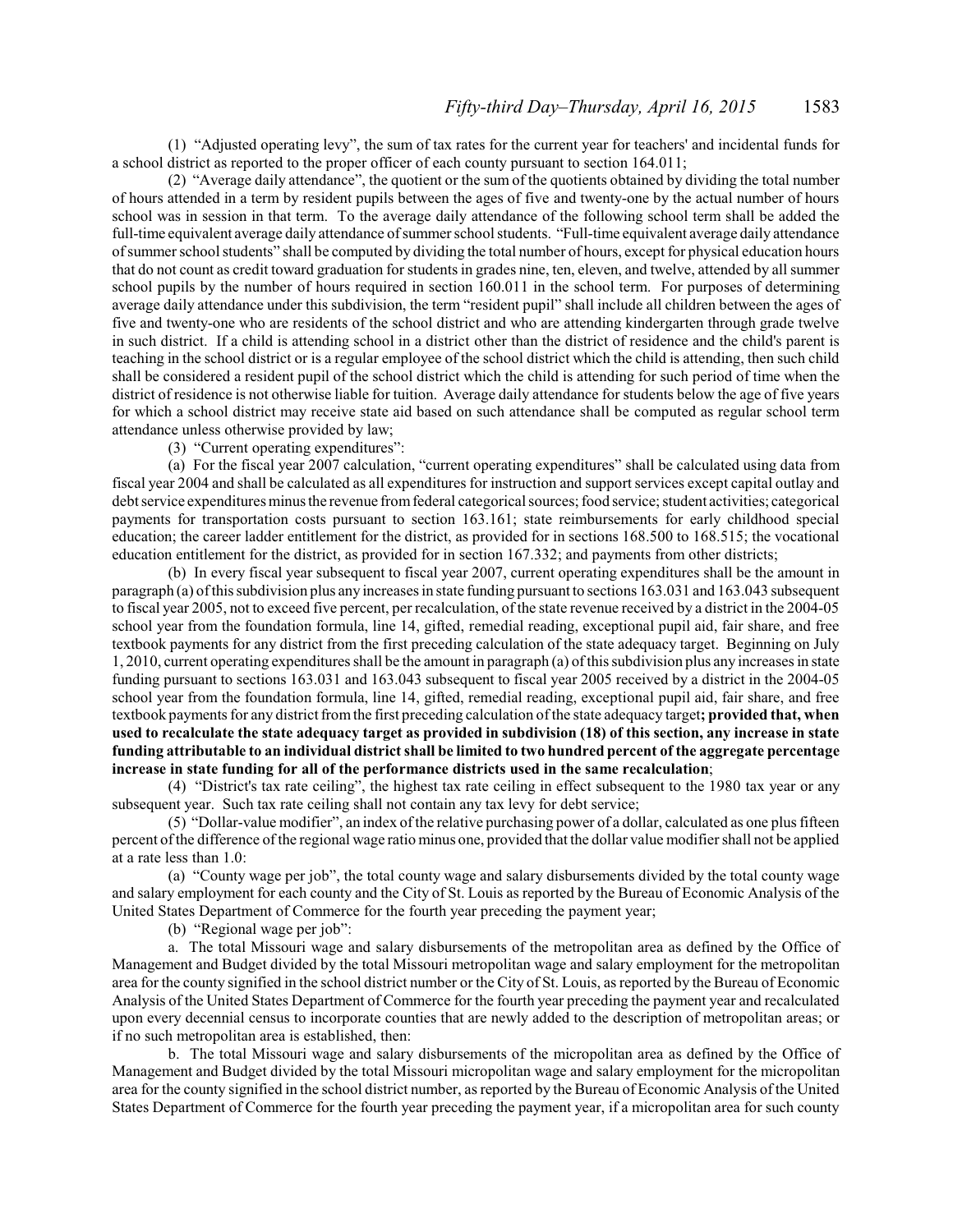has been established and recalculated upon every decennial census to incorporate counties that are newly added to the description of micropolitan areas; or

c. If a county is not part of a metropolitan or micropolitan area as established by the Office of Management and Budget, then the county wage per job, as defined in paragraph (a) of this subdivision, shall be used for the school district, as signified by the school district number;

(c) "Regional wage ratio", the ratio of the regional wage per job divided by the state median wage per job;

(d) "State median wage per job", the fifty-eighth highest county wage per job;

(6) "Free and reduced lunch pupil count", for school districts not eligible for and those that do not choose the USDA Community Eligibility Option, the number of pupils eligible for free and reduced lunch on the last Wednesday in January for the preceding school year who were enrolled as students of the district, as approved by the department in accordance with applicable federal regulations. For eligible school districts that choose the USDA Community Eligibility Option, the free and reduced lunch pupil count shall be the percentage of free and reduced lunch students calculated as eligible on the last Wednesday in January of the most recent school year that included household applications to determine free and reduced lunch count multiplied by the district's average daily attendance figure;

(7) "Free and reduced lunch threshold" shall be calculated by dividing the total free and reduced lunch pupil count of every performance district that falls entirely above the bottom five percent and entirely below the top five percent of average daily attendance, when such districts are rank-ordered based on their current operating expenditures per average daily attendance, by the total average daily attendance of all included performance districts;

(8) "Limited English proficiency pupil count", the number in the preceding school year of pupils aged three through twenty-one enrolled or preparing to enroll in an elementary school or secondary school who were not born in the United States or whose native language is a language other than English or are Native American or Alaskan native, or a native resident of the outlying areas, and come from an environment where a language other than English has had a significant impact on such individuals' level of English language proficiency, or are migratory, whose native language is a language other than English, and who come from an environment where a language other than English is dominant; and have difficulties in speaking, reading, writing, or understanding the English language sufficient to deny such individuals the ability to meet the state's proficient level of achievement on state assessments described in Public Law 107-10, the ability to achieve successfully in classrooms where the language of instruction is English, or the opportunity to participate fully in society;

(9) "LimitedEnglish proficiency threshold" shall be calculated by dividing the total limitedEnglish proficiency pupil count of every performance district that falls entirely above the bottom five percent and entirely below the top five percent of average daily attendance, when such districts are rank-ordered based on their current operating expenditures per average daily attendance, by the total average daily attendance of all included performance districts;

(10) "Local effort":

(a) For the fiscal year 2007 calculation, "local effort" shall be computed as the equalized assessed valuation of the property of a school district in calendar year 2004 divided by one hundred and multiplied by the performance levy less the percentage retained by the county assessor and collector plus one hundred percent of the amount received in fiscal year 2005 for school purposes from intangible taxes, fines, escheats, payments in lieu of taxes and receipts from state-assessed railroad and utility tax, one hundred percent of the amount received for school purposes pursuant to the merchants' and manufacturers' taxes under sections 150.010 to 150.370, one hundred percent of the amounts received for school purposes from federal properties under sections 12.070 and 12.080 except when such amounts are used in the calculation of federal impact aid pursuant to P.L. 81-874, fifty percent of Proposition C revenues received for school purposes from the school district trust fund under section 163.087, and one hundred percent of any local earnings or income taxes received by the district for school purposes. Under this paragraph, for a special district established under sections 162.815 to 162.940 in a county with a charter form of government and with more than one million inhabitants, a tax levy of zero shall be utilized in lieu of the performance levy for the special school district;

(b) In every year subsequent to fiscal year 2007, "local effort" shall be the amount calculated under paragraph (a) of this subdivision plus any increase in the amount received for school purposes from fines. If a district's assessed valuation has decreased subsequent to the calculation outlined in paragraph (a) of this subdivision, the district's local effort shall be calculated using the district's current assessed valuation in lieu of the assessed valuation utilized in the calculation outlined in paragraph (a) of this subdivision. When a change in a school district's boundary lines occurs because of a boundary line change, annexation, attachment, consolidation, reorganization, or dissolution under section 162.071, 162.081, sections 162.171 to 162.201, section 162.221, 162.223, 162.431, 162.441, or 162.451, or in the event that a school district assumes any territory from a district that ceases to exist for any reason, the department of elementary and secondary education shall make a proper adjustment to each affected district's local effort, so that each district's local effort figure conforms to the new boundary lines of the district. The department shall compute the local effort figure by applying the calendar year 2004 assessed valuation data to the new land areas resulting from the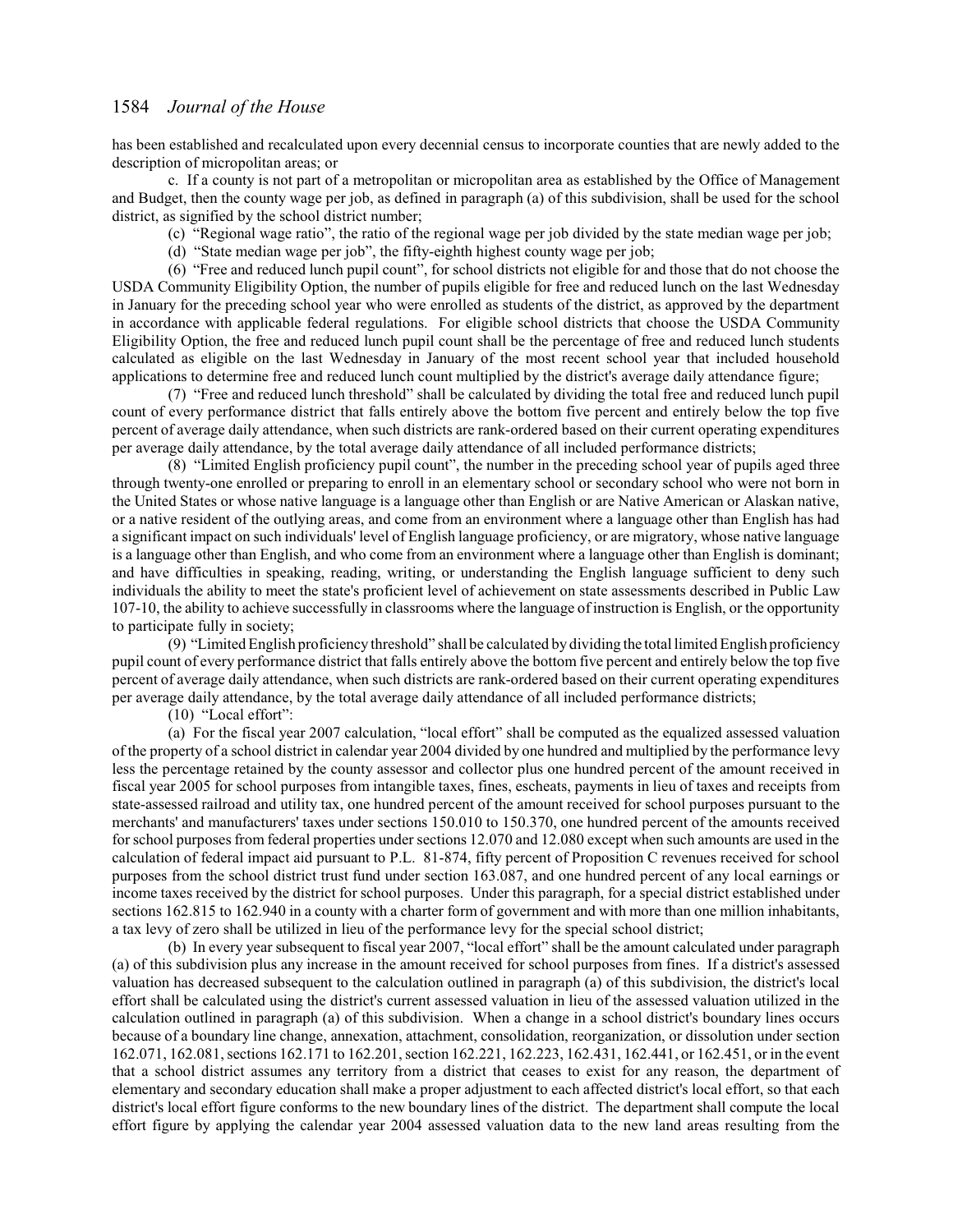boundary line change, annexation, attachment, consolidation, reorganization, or dissolution and otherwise follow the procedures described in this subdivision;

(11) "Membership" shall be the average of:

(a) The number of resident full-time students and the full-time equivalent number of part-time students who were enrolled in the public schools of the district on the last Wednesday in September of the previous year and who were in attendance one day or more during the preceding ten school days; and

(b) The number of resident full-time students and the full-time equivalent number of part-time students who were enrolled in the public schools of the district on the last Wednesday in January of the previous year and who were in attendance one day or more during the preceding ten school days, plus the full-time equivalent number of summer school pupils. "Full-time equivalent number of part-time students" is determined by dividing the total number of hours for which all part-time students are enrolled by the number of hours in the school term. "Full-time equivalent number of summer school pupils" is determined by dividing the total number of hours for which all summer school pupils were enrolled by the number of hours required pursuant to section 160.011 in the school term. Only students eligible to be counted for average daily attendance shall be counted for membership;

(12) "Operating levy for school purposes", the sum of tax rates levied for teachers' and incidental funds plus the operating levy or sales tax equivalent pursuant to section 162.1100 of any transitional school district containing the school district, in the payment year, not including any equalized operating levy for school purposes levied by a special school district in which the district is located;

(13) "Performance district", any district that has met performance standards and indicators as established by the department of elementary and secondary education for purposes of accreditation under section 161.092 and as reported on the final annual performance report for that district each year; for calculations to be utilized for payments in fiscal years subsequent to fiscal year 2018, the number of performance districts shall not exceed twenty-five percent of all public school districts;

- (14) "Performance levy", three dollars and forty-three cents;
- (15) "School purposes" pertains to teachers' and incidental funds;

(16) "Special education pupil count", the number of public school students with a current individualized education programor services plan and receiving services fromthe resident district as of December first ofthe preceding school year, except for special education services provided through a school district established under sections 162.815 to 162.940 in a county with a charter form of government and with more than one million inhabitants, in which case the sumofthe students in each district within the county exceeding the special education threshold of each respective district within the county shall be counted within the special district and not in the district of residence for purposes of distributing the state aid derived from the special education pupil count;

(17) "Special education threshold" shall be calculated by dividing the total special education pupil count of every performance district that falls entirely above the bottom five percent and entirely below the top five percent of average daily attendance, when such districts are rank-ordered based on their current operating expenditures per average daily attendance, by the total average daily attendance of all included performance districts;

(18) "State adequacy target", the sum of the current operating expenditures of every performance district that falls entirely above the bottom five percent and entirely below the top five percent of average daily attendance, when such districts are rank-ordered based on their current operating expenditures per average daily attendance, divided by the total average daily attendance of all included performance districts. The department of elementary and secondary education shall first calculate the state adequacy target for fiscal year 2007 and recalculate the state adequacy target every two years using the most current available data. The recalculation shall never result in a decrease from the previous state adequacy target amount. Should a recalculation result in an increase in the state adequacy target amount, fifty percent of that increase shall be included in the state adequacy target amount in the year of recalculation, and fifty percent of that increase shall be included in the state adequacy target amount in the subsequent year. The state adequacy target may be adjusted to accommodate available appropriations as provided in subsection 8 of section 163.031;

(19) "Teacher", any teacher, teacher-secretary, substitute teacher, supervisor, principal, supervising principal, superintendent or assistant superintendent, school nurse, social worker, counselor or librarian who shall, regularly, teach or be employed for no higher than grade twelve more than one-half time in the public schools and who is certified under the laws governing the certification of teachers in Missouri;

(20) "Weighted average daily attendance", the average daily attendance plus the product of twenty-five hundredths multiplied by the free and reduced lunch pupil count that exceeds the free and reduced lunch threshold, plus the product ofseventy-five hundredths multiplied by the number ofspecial education pupil count that exceeds the special education threshold, plus the product of six-tenths multiplied by the number of limited English proficiency pupil count that exceeds the limited English proficiency threshold. For special districts established under sections 162.815 to 162.940 in a county with a charter form of government and with more than one million inhabitants, weighted average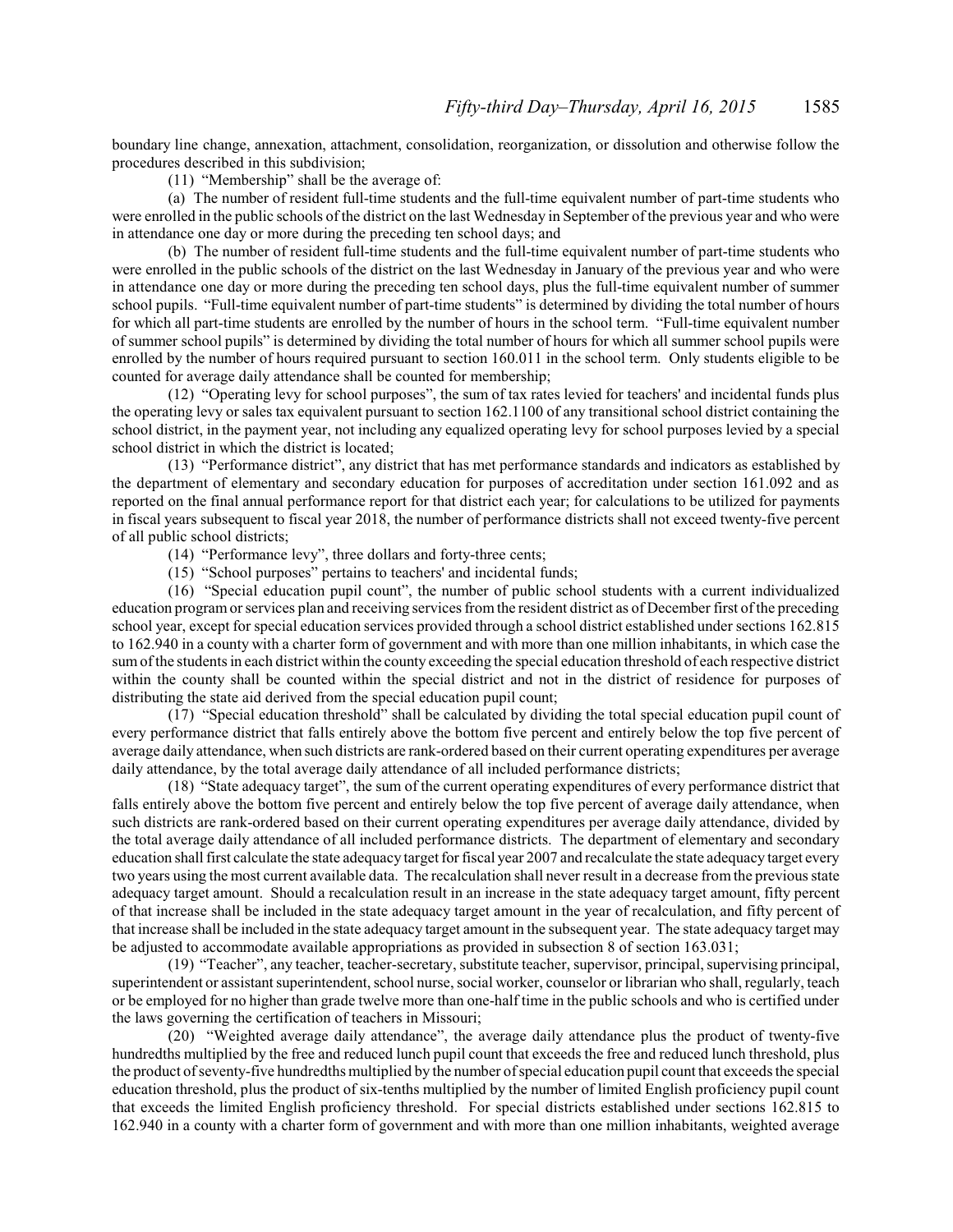daily attendance shall be the average daily attendance plus the product of twenty-five hundredths multiplied by the free and reduced lunch pupil count that exceeds the free and reduced lunch threshold, plus the product of seventy-five hundredths multiplied by the sum of the special education pupil count that exceeds the threshold for each county district, plus the product of six-tenths multiplied by the limited English proficiency pupil count that exceeds the limited English proficiency threshold. None of the districts comprising a special district established under sections 162.815 to 162.940 in a county with a charter form of government and with more than one million inhabitants, shall use any special education pupil count in calculating their weighted average daily attendance.

163.018. 1. Notwithstanding the definition of average daily attendance in subdivision (2) of section 163.011 to the contrary, pupils between the ages of three and five who are eligible for free and reduced lunch and attend an early childhood education program that is operated by and in a district or by a charter school that has declared itself as a local educational agency providing full-day kindergarten and that meets standards established by the state board of education shall be included in the district's or charter school's calculation of average daily attendance. The total number of such pupils included in the district's or charter school's calculation of average daily attendance shall not exceed four percent of the total number of pupils who are eligible for free and reduced lunch between the ages of **[**three**] five** and eighteen who are included in the district's or charter school's calculation of average daily attendance.

2. (1) For any district that has been declared unaccredited by the state board of education and remains unaccredited as of July 1, 2015, **and for any charter school located in said district,** the provisions of subsection 1 of this section shall become applicable during the 2015-16 school year.

(2) For any district that is declared unaccredited by the state board of education after July 1, 2015, **and for any charter school located in said district,** the provisions of subsection 1 of this section shall become applicable immediately upon such declaration.

(3) For any district that has been declared provisionally accredited by the state board of education and remains provisionally accredited as of July 1, 2016, **and for any charter school located in said district,** the provisions of subsection 1 of this section shall become applicable beginning in the 2016-17 school year.

(4) For any district that is declared provisionally accredited by the state board of education after July 1, 2016, **and for any charter school located in said district,** the provisions of this section shall become applicable beginning in the 2016-17 school year or immediately upon such declaration, whichever is later.

(5) For all other districts **and charter schools**, the provisions of subsection 1 of this section shall become effective in any school year subsequent to a school year in which the amount appropriated for subsections 1 and 2 of section 163.031 is equal to or exceeds the amount necessary to fund the entire entitlement calculation determined by subsections 1 and 2 of section 163.031, and shall remain effective in all school years thereafter, irrespective of the amount appropriated for subsections 1 and 2 of section 163.031 in any succeeding year.

3. This section shall not require school attendance beyond that mandated under section 167.031 and shall not change or amend the provisions ofsections 160.051, 160.053, 160.054, and 160.055 relating to kindergarten attendance.

163.031. 1. The department of elementary and secondary education shall calculate and distribute to each school district qualified to receive state aid under section 163.021 an amount determined by multiplying the district's weighted average daily attendance by the state adequacy target, multiplying this product by the dollar value modifier for the district, and subtracting from this product the district's local effort and, in years not governed under subsection 4 of this section, subtracting payments from the classroom trust fund under section 163.043.

2. Other provisions of law to the contrary notwithstanding:

(1) For districts with an average daily attendance of more than three hundred fifty in the school year preceding the payment year:

(a) For the 2006-07 school year, the state revenue per weighted average daily attendance received by a district from the state aid calculation under subsections 1 and 4 of this section, as applicable, and the classroom trust fund under section 163.043 shall not be less than the state revenue received by a district in the 2005-06 school year from the foundation formula, line 14, gifted, remedial reading, exceptional pupil aid, fair share, and free textbook payment amounts multiplied by the sum of one plus the product of one-third multiplied by the remainder of the dollar value modifier minus one, and dividing this product by the weighted average daily attendance computed for the 2005-06 school year;

(b) For the 2007-08 school year, the state revenue per weighted average daily attendance received by a district from the state aid calculation under subsections 1 and 4 of this section, as applicable, and the classroom trust fund under section 163.043 shall not be less than the state revenue received by a district in the 2005-06 school year from the foundation formula, line 14, gifted, remedial reading, exceptional pupil aid, fair share, and free textbook payment amounts multiplied by the sum of one plus the product of two-thirds multiplied by the remainder of the dollar value modifier minus one, and dividing this product by the weighted average daily attendance computed for the 2005-06 school year;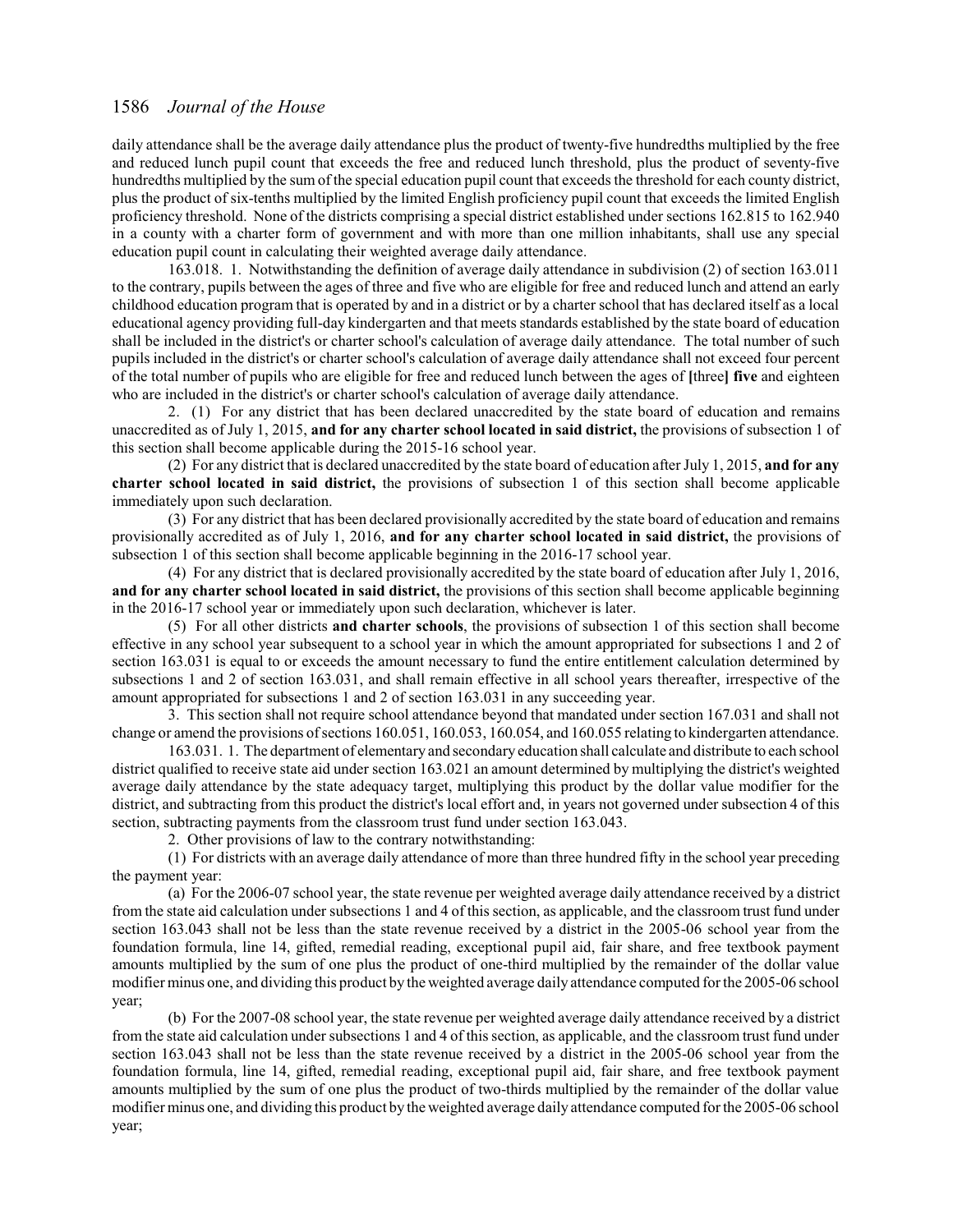(c) For the 2008-09 school year, the state revenue per weighted average daily attendance received by a district from the state aid calculation under subsections 1 and 4 of this section, as applicable, and the classroom trust fund under section 163.043 shall not be less than the state revenue received by a district in the 2005-06 school year from the foundation formula, line 14, gifted, remedial reading, exceptional pupil aid, fair share, and free textbook payment amounts multiplied by the dollar value modifier, and dividing this product by the weighted average daily attendance computed for the 2005-06 school year;

(d) For each year subsequent to the 2008-09 school year, the amount shall be no less than that computed in paragraph (c) of this subdivision, multiplied by the weighted average daily attendance pursuant to section 163.036, less any increase in revenue received from the classroom trust fund under section 163.043;

(2) For districts with an average daily attendance of three hundred fifty or less in the school year preceding the payment year:

(a) For the 2006-07 school year, the state revenue received by a district from the state aid calculation under subsections 1 and 4 of this section, as applicable, and the classroom trust fund under section 163.043 shall not be less than the greater of state revenue received by a district in the 2004-05 or 2005-06 school year from the foundation formula, line 14, gifted, remedial reading, exceptional pupil aid, fair share, and free textbook payment amounts multiplied by the sum of one plusthe product of one-third multiplied by the remainder ofthe dollar value modifier minus one;

(b) For the 2007-08 school year, the state revenue received by a district from the state aid calculation under subsections 1 and 4 of this section, as applicable, and the classroom trust fund under section 163.043 shall not be less than the greater of state revenue received by a district in the 2004-05 or 2005-06 school year from the foundation formula, line 14, gifted, remedial reading, exceptional pupil aid, fair share, and free textbook payment amounts multiplied by the sum of one plus the product of two-thirds multiplied by the remainder of the dollar value modifier minus one;

(c) For the 2008-09 school year, the state revenue received by a district from the state aid calculation under subsections 1 and 4 of this section, as applicable, and the classroom trust fund under section 163.043 shall not be less than the greater of state revenue received by a district in the 2004-05 or 2005-06 school year from the foundation formula, line 14, gifted, remedial reading, exceptional pupil aid, fair share, and free textbook payment amounts multiplied by the dollar value modifier;

(d) For each year subsequent to the 2008-09 school year, the amount shall be no less than that computed in paragraph (c) of this subdivision;

(3) The department of elementary and secondary education shall make an addition in the payment amount specified in subsection 1 of this section to assure compliance with the provisions contained in this subsection.

3. School districts that meet the requirements of section 163.021 shall receive categorical add-on revenue as provided in this subsection. The categorical add-on for the district shall be the sum of: seventy-five percent of the district allowable transportation costs under section 163.161; the career ladder entitlement for the district, as provided for in sections 168.500 to 168.515; the vocational education entitlement for the district, as provided for in section 167.332; and the district educational and screening program entitlements as provided for in sections 178.691 to 178.699. The categorical add-on revenue amounts may be adjusted to accommodate available appropriations.

4. In the 2006-07 school year and each school year thereafter for five years, those districts entitled to receive state aid under the provisions of subsection 1 of this section shall receive state aid in an amount as provided in this subsection.

(1) For the 2006-07 school year, the amount shall be fifteen percent of the amount of state aid calculated for the district for the 2006-07 school year under the provisions of subsection 1 of this section, plus eighty-five percent of the total amount of state revenue received by the district for the 2005-06 school year from the foundation formula, line 14, gifted, remedial reading, exceptional pupil aid, fair share, and free textbook payments less any amounts received under section 163.043.

(2) For the 2007-08 school year, the amount shall be thirty percent of the amount of state aid calculated for the district for the 2007-08 school year under the provisions of subsection 1 of this section, plus seventy percent of the total amount ofstate revenue received by the district for the 2005-06 school year from the foundation formula, line 14, gifted, remedial reading, exceptional pupil aid, fair share, and free textbook payments less any amounts received under section 163.043.

(3) For the 2008-09 school year, the amount of state aid shall be forty-four percent of the amount of state aid calculated for the district for the 2008-09 school year under the provisions of subsection 1 of this section plus fifty-six percent of the total amount of state revenue received by the district for the 2005-06 school year from the foundation formula, line 14, gifted, remedial reading, exceptional pupil aid, fair share, and free textbook payments less any amounts received under section 163.043.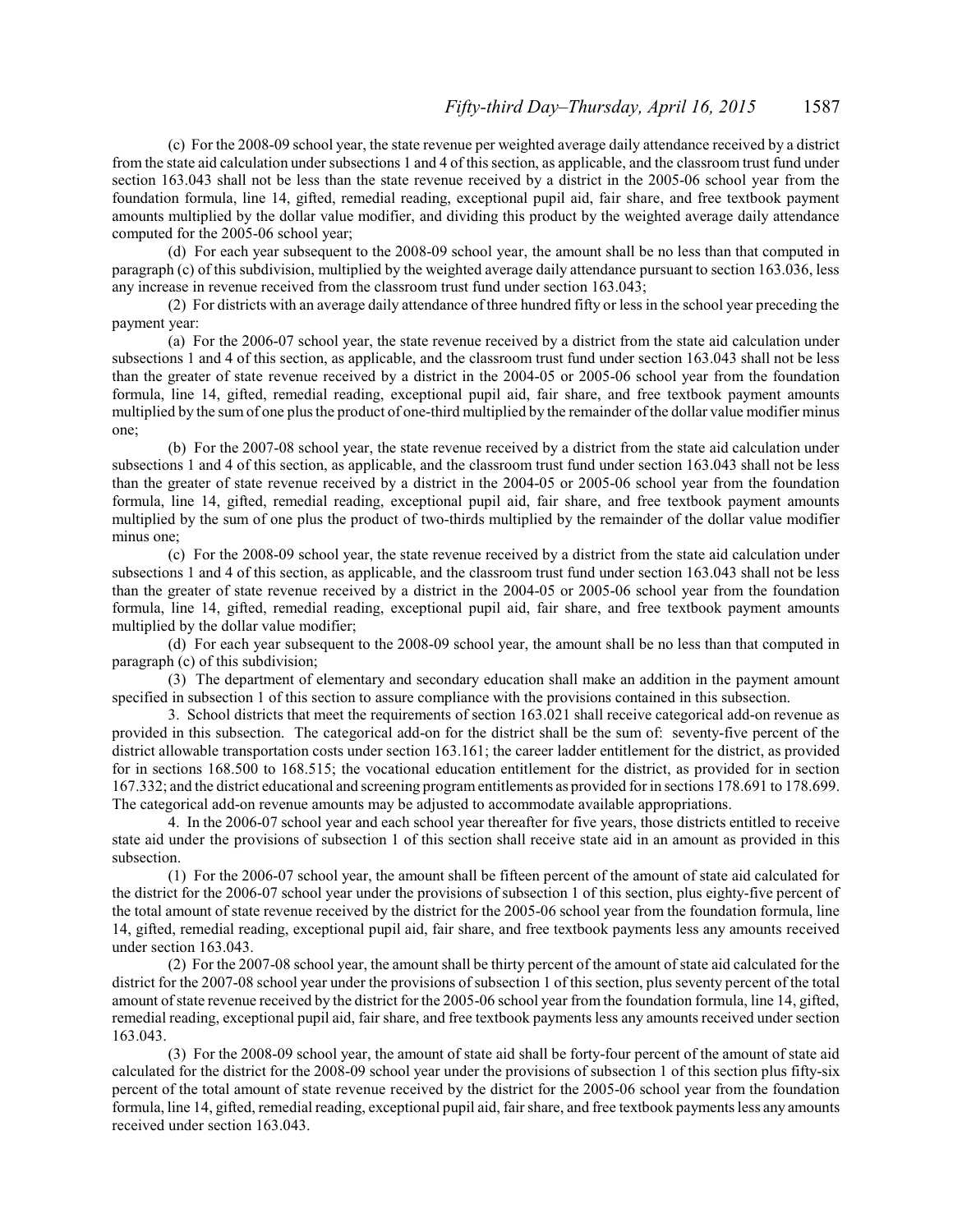(4) For the 2009-10 school year, the amount of state aid shall be fifty-eight percent of the amount of state aid calculated for the district for the 2009-10 school year under the provisions of subsection 1 of this section plus forty-two percent of the total amount of state revenue received by the district for the 2005-06 school year from the foundation formula, line 14, gifted, remedial reading, exceptional pupil aid, fair share, and free textbook payments less any amounts received under section 163.043.

(5) For the 2010-11 school year, the amount of state aid shall be seventy-two percent of the amount of state aid calculated for the district for the 2010-11 school year under the provisions of subsection 1 of this section plus twenty-eight percent of the total amount of state revenue received by the district for the 2005-06 school year from the foundation formula, line 14, gifted, remedial reading, exceptional pupil aid, fair share, and free textbook payments less any amounts received under section 163.043.

(6) For the 2011-12 school year, the amount of state aid shall be eighty-six percent of the amount of state aid calculated for the district for the 2011-12 school year under the provisions of subsection 1 of this section plus fourteen percent of the total amount of state revenue received by the district for the 2005-06 school year from the foundation formula, line 14, gifted, remedial reading, exceptional pupil aid, fair share, and free textbook payments less any amounts received under section 163.043.

(7) (a) a. For the 2006-07 school year, if a school district experiences a decrease in summer school average daily attendance of more than twenty percent from the district's 2005-06 summer school average daily attendance, an amount equal to the product of the percent reduction that is in excess of twenty percent of the district's summer school average daily attendance multiplied by the funds generated by the district's summer school program in the 2005-06 school year shall be subtracted from the district's current year payment amount.

b. For the 2007-08 school year, if a school district experiences a decrease in summer school average daily attendance of more than thirty percent from the district's 2005-06 summer school average daily attendance, an amount equal to the product of the percent reduction that is in excess of thirty percent of the district's summer school average daily attendance multiplied by the funds generated by the district's summer school program in the 2005-06 school year shall be subtracted from the district's payment amount.

c. For the 2008-09 school year, if a school district experiences a decrease in summer school average daily attendance of more than thirty-five percent from the district's 2005-06 summer school average daily attendance, an amount equal to the product ofthe percentreduction that is in excess of thirty-five percent of the district's summer school average daily attendance multiplied by the funds generated by the district's summer school program in the 2005-06 school year shall be subtracted from the district's payment amount.

d. Notwithstanding the provisions of this paragraph, no such reduction shall be made in the case of a district that is receiving a payment under section 163.044 or any district whose regular school term average daily attendance for the preceding year was three hundred fifty or less.

e. This paragraph shall not be construed to permit any reduction applied under this paragraph to result in any district receiving a current-year payment that is less than the amount calculated for such district under subsection 2 of this section.

(b) If a school district experiences a decrease in its gifted program enrollment ofmore than twenty percent from its 2005-06 gifted program enrollment in any year governed by this subsection, an amount equal to the product of the percent reduction in the district's gifted program enrollment multiplied by the funds generated by the district's gifted program in the 2005-06 school year shall be subtracted from the district's current year payment amount.

5. For any school district meeting the eligibility criteria for state aid as established in section 163.021, but which is considered an option district under section 163.042 and therefore receives no state aid, the commissioner of education shall present a plan to the superintendent of the school district for the waiver of rules and the duration of said waivers, in order to promote flexibility in the operations of the district and to enhance and encourage efficiency in the delivery of instructional services as provided in section 163.042.

6. (1) No less than seventy-five percent of the state revenue received under the provisions of subsections 1, 2, and 4 of this section shall be placed in the teachers' fund, and the remaining percent of such moneys shall be placed in the incidental fund. No less than seventy-five percent of one-half of the funds received from the school district trust fund distributed under section 163.087 shall be placed in the teachers' fund. One hundred percent of revenue received under the provisions ofsection 163.161 shall be placed in the incidental fund. One hundred percent of revenue received under the provisions of sections 168.500 to 168.515 shall be placed in the teachers' fund.

(2) A school district shall spend for certificated compensation and tuition expenditures each year:

(a) An amount equal to at least seventy-five percent of the state revenue received under the provisions of subsections 1, 2, and 4 of this section;

(b) An amount equal to at least seventy-five percent of one-half of the funds received from the school district trust fund distributed under section 163.087 during the preceding school year; and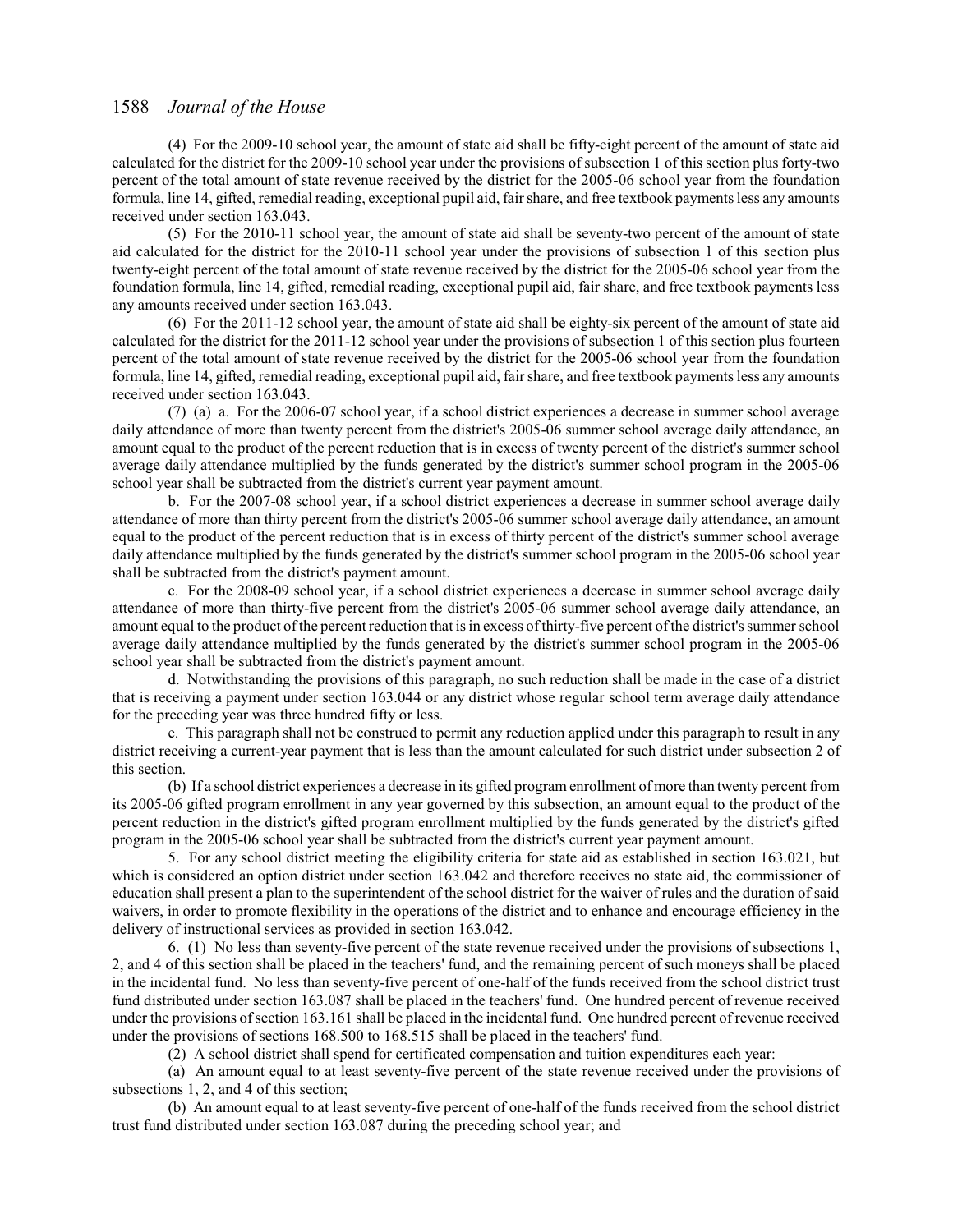(c) Beginning in fiscal year 2008, as much as was spent per the second preceding year's weighted average daily attendance for certificated compensation and tuition expenditures the previous year from revenue produced by local and county tax sources in the teachers' fund, plus the amount of the incidental fund to teachers' fund transfer calculated to be local and county tax sources by dividing local and county tax sources in the incidental fund by total revenue in the incidental fund.

In the event a district fails to comply with this provision, the amount by which the district fails to spend funds as provided herein shall be deducted from the district's state revenue received under the provisions of subsections 1, 2, and 4 of this section for the following year, provided that the state board of education may exempt a school district from this provision if the state board of education determines that circumstances warrant such exemption.

7. If a school district's annual audit discloses that students were inappropriately identified as eligible for free and reduced lunch, special education, or limited English proficiency and the district does not resolve the audit finding, the department of elementary and secondary education shall require that the amount of aid paid pursuant to the weighting for free and reduced lunch, special education, or limited English proficiency in the weighted average daily attendance on the inappropriately identified pupils be repaid by the district in the next school year and shall additionally impose a penalty of one hundred percent of such aid paid on such pupils, which penalty shall also be paid within the next school year. Such amounts may be repaid by the district through the withholding of the amount of state aid.

8. Notwithstanding any provision of law to the contrary, **beginning on July 1, 2017,** in any fiscal year during which the total formula appropriation is insufficient to fully fund the entitlement calculation of this section, the department of elementary and secondary education shall adjust the state adequacy target in order to accommodate the appropriation level for the given fiscal year. **Beginning on July 1, 2017,** in no manner shall any payment modification be rendered for any district qualified to receive payments under subsection 2 of this section based on insufficient appropriations."; and

Further amend the title and enacting clause accordingly.

### *Senate Amendment No. 6*

AMEND Senate Committee Substitute for House Committee Substitute for House Bill No. 42, Page 38, Section 161.1000, Line 52, by inserting after all of said line the following:

"**161.1005. 1. By July 1, 2016, the department shall employ a dyslexia therapist, licensed psychometrist, licensedspeech-languagepathologist, certifiedacademic language therapist, or certified training specialist to serve as the department's dyslexia specialist. Such dyslexia specialist shall have a minimum of three years of field experience in screening, identifying, and treating dyslexia and related disorders.**

**2. The department shall ensure that the dyslexia specialist has completed training and received certification from a program approved by the legislative task force on dyslexia and is able to provide necessary information and support to school district teachers.**

**3. The dyslexia specialist shall:**

**(1) Be highly trained in dyslexia and related disorders, including best practice interventions and treatment models;**

**(2) Be responsible for the implementation of professional development; and**

**(3) Serve as the primary source of information and support for districts addressing the needs of students with dyslexia and related disorders.**

**4. In addition to other duties assigned under subsection 3 of this section, the dyslexia specialist shall also assistthedepartmentwithdeveloping and administering professional development programsto be made available to school districts no later than the 2016-17 school year. The programs shall focus on educating teachers regarding the indicators of dyslexia, the science surrounding teaching a student who is dyslexic, and classroom accommodations necessary for a student with dyslexia.**"; and

Further amend said bill, page 85, section 210.861, line 104, by inserting after all of said line the following:

"**633.420. 1. For the purposes of this section, the term "dyslexia" means a disorder that is neurological in origin, characterized by difficulties with accurate and fluent word recognition, and poor spelling and decoding abilities that typically result from a deficit in the phonological component of language, often unexpected in relation to other cognitive abilities and the provision of effective classroom instruction, and of which secondary**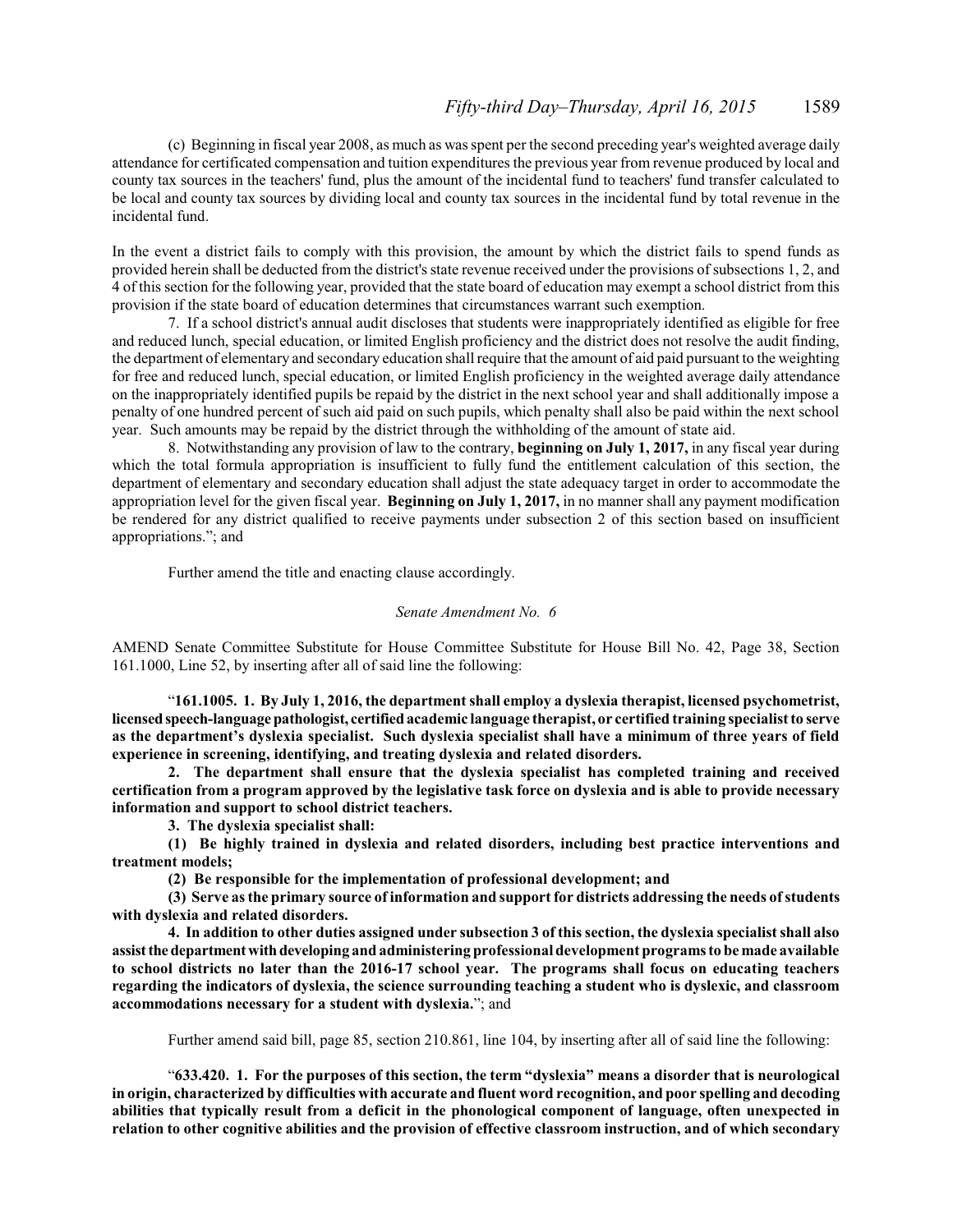**consequences may include problems in reading comprehension and reduced reading experience that can impede growth of vocabulary and background knowledge. Nothing in this section shall prohibit a district from assessing students for dyslexia and offering students specialized reading instruction if a determination is made that a student suffers from dyslexia. Unless required by federal law, nothing in this definition shall require a student with dyslexia to be automatically determined eligible as a student with a disability.**

**2. There is hereby created the "Legislative Task Force on Dyslexia". The joint committee on education shall provide technical and administrative support as required by the task force to fulfill its duties. The task force shall meet at least quarterly and may hold meetings by telephone or video conference. The task force shall advise and make recommendations to the governor, general assembly, and relevant state agencies regarding matters concerning individuals with dyslexia including education and other adult and adolescent services.**

**3. The task force shall be comprised of eighteen members consisting of the following:**

**(1) Four members of the general assembly, with two members from the senate to be appointed by the president pro tempore and two members from the house of representatives to be appointed by the speaker of the house of representatives;**

**(2) The commissioner of education, or his or her designee;**

**(3) One representative from an institution of higher education located in this state with specialized expertise in dyslexia and reading instruction;**

**(4) A representative from a state teachers association or the Missouri National Education Association;**

**(5) A representative from the International Dyslexia Association of Missouri;**

**(6) A representative from Decoding Dyslexia of Missouri;**

**(7) A representative from the Missouri Association of Elementary School Principals;**

**(8) A representative from the Missouri Council of Administrators of Special Education;**

**(9) A professional licensed in the state of Missouri with experience diagnosing dyslexia including, but not limited to, a licensed psychologist, school psychologist, or neuropsychologist;**

**(10) A speech-language pathologist with training and experience in early literacy development and effective research-based intervention techniques for dyslexia, including an Orton-Gillingham remediation programrecommended by the Missouri Speech-Language Hearing Association, or a certified academic language therapist recommended by the Academic Language Therapists Association who is a resident of this state;**

**(11) A representative from an independent private provider or nonprofit organization serving individuals with dyslexia;**

**(12) An assistive technology specialist with expertise in accessible print materials andassistive technology used by individuals with dyslexia recommended by the Missouri assistive technology council;**

**(13) One private citizen who has a child who has been diagnosed with dyslexia;**

**(14) One private citizen who has been diagnosed with dyslexia; and**

**(15) A representative of the Missouri State Council of the International Reading Association.**

**4. The members of the task force, other than the members from the general assembly and ex officio members, shall be appointed by the president pro tempore of the senate or the speaker of the house of representatives by September 1, 2015, by alternating appointments beginning with the president pro tempore of the senate. A chairperson shall be selected by the members of the task force. Any vacancy on the task force shall be filled in the same manner as the original appointment. Members shall serve on the task force without compensation.**

**5. The task force shall make recommendations for a statewide system for identification, intervention, and delivery of supports for students with dyslexia including the development of resource materials and professional development activities. These recommendations shall be included in a report to the governor and legislature and shall include findings and proposed legislation and shall be made available no longer than twelve months from the task force's first meeting.**

**6. The recommendations and resource materials developed by the task force shall:**

**(1) Identify valid and reliable screening and evaluation assessments and protocols that can be used and the appropriate personnel to administer such assessments in order to identify children with dyslexia or the characteristics of dyslexia as part of an ongoing reading progress monitoring system, multi-tiered system of supports, and special education eligibility determinations in schools;**

**(2) Recommend anevidence-based reading instruction,withconsiderationof the National ReadingPanel Report and Orton-Gillingham methodology principles for use in all Missouri schools, and intervention system, including a list of effective dyslexia intervention programs, to address dyslexia or characteristics of dyslexia for use by schools in multi-tiered systems of support and for services as appropriate for special education eligible students;**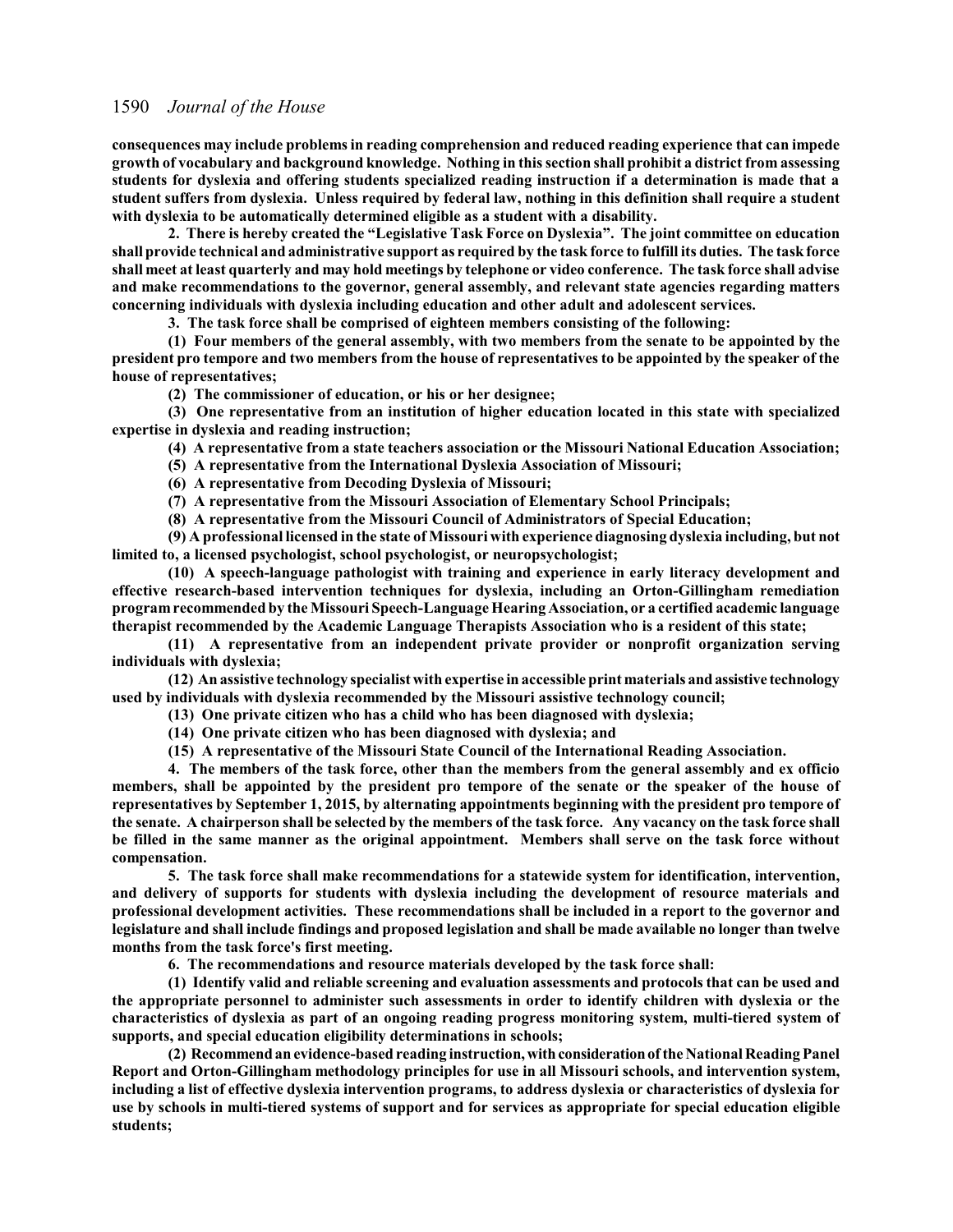**(3) Develop and implement preservice and inservice professional development activities to address dyslexia identification and intervention, including utilizationof accessibleprintmaterials andassistive technology, within degree programs such as education, reading, special education, speech-language pathology, and psychology;**

**(4) Review teacher certification and professional development requirements as they relate to the needs of students with dyslexia;**

**(5) Examine the barriers to accurate information on the prevalence of students with dyslexia across the state and recommend a process for accurate reporting of demographic data; and**

**(6) Study and evaluate current practices for diagnosing, treating, and educating children in this state and examine how current laws and regulations affect students with dyslexia in order to present recommendations to the governor and general assembly.**

**7. The task force shall hire or contract for hire specialist services to support the work of the task force as necessary with appropriations made by the general assembly for that purpose or from other available funding.**

**8. The task force authorized under this section shall automatically sunset on August 31, 2017, unless reauthorized by an act of the general assembly.**"; and

Further amend the title and enacting clause accordingly.

### *Senate Amendment No. 7*

AMEND Senate Committee Substitute for House Committee Substitute for House Bill No. 42, Page 65, Section 167.826, Line 252, by inserting after all of said line the following:

"**(4) When determining transportation arrangements under this subsection, neither the department of elementary and secondary education nor any education authority shall contract with or collaborate with any established regional association or cooperative of school districts located in any city not within a county or any county with a charter form of government and with more than nine hundred fifty thousand inhabitants.**"; and

Further amend said bill, Page 68, Section 167.827, Line 71, by inserting after all of said line the following:

"**6. When performing the requirements of this section or sections 167.830 to 167.845, neither the department of elementary and secondary education nor any educationauthority shall contract with or collaborate with any established regional association or cooperative of school districts located in any city not within a county or any county with a charter form of government and with more than nine hundred fifty thousand inhabitants.**".

Emergency clause adopted.

In which the concurrence of the House is respectfully requested.

Mr. Speaker: I am instructed by the Senate to inform the House of Representatives that the Senate has taken up and passed **HB 150** entitled:

An act to repeal sections 288.060, 288.122, and 288.330, RSMo, and to enact in lieu thereof three new sections relating to employment security.

With Senate Amendment No. 1 to Senate Amendment No. 1, Senate Amendment No. 1, as amended, Senate Amendment No. 2, Senate Amendment No. 3, and Senate Amendment No. 4.

> *Senate Amendment No. 1 to Senate Amendment No. 1*

AMEND Senate Amendment No. 1 to House Bill No. 150, Page 6, Line 3, by striking "August 28, 2015" and inserting in lieu thereof the following: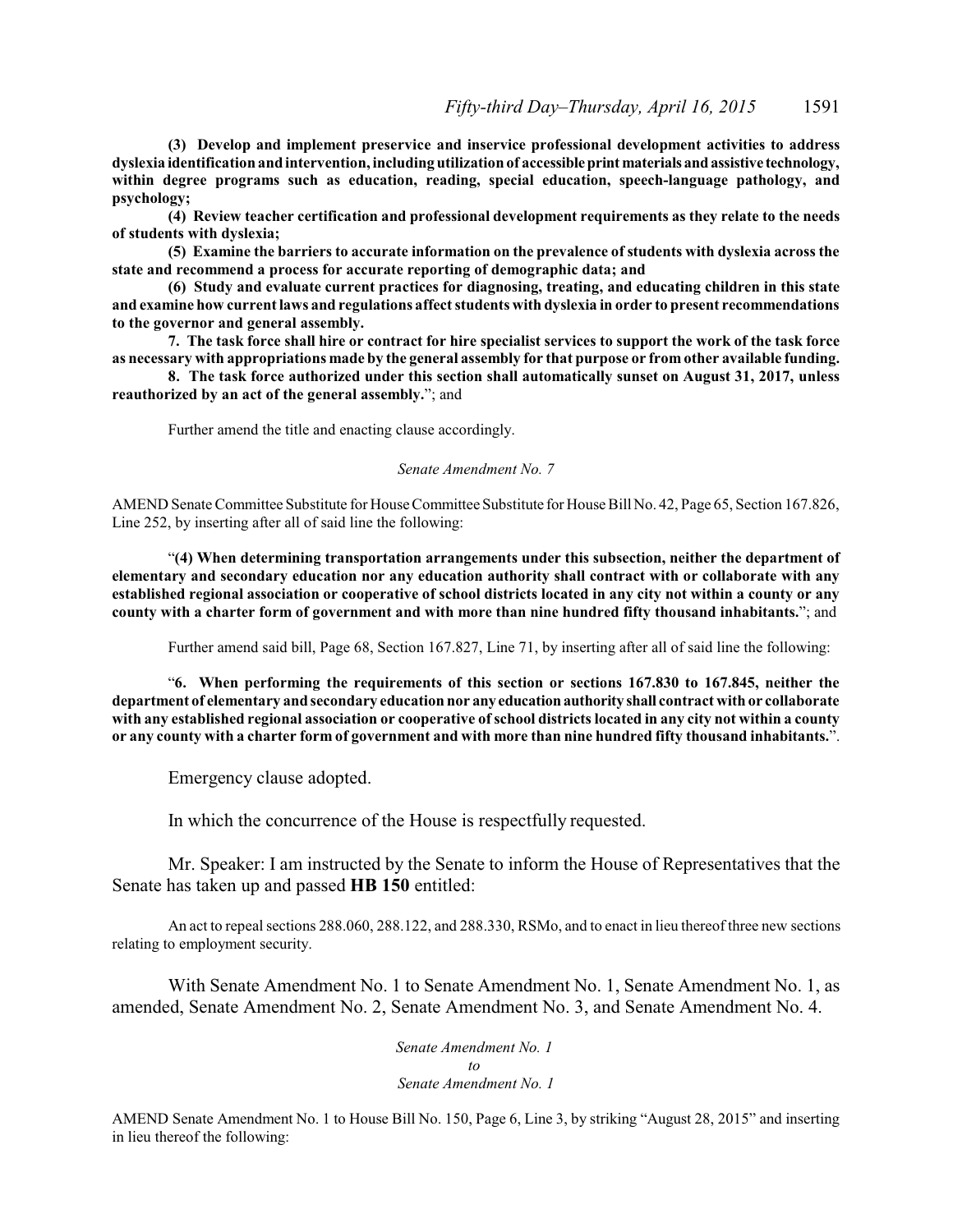### "**with the effective date of this section**"; and

Further amend said amendment, Line 6, by striking the words "that has been discharged from bankruptcy".

*Senate Amendment No. 1*

AMEND House Bill No. 150, Page 3, Section 288.060, Line 83, by inserting after all of said line the following:

"288.120. 1. On each June thirtieth, or within a reasonable time thereafter as may be fixed by regulation, the balance of an employer's experience rating account, except an employer participating in a shared work plan under section 288.500, shall determine his contribution rate for the following calendar year as determined by the following table: Percentage the Employer's Experience Rating Account is to that Employer's Average Annual Payroll

|                   | I creenage the Employer's Experience Kating Account is to that |                          |
|-------------------|----------------------------------------------------------------|--------------------------|
| Equals or Exceeds | Less Than                                                      | <b>Contribution Rate</b> |
| $\sim$ $\sim$     | $-12.0$                                                        | $6.0\%$                  |
| $-12.0$           | $-11.0$                                                        | 5.8%                     |
| $-11.0$           | $-10.0$                                                        | 5.6%                     |
| $-10.0$           | $-9.0$                                                         | 5.4%                     |
| $-9.0$            | $-8.0$                                                         | 5.2%                     |
| $-8.0$            | $-7.0$                                                         | 5.0%                     |
| $-7.0$            | $-6.0$                                                         | 4.8%                     |
| $-6.0$            | $-5.0$                                                         | 4.6%                     |
| $-5.0$            | $-4.0$                                                         | 4.4%                     |
| $-4.0$            | $-3.0$                                                         | 4.2%                     |
| $-3.0$            | $-2.0$                                                         | 4.0%                     |
| $-2.0$            | $-1.0$                                                         | 3.8%                     |
| $-1.0$            | $\boldsymbol{0}$                                               | 3.6%                     |
| $\boldsymbol{0}$  | 2.5                                                            | 2.7%                     |
| 2.5               | 3.5                                                            | 2.6%                     |
| 3.5               | 4.5                                                            | 2.5%                     |
| 4.5               | 5.0                                                            | 2.4%                     |
| 5.0               | 5.5                                                            | 2.3%                     |
| 5.5               | 6.0                                                            | 2.2%                     |
| 6.0               | 6.5                                                            | 2.1%                     |
| 6.5               | 7.0                                                            | 2.0%                     |
| 7.0               | 7.5                                                            | 1.9%                     |
| 7.5               | 8.0                                                            | 1.8%                     |
| 8.0               | 8.5                                                            | 1.7%                     |
| 8.5               | 9.0                                                            | 1.6%                     |
| 9.0               | 9.5                                                            | 1.5%                     |
| 9.5               | 10.0                                                           | 1.4%                     |
| 10.0              | 10.5                                                           | 1.3%                     |
| 10.5              | 11.0                                                           | 1.2%                     |
| 11.0              | 11.5                                                           | 1.1%                     |
| 11.5              | 12.0                                                           | 1.0%                     |
| 12.0              | 12.5                                                           | 0.9%                     |
| 12.5              | 13.0                                                           | 0.8%                     |
| 13.0              | 13.5                                                           | 0.6%                     |
| 13.5              | 14.0                                                           | 0.4%                     |
| 14.0              | 14.5                                                           | 0.3%                     |
| 14.5              | 15.0                                                           | 0.2%                     |
| 15.0              | - -                                                            | $0.0\%$                  |
|                   |                                                                |                          |

2. Using the same mathematical principles used in constructing the table provided in subsection 1 of this section, the following table has been constructed. The contribution rate for the following calendar year of any employer participating in a shared work plan under section 288.500 during the current calendar year or any calendar year during a prior three-year period shall be determined from the balance in such employer's experience rating account as of the previous June thirtieth, or within a reasonable time thereafter as may be fixed by regulation, from the following table: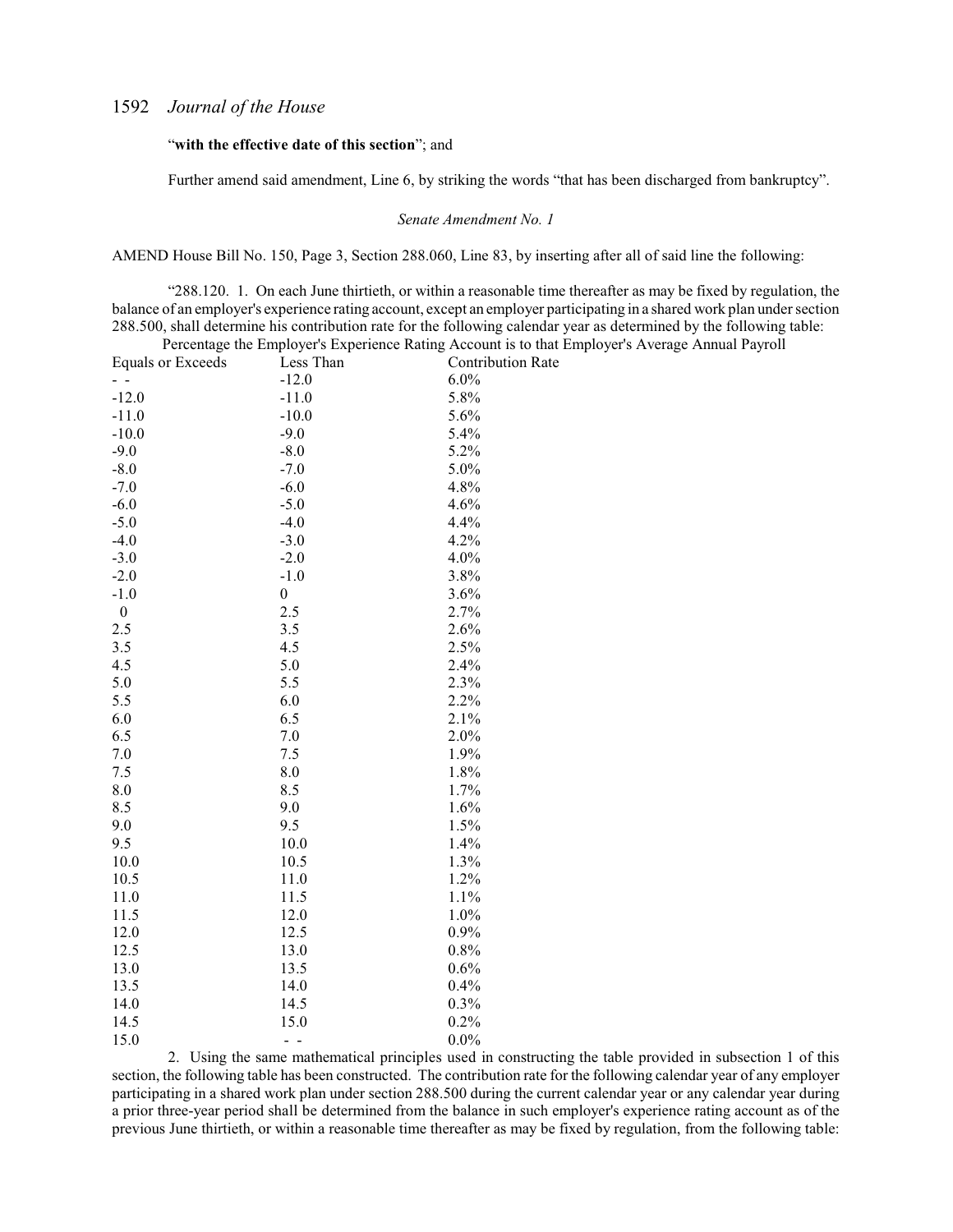|                          |                  | Percentage the Employer's Experience Rating Account is to that Employer's Average Annual Payroll |
|--------------------------|------------------|--------------------------------------------------------------------------------------------------|
| <b>Equals or Exceeds</b> | Less Than        | Contribution Rate                                                                                |
| $\omega_{\rm c}$ in      | $-27.0$          | $9.0\%$                                                                                          |
| $-27.0$                  | $-26.0$          | 8.8%                                                                                             |
| $-26.0$                  | $-25.0$          | 8.6%                                                                                             |
| $-25.0$                  | $-24.0$          | 8.4%                                                                                             |
| $-24.0$                  | $-23.0$          | 8.2%                                                                                             |
| $-23.0$                  | $-22.0$          | 8.0%                                                                                             |
| $-22.0$                  | $-21.0$          | 7.8%                                                                                             |
| $-21.0$                  | $-20.0$          | 7.6%                                                                                             |
| $-20.0$                  | $-19.0$          | 7.4%                                                                                             |
| $-19.0$                  | $-18.0$          | 7.2%                                                                                             |
| $-18.0$                  | $-17.0$          | 7.0%                                                                                             |
| $-17.0$                  | $-16.0$          | 6.8%                                                                                             |
| $-16.0$                  | $-15.0$          | 6.6%                                                                                             |
| $-15.0$                  | $-14.0$          | 6.4%                                                                                             |
| $-14.0$                  | $-13.0$          | 6.2%                                                                                             |
| $-13.0$                  | $-12.0$          | $6.0\%$                                                                                          |
| $-12.0$                  | $-11.0$          | 5.8%                                                                                             |
| $-11.0$                  | $-10.0$          | 5.6%                                                                                             |
| $-10.0$                  | $-9.0$           | 5.4%                                                                                             |
| $-9.0$                   |                  |                                                                                                  |
|                          | $-8.0$           | 5.2%                                                                                             |
| $-8.0$                   | $-7.0$           | 5.0%                                                                                             |
| $-7.0$                   | $-6.0$           | 4.8%                                                                                             |
| $-6.0$                   | $-5.0$           | 4.6%                                                                                             |
| $-5.0$                   | $-4.0$           | 4.4%                                                                                             |
| $-4.0$                   | $-3.0$           | 4.2%                                                                                             |
| $-3.0$                   | $-2.0$           | 4.0%                                                                                             |
| $-2.0$                   | $-1.0$           | 3.8%                                                                                             |
| $-1.0$                   | $\boldsymbol{0}$ | 3.6%                                                                                             |
| $\boldsymbol{0}$         | 2.5              | 2.7%                                                                                             |
| 2.5                      | 3.5              | 2.6%                                                                                             |
| 3.5                      | 4.5              | 2.5%                                                                                             |
| 4.5                      | 5.0              | 2.4%                                                                                             |
| 5.0                      | 5.5              | 2.3%                                                                                             |
| 5.5                      | 6.0              | 2.2%                                                                                             |
| 6.0                      | 6.5              | 2.1%                                                                                             |
| 6.5                      | 7.0              | 2.0%                                                                                             |
| 7.0                      | 7.5              | 1.9%                                                                                             |
| 7.5                      | 8.0              | 1.8%                                                                                             |
| 8.0                      | 8.5              | 1.7%                                                                                             |
| 8.5                      | 9.0              | 1.6%                                                                                             |
| 9.0                      | 9.5              | 1.5%                                                                                             |
| 9.5                      | 10.0             | 1.4%                                                                                             |
| 10.0                     | 10.5             | 1.3%                                                                                             |
| 10.5                     | 11.0             | 1.2%                                                                                             |
| 11.0                     | 11.5             | 1.1%                                                                                             |
| 11.5                     | 12.0             | 1.0%                                                                                             |
| 12.0                     | 12.5             | 0.9%                                                                                             |
| 12.5                     | 13.0             | 0.8%                                                                                             |
| 13.0                     | 13.5             | 0.6%                                                                                             |
| 13.5                     | 14.0             | 0.4%                                                                                             |
| 14.0                     | 14.5             | 0.3%                                                                                             |
| 14.5                     | 15.0             |                                                                                                  |
|                          |                  | 0.2%                                                                                             |
| 15.0                     | 212              | $0.0\%$                                                                                          |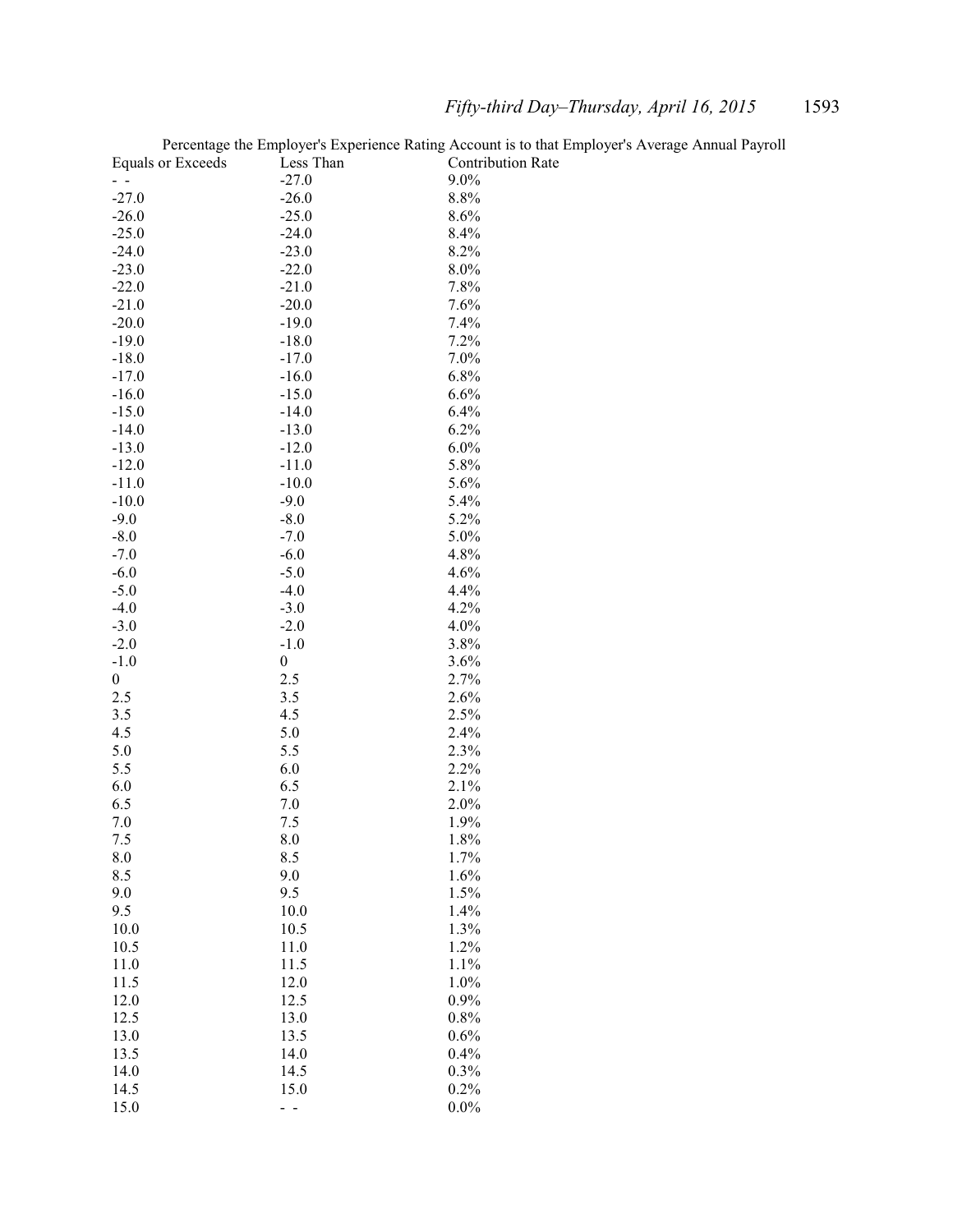3. Notwithstanding the provisions of subsection 2 of section 288.090, any employer participating in a shared work plan under section 288.500 who has not had at least twelve calendar months immediately preceding the calculation date throughout which his account could have been charged with benefits shall have a contribution rate equal to the highest contribution rate in the table in subsection 2 of this section, until such time as his account has been chargeable with benefits for the period of time sufficient to enable him to qualify for a computed rate on the same basis as other employers participating in shared work plans.

4. Employers who have been taxed at the maximum rate pursuant to thissection for two consecutive years shall have a surcharge of one-quarter percent added to their contribution rate calculated pursuant to this section. In the event that an employer remains at the maximum rate pursuant to this section for a third or subsequent year, an additional surcharge of one-quarter percent shall be annually assessed, but in no case shall the surcharge authorized in this subsection cumulatively exceed one percent. Additionally, if an employer continues to remain at the maximum rate pursuant to this section an additional surcharge of one-half percent shall be assessed. In no case shall the total surcharge assessed to any employer exceed one and one-half percent in any given year.

**5. For a period of sixty days beginning August 28, 2015, an employer who reasonably believes that he or she has been assigned an erroneous experience rating as a result of the purchase of a company that has been discharged from bankruptcy shall have the right to file a timely appeal for recovery of overpayments for the last five years due to such erroneous assignment.**"; and

Further amend the title and enacting clause accordingly.

#### *Senate Amendment No. 2*

AMEND House Bill No. 150, Page 3, Section 288.060, Line 51, by striking the word "and" as it appears the third time on said line; and further amend Line 55, by inserting immediately after "quarter" the following:

"**; and (9) The provisions of this subsection shall become effective January 1, 2016**".

### *Senate Amendment No. 3*

AMEND House Bill No. 150, Page 3, Section 288.060, Lines 53-55, by striking all of said lines and inserting in lieu thereof the following:

"**As used in this subsection, the phrase "Missouri average unemployment rate" means the average of the seasonally adjusted statewide unemployment rates as published by the United States Department of Labor, Bureau of Labor Statistics, for the time periods of January first through March thirty-first and July first through September thirtieth. The average of the seasonally adjusted statewide unemployment rates for the time period of January first through March thirty-first shall be effective on and after July first of each year and shall be effective through December thirty-first. The average of the seasonally adjusted statewide unemployment rates for the time period of July first through September thirtieth shall be effective on and after January first of each year and shall be effective through June thirtieth.**".

#### *Senate Amendment No. 4*

AMEND House Bill No. 150, Page 1, Section A, Line 3, by inserting after all of said line the following:

"288.036. 1. "Wages" means all remuneration, payable or paid, for personal services including commissions and bonuses and, except as provided in subdivision (7) of this section, the cash value of all remuneration paid in any medium other than cash. Gratuities, including tips received from persons other than the employing unit, shall be considered wages only if required to be reported as wages pursuant to the Federal Unemployment Tax Act, 26 U.S.C. Sec. 3306, and shall be, for the purposes of this chapter, treated as having been paid by the employing unit. Severance pay shall be considered as wages to the extent required pursuant to the Federal Unemployment Tax Act, 26 U.S.C. Section 3306(b). Vacation pay**, termination pay, severance pay** and holiday pay shall be considered as wages for the week with respect to which it is payable. **The total amount of wages derived from severance pay, if paid to an insured in a lump sum, shall be pro-rated on a weekly basis at the rate of pay received by the insured at the time**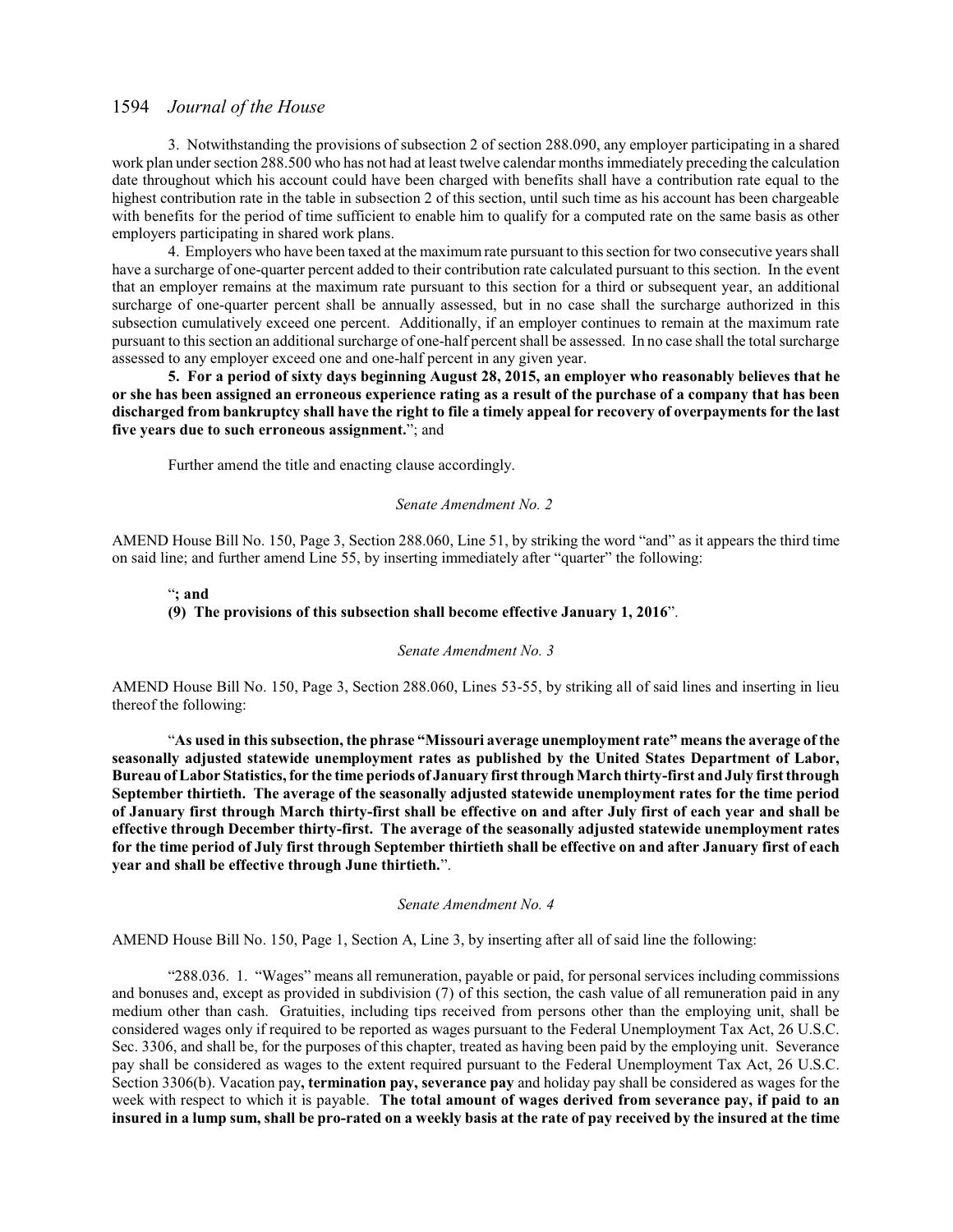**of termination for the purposes of determining unemployment benefits eligibility.** The term "wages" shall not include:

(1) The amount of any payment made (including any amount paid by an employing unit for insurance or annuities, or into a fund, to provide for any such payment) to, or on behalf of, an individual under a plan or system established by an employing unit whichmakes provision generally for individuals performing services for it or for a class or classes of such individuals, on account of:

(a) Sickness or accident disability, but in case of payments made to an employee or any of the employee's dependents this paragraph shall exclude from the term wages only payments which are received pursuant to a workers' compensation law; or

(b) Medical and hospitalization expenses in connection with sickness or accident disability; or

(c) Death;

(2) The amount of any payment on account of sickness or accident disability, or medical or hospitalization expenses in connection with sickness or accident disability, made by an employing unit to, or on behalf of, an individual performing services for it after the expiration of six calendar months following the last calendar month in which the individual performed services for such employing unit;

(3) The amount of any payment made by an employing unit to, or on behalf of, an individual performing services for it or his or her beneficiary:

(a) From or to a trust described in 26 U.S.C. 401(a) which is exempt from tax pursuant to 26 U.S.C. 501(a) at the time ofsuch payment unless such payment is made to an employee of the trust as remuneration for services rendered as such an employee and not as a beneficiary of the trust; or

(b) Under or to an annuity plan which, at the time of such payments, meets the requirements of Section 404(a)(2) of the Federal Internal Revenue Code (26 U.S.C.A. Sec. 404);

(4) The amount of any payment made by an employing unit (without deduction from the remuneration of the individual in employment) of the tax imposed pursuant to Section 3101 of the Federal Internal Revenue Code (26 U.S.C.A. Sec. 3101) upon an individual with respect to remuneration paid to an employee for domestic service in a private home or for agricultural labor;

(5) Remuneration paid in any medium other than cash to an individual for services not in the course of the employing unit's trade or business;

(6) Remuneration paid in the form of meals provided to an individual in the service of an employing unit where such remuneration is furnished on the employer's premises and at the employer's convenience, except that remuneration in the form of meals that is considered wages and required to be reported as wages pursuant to the Federal Unemployment Tax Act, 26 U.S.C. Sec. 3306 shall be reported as wages as required thereunder;

(7) For the purpose of determining wages paid for agricultural labor as defined in paragraph (b) ofsubdivision (1) of subsection 12 of section 288.034 and for domestic service as defined in subsection 13 of section 288.034, only cash wages paid shall be considered;

(8) Beginning on October 1, 1996, any payment to, or on behalf of, an employee or the employee's beneficiary under a cafeteria plan, if such payment would not be treated as wages pursuant to the Federal Unemployment Tax Act.

2. The increases or decreases to the state taxable wage base for the remainder of calendar year 2004 shall be eight thousand dollars, and the state taxable wage base in calendar year 2005, and each calendar year thereafter, shall be determined by the provisions within this subsection. On January 1, 2005, the state taxable wage base for calendar year 2005, 2006, and 2007 shall be eleven thousand dollars. The taxable wage base for calendar year 2008 shall be twelve thousand dollars. The state taxable wage base for each calendar year thereafter shall be determined by the average balance of the unemployment compensation trust fund of the four preceding calendar quarters (September thirtieth, June thirtieth, March thirty-first, and December thirty-first ofthe preceding calendar year), less any outstanding federal Title XII advances received pursuant to section 288.330, less the principal, interest, and administrative expenses related to any credit instrument issued under section 288.030, and less the principal, interest, and administrative expenses related to any financial agreements under subdivision (17) of subsection 2 of section 288.330. When the average balance of the unemployment compensation trust fund of the four preceding quarters (September thirtieth, June thirtieth, March thirty-first, and December thirty-first of the preceding calendar year), as so determined is:

(1) Less than, or equal to, three hundred fifty million dollars, then the wage base shall increase by one thousand dollars; or

(2) Six hundred fifty million or more, then the state taxable wage base for the subsequent calendar year shall be decreased by five hundred dollars. In no event, however, shall the state taxable wage base increase beyond twelve thousand five hundred dollars, or decrease to less than seven thousand dollars. For calendar year 2009, the tax wage base shall be twelve thousand five hundred dollars. For calendar year 2010 and each calendar year thereafter, in no event shall the state taxable wage base increase beyond thirteen thousand dollars, or decrease to less than seven thousand dollars.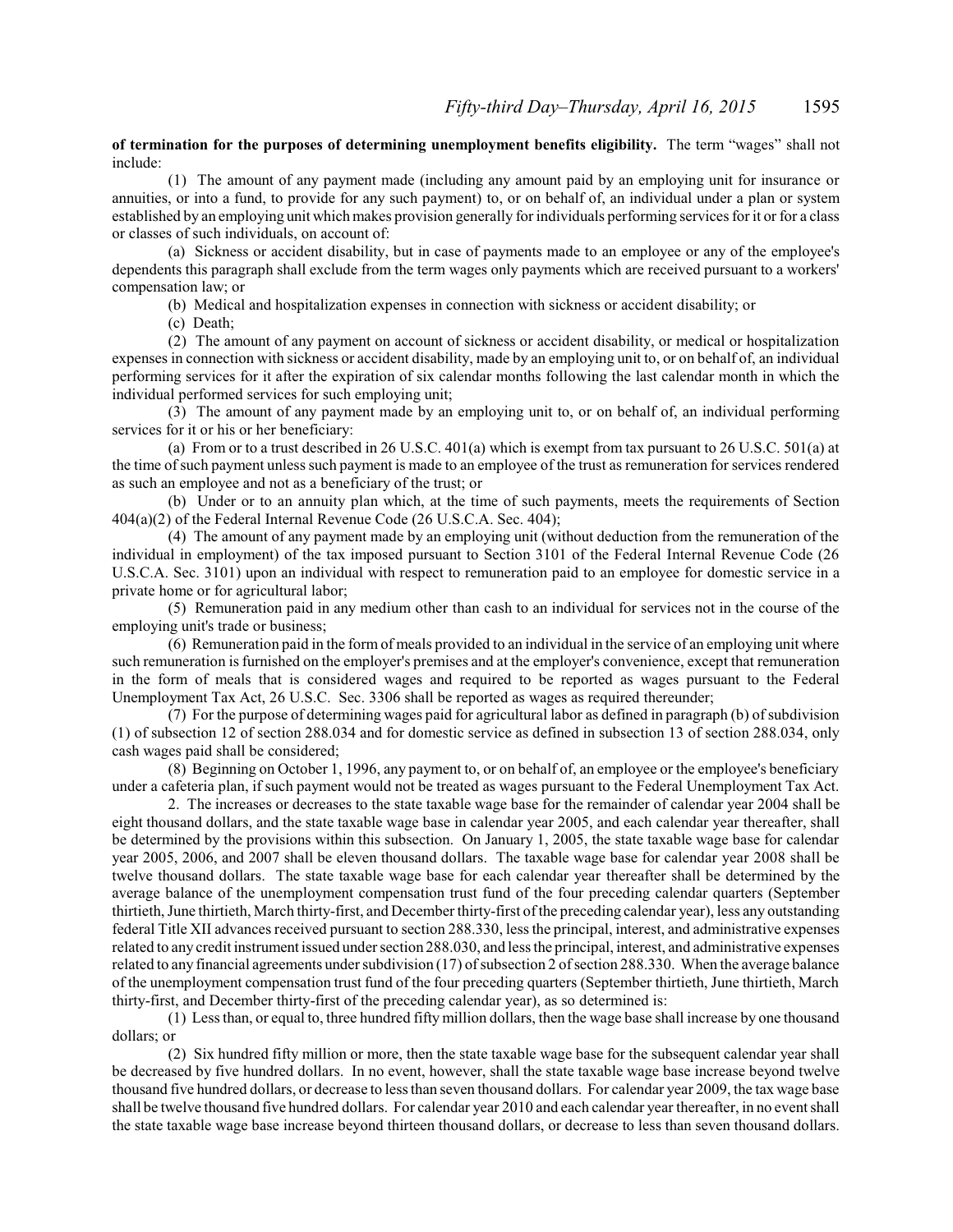For any calendar year, the state taxable wage base shall not be reduced to less than that part of the remuneration which is subject to a tax under a federal law imposing a tax against which credit may be taken for contributions required to be paid into a state unemployment compensation trust fund. Nothing in this section shall be construed to prevent the wage base from increasing or decreasing by increments of five hundred dollars."; and

Further amend said bill and page, Section 288.060, Line 14, by inserting an opening bracket "**[**" immediately before the word "Termination"; and

Further amend said line by inserting a closing bracket "**]**" immediately after the word "or"; and

Further amend the title and enacting clause accordingly.

In which the concurrence of the House is respectfully requested.

# **HOUSE BILLS WITH SENATE AMENDMENTS**

**SCS HCS HB 42, as amended**, relating to elementary and secondary education, was taken up by Representative Wood.

Representative Wood moved that the House refuse to adopt **SCS HCS HB 42, as amended**, and request the Senate to recede from its position and, failing to do so, grant the House a conference.

Which motion was adopted.

# **BILLS IN CONFERENCE**

**CCR HCS SS#2 SCS SB 24, as amended**, relating to nonmedical public assistance, was taken up by Representative Franklin.

Representative Bahr assumed the Chair.

Speaker Diehl resumed the Chair.

Representative Ruth moved the previous question.

Which motion was adopted by the following vote:

AYES: 107

| Alferman  | Allen           | Anderson      | Andrews        | Austin              |
|-----------|-----------------|---------------|----------------|---------------------|
| Bahr      | <b>Barnes</b>   | Basye         | Beard          | <b>Bernskoetter</b> |
| Berry     | <b>Black</b>    | <b>Bondon</b> | <b>Brattin</b> | Brown 57            |
| Brown 94  | <b>Burlison</b> | Chipman       | Cierpiot       | Conway 104          |
| Cookson   | Corlew          | Crawford      | Cross          | Curtman             |
| Davis     | Dogan           | Dohrman       | Eggleston      | English             |
| Entlicher | Fitzpatrick     | Fitzwater 144 | Fitzwater 49   | Flanigan            |
| Fraker    | Franklin        | Frederick     | Gannon         | Hansen              |
| Hicks     | Higdon          | Hill          | Hoskins        | Houghton            |
| Hubrecht  | Hurst           | Johnson       | Jones          | Justus              |
| Keeney    | Kidd            | King          | Koenig         | Korman              |
| Lair      | Lant            | Lauer         | Leara          | Lichtenegger        |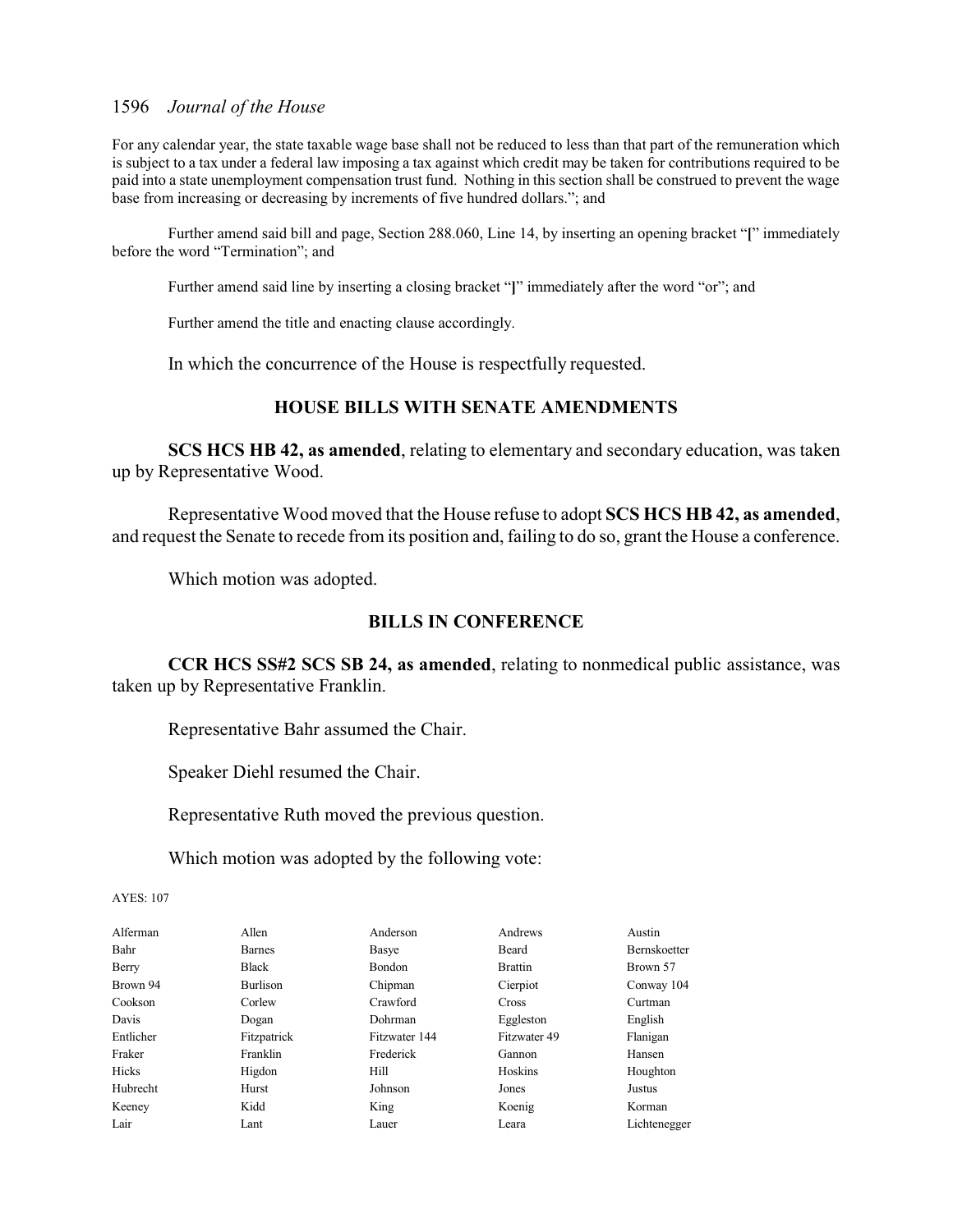# *Fifty-third Day–Thursday, April 16, 2015* 1597

| Love             | Lynch         | Marshall    | Mathews      | McCaherty     |
|------------------|---------------|-------------|--------------|---------------|
| McDaniel         | McGaugh       | Messenger   | Miller       | Moon          |
| Morris           | Muntzel       | Parkinson   | Pfautsch     | Phillips      |
| Pietzman         | Pike          | Pogue       | Redmon       | Rehder        |
| Reiboldt         | Remole        | Rhoads      | Richardson   | Roden         |
| Roeber           | Rone          | Ross        | Rowden       | Rowland       |
| Ruth             | Shaul         | Shull       | Shumake      | Solon         |
| Sommer           | Spencer       | Swan        | Taylor       | Vescovo       |
| Walker           | White         | Wiemann     | Wilson       | Wood          |
| Zerr             | Mr. Speaker   |             |              |               |
| <b>NOES: 034</b> |               |             |              |               |
| Adams            | Anders        | Arthur      | <b>Burns</b> | <b>Butler</b> |
| Carpenter        | Curtis        | Green       | Harris       | Hubbard       |
| Kendrick         | Kirkton       | Kratky      | LaFaver      | Lavender      |
| May              | McCann Beatty | McCreery    | McNeil       | Meredith      |
| Mims             | Mitten        | Montecillo  | Morgan       | Newman        |
| Nichols          | Norr          | Otto        | Pace         | Pierson       |
| Rizzo            | Runions       | Walton Gray | Webber       |               |
| PRESENT: 000     |               |             |              |               |

### ABSENT WITH LEAVE: 021

| Colona    | Conway 10 | Cornejo | Dugger | Dunn   |
|-----------|-----------|---------|--------|--------|
| Ellington | Engler    | Gardner | Gosen  | Haahr  |
| Haefner   | Hinson    | Hough   | Hummel | Kelley |
| Kolkmeyer | McDonald  | McManus | Neely  | Peters |
| Smith     |           |         |        |        |

#### VACANCIES: 001

# On motion of Representative Franklin, **CCR HCS SS#2 SCS SB 24, as amended**, was adopted by the following vote:

### AYES: 111

| Alferman     | Allen      | Anders        | Anderson    | Andrews        |
|--------------|------------|---------------|-------------|----------------|
| Austin       | Bahr       | <b>Barnes</b> | Basye       | Beard          |
| Bernskoetter | Berry      | <b>Black</b>  | Bondon      | <b>Brattin</b> |
| Brown 57     | Brown 94   | Burlison      | Chipman     | Cierpiot       |
| Conway 104   | Cookson    | Corlew        | Cornejo     | Crawford       |
| Cross        | Curtman    | Davis         | Dogan       | Dohrman        |
| Eggleston    | English    | Entlicher     | Fitzpatrick | Fitzwater 144  |
| Fitzwater 49 | Flanigan   | Fraker        | Franklin    | Frederick      |
| Gannon       | Haahr      | Hansen        | Harris      | Hicks          |
| Higdon       | Hill       | Hoskins       | Houghton    | Hubrecht       |
| Hurst        | Johnson    | Jones         | Justus      | Keeney         |
| Kelley       | Kidd       | King          | Koenig      | Kolkmeyer      |
| Korman       | Lair       | Lant          | Lauer       | Leara          |
| Lichtenegger | Love       | Lynch         | Mathews     | McCaherty      |
| McDaniel     | McGaugh    | Messenger     | Miller      | Morris         |
| Muntzel      | Parkinson  | Pfautsch      | Phillips    | Pietzman       |
| Pike         | Redmon     | Rehder        | Reiboldt    | Remole         |
| Rhoads       | Richardson | Roden         | Roeber      | Rone           |
| Ross         | Rowden     | Rowland       | Runions     | Ruth           |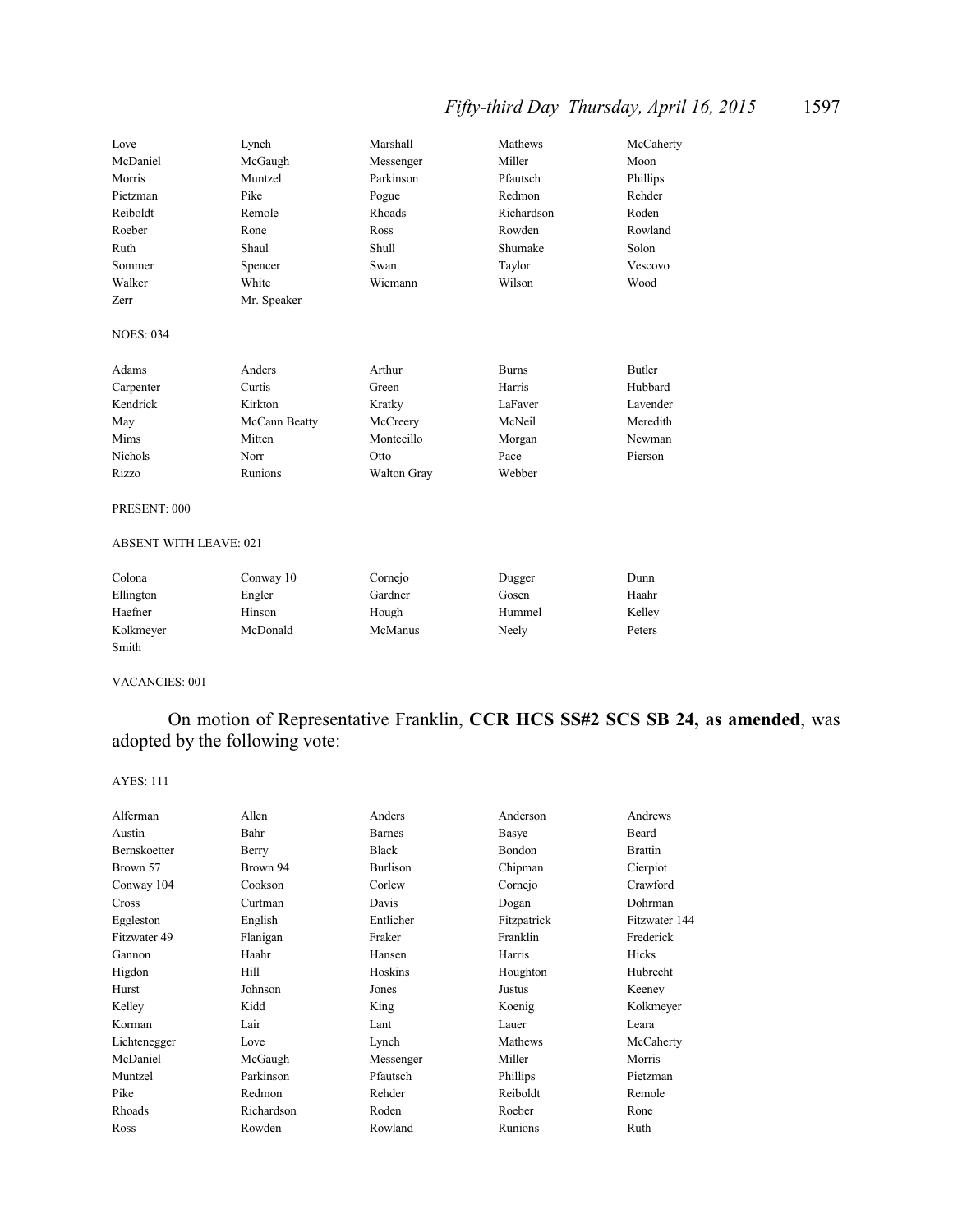| Shaul<br>Spencer<br>White     | Shull<br>Swan<br>Wiemann | Shumake<br>Taylor<br>Wilson | Solon<br>Vescovo<br>Wood | Sommer<br>Walker<br>Zerr |
|-------------------------------|--------------------------|-----------------------------|--------------------------|--------------------------|
| Mr. Speaker                   |                          |                             |                          |                          |
| <b>NOES: 036</b>              |                          |                             |                          |                          |
| Adams                         | Arthur                   | <b>Burns</b>                | <b>Butler</b>            | Carpenter                |
| Colona                        | Curtis                   | Ellington                   | Green                    | Hubbard                  |
| Kendrick                      | Kirkton                  | Kratky                      | LaFaver                  | Lavender                 |
| Marshall                      | May                      | McCann Beatty               | McCreery                 | McNeil                   |
| Meredith                      | Mims                     | Mitten                      | Montecillo               | Moon                     |
| Morgan                        | Newman                   | <b>Nichols</b>              | Norr                     | Otto                     |
| Pace                          | Pierson                  | Pogue                       | Rizzo                    | <b>Walton Gray</b>       |
| Webber                        |                          |                             |                          |                          |
| PRESENT: 000                  |                          |                             |                          |                          |
| <b>ABSENT WITH LEAVE: 015</b> |                          |                             |                          |                          |
| Conway 10                     | Dugger                   | Dunn                        | Engler                   | Gardner                  |
| Gosen                         | Haefner                  | Hinson                      | Hough                    | Hummel                   |
| McDonald                      | McManus                  | Neely                       | Peters                   | Smith                    |

VACANCIES: 001

# On motion of Representative Franklin, **CCS HCS SS#2 SCS SB 24** was truly agreed to and finally passed by the following vote:

## AYES: 111

| Alferman            | Allen      | Anders          | Anderson      | Andrews        |
|---------------------|------------|-----------------|---------------|----------------|
| Austin              | Bahr       | <b>Barnes</b>   | Basye         | Beard          |
| <b>Bernskoetter</b> | Berry      | <b>Black</b>    | <b>Bondon</b> | <b>Brattin</b> |
| Brown 57            | Brown 94   | <b>Burlison</b> | Chipman       | Cierpiot       |
| Conway 104          | Cookson    | Corlew          | Cornejo       | Crawford       |
| Cross               | Curtman    | Davis           | Dogan         | Dohrman        |
| Eggleston           | English    | Entlicher       | Fitzpatrick   | Fitzwater 144  |
| Fitzwater 49        | Flanigan   | Fraker          | Franklin      | Frederick      |
| Gannon              | Haahr      | Hansen          | Harris        | Hicks          |
| Higdon              | Hill       | Hoskins         | Houghton      | Hubrecht       |
| Hurst               | Johnson    | Jones           | Justus        | Keeney         |
| Kelley              | Kidd       | King            | Koenig        | Kolkmeyer      |
| Korman              | Lair       | Lant            | Lauer         | Leara          |
| Lichtenegger        | Love       | Lynch           | Mathews       | McCaherty      |
| McDaniel            | McGaugh    | Messenger       | Miller        | Morris         |
| Muntzel             | Parkinson  | Pfautsch        | Phillips      | Pietzman       |
| Pike                | Redmon     | Rehder          | Reiboldt      | Remole         |
| Rhoads              | Richardson | Roden           | Roeber        | Rone           |
| Ross                | Rowden     | Rowland         | Runions       | Ruth           |
| Shaul               | Shull      | Shumake         | Solon         | Sommer         |
| Spencer             | Swan       | Taylor          | Vescovo       | Walker         |
| White               | Wiemann    | Wilson          | Wood          | Zerr           |
| Mr. Speaker         |            |                 |               |                |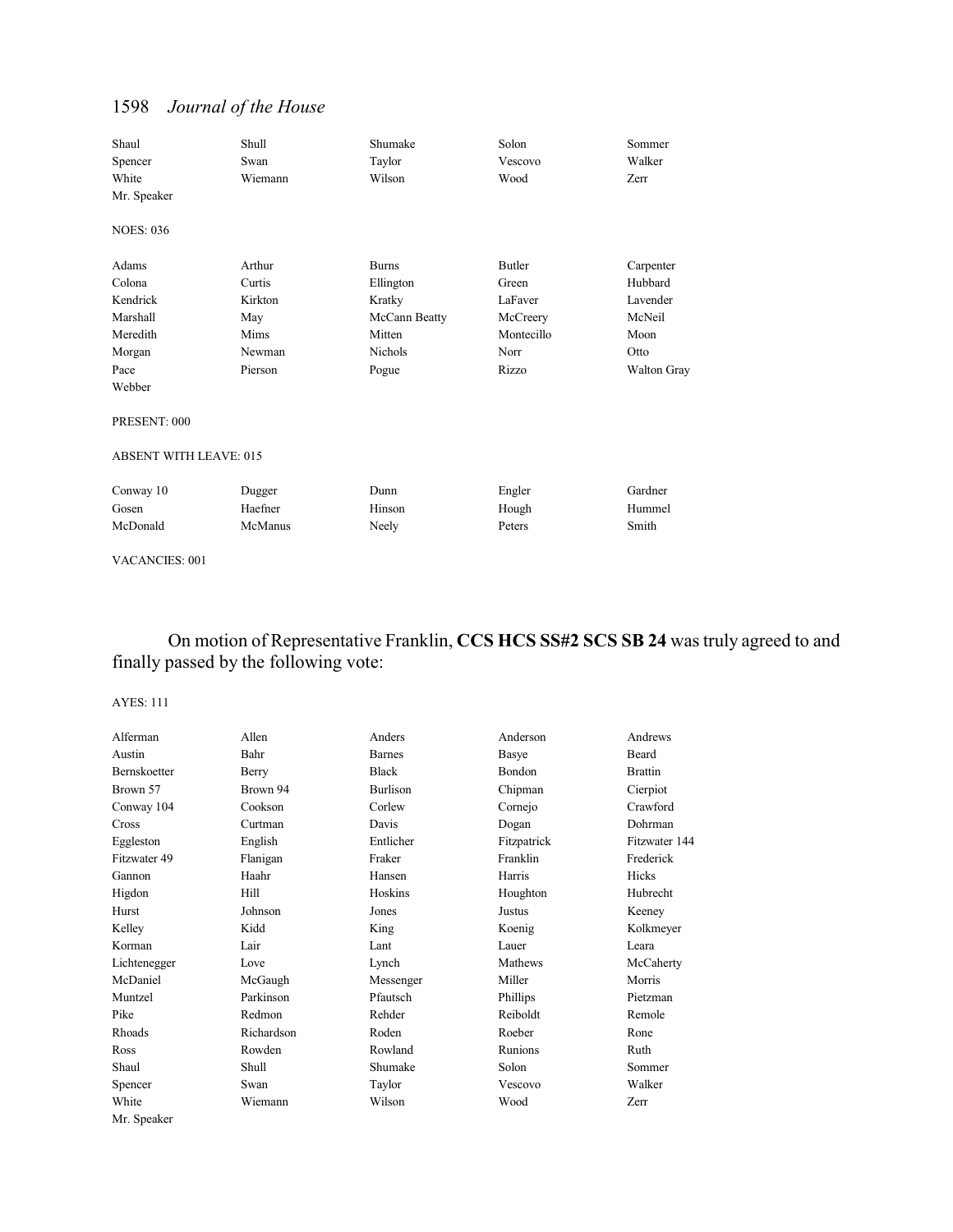# *Fifty-third Day–Thursday, April 16, 2015* 1599

| Adams                         | Arthur  | <b>Burns</b>   | Butler     | Carpenter          |
|-------------------------------|---------|----------------|------------|--------------------|
| Colona                        | Curtis  | Ellington      | Green      | Hubbard            |
| Kendrick                      | Kirkton | Kratky         | LaFaver    | Lavender           |
| Marshall                      | May     | McCann Beatty  | McCreery   | McNeil             |
| Meredith                      | Mims    | Mitten         | Montecillo | Moon               |
| Morgan                        | Newman  | <b>Nichols</b> | Norr       | Otto               |
| Pace                          | Pierson | Pogue          | Rizzo      | <b>Walton Gray</b> |
| Webber                        |         |                |            |                    |
| PRESENT: 000                  |         |                |            |                    |
| <b>ABSENT WITH LEAVE: 015</b> |         |                |            |                    |
| Conway 10                     | Dugger  | Dunn           | Engler     | Gardner            |
| Gosen                         | Haefner | Hinson         | Hough      | Hummel             |
| McDonald                      | McManus | Neely          | Peters     | Smith              |
|                               |         |                |            |                    |

VACANCIES: 001

NOES: 036

Speaker Diehl declared the bill passed.

# **MESSAGES FROM THE SENATE**

Mr. Speaker: I am instructed by the Senate to inform the House of Representatives that the Senate refuses to concur in **HCS SB 104, as amended**, and requests the House to recede from its position and failing to do so grant the Senate a conference thereon.

Mr. Speaker: I am instructed by the Senate to inform the House of Representatives that the Senate refuses to concur in **HCS SCS SB 152, as amended**, and requests the House to recede from its position and failing to do so grant the Senate a conference thereon.

# **BILLS CARRYING REQUEST MESSAGES**

**HCS SCS SB 152, as amended**, relating to environmental protection, was taken up by Representative Miller.

Representative Miller moved that the House refuse to recede from its position on **HCS SCS SB 152, as amended**, and request the Senate to adopt **HCS SCS SB 152, as amended**, and take up and pass **HCS SCS SB 152, as amended**.

Which motion was adopted.

# **COMMITTEE REPORTS**

# **Committee on Civil and Criminal Proceedings**, Chairman Cornejo reporting:

Mr. Speaker: Your Committee on Civil and Criminal Proceedings, to which was referred **HB 207**, begs leave to report it has examined the same and recommends that it **Do Pass**, and pursuant to Rule 27(9) be referred to the Select Committee on Judiciary.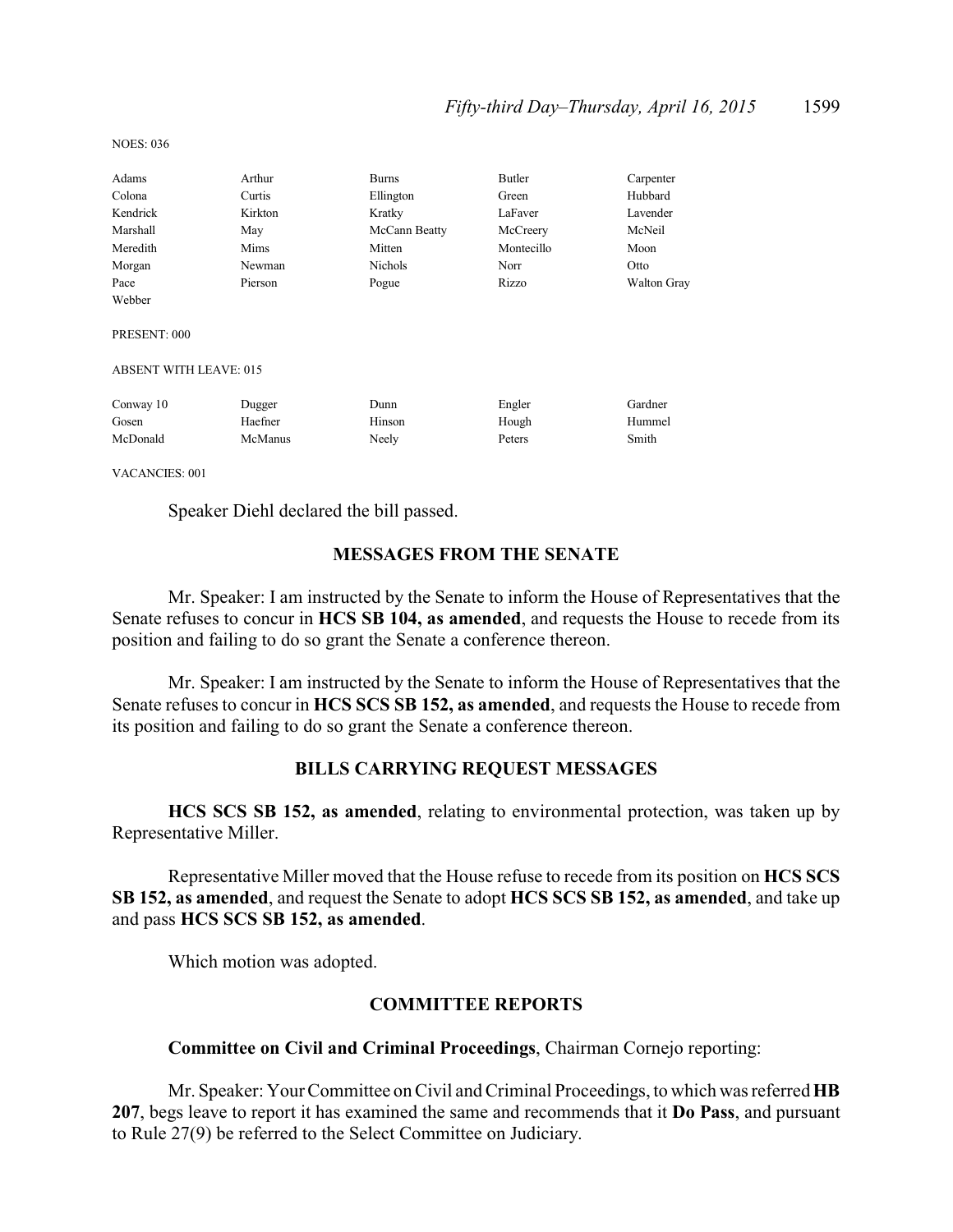Mr. Speaker: Your Committee on Civil and Criminal Proceedings, to which was referred **HB 234**, begs leave to report it has examined the same and recommends that it **Do Pass**, and pursuant to Rule 27(9) be referred to the Select Committee on Judiciary.

Mr. Speaker: Your Committee on Civil and Criminal Proceedings, to which was referred **HB 421**, begs leave to report it has examined the same and recommends that it **Do Pass**, and pursuant to Rule 27(9) be referred to the Select Committee on Judiciary.

Mr. Speaker: Your Committee on Civil and Criminal Proceedings, to which was referred **HB 452**, begs leave to report it has examined the same and recommends that it **Do Pass**, and pursuant to Rule 27(9) be referred to the Select Committee on Judiciary.

Mr. Speaker: Your Committee on Civil and Criminal Proceedings, to which was referred **HB 453**, begs leave to report it has examined the same and recommends that it **Do Pass**, and pursuant to Rule 27(9) be referred to the Select Committee on Judiciary.

Mr. Speaker: Your Committee on Civil and Criminal Proceedings, to which was referred **HB 1182**, begs leave to report it has examined the same and recommends that it **Do Pass**, and pursuant to Rule 27(9) be referred to the Select Committee on Judiciary.

Mr. Speaker: Your Committee on Civil and Criminal Proceedings, to which was referred **HB 1199**, begs leave to report it has examined the same and recommends that it **Do Pass with House Committee Amendment No. 1 and House Committee Amendment No. 2, and pursuant to Rule** 27(9) be referred to the Select Committee on Judiciary.

### *House Committee Amendment No. 1*

AMEND House Bill No. 1199, Page 1, Section 479.155, Line 2, by deleting the words "**office of state courts administrator**" and inserting in lieu thereof the words: "**clerk of the supreme court**"; and

Further amend said bill, page, and section, Lines 4-5, by deleting all of said lines and inserting in lieu thereof the following:

"**division requested by the clerk of the supreme court on a standardized form developed by the clerk of the supreme court.**"; and

Further amend said bill, page, and section, Line 7, by deleting the words "**state courts administrator**" and inserting in lieu thereof the words: "**clerk of the supreme court**"; and

Further amend said bill by amending the title, enacting clause, and intersectional references accordingly.

### *House Committee Amendment No. 2*

AMEND House Bill No. 1199, Page 1, Section 479.155, Line 9, by inserting after all of said line the following:

"**479.400. 1. Sections 479.400 to 479.490 shall be known and may be cited as the "Municipal Courts Bill of Rights".**

**2. Sections 479.400 to 479.490 shall govern the procedure in all courts of this state having original jurisdiction of ordinance violations.**

**3. Sections 479.400 to 479.490 shall be construed to secure the just, speedy, and inexpensive determination of ordinance violations.**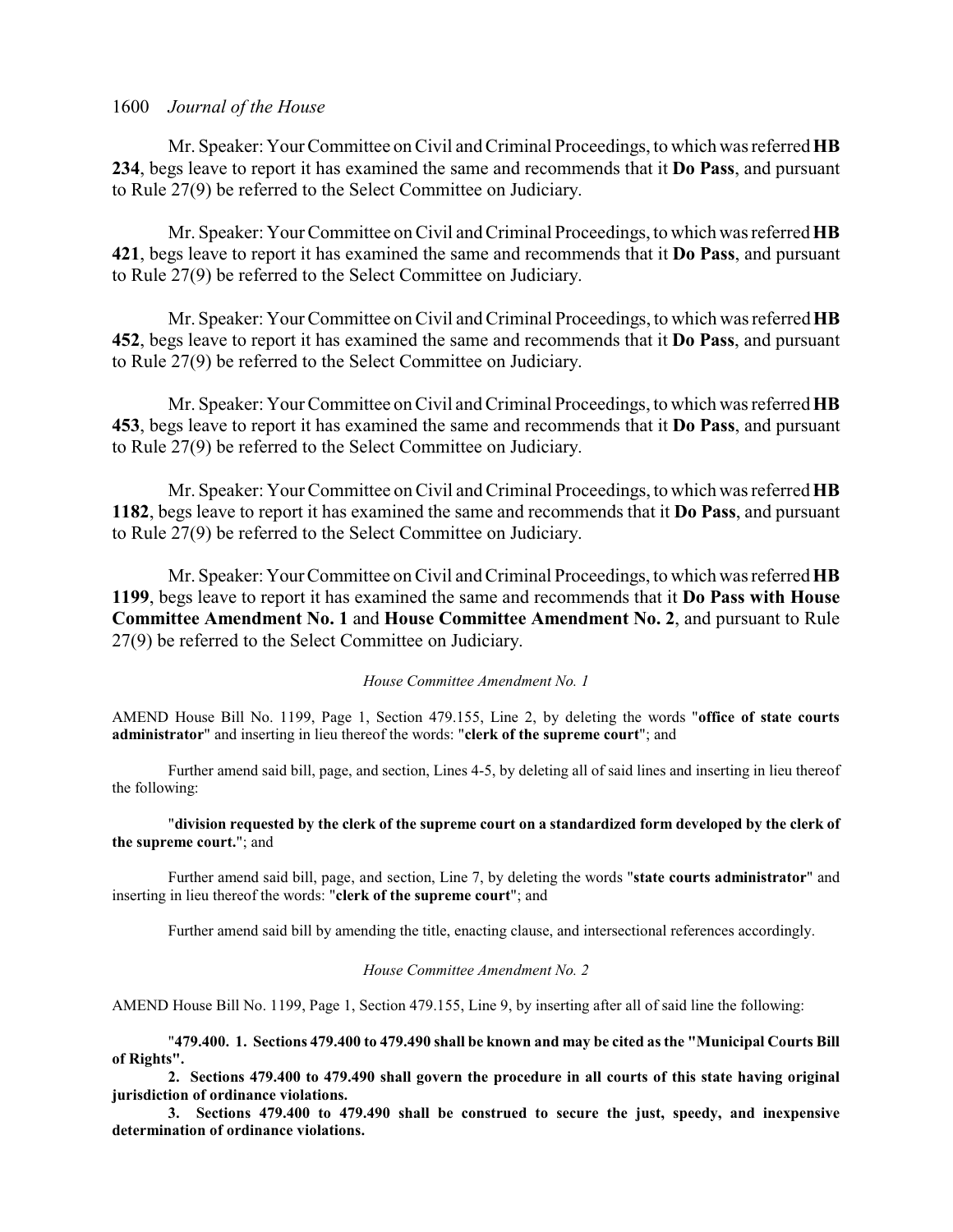**479.402. As used in sections 479.400 to 479.490, the following terms shall mean:**

**(1) "Clerk", any duly appointed court clerk or court administrator or any deputy or division court clerk serving courts to which sections 479.400 to 479.490 applies;**

**(2) "Corrections official", a person in control of a detention facility;**

**(3) "County", includes the City of St. Louis;**

**(4) "Court", a division of the circuit court having jurisdiction to hear ordinance violations;**

**(5) "Detention facility", any jail,workhouse,lockupor other facility normally operated to hold sentenced offenders or that is used to confine adults awaiting trial;**

**(6) "Law",includes constitutions, statutes, ordinances, judicialdecisions and sections 479.400 to 479.490;**

**(7) "Municipal division", any division of the circuit court presided over by a judge having original jurisdiction to hear and determine municipal ordinance violations;**

**(8) "Municipality", includes all charter, first, second, third and fourth class cities, towns, and villages;**

**(9) "Ordinance", a law enacted by a municipality or county;**

**(10) "Peace Officer", includes police officers, members of the state highway patrol, sheriffs, marshals, constables, and their deputies;**

**(11) "Person", includes corporations;**

**(12) "Prosecutor", any attorney or counselor who represents any county, city, town, or village in the prosecution of a person for a violation of an ordinance;**

**(13) "Violation", any ordinance violation within the jurisdiction of any court to which sections 479.400 to 479.490 applies.**

**479.404. 1. In computing any period of time prescribed or allowed by sections 479.400 to 479.490, by order of court, or by any applicable statute, the day of the act, event, or default after which the designated period of time begins to run is not to be included. The last day of the period so computed is to be included, unless it is a Saturday, Sunday, or a legal holiday, in which event the period runs until the end of the next day that is neither a Saturday, Sunday nor a legal holiday. When the period of time prescribed or allowed is less than seven days, intermediate Saturdays, Sundays, and legal holidays shall be excluded in the computation.**

**2. When by sections 479.400 to 479.490 or by a notice given thereunder or by order of court an act is required or allowed to be done at or within a specified time, the court for cause shown may at any time in its discretion:**

**(1) With or without motion or notice order the period enlarged if request therefor is made before the expiration of the period originally prescribed or as extended by a previous order; or**

**(2) Upon notice and motion made after the expiration of the specified period permit the act to be done where the failure to act was the result of excusable neglect;**

**but the court shall not enlarge the period for filing an application for trial de novo.**

**3. When a party has the right or is required to do some act or take some action within a prescribed period after the service of a notice or other paper upon the party and the notice or paper is served by mail, three days shall be added to the prescribed period.**

**479.406. 1. The court shall be deemed always open for the purpose of filing proper papers, the issuance and return of process, and for the making of motions, applications, and orders.**

**2. All motions and applications filed in the clerk's office for issuing process, for issuing final process to enforce judgments, and for other proceedings that do not require an order of the court are grantable by the clerk, but such action by the clerk may be suspended, altered or rescinded by the judge upon cause shown.**

**479.408. Every officer to whom any writ of process or order shall be directed and delivered for service under sections 479.400 to 479.490 shall make return thereof in writing, showing the time, place, and manner of service thereof, and shall sign such return and file the same with the clerk.**

**479.410. Every person arrested and held in custody by any peace officer in any detention facility, police station, or any other place, upon or without a warrant or other process for the alleged commission of an ordinance violation, or upon suspicion thereof, shall promptly, upon request, be permitted to consult with counsel or other persons and, for such purpose, to use a telephone.**

**479.412. Proceedings under sections 479.412 to 479.432 shall be informal, and technical rules of evidence need not apply.**

**479.414. 1. Any person arrested for an ordinance violation shall be entitled to be released from custody pending trial. The person is also entitled to be released pending trial de novo, review, and appeal. As each court enters a judgment, it shall review the conditions of release and may modify them as provided in section 479.422.**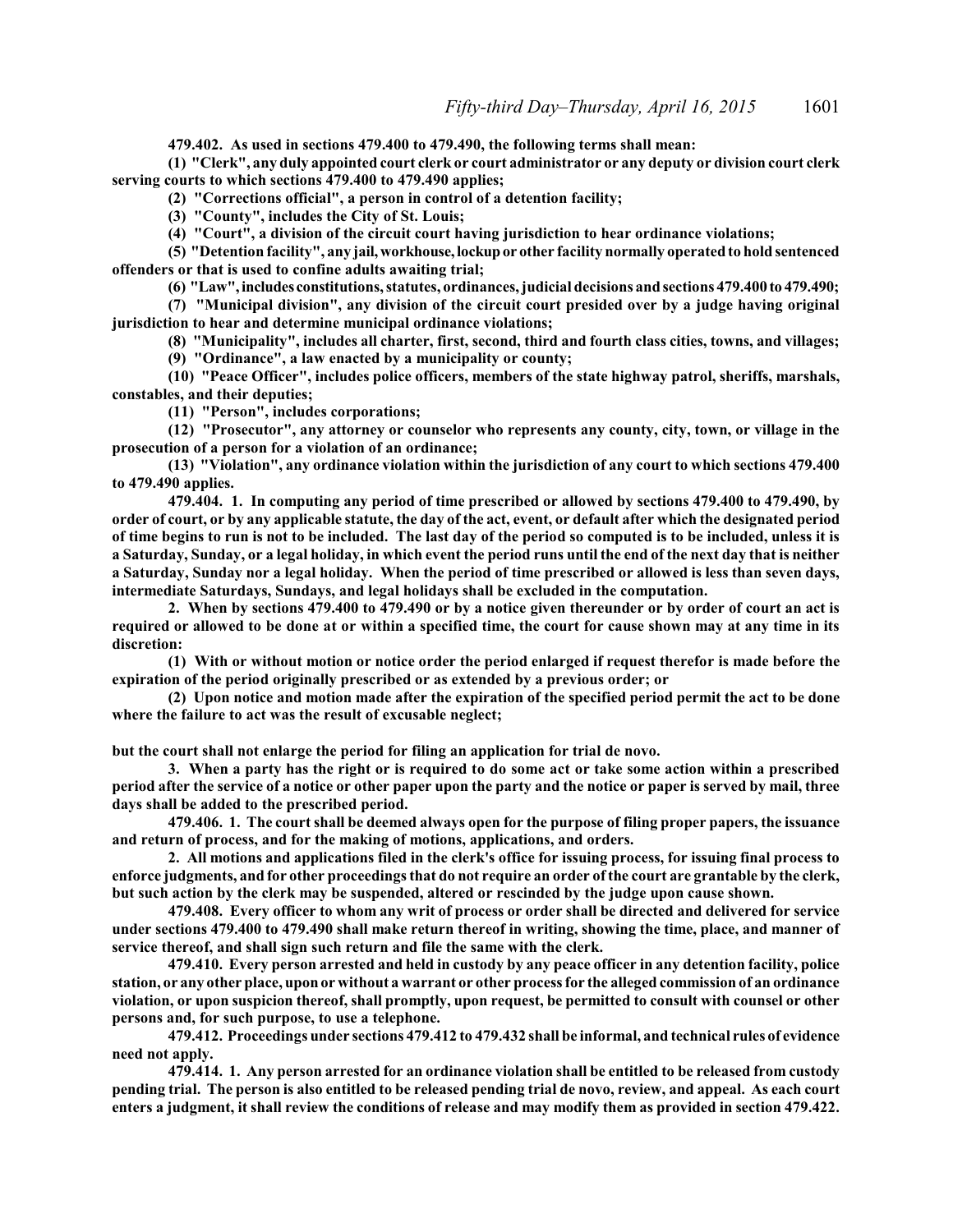**or**

**2. If an arresting officer has not released a person, the court shall order the person released upon the person's written promise to appear unless the court finds:**

**(1) The promise alone is not sufficient reasonably to assure the appearance of the person; or**

**(2) The person poses a danger to a crime victim, the community, or any other person.**

**3. If the court determines that the imposition of conditions assures that the defendant is reasonably likely to appear and does not pose a danger to a crime victim, the community or any other person, the court shall impose conditions for the release of the person. The appropriate conditions shall include one or more of the following:**

**(1) Place the person in the custody of a designated person or organization agreeing to supervise the person;**

**(2) Place restrictions on the travel, association, or place of abode of the person during the period of release;**

**(3) Require the execution of a bond in a stated amount with sufficient solvent sureties, or the deposit in the registry of the court of the sum in cash or negotiable bonds of the United States or the state of Missouri or any political subdivision thereof;**

**(4) Require the person to report regularly to some officer of the court or peace officer in such manner as the court directs;**

**(5) Require the execution of a bond in a stated amount and the deposit in the registry of the court of ten percent, or such lesser sum as the court directs, of such sum in cash or negotiable bonds of the United States or the state of Missouri or any political subdivision thereof;**

**(6) Impose any other conditions deemed reasonably necessary, including but not limited to a condition requiring that the person return to custody after specified hours.**

**4. In determining which conditions of release will reasonably assure appearance, the court shall, on the basis of available information, take into account the nature and circumstances of the violation, the weight of the evidence against the person, the person's family ties, employment, financial resources, character, mental condition, the length of the person's residence in the community, the person's record of convictions, and record of appearance at court proceedings or flight to avoid prosecution or failure to appear at court proceedings.**

**5. A court releasing a person under this section shall enter an order stating the conditions imposed. The court shall inform such person of the conditions imposed and of the penalties applicable to violations of the conditions of release and shall advise that a warrant for arrest shall be issued immediately upon any such violation.**

**479.416. 1. The court issuing a warrant for the arrest of any accused shall set the conditions for release of the accused. The conditions of release shall be stated on the warrant of arrest. The court shall impose one of the following conditions:**

**(1) The written promise of the accused to appear; or**

**(2) The execution of a bond in a stated amount under subdivision (3) of subsection 3 of section 479.414;**

**(3) The execution of a bond in a stated amount under subdivision (5) of subsection 3 of section 479.414.**

**The court may impose additional conditions for release as provided in subsection 3 of section 479.414.**

**2. If the arrest of the accused upon warrant occurs in a county other than that in which the ordinance violation occurred, the peace officer making the arrest shall promptly release the accused in accordance with the release conditions or bail prescribed on the warrant; but if none, the peace officer shall take the accused before the court in such county having jurisdiction of ordinance violations, to admit the accused to bail in such sum as the court may determine will likely ensure appearance of the accused. Bail, if taken by the peace officer making the arrest or if taken by a judge in such county, shall be promptly forwarded to the court fromwhich the warrant was issued.**

**479.418. When an arrest is made without a warrant, the peace officer may accept bond in accordance with a bail schedule furnished by the court having jurisdiction.**

**479.420. The court that sets the conditions for release, or clerk or peace officer when authorized, may accept the conditions for release and release the accused.**

**479.422. 1. Upon motion by the prosecutor or by the accused, or upon the court's own motion, the court in which the proceeding is pending may modify the requirements for release after notice to the parties and hearing when the court finds that:**

**(1) New, different, or additional requirements for release are necessary;**

**(2) The conditions for release that have been set are excessive;**

**(3) The accused has failed to comply with or has violated the conditions for the accused's release; or**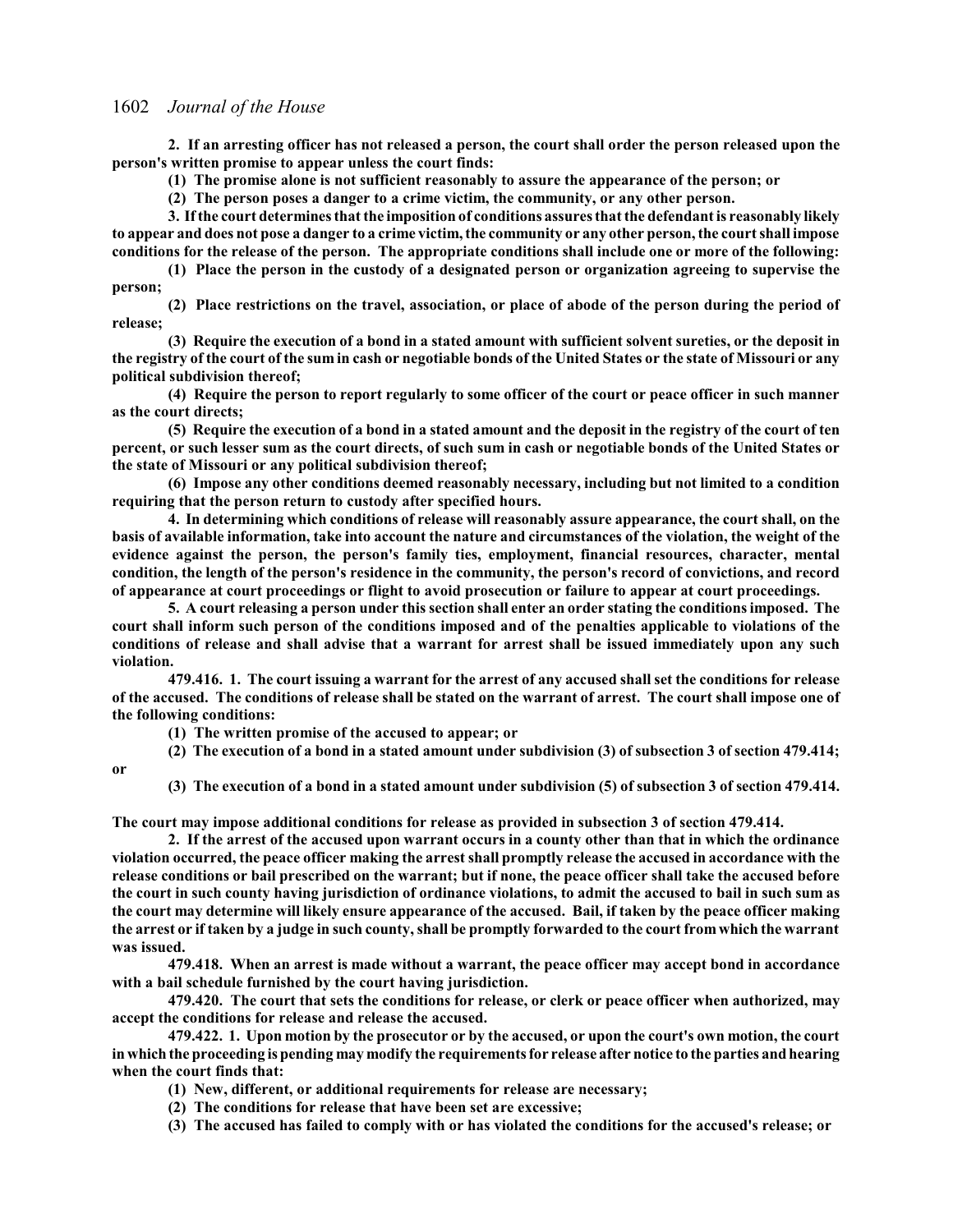**(4) The accused has been convicted of the ordinance violation charged.**

**2. When the court increases the requirements for release or new requirements are set, the accused shall be remanded to the custody of the corrections official until compliance with the modified conditions. If the accused is not in custody, the court may order that a warrant for the arrest of the accused be issued.**

**479.424. An accused for whom conditions for release are imposed and who after twenty-four hours from the time of the release hearing continues to be detained on charges as a result of the accused's inability to meet the conditions for release shall, upon application, be entitled to have the conditions reviewed by the court that imposed them. The application shall be determined promptly.**

**479.426. The court may order the arrest of an accused who has been released if it shall appear to the court that:**

**(1) There has been a breach of any condition for the release; or**

**(2) The bail shall be increased or new or additional security be required or new conditions for release be imposed.**

**The accused, upon application, shall be entitled to a hearing concerning the reasons for the issuance of the order.**

**479.428. 1. If a court shall fail to set conditions for release or shall set inadequate or excessive conditions, an application may be filed in a higher court by the accused or by the prosecutor stating the grounds for the application and the relief sought. A copy of the application and the notice of the time when it will be presented to the court shall be served on all parties.**

**2. If the higher court finds that the accused is entitled to be released and no conditions therefor have been set or that the conditions are excessive or inadequate, the court shall make an order setting or modifying conditions for the release of the accused.**

**3. At the time of complying with the conditions of release set by the higher court, the accused shall file with the clerk a signed and acknowledged written instrument in which the accused shall specify the post office address to which all notices in connection with the case thereafter may be mailed. Proof of mailing notice to the accused at that address shall constitute sufficient notice to the accused in all cases where notice is required under sections 479.400 to 479.490.**

**479.430. When any person is released by a court other than the court in which the person is to appear, the clerk of the releasing court shall transmit a record of the release, together with any conditions imposed, to the clerk of the court in which the person released is required to appear.**

**479.432. 1. The clerk of the court in which the accused is required to appear shall file all bonds. All bonds taken by a peace officer shall be certified by such officer and transmitted forthwith to the clerk of the court in which the accused is required to appear. When cash or securities specified in sections 479.400 to 479.490 are taken they shall be delivered forthwith to the clerk of the court in which the accused is required to appear and deposited in the registry of the court.**

**2. Whenever the surety upon any bond shall desire to surrender the principal, the surety may procure from the clerk a certified copy of said bond, by virtue of which such surety, or any person authorized by the surety, may take the principal into custody. If a bond is forfeited for the failure of the principal to appear as required by the bond and the surety produces the principal prior to the rendition of judgment upon the forfeiture and the surety pays all costs and expenses caused by the principal's failure to appear, the surety is discharged from further liability. When surrendering the principal to the peace officer, the surety shall deliver a certified copy of the bond and the peace officer shall take the principal into custody and acknowledge acceptance of the principal in writing. Any principal so surrendered may be conditionally released under sections 479.400 to 479.490.**

**3. (1) If there is a breach of a condition of a bond, the court in which the case is pending may declare a forfeiture of the bond. The court may direct that a forfeiture be set aside upon such conditions as the court may impose, if it appears that justice does not require the enforcement of the forfeiture. When a forfeiture has not been set aside, the court on the prosecutor's motion may enter a judgment of default and execution may issue thereon.**

**(2) By entering into a bond the obligors submit to the jurisdiction of the court in which the defendant is required to appear and irrevocably appoint the clerk as their agent upon whom any papers affecting their liability may be served. Their liability may be enforced on the prosecutor's motion without the necessity of an independent action. The motion and notice of the hearing as the court prescribes may be served on the clerk, who shall forthwith mail a copy to each of the obligors.**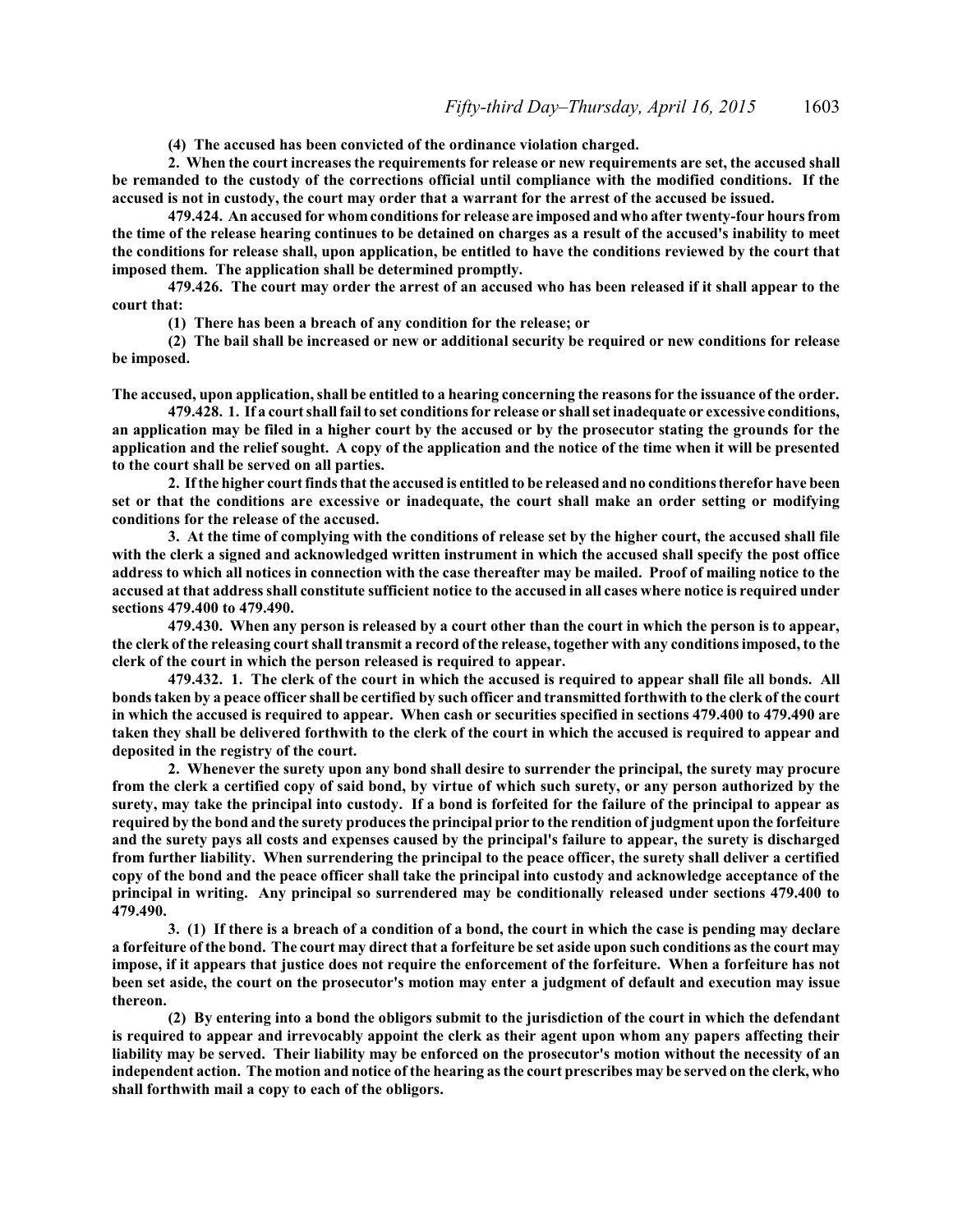**4. When the conditions of the bond have been satisfied the court shall release the obligors. When a forfeiture of the bond is set aside, the court may release the obligors. Any surety may be released upon depositing cash in the amount of the bond or by a timely surrender of the defendant.**

**5. Any defendant who has been released pending further proceedings and any surety for such defendant shall give written notice to the clerk of the court in which the case is pending of any change of address.**

**6. A person shall not be accepted as a surety on any bail bond unless the person:**

**(1) Is reputable, at least twenty-one years of age and a resident of the state of Missouri;**

**(2) Has net assets with a value in excess of exemptions at least equal to the amount of the bond that are subject to execution in the state of Missouri;**

**(3) Has not, within the past fifteen years, been found guilty of or pleaded guilty or nolo contendere to:**

**(a) Any felony of this state or the United States; or**

**(b) Any other crime of this state or the United States involving moral turpitude, whether or not a sentence was imposed;**

**(4) Has no outstanding forfeiture or unsatisfied judgment thereon entered upon any bail bond in any court of this state or of the United States.**

**A lawyer, or an elected or appointed official or employee of the state of Missouri or any county or other political subdivision thereof shall not be accepted as a surety on any bail bond; except that, such disqualification shall not apply if the principal is the spouse, child or family member of the surety. If there is more than one surety, the aggregate net worth of the sureties in excess of exemptions shall be at least equal to the amount of the bond.**

**7. (1) If the surety has on file an affidavit relating to all bonds in force on the first day of the then current calendar month, the separate affidavit as to other bonds executed during such calendar month may be limited to the requirements of paragraph (e) this subdivision and appropriate reference shall be made therein to the separate affidavit of qualification currently relied upon to establish the surety's qualifications. The judge, clerk or officer who is authorized to take and approve the bond shall administer the oath to such affidavit. The affidavit shall be on a suitable form, which shall be provided. In addition to the matters specified in subsection 6 of this section, it shall contain:**

**(a) An accurate legal description of the real estate that the surety proposes to justify as to the surety's sufficiency, together with a description of the improvements located thereon, and the location of the property by street address if it is located in a city or town;**

**(b) The latest assessed value of such property;**

**(c) An accurate description of the personal property that the surety proposes to justify as to the surety's sufficiency and a statement of its reasonable market value;**

**(d) A list of all bail bonds upon which the surety is surety and upon which the surety's obligation remains undischarged, the amount of each bond, the name of the principal or defendant, the ordinance violation charged, and the court in which such bond is pending; and**

**(e) A statement whether or not the surety or anyone for the surety's use has been promised or has received any consideration or security for suretyship, and if so, the nature and amount thereof, and the name of the person by whom such promise was made or from whom such security or consideration was received.**

**(2) The judge, clerk, or officer to whom such affidavit of justification is submitted may make such additional investigation concerning the qualifications of the surety as thought to be necessary and, for such purpose, shall have authority to administer all necessary oaths.**

**(3) No bond shall be approved unless the surety thereon appears to be qualified under the requirements of sections 479.412 to 479.432.**

**8. When a surety is accepted upon a bond, the surety shall execute an affidavit of justification that shall be attached to the bond and filed therewith by the clerk of the court in accordance with the provisions of subsection 1 of this section. A duplicate copy of such affidavit shall be preserved in a separate file in the office of the clerk of the court in which such bond is first filed, indexed alphabetically by the names of the sureties. Such file shall be open to the inspection of any interested person.**

**9. (1) Any corporation qualified under the provisions of section 379.010, including the requirement that it produce evidence of its solvency satisfactory to the court, shall be qualified to act as a surety upon any bail bond taken under the provisions of sections 479.400 to 479.490. Any such bond shall be executed by a surety company in the manner provided by law.**

**(2) An agent acting on behalf of such a corporation shall be subject to the qualifications set forth in Supreme Court Rule 37.29(a), (c) and (d) and, in addition, shall be licensed as a bail bond agent as required by law.**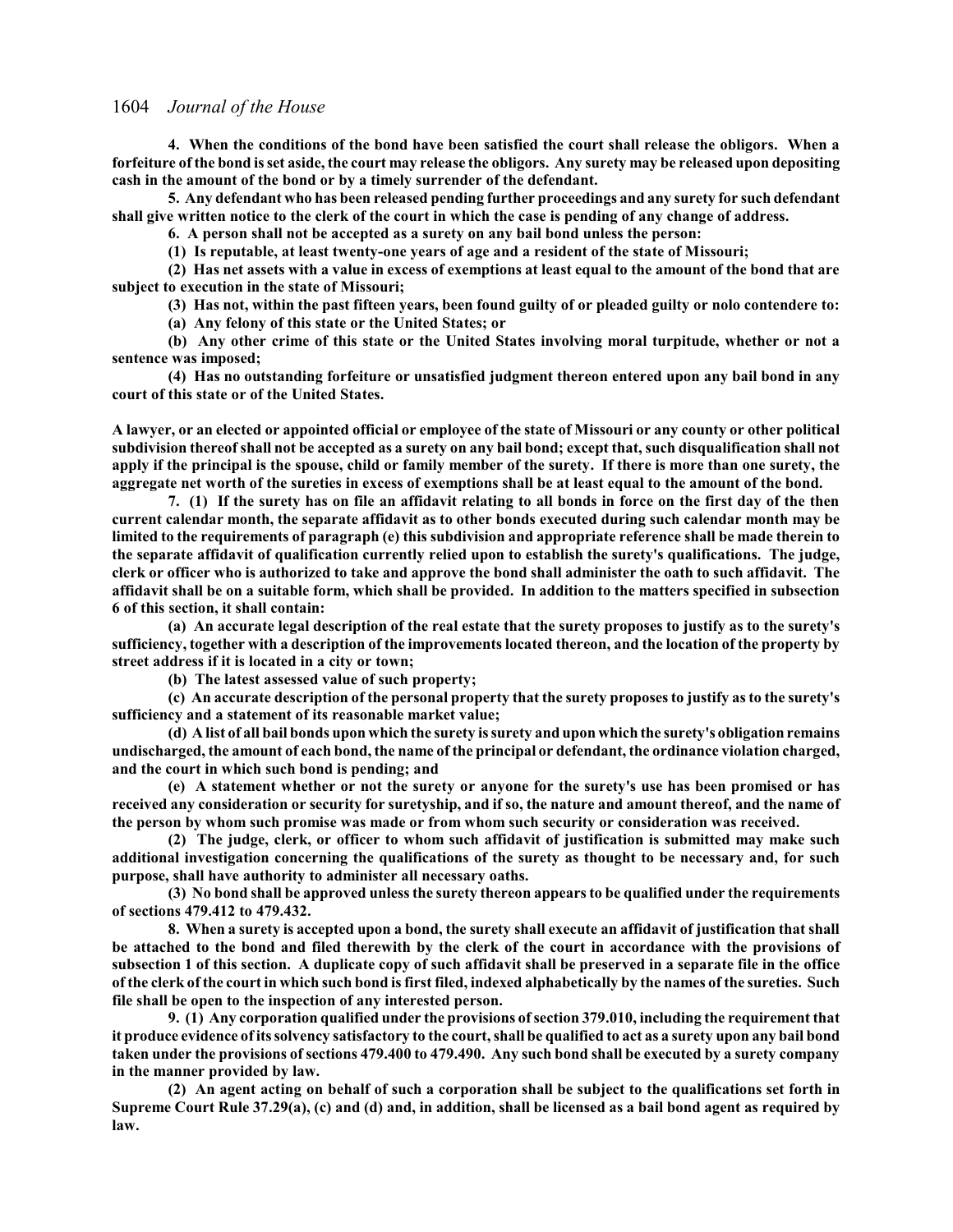**479.434. A violation notice shall be in writing and shall:**

**(1) State the name and address of the court;**

**(2) State the name of the prosecuting county or municipality;**

**(3) State the name of the accused or, if not known, designate the accused by any name or description by which the accused can be identified with reasonable certainty;**

**(4) State the date and place of the ordinance violation as definitely as can be done;**

**(5) State the facts that support a finding of probable cause to believe the ordinance violation was committed and that the accused committed it;**

**(6) State that the facts contained therein are true;**

**(7) Be signed and on a form bearing notice that false statements made therein are punishable by law;**

**(8) Cite the chapter and section of the ordinance alleged to have been violated and the chapter and section that fixes the penalty or punishment; and**

**(9) State other legal penalties prescribed by law may be imposed for failure to appear and dispose of the violation.**

**479.436. All ordinance violations shall be prosecuted by information. An information charging the commission of an ordinance violation may be based on the prosecutor's information and belief that the ordinance violation was committed. The information shall be supported by a violation notice as prescribed by section 479.434.**

**479.438. 1. The information shall be in writing, signed by the prosecutor and filed in the court having jurisdiction of the ordinance violation.**

**2. The information shall:**

**(1) State the name of the defendant or, if not known, designate the defendant by any name or description by which the defendant can be identified with reasonable certainty;**

**(2) State plainly, concisely, and definitely the essential facts constituting the ordinance violation charged, including facts necessary for any enhanced punishment;**

**(3) State the date and place of the ordinance violation charged as definitely as can be done;**

**(4) Cite the chapter and section of the ordinance alleged to have been violated and the chapter and section providing the penalty or punishment.**

**3. All ordinance violations that are of the same or similar character or based on the same act or on two or more acts that are part of the same transaction or on two or more acts or transactions that are connected or that constitute parts of a common scheme or plan may be charged in the same information in separate counts.**

**4. Two or more defendants may be charged in the same information if they are alleged to have participated in the same act or transaction or in the same series of acts or transactions constituting an ordinance violation or violations. Such defendants may be charged in one or more counts together or separately, and all of the defendants need not be charged in each count.**

**5. Any defendant charged in an information under an incorrect name may furnish the defendant's correct name, and the correct name shall be substituted in the information. The defendant's failure to furnish the correct name shall not invalidate the proceedings.**

**6. Any information charging an ordinance violation may be amended at any time before verdict or finding if:**

**(1) No additional or different ordinance violation is charged; and**

**(2) A defendant's substantial rights are not thereby prejudiced.**

**No such amendment shall cause delay of a trial unless the court finds that a defendant needs further time to prepare a defense by reason of such amendment.**

**7. If the original information is unavailable for any reason, a copy, certified by the clerk or by the prosecutor, may be substituted.**

**8. An information shall not be invalid, nor shall the trial, judgment, or other proceedings on the information be stayed, because of any defect that does not prejudice the substantial rights of the defendant.**

**479.440. The summons shall:**

**(1) Be in writing and in the name of the prosecuting county or municipality;**

**(2) State the name of the person summoned and the address, if known;**

**(3) Describe the ordinance violation charged;**

**(4) Be signed by a judge or by a clerk of the court when directed by a judge; and**

**(5) Command the person to appear before the court at a stated time and place in response thereto.**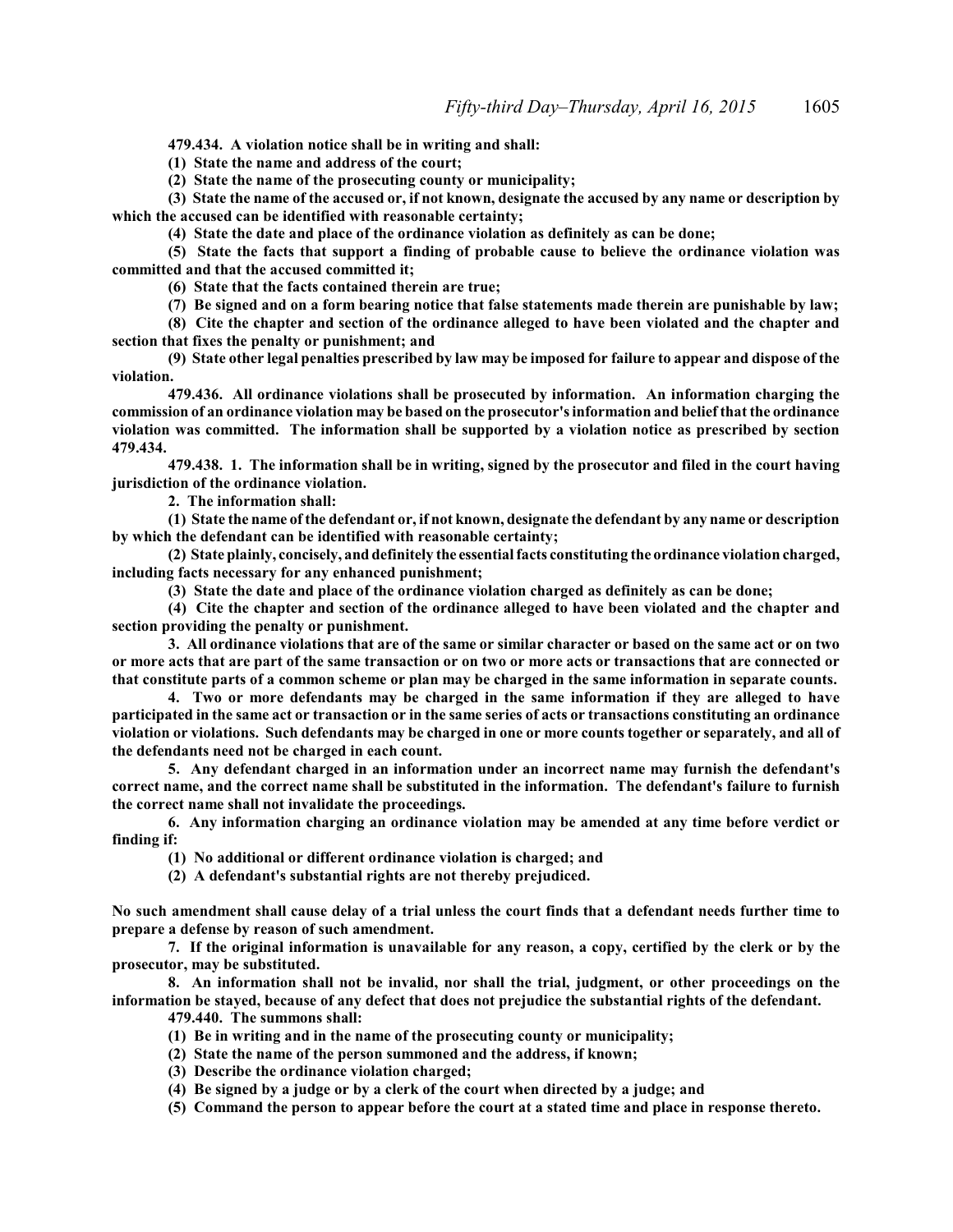**479.442. When an information charging the commission of an ordinance violation is filed under subsection 3 of section 479.438, a summons shall be issued unless the court finds that there are:**

**(1) Sufficient facts stated to show probable cause that an ordinance violation has been committed; and**

**(2) Reasonable grounds for the court to believe that the defendant will not appear upon the summons, or a showing has been made to the court that the accused poses a danger to a crime victim, the community, or any other person.**

**If the court so finds, a warrant for the arrest of the defendant may be issued.**

**479.444. A summons may be served by:**

**(1) The clerk mailing it to defendant's last known address by first class mail; or**

**(2) An officer in the manner provided by Supreme Court Rule 54.13 or Supreme Court Rule 54.14.**

**If the defendant fails to appear in response to a summons and upon a finding of probable cause that an ordinance violation has been committed, the court may issue an arrest warrant.**

**479.446. 1. The warrant of arrest shall be in writing and issued in the name of the prosecuting county or municipality. It may be directed to any peace officer in the state.**

**2. The warrant shall:**

**(1) Contain the name of the person to be arrested or, if not known, any name or description by which the defendant can be identified with reasonable certainty;**

**(2) Describe the ordinance violation charged in the information;**

**(3) State the date when issued and the jurisdiction where issued;**

**(4) Command that the defendant named or described therein be arrested and brought forthwith before the court designated in the warrant;**

**(5) Specify the conditions of release; and**

**(6) Be signed by a judge or by a clerk of the court when directed by the judge for a specific warrant.**

**3. All warrants ordered for an ordinance violation may be directed to any peace officer in the state.**

**4. The warrant shall be executed by the arrest of the defendant.**

**5. A warrant may be executed anywhere in the state by any peace officer. The peace officer need not possess the warrant at the time of the arrest, but upon request the officer shall show the warrant to the defendant as soon as possible. If the peace officer does not possess the warrant at the time of the arrest, the officer shall inform the defendant of the ordinance violation charged and the fact that a warrant has been issued.**

**479.448. 1. A person arrested under a warrant for anordinance violation who does not satisfy conditions for release shall be brought as soon as practicable before a judge of the court from which the warrant was issued. The warrant, with proper return thereon, shall be filed with the court.**

**2. Upon the defendant's initial appearance, the judge shall inform the defendant of:**

- **(1) The ordinance violation charged;**
- **(2) The right to retain counsel;**
- **(3) The right to request the appointment of counsel if:**
- **(a) The defendant is indigent and unable to employ counsel; and**
- **(b) There is a possibility of a jail sentence; and**

**(4) The right to remain silent.**

**479.450. Arraignment shall be conducted in open court and shall consist of reading the information to the defendant or stating the substance of the charge and calling on the defendant to plead thereto. The defendant shall be afforded a reasonable time to examine the charge before the defendant is called upon to plead.**

**479.452. 1. In a prosecution for an ordinance violation, the defendant shall have the right to appear and defend in person and by counsel.**

**2. If any person charged with an ordinance violation, whose conviction would possibly result in confinement, shall be without counsel upon a first appearance before a judge, it shall be the duty of the judge to advise the defendant of the right to counsel and of the willingness of the judge to appoint counsel to represent the defendant if the defendant is unable to employ counsel. Upon a showing of indigency, it shall be the duty of the judge to appoint counsel to represent the defendant.**

**3. If, after being informed of the right to counsel, the defendant requests to proceed without the benefit of counsel and the judge finds that the defendant has knowingly, voluntarily and intelligently waived the defendant's right to have counsel, the judge shall have no duty to appoint counsel. If at any stage of the proceedings it appears to the judge before whom the matter is then pending that because of the gravity of the ordinance violation charged and other circumstances affecting the defendant the failure to appoint counsel may**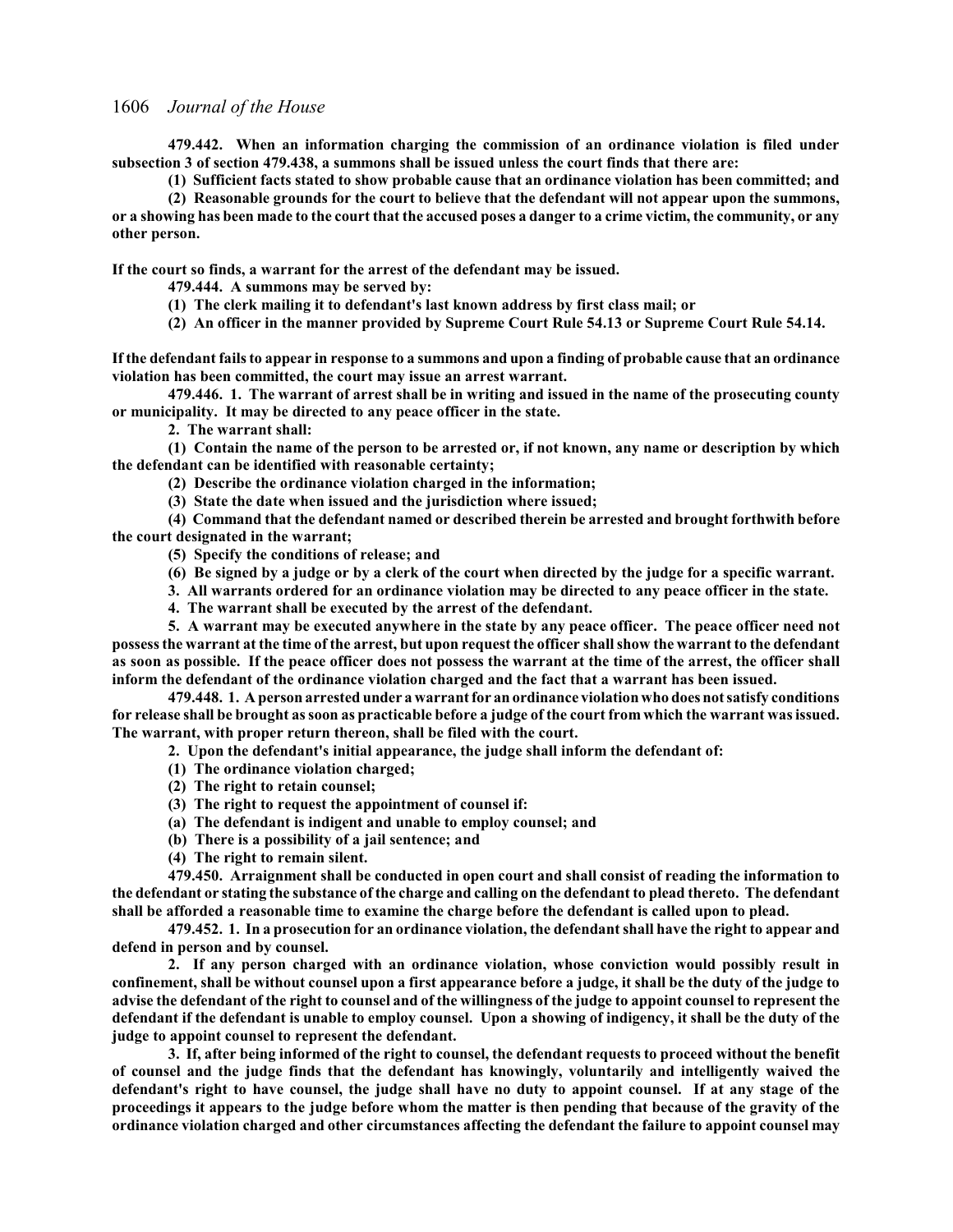**result in injustice to the defendant, the judge shall then appoint counsel. Appointed counsel shall be allowed a reasonable time in which to prepare the defense.**

**479.454. 1. Pleadings shall be the information and plea thereto.**

**2. (1) Any defense or objection that is capable of determination without trial of the general issue may be raised before trial by motion.**

**(2) Defenses and objections based on defects in the institution of the prosecution or in the information other than that it fails to show jurisdiction in the court or to charge an ordinance violation may be raised only by motion before trial. The motion shall include all such defenses and objections then available to the defendant. Failure to present any such defense or objection as herein provided constitutes a waiver thereof, but the court for cause shown may grant relief from the waiver.**

**(3) The motion shall be made before the plea is entered, but the judge may permit it to be made within a reasonable time thereafter.**

**(4) The motion shall be heard and determined before trial on application of the prosecutor or the defendant, unless the court orders that the hearing and determination be deferred until the trial.**

**(5) Lack of jurisdiction or the failure of the information to charge an ordinance violation shall be noticed by the court at any time during the pendency of the proceeding.**

**479.456. Requests that evidence be suppressed shall be raised by motion before trial; however, the court in the exercise of discretion may entertain a motion to suppress evidence at any time during trial.**

**479.458. 1. This section governs the procedure for disqualification of a judge in all ordinance violation cases, except those heard de novo or those in which there is a timely exercise of a right to a jury trial.**

**2. If the judge is related to any defendant or has an interest in or has been counsel in the case, the judge shall recuse.**

**3. A change of judge shall be ordered upon the filing of a written application therefor by any party. The applicant need not allege or prove any reason for such change. The application need not be verified and may be signed by any party or an attorney for any party. The application shall be filed not later than ten days after the initial plea is entered. If the designation of the trial judge occurs less than ten days before trial, the application may be filed any time prior to trial. If the designation of the trial judge occurs more than ten days after the initial plea is entered, the application shall be filed within ten days of the designation of the trial judge or prior to the commencement of any proceeding on the record, whichever is earlier. No party shall be allowed more than one change of judge under this subsection. However, no party shall be precluded fromrequesting any change of judge for cause at any time.**

**4. When a timely application for a change of judge is filed or a judge recuses, the judge shall:**

**(1) Comply with any circuit court rule that provides for the assignment of a judge; or**

**(2) Notify the presiding judge of the circuit who shall designate a judge to hear the case or request the court to transfer a judge to hear the case.**

**5. If an associate circuit judge or a circuit judge is designated to try the case, the designated judge shall determine the location of the trial at a place within the county.**

**479.460. Discovery shall be permitted solely in the judge's discretion as justice requires.**

**479.462. The prosecutor and the defendant shall be entitled to process for witnesses as follows:**

**(1) A subpoena shall be issued by the clerk under the seal of the court. It shall state the name of the court and the title of the proceedings and shall command each person to whom it is directed to attend and give testimony at the time and place specified therein. The clerk shall issue a subpoena, signed and sealed but otherwise in blank to a party requesting it, who shall fill in the blanks before it is served;**

**(2) A subpoena duces tecum may also command the person to whom it is directed to produce the books, papers, documents, or other objects designated therein;**

**(3) The court may quash or modify a subpoena if compliance would be unreasonable or oppressive. The court may direct that books, papers, documents, or objects designated in a subpoena duces tecum be produced before the court at a time prior to the trial or prior to the time when they are offered in evidence. Upon their production the court may permit the books, papers, documents, or objects, or portions thereof to be inspected by the parties or their attorneys;**

**(4) A subpoena may be served by any peace officer or by any other person who is not a party and who is not less than eighteen years of age. A subpoena may be served any place within the state. Fees and mileage need not be tendered to the witness upon service of a subpoena. The service of a subpoena shall be by reading the same or delivering a copy thereof to the person to be summoned. If the witness shall refuse to hear such subpoena read or to receive a copy thereof, the offer of the officer or other person to read the same or to deliver a copy thereof and such refusal shall be sufficient service of such subpoena;**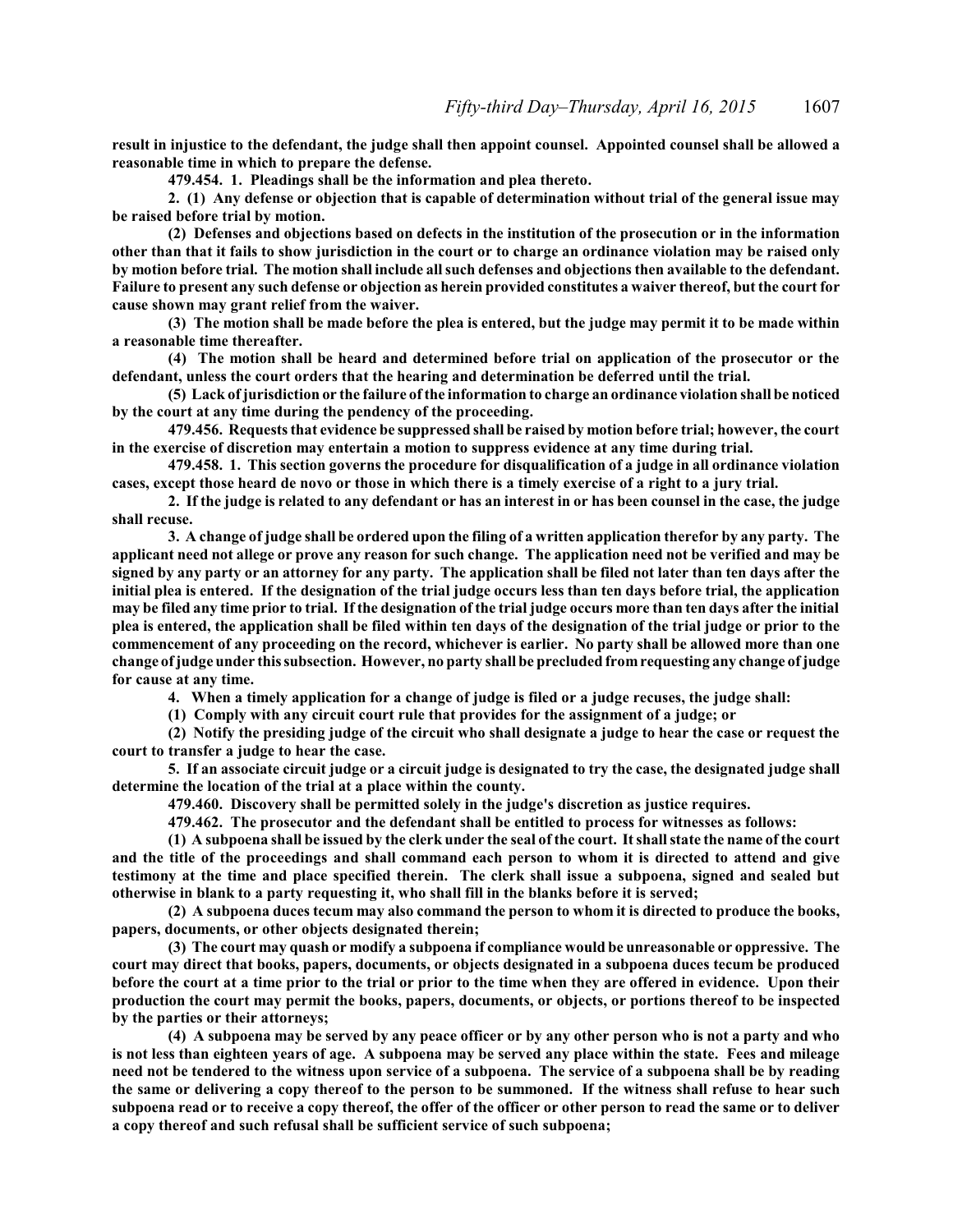**(5) (a) Every officer to whom a subpoena is delivered for service shall make return thereof in writing as to the time, place, and manner of service of the subpoena, and shall sign the return.**

**(b) If a person other than an officer makes service of the subpoena, he or she shall make affidavit as to the time, place, and manner of service;**

**(6) Any person who does not obey a subpoena without good cause shall be subject to contempt of court proceedings;**

**(7) (a) Whenever a witness in a proceeding has been once subpoenaed or required to give bail to appear before the court, the witness shall attend from time to time until the case is disposed or the witness is finally discharged by the judge. The witness shall be liable to attachment and bail may be forfeited for failure to appear if the witness has received notice of the time and place to appear.**

**(b) If the trial is continued, the judge shall orally notify such witnesses present as either party requests to attend on the new date set for hearing to give testimony. The oral notice shall be valid as a summons. The names of the witnesses so notified shall be entered on the docket.**

**(c) It shall be the sole responsibility of the respective parties or their attorneys to notify any witnesses not orally notified by the judge of the new date set for hearing, and court process shall be provided for such purpose when requested.**

**479.464. The prosecution and defense in each case shall have the right to a speedy trial. Continuances may be granted for good cause shown.**

**479.466. No defendant shall either be tried or permitted to enter a plea of guilty unless the defendant is personally present or the judge, defendant, and prosecutor consent to such trial or plea in the defendant's absence. The defendant's presence in the courtroom shall not be required in the event of a reduction of sentence.**

**479.468. 1. A defendant may plead not guilty or guilty. If a defendant refuses to plead or if a corporation fails to appear, the court shall enter a plea of not guilty.**

**2. Except as provided in section 479.466, before accepting a plea of guilty, the judge shall address the defendant personally in open court. The judge shall inform the defendant of the following:**

**(1) The nature of the charge to which the plea is offered, the mandatory minimum penalty provided by law, if any, and the maximum possible penalty provided by law; and**

**(2) The defendant's right to be represented by an attorney and that the judge will appoint an attorney for the defendant if the defendant is indigent and if it appears to the judge that there would possibly be a jail sentence upon conviction; and**

**(3) That if the defendant pleads guilty there will not be a trial of any kind, so that by pleading guilty the defendant waives the right to a trial; and**

**(4) The defendant's right to plead not guilty or to persist in that plea if it has already been made.**

**The judge shall further inform the defendant of any right to a jury trial, the right to present witnesses on behalf of the defendant, that the defendant has the right to confront and cross-examine witnesses against the defendant, that the defendant has the right to testify and that nobody can compel the defendant to testify. The judge shall determine whether the defendant understands, upon oral or written information provided, the matterspresented.**

**3. Except as provided in section 479.466, the judge shall not accept a plea of guilty unless the judge finds that said plea is knowingly, voluntarily, and intelligently made and not the result of force or threats or promises.**

**4. (1) If the defendant would possibly receive a jail sentence upon conviction, the judge shall determine, before accepting the defendant's plea of guilty or not guilty, that the defendant has made a knowledgeable, voluntary, and intelligent waiver of the right to assistance of counsel.**

**(2) Prior to making the finding, the judge shall review with the defendant a written waiver of counsel.**

**(3) If the judge finds the waiver is knowingly, voluntarily, and intelligently made, the waiver shall be signed by the defendant, witnessed by the judge or the clerk at the judge's direction, and appropriately recorded.**

**5. (1) The judge shall not participate in any plea agreement discussions, but after a plea agreement has been reached the judge may discuss the agreement with the attorneys including any alternative that would be acceptable.**

**(2) The prosecutor and the attorney for the defendant or the defendant acting pro se may engage in discussions with a view toward reaching an agreement that, upon the entering of a plea of guilty to a charged ordinance violation or to a lesser or related ordinance violation, the prosecutor will do any of the following:**

**(a) Dismiss other charges; or**

**(b) Make a recommendation, or agree not to oppose the defendant's request for a particular sentence with the understanding that such recommendation or request shall not be binding on the judge; or**

**(c) Agree that a specific sentence is the appropriate disposition of the case; or**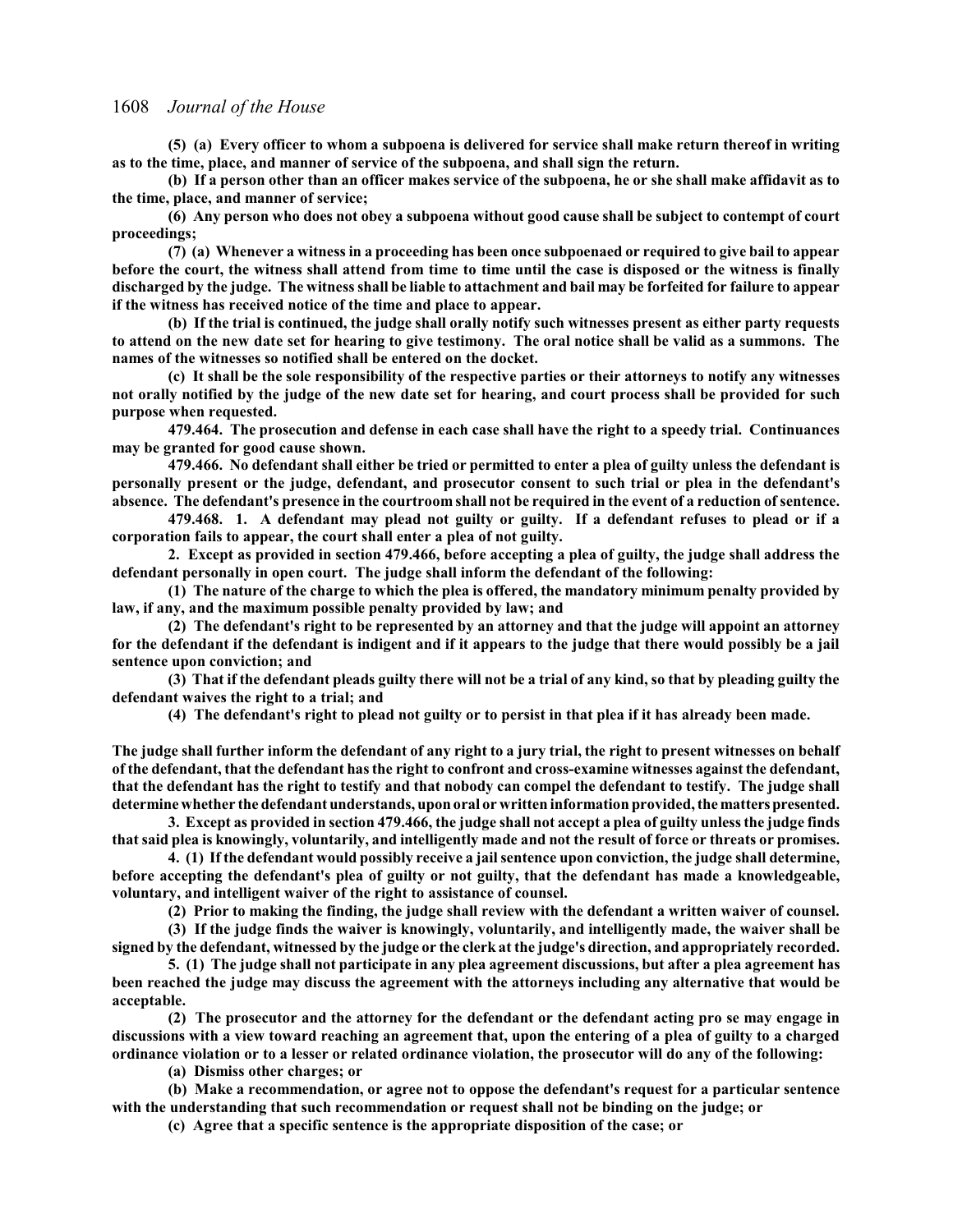**(d) Make a recommendation for, or agree on, another appropriate disposition of the case.**

**(3) If the parties have reached a plea agreement, the judge shall require the disclosure of the agreement in open court or, on a showing of good cause, in camera at the time the plea is offered. If the agreement is under paragraph (b) of subdivision (2) of this subsection, the judge shall advise the defendant that the plea cannot be withdrawn if the judge does not adopt the recommendation or request. Thereupon the judge may accept or reject the agreement or may defer a decision as to the acceptance or rejection until there has been an opportunity to consider the presentence report.**

**(4) If the judge accepts the plea agreement, the judge shall inform the defendant that the judge will embody in the judgment and sentence the disposition provided for in the plea agreement.**

**(5) If the judge rejects the plea agreement, the judge shall inform the parties of this fact, advise the defendant personally in open court or, on a showing of good cause, in camera that the judge is not bound by the plea agreement, afford the defendant the opportunity to then withdraw the plea if it is based on an agreement under paragraph (a), (c), or (d) of subdivision (2) of this subsection, and advise the defendant that if the defendant persists in the guilty plea, the disposition of the case may be less favorable to the defendant than that contemplated by the plea agreement.**

**(6) Except as otherwise provided in this subsection, evidence of a plea of guilty, later withdrawn, or of offer to plead guilty to the ordinance violation charged or of any other ordinance violation, or of statements made in connection with, and relevant to, any of the foregoing pleas or offers, is not admissible in any civil or criminal proceeding against the person who made the plea or offer. However, evidence of a statement made in connection with, and relevant to a plea of guilty, later withdrawn, or an offer to plead guilty to the ordinance violation charged or any other ordinance violation, is admissible in a criminal proceeding for perjury or false statement if the statement was made by the defendant under oath and in the presence of counsel.**

**6. The judge shall not enter a judgment upon a plea of guilty without first determining that there is a factual basis for the plea.**

**479.470. 1. If two or more defendants are charged in an information, all defendants shall be tried together unless the court orders a defendant to be tried separately. A defendant shall be ordered to be tried separately only if the defendant files a written motion requesting a separate trial and the court finds a probability of prejudice exists.**

**2. If a defendant is charged with more than one ordinance violation in the same information, the violations shall be tried jointly unless the court orders a violation to be tried separately. A violation shall be ordered to be tried separately only if:**

**(1) A party files a written motion requesting a separate trial of the offense;**

**(2) A party makes a particularized showing of substantial prejudice if the violation is not tried separately; and**

**(3) The court finds the existence of a bias or discrimination against the party that requires a separate trial of the violation.**

**479.472. 1. All trials of ordinance violations shall be held in open court in an orderly manner according to law.**

**2. If practical, traffic cases shall be heard and tried separately from other types of cases. Where a particular session of court has been designated a traffic case session, only traffic cases shall be tried except for good cause shown.**

**3. The judge shall determine all issues of fact in ordinance violation cases unless a jury trial is authorized by law and requested by the defendant.**

**4. A request for a jury trial shall be made by motion filed at least ten days prior to the scheduled trial date. If the designation of the trial date occurs less than ten days before trial, the application may be filed any time prior to trial. The judge shall promptly rule on a motion for jury trial. If the motion is sustained, the case shall be certified to the presiding judge for assignment for trial by jury unless otherwise provided by statute.**

**5. All jury trials shall proceed in the manner provided for the trial of a misdemeanor by the rules of criminal procedure.**

**6. If the defendant files a written motion so requesting and attaches thereto a waiver of the right to a jury trial, the case may be remanded to the municipal division for trial.**

**479.474. The order of trial in nonjury ordinance violation cases shall be as follows:**

**(1) The prosecutor may make an opening statement. The defendant may make an opening statement or reserve it;**

**(2) The prosecutor shall offer evidence;**

**(3) The defendant may move for judgment of acquittal;**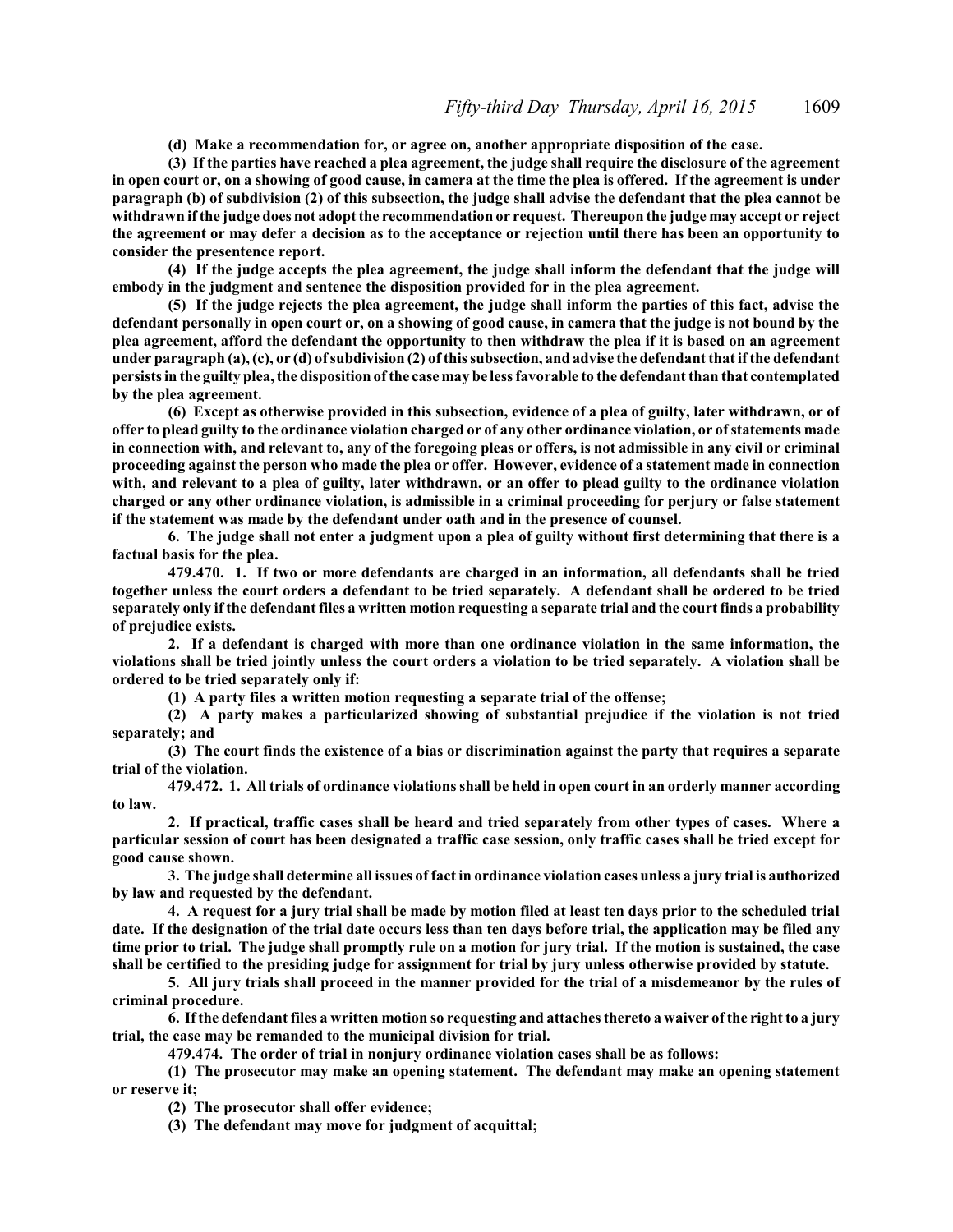**(4) The defendant may make an opening statement, if reserved;**

- **(5) Evidence may be offered on behalf of the defendant;**
- **(6) The parties, respectively, may offer evidence in rebuttal;**
- **(7) The defendant may move for judgment of acquittal;**

**(8) The court may fix the length of time for arguments and shall announce it to counsel. The prosecutor shall make the opening argument, the attorney for the defendant shall make an argument, and the prosecutor for the state shall conclude the argument. Each party may waive the right to argument;**

**(9) The judge pronounces judgment.**

**479.476. 1. If the defendant shall not avail himself or herself of the right to testify or of the testimony of the wife or husband on the trial in the case, it shall not be construed to affect the innocence or the guilt of the defendant nor shall the same raise any presumption of guilt, nor be referred to by any party or attorney in the case, nor be considered by the court or jury before whom the trial takes place.**

**2. If the defendant does not testify and the defendant so requests, but not otherwise, the court shall instruct the jury in writing as follows:**

**"Under the law, a defendant has the right not to testify. No presumption of guilt may be raised and no inference of any kind may be drawn from the fact that defendant did not testify.".**

**479.478. 1. (1) When a probation or parole officer is available to the judge and upon the direction of the judge, the officer shall make a presentence investigation and report to the judge before the imposition of sentence or the granting of probation. The report shall be submitted to the court only after the defendant has pleaded guilty or has been found guilty.**

**(2) The report of the presentence investigation shall contain such information as the judge shall request. Before making any authorized disposition, the judge, upon request of the defendant or the attorney for the defendant, shall allow the defendant and the attorney for the defendant access to the complete pre-sentence investigation report and recommendations.**

**2. Sentence shall be imposed without unreasonable delay. A defendant shall be personally present when sentence and judgment are pronounced unless the judge, the prosecutor, and the defendant consent to the absence of the defendant.**

**3. After imposing sentence, the judge shall advise the defendant of any right to trial de novo and the right of a defendant who is unable to pay the cost the right to proceed as an indigent.**

**4. A judgment of conviction shall set forth the plea, the verdict or findings, and the adjudication and sentence. If the defendant is found not guilty or for any other reason is entitled to be discharged, judgment shall be entered accordingly.**

**5. If authorized by law, the judge may suspend the imposition of sentence or execution of sentence and place the defendant on probation or parole for a term not to exceed two years.**

**6. The court in which any judgment, whether of imprisonment or fine, was rendered may grant, by an order entered of record and signed by the judge, a stay of execution upon such judgment or portion thereof for a specified period or periods of time, not to exceed six months. The judge may require the defendant to enter into a bond conditioned upon surrender of the defendant in execution upon such judgment on a day to be specified in such order.**

**7. When pronouncing sentence, the judge shall state whether the sentence shall run consecutively or concurrently with sentences on one or more ordinance violations for which the defendant is being sentenced or for which the defendant has been previously sentenced. If the judge fails to do so at the time of pronouncing the sentences, the respective sentences shall run concurrently.**

**479.480. 1. When a fine is assessed for violation of an ordinance, it shall be within the discretion of the judge assessing the fine to provide for the payment of the fine on an installment basis under such terms and conditions as the judge may deem appropriate.**

**2. If it appears to the judge imposing judgment assessing a fine that the defendant does not have at that time the present means to satisfy the fine, the judge assessing the fine may order a stay of execution on the judgment and grant the defendant a specified period of time within which to satisfy the same.**

**3. If a defendant defaults in the payment of the fine, the judge may order the defendant to show cause why the defendant should not be held in contempt of court.**

**4. Upon default in the payment of a fine or any installment thereof, the fine may be collected by any means authorized by law, including means for the enforcement of money judgments.**

**479.482. When a defendant is sentenced to imprisonment, the clerkshall deliver to the corrections official a certified copy of the judgment and sentence, specifying credit for time served, and the corrections official shall confine the defendant in a detention facility or deliver the defendant as specified in the order.**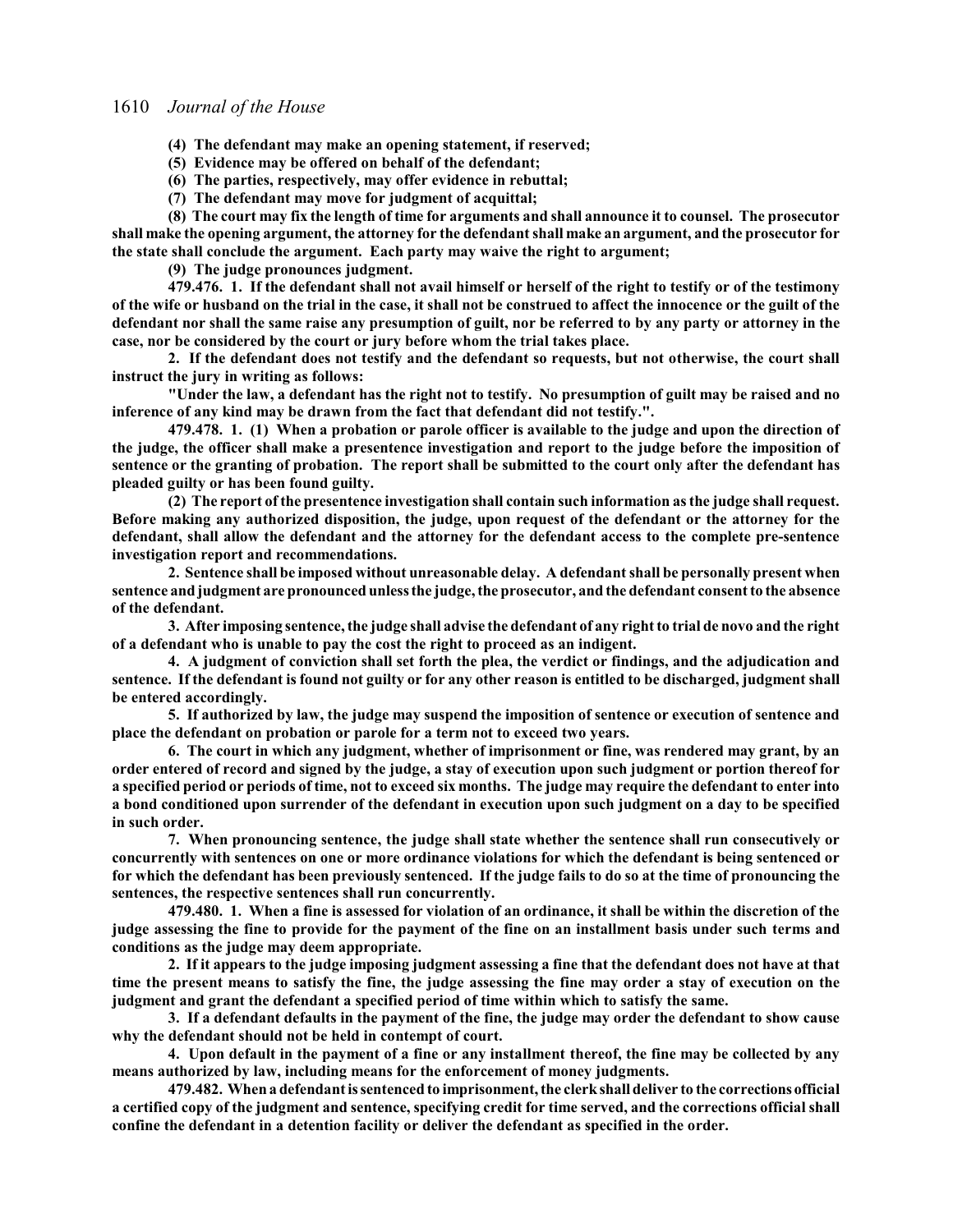**479.484. 1. Within ten days after the entry of judgment and prior to the filing of application for trial de novo, the court may of its own initiative or on motion of a defendant set aside judgment upon any of the following grounds:**

**(1) That the facts stated in the information filed and upon which the cause was tried do not state an ordinance violation;**

**(2) That the court was without jurisdiction of the ordinance violation charged;**

**(3) To correct manifest injustice.**

**The court shall record the grounds upon which the order was entered.**

**2. A motion to withdraw a plea of guilty may be made only before sentence is imposed or when imposition of sentence is suspended, but to correct manifest injustice, the court after sentence may set aside the judgment of conviction and permit the defendant to withdraw the defendant's plea.**

**3. Clerical mistakes in the record and errors in the record arising from oversight or omission may be corrected by the court any time on the motion of any party and after such notice, if any, as the court orders.**

**479.486. 1. After commitment of a defendant to serve a sentence of imprisonment, the judge may commute the term of the sentence to the time then served.**

**2. A judge may revoke probation or parole upon compliance with section 559.036, but not otherwise; except that, notice of the hearing may be mailed in the same manner as a summons. The defendant may be conditionally released pending final hearing.**

**479.488. 1. An application for trial de novo shall be filed as provided by law. No judge may order an extension of time for filing or perfecting an application for trial de novo.**

**2. An application for trial de novo shall not be granted after the defendant satisfies any part of the penalty and costs of the judgment.**

**3. The filing of an application for trial de novo or review shall suspend the execution of the judgment of the municipal division. If the applicant for trial de novo withdrawsthe application, or if before commencement of trial, the court enters a finding that the applicant has abandoned the trial de novo, the case shall be remanded to the municipal division for execution of judgment.**

**4. When an application for trial de novo is filed, the clerk shall transmit the duly certified record to the clerk of the division designated to hear ordinance violations de novo. The failure of the clerk to transmit the record shall not affect the defendant's trial de novo.**

**5. All trials de novo shall proceed in the manner provided for the trial of a misdemeanor by the rules of criminal procedure.**

**479.490. 1. A criminal contempt may be punished summarily if the judge certifies that the judge saw or heard the conduct constituting the contempt and that it was committed in the judge's presence. The judgment of contempt and the order of commitment shall recite the facts and shall be signed by the judge and entered of record.**

**2. All other instances of contempt shall be prosecuted on notice. If the contempt charged involves disrespect to or criticism of a judge, that judge is disqualified from presiding at the trial or hearing except with the defendant's consent. Upon a finding of guilt, the judge shall recite in the judgment of contempt and in the order of commitment the essential facts constituting the criminal contempt and fixing the punishment.**"; and

Further amend said title, enacting clause and intersectional references accordingly.

## **Committee on Consumer Affairs**, Chairman Parkinson reporting:

Mr. Speaker: Your Committee on Consumer Affairs, to which was referred **HJR 50**, begs leave to report it has examined the same and recommends that it **Do Pass with House Committee Amendment No. 1**, and pursuant to Rule 27(9) be referred to the Select Committee on Judiciary.

### *House Committee Amendment No. 1*

AMEND House Joint Resolution No. 50, Page 1, Section 54, Line 2, by deleting the word "**have**" and inserting in lieu thereof the word "**that**"; and

Further amend said bill by amending the title, enacting clause, and intersectional references accordingly.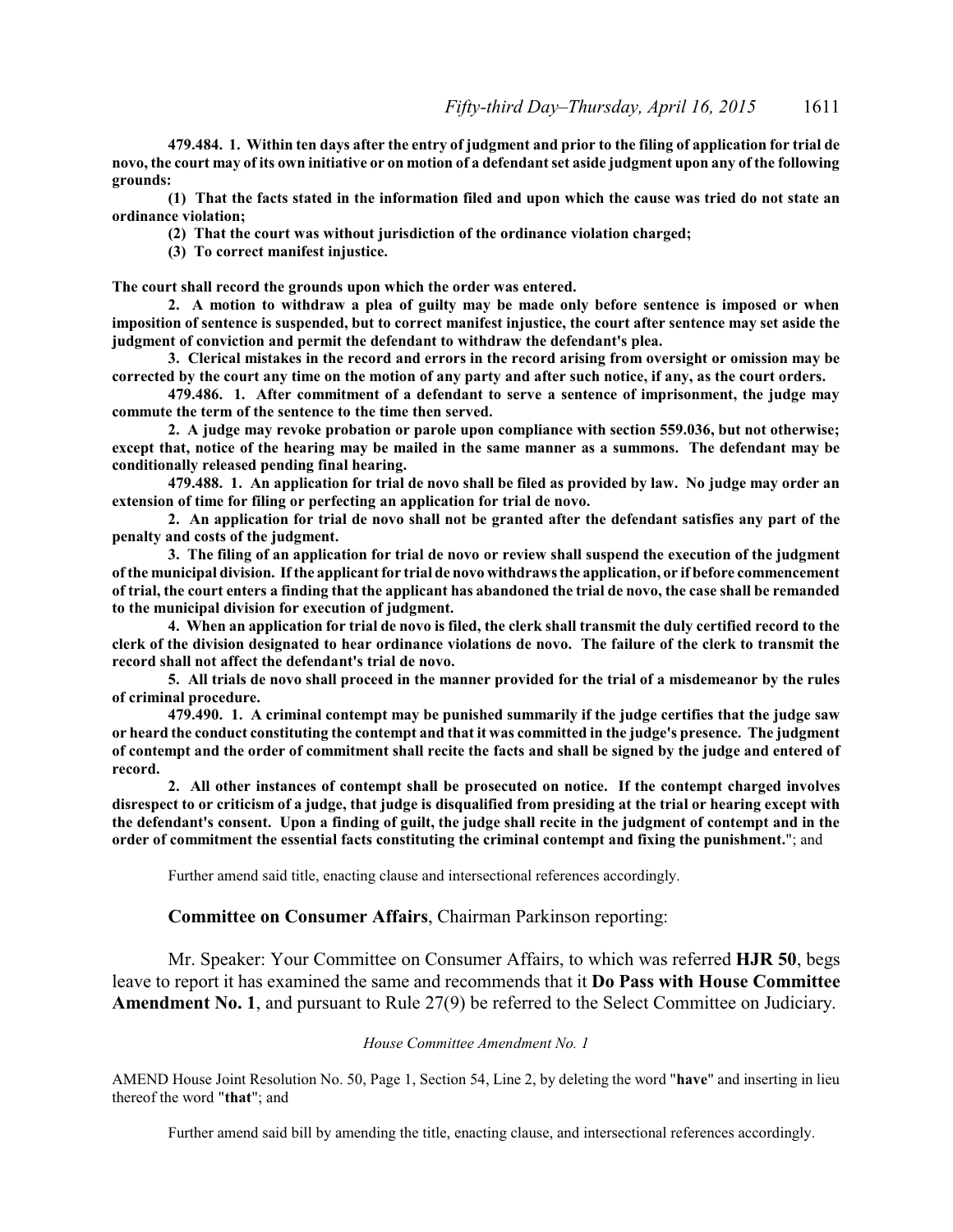Mr. Speaker: Your Committee on Consumer Affairs, to which was referred **HB 1357**, begs leave to report it has examined the same and recommends that it **Do Pass with House Committee Amendment No. 1**, and pursuant to Rule 27(9) be referred to the Select Committee on Judiciary.

### *House Committee Amendment No. 1*

AMEND House Bill No. 1357, Page 1, Section 510.263, Lines 10-15, by deleting all of said lines and inserting in lieu thereof the following:

"liable for punitive damages, **[**that jury**] then, after a final judgment has been entered from the first stage of such trial, the attorney general** shall **[**determine ,**] have the sole authority to prosecute** in a second stage of trial **before another jury,** the amount of punitive damages to be awarded against the defendant. **In the second stage of the bifurcated trial, the only issue for determination shall be the amount of punitive damages that will serve to punish the defendant for the conduct for which the defendant has been found liable for punitive damages and will serve to deter the defendant and others from like conduct.** Evidence of such defendant's net worth shall be admissible during the second state of such trial. **In exercising the authority granted in this section, the attorney general shall not hire or utilize outside legal counsel, except in the case of a demonstrated conflict of interest. In such cases, outside legal counsel may be retained only on the basis of a reasonable hourly fee arrangement and may not be retained on the basis of a contingency fee.**"; and

Further amend said bill and section, Page 2, Lines 46-47, by deleting all of said lines and inserting in lieu thereof the following:

### "**9. Any punitive damages award shall be distributed as established under section 537.675**."; and

Further amend said bill, Page 3, Section 537.675, Line 36-37, by deleting all of said lines and inserting in lieu thereof the following:

"compensation fund to the extent of **[**fifty**] eighty-five** percent of the punitive damage final judgment**, except that the attorney general may petition the court that presided over the trial in which punitive damages were awarded for costs and expenses, which shall be granted from the state's share of the award for punitive damages so long as no less than fifty percent of the punitive damage final judgment is deposited into the tort victims' compensation fund.**" **[**which shall attach in any such case after deducting attorney's fees and expenses**]**. In"; and

Further amend said bill by amending the title, enacting clause, and intersectional references accordingly.

## **Committee on Health and Mental Health Policy**, Chairman Frederick reporting:

Mr. Speaker: Your Committee on Health and Mental Health Policy, to which was referred **HCR 9**, begs leave to report it has examined the same and recommends that it **Do Pass**, and pursuant to Rule 27(12) be referred to the Select Committee on Social Services.

Mr. Speaker: Your Committee on Health and Mental Health Policy, to which was referred **HB 720**, begs leave to report it has examined the same and recommends that it **Do Pass with House Committee Amendment No. 1**, and pursuant to Rule 27(12) be referred to the Select Committee on Social Services.

## *House Committee Amendment No. 1*

AMEND House Bill No. 720, Page 1, In the Title, Line 3, by deleting the words "controlled substances prescribed by advanced practice registered nurses" and inserting in lieu thereof the words "prescriptive authority"; and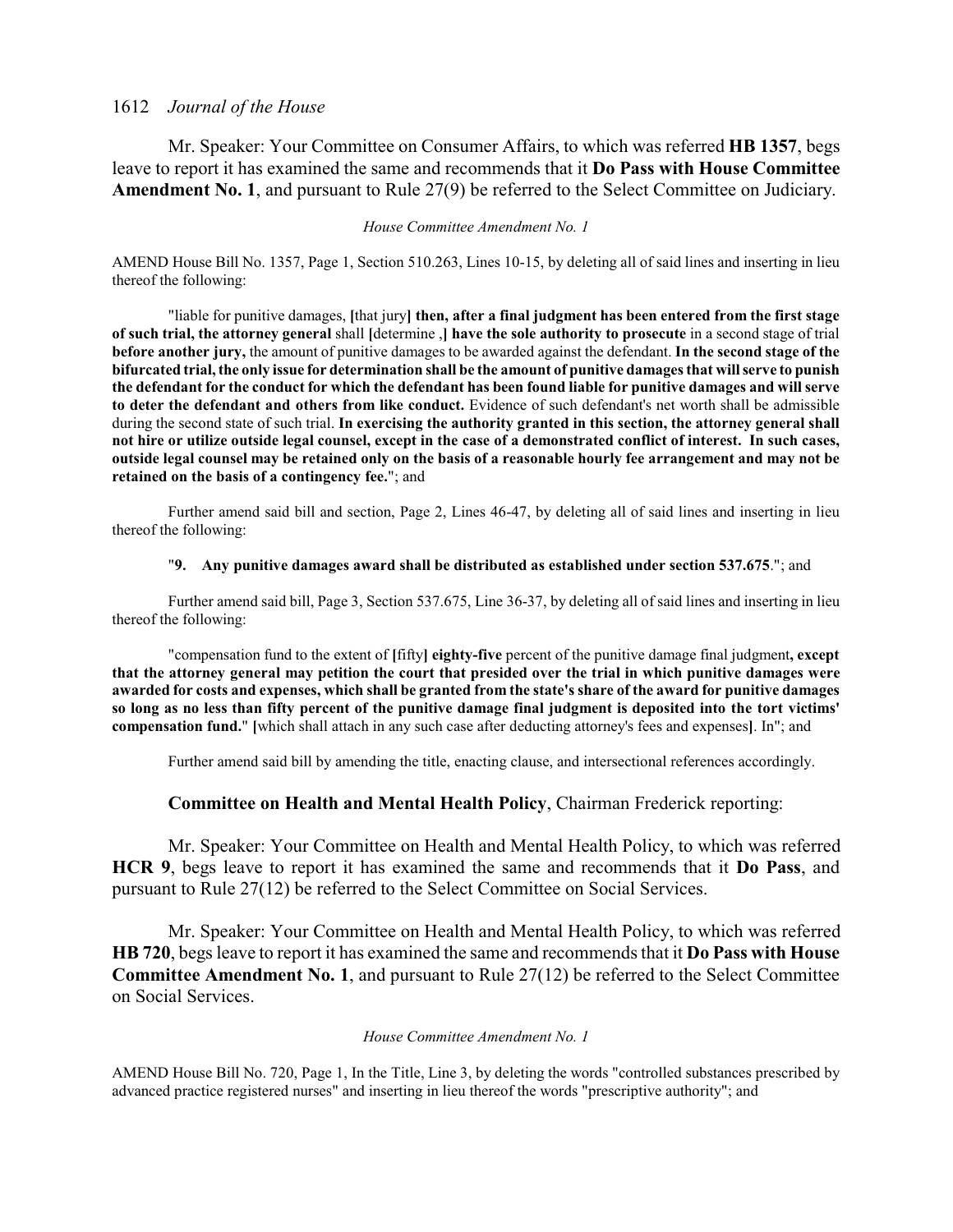Further amend said bill and page, Section 195.070, Lines 12 through 14, by deleting all of said lines and inserting in lieu thereof the following:

"substances listed in Schedules III, IV, and V of section 195.017**, and may have restricted authority in Schedule II. Prescriptions for Schedule II medications prescribed by an advanced practice registered nurse who has a certificate of controlled substance prescriptive authority are restricted to only those medications containing hydrocodone**. However, no such certified advanced practice registered nurse shall prescribe controlled substance for his or her own self or family. Schedule III narcotic controlled substance **and Schedule II - hydrocodone** prescriptions shall be limited to a one"; and

Further amend said bill and section, Page 2, Line 23, by inserting after all of said line the following:

"334.037. 1. A physician may enter into collaborative practice arrangements with assistant physicians. Collaborative practice arrangements shall be in the form of written agreements, jointly agreed-upon protocols, or standing orders for the delivery of health care services. Collaborative practice arrangements, which shall be in writing, may delegate to an assistant physician the authority to administer or dispense drugs and provide treatment as long as the delivery of such health care services is within the scope of practice of the assistant physician and is consistent with that assistant physician's skill, training, and competence and the skill and training of the collaborating physician.

2. The written collaborative practice arrangement shall contain at least the following provisions:

(1) Complete names, home and business addresses, zip codes, and telephone numbers of the collaborating physician and the assistant physician;

(2) A list of all other offices or locations besides those listed in subdivision (1) of this subsection where the collaborating physician authorized the assistant physician to prescribe;

(3) A requirement that there shall be posted at every office where the assistant physician is authorized to prescribe, in collaboration with a physician, a prominently displayed disclosure statement informing patients that they may be seen by an assistant physician and have the right to see the collaborating physician;

(4) All specialty or board certifications of the collaborating physician and all certifications of the assistant physician;

(5) The manner of collaboration between the collaborating physician and the assistant physician, including how the collaborating physician and the assistant physician shall:

(a) Engage in collaborative practice consistent with each professional's skill, training, education, and competence;

(b) Maintain geographic proximity; except, the collaborative practice arrangement may allow for geographic proximity to be waived for a maximum of twenty-eight days per calendar year for rural health clinics as defined by P.L. 95-210, as long as the collaborative practice arrangement includes alternative plans as required in paragraph (c) of this subdivision. Such exception to geographic proximity shall apply only to independentrural health clinics, provider-based rural health clinics if the provider is a critical access hospital as provided in 42 U.S.C. Section 1395i-4, and providerbased rural health clinics if the main location of the hospital sponsor is greater than fifty miles from the clinic. The collaborating physician shall maintain documentation related to such requirement and present it to the state board of registration for the healing arts when requested; and

(c) Provide coverage during absence, incapacity, infirmity, or emergency by the collaborating physician;

(6) A description of the assistant physician's controlled substance prescriptive authority in collaboration with the physician, including a list of the controlled substances the physician authorizes the assistant physician to prescribe and documentation that it is consistent with each professional's education, knowledge, skill, and competence;

(7) A list of all other written practice agreements of the collaborating physician and the assistant physician;

(8) The duration of the written practice agreement between the collaborating physician and the assistant physician;

(9) A description of the time and manner of the collaborating physician's review of the assistant physician's delivery of health care services. The description shall include provisions that the assistant physician shall submit a minimum of ten percent of the charts documenting the assistant physician's delivery of health care services to the collaborating physician for review by the collaborating physician, or any other physician designated in the collaborative practice arrangement, every fourteen days; and

(10) The collaborating physician, or any other physician designated in the collaborative practice arrangement, shall review every fourteen days a minimum of twenty percent of the charts in which the assistant physician prescribes controlled substances. The charts reviewed under this subdivision may be counted in the number of charts required to be reviewed under subdivision (9) of this subsection.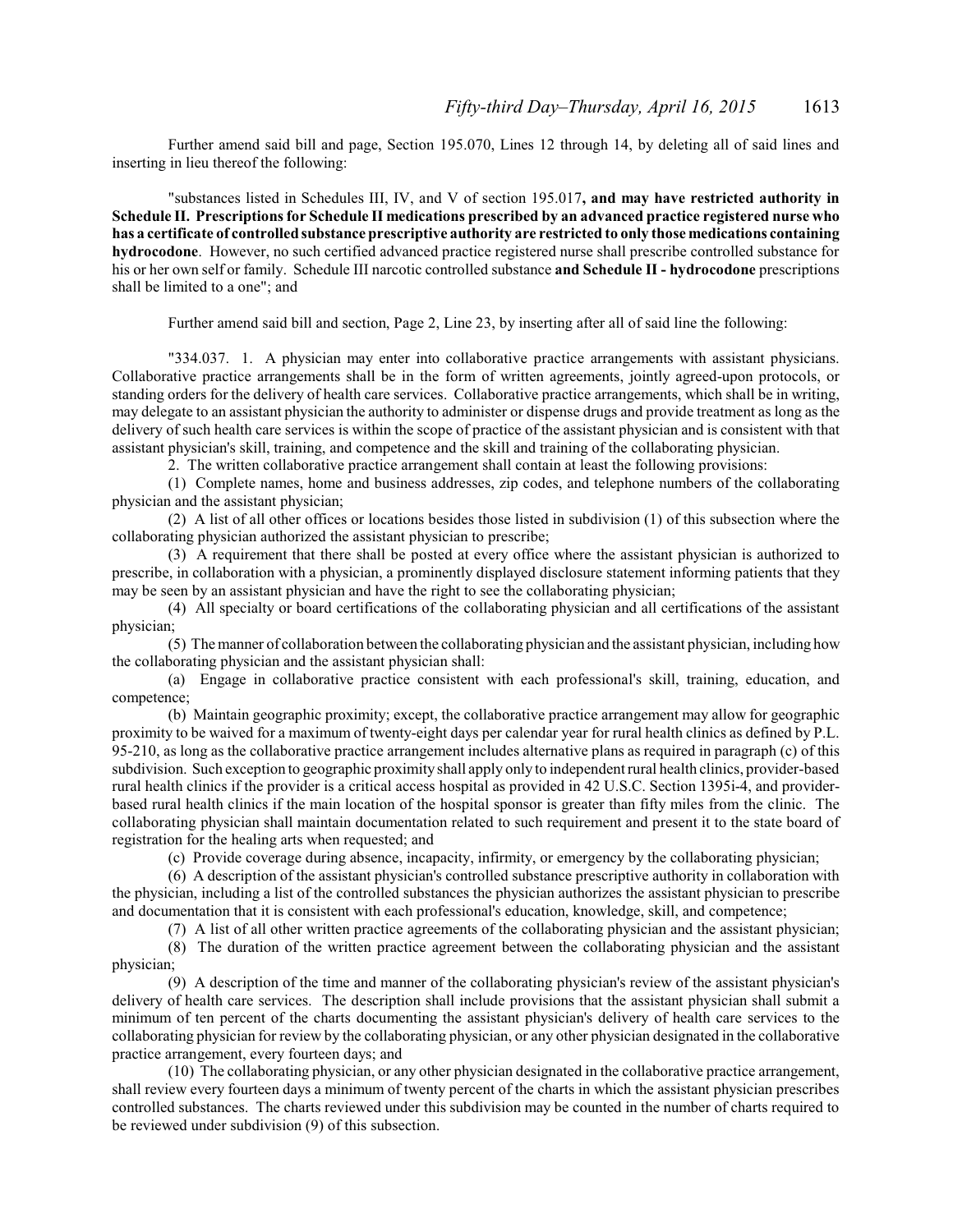3. The state board of registration for the healing arts under section 334.125 shall promulgate rules regulating the use of collaborative practice arrangements for assistant physicians. Such rules shall specify:

- (1) Geographic areas to be covered;
- (2) The methods of treatment that may be covered by collaborative practice arrangements;

(3) In conjunction with deans of medical schools and primary care residency program directors in the state, the development and implementation of educational methods and programs undertaken during the collaborative practice service which shall facilitate the advancement ofthe assistant physician's medical knowledge and capabilities, and which may lead to credit toward a future residency programfor programs that deemsuch documented educational achievements acceptable; and

(4) The requirements for review of services provided under collaborative practice arrangements, including delegating authority to prescribe controlled substances.

Any rules relating to dispensing or distribution of medications or devices by prescription or prescription drug orders under this section shall be subject to the approval of the state board of pharmacy. Any rules relating to dispensing or distribution of controlled substances by prescription or prescription drug orders under this section shall be subject to the approval of the department of health and senior services and the state board of pharmacy. The state board of registration for the healing arts shall promulgate rules applicable to assistant physicians that shall be consistent with guidelines for federally funded clinics. The rulemaking authority granted in this subsection shall not extend to collaborative practice arrangements of hospital employees providing inpatient care within hospitals as defined in chapter 197 or populationbased public health services as defined by 20 CSR 2150-5.100 as of April 30, 2008.

4. The state board of registration for the healing arts shall not deny, revoke, suspend, or otherwise take disciplinary action against a collaborating physician for health care services delegated to an assistant physician provided the provisions of this section and the rules promulgated thereunder are satisfied.

5. Within thirty days of any change and on each renewal, the state board of registration for the healing arts shall require every physician to identifywhether the physician is engaged in any collaborative practice arrangement, including collaborative practice arrangements delegating the authority to prescribe controlled substances, and also report to the board the name of each assistant physician with whom the physician has entered into such arrangement. The board may make such information available to the public. The board shall track the reported information and may routinely conduct random reviews of such arrangements to ensure that arrangements are carried out for compliance under this chapter.

6. A collaborating physician shall not enter into a collaborative practice arrangement with more than three fulltime equivalent assistant physicians. Such limitation shall not apply to collaborative arrangements of hospital employees providing inpatient care service in hospitals as defined in chapter 197 or population-based public health services as defined by 20 CSR 2150-5.100 as of April 30, 2008.

7. The collaborating physician shall determine and document the completion of at least a one-month period of time during which the assistant physician shall practice with the collaborating physician continuously present before practicing in a setting where the collaborating physician is not continuously present. Such limitation shall not apply to collaborative arrangements of providers of population-based public health services as defined by 20 CSR 2150-5.100 as of April 30, 2008.

8. No agreement made under this section shall supersede current hospital licensing regulations governing hospital medication orders under protocols or standing orders for the purpose of delivering inpatient or emergency care within a hospital as defined in section 197.020 if such protocols or standing orders have been approved by the hospital's medical staff and pharmaceutical therapeutics committee.

9. No contract or other agreement shall require a physician to act as a collaborating physician for an assistant physician against the physician's will. A physician shall have the right to refuse to act as a collaborating physician, without penalty, for a particular assistant physician. No contract or other agreement shall limit the collaborating physician's ultimate authority over any protocols or standing orders or in the delegation of the physician's authority to any assistant physician, but such requirement shall not authorize a physician in implementing such protocols, standing orders, or delegation to violate applicable standards for safe medical practice established by a hospital's medical staff.

10. No contract or other agreement shall require any assistant physician to serve as a collaborating assistant physician for any collaborating physician against the assistant physician's will. An assistant physician shall have the right to refuse to collaborate, without penalty, with a particular physician.

11. All collaborating physicians and assistant physicians in collaborative practice arrangements shall wear identification badges while acting within the scope oftheir collaborative practice arrangement. The identification badges shall prominently display the licensure status of such collaborating physicians and assistant physicians.

12. (1) An assistant physician with a certificate of controlled substance prescriptive authority as provided in this section may prescribe any controlled substance listed in Schedule III, IV, or V of section 195.017**, and may have**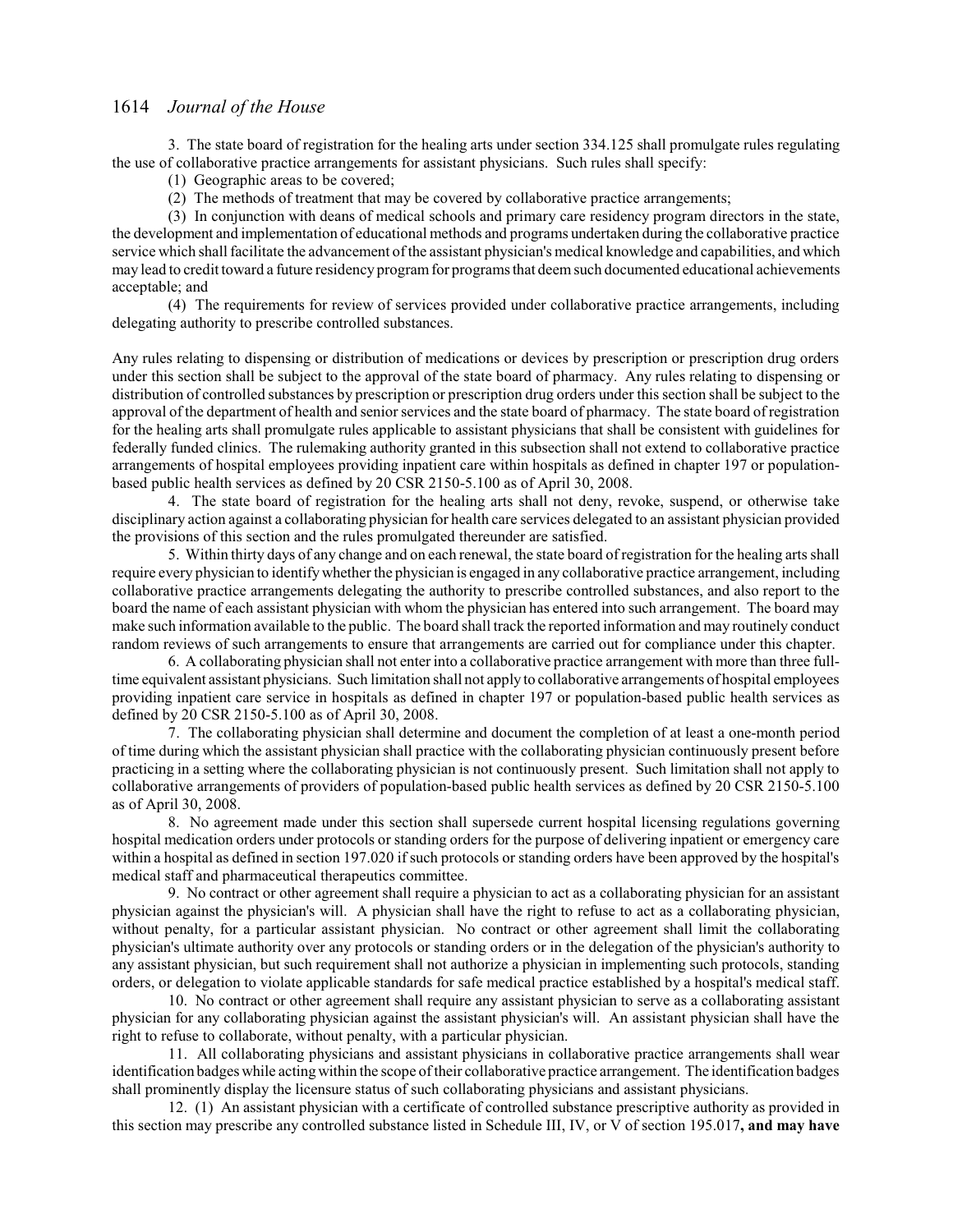**restricted authority in Schedule II,** when delegated the authority to prescribe controlled substances in a collaborative practice arrangement. **Prescriptions for Schedule II medications prescribed by an assistant physician who has a certificate of controlled substance prescriptive authority are restricted to only those medications containing hydrocodone.** Such authority shall be filed with the state board of registration for the healing arts. The collaborating physician shall maintain the right to limit a specific scheduled drug or scheduled drug category that the assistant physician is permitted to prescribe. Any limitations shall be listed in the collaborative practice arrangement. Assistant physicians shall not prescribe controlled substances for themselves or members oftheir families. Schedule III controlled substances **and Schedule II - hydrocodone prescriptions**shall be limited to a five-day supply without refill. Assistant physicians who are authorized to prescribe controlled substances under this section shall register with the federal Drug Enforcement Administration and the state bureau of narcotics and dangerous drugs, and shall include the Drug Enforcement Administration registration number on prescriptions for controlled substances.

(2) The collaborating physician shall be responsible to determine and document the completion of at least one hundred twenty hours in a four-month period by the assistant physician during which the assistant physician shall practice with the collaborating physician on-site prior to prescribing controlled substances when the collaborating physician is not on-site. Such limitation shall not apply to assistant physicians of population-based public health services as defined in 20 CSR 2150-5.100 as of April 30, 2009.

(3) An assistant physician shall receive a certificate of controlled substance prescriptive authority fromthe state board of registration for the healing arts upon verification of licensure under section 334.036."; and

Further amend said bill, Page 2, Section 334.104, Lines 14 through 18, by deleting all ofsaid lines and inserting in lieu thereof the following:

"dispense, or prescribe controlled substances listed in Schedules III, IV, and V of section 195.017**, and Schedule II - hydrocodone**; except that, the collaborative practice arrangement shall not delegate the authority to administer any controlled substances listed in schedules III, IV, and V ofsection 195.017**, or Schedule II - hydrocodone** for the purpose of inducing sedation or general anesthesia for therapeutic, diagnostic, or surgical procedures. Schedule III narcotic controlled substance **and Schedule II - hydrocodone** prescriptions shall be"; and

Further amend said bill and section, Page 5, Line 121, by inserting immediately after the number "**195.017**" the words "**, or Schedule II - hydrocodone**"; and

Further amend said bill and section, Page 6, Line 149, by inserting after all of said line the following:

"334.747. 1. A physician assistant with a certificate of controlled substance prescriptive authority as provided in this section may prescribe any controlled substance listed in schedule III, IV, or V ofsection 195.017**, and may have restricted authority in Schedule II,** when delegated the authority to prescribe controlled substances in a supervision agreement. Such authority shall be listed on the supervision verification form on file with the state board of healing arts. The supervising physician shall maintain the right to limit a specific scheduled drug or scheduled drug category that the physician assistant is permitted to prescribe. Any limitations shall be listed on the supervision form. **Prescriptions for Schedule II medications prescribed by a physician assistant with authority to prescribe delegated in a supervision agreement are restricted to only those medications containing hydrocodone.** Physician assistants shall not prescribe controlled substances for themselves or members of their families. Schedule III controlled substances **and Schedule II - hydrocodone prescriptions** shall be limited to a five-day supply without refill. Physician assistants who are authorized to prescribe controlled substances under this section shall register with the federal Drug Enforcement Administration and the state bureau of narcotics and dangerous drugs, and shall include the Drug Enforcement Administration registration number on prescriptions for controlled substances.

2. The supervising physician shall be responsible to determine and document the completion of at least one hundred twenty hours in a four-month period by the physician assistant during which the physician assistant shall practice with the supervising physician on-site prior to prescribing controlled substances when the supervising physician is not on-site. Such limitation shall not apply to physician assistants of population-based public health services as defined in 20 CSR 2150-5.100 as of April 30, 2009.

3. A physician assistant shall receive a certificate of controlled substance prescriptive authority from the board of healing arts upon verification of the completion of the following educational requirements:

(1) Successful completion of an advanced pharmacology course that includes clinical training in the prescription of drugs, medicines, and therapeutic devices. A course or courses with advanced pharmacological content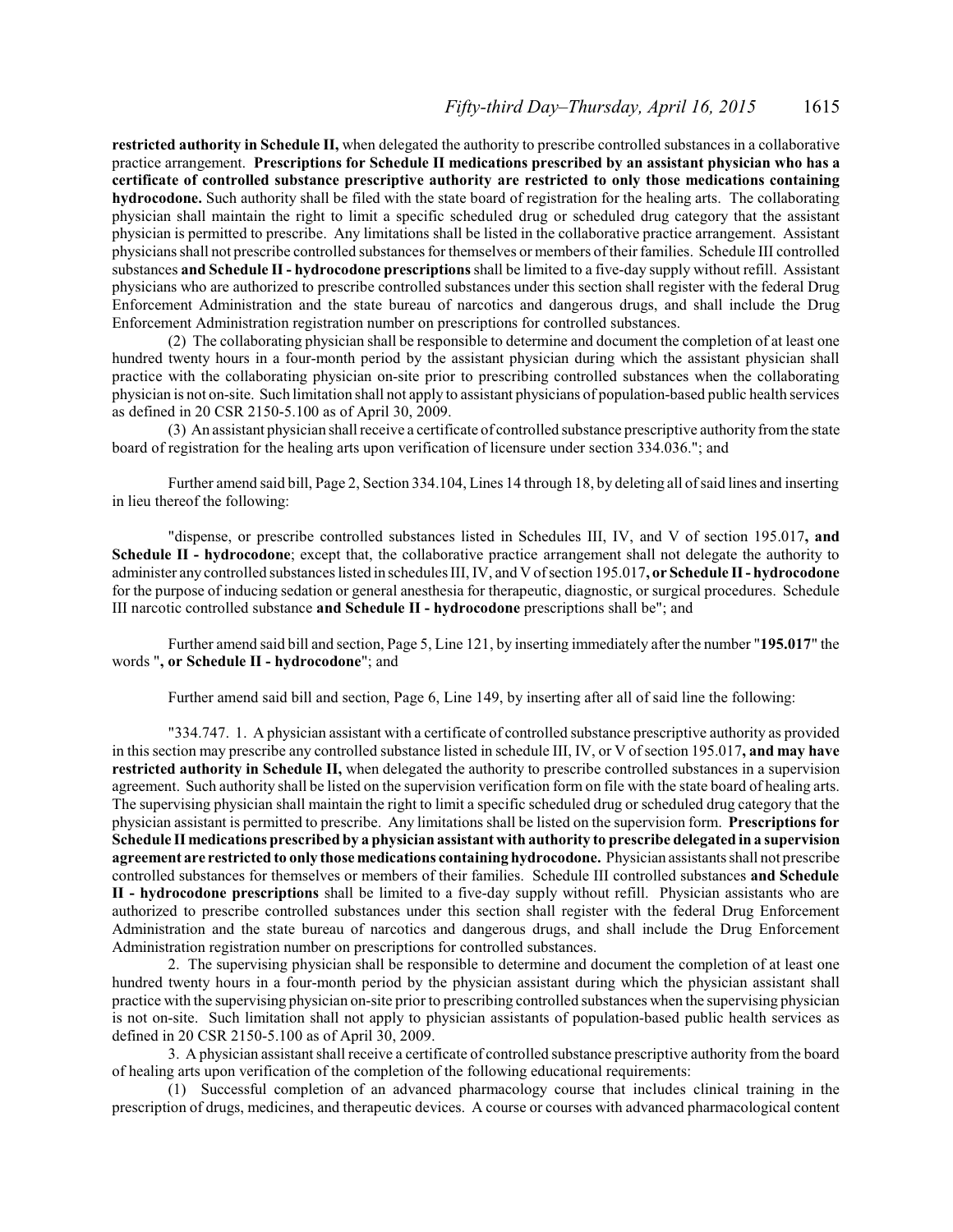in a physician assistant program accredited by the Accreditation Review Commission on Education for the Physician Assistant (ARC-PA) or its predecessor agency shall satisfy such requirement;

(2) Completion of a minimum of three hundred clock hours of clinical training by the supervising physician in the prescription of drugs, medicines, and therapeutic devices;

(3) Completion of a minimum of one year of supervised clinical practice or supervised clinical rotations. One year of clinical rotations in a program accredited by the Accreditation Review Commission on Education for the Physician Assistant (ARC-PA) or its predecessor agency, which includes pharmacotherapeutics as a component of its clinical training, shall satisfy such requirement. Proof of such training shall serve to document experience in the prescribing of drugs, medicines, and therapeutic devices;

(4) A physician assistant previously licensed in a jurisdiction where physician assistants are authorized to prescribe controlled substances may obtain a state bureau of narcotics and dangerous drugs registration if a supervising physician can attest that the physician assistant has met the requirements ofsubdivisions (1) to (3) of this subsection and provides documentation of existing federal Drug Enforcement Agency registration."; and

Further amend said bill by amending the title, enacting clause, and intersectional references accordingly.

#### **Committee on Health Insurance**, Chairman Hansen reporting:

Mr. Speaker: Your Committee on Health Insurance, to which was referred **HB 262**, begs leave to report it has examined the same and recommends that it **Do Pass**, and pursuant to Rule 27(8) be referred to the Select Committee on Insurance.

#### **Select Committee on Commerce**, Chairman Zerr reporting:

Mr. Speaker: Your Select Committee on Commerce, to which was referred **HB 165, with House Committee Amendment No. 1 to House Committee Amendment No. 1** and **House Committee Amendment No. 1, as amended**, begs leave to report it has examined the same and recommends that it **Do Pass with House Committee Substitute**.

Mr. Speaker: Your Select Committee on Commerce, to which was referred **HB 253**, begs leave to report it has examined the same and recommends that it **Do Pass**.

Mr. Speaker: Your Select Committee on Commerce, to which was referred **HB 389**, begs leave to report it has examined the same and recommends that it **Do Pass**.

Mr. Speaker: Your Select Committee on Commerce, to which was referred **HB 801**, begs leave to report it has examined the same and recommends that it **Do Pass**.

Mr. Speaker: Your Select Committee on Commerce, to which was referred **SCR 2**, begs leave to report it has examined the same and recommends that it **Do Pass**.

#### **Select Committee on General Laws**, Chairman Jones reporting:

Mr. Speaker: Your Select Committee on General Laws, to which was referred **HCR 17**, begs leave to report it has examined the same and recommends that it **Do Pass**.

Mr. Speaker: Your Select Committee on General Laws, to which was referred **HB 288**, begs leave to report it has examined the same and recommends that it **Do Pass**.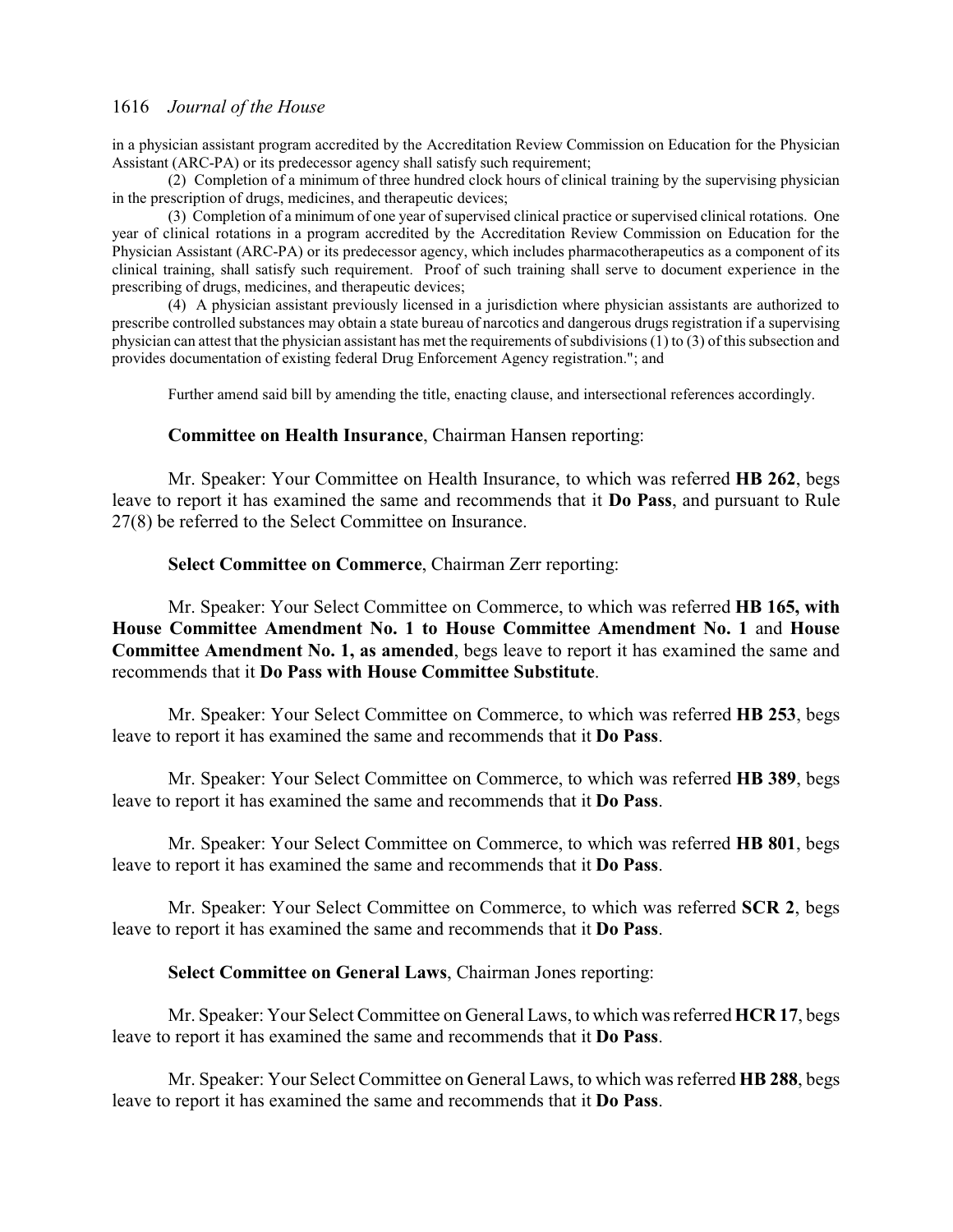Mr. Speaker: Your Select Committee on General Laws, to which was referred **HB 1024**, begs leave to report it has examined the same and recommends that it **Do Pass**.

Mr. Speaker: Your Select Committee on General Laws, to which was referred **HB 1048, with House Committee Amendment No. 1**, begs leave to report it has examined the same and recommends that it **Do Pass with House Committee Substitute**.

Mr. Speaker: Your Select Committee on General Laws, to which was referred **HB 1074**, begs leave to report it has examined the same and recommends that it **Do Pass with House Committee Substitute**.

Mr. Speaker: Your Select Committee on General Laws, to which was referred **HB 1247**, begs leave to report it has examined the same and recommends that it **Do Pass**.

Mr. Speaker: Your Select Committee on General Laws, to which was referred **HB 1318,** with House Committee Amendment No. 1, begs leave to report it has examined the same and recommends that it **Do Pass with House Committee Substitute**.

**Select Committee on Insurance**, Chairman Gosen reporting:

Mr. Speaker: Your Select Committee on Insurance, to which was referred **HB 1040, with House Committee Amendment No. 1**, begs leave to report it has examined the same and recommends that it **Do Pass with House Committee Substitute**.

**Committee on Select Committee on Social Services**, Chairman Allen reporting:

Mr. Speaker: Your Committee on Select Committee on Social Services, to which was referred **SS SB 239**, begs leave to report it has examined the same and recommends that it **Do Pass**.

**Select Committee on State and Local Governments**, Chairman Solon reporting:

Mr. Speaker: Your Select Committee on State and Local Governments, to which was referred **SB 221, with House Committee Amendment No. 1** and **House Committee Amendment No. 2**, begs leave to report it has examined the same and recommends that it **Do Pass with House Committee Substitute**.

**Select Committee on Utilities**, Chairman Berry reporting:

Mr. Speaker: Your Select Committee on Utilities, to which was referred **HB 824**, begs leave to report it has examined the same and recommends that it **Do Pass**.

Mr. Speaker: Your Select Committee on Utilities, to which was referred **HB 857, with House Committee Amendment No. 1**, begs leave to report it has examined the same and recommends that it **Do Pass with House Committee Substitute**.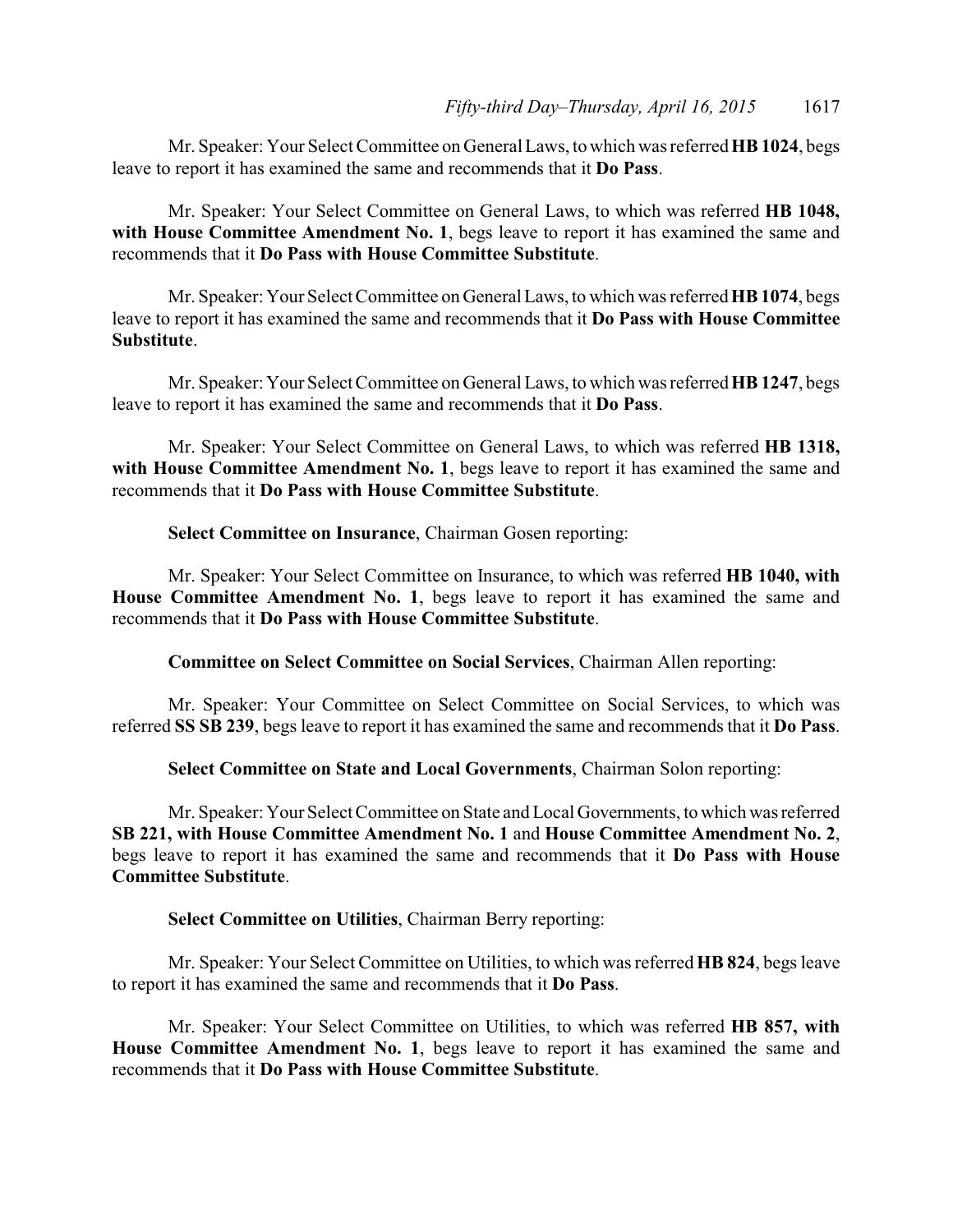Mr. Speaker: Your Select Committee on Utilities, to which was referred **HB 956, with House Committee Amendment No. 1**, begs leave to report it has examined the same and recommends that it **Do Pass with House Committee Substitute**.

Mr. Speaker: Your Select Committee on Utilities, to which was referred **HB 1005**, begs leave to report it has examined the same and recommends that it **Do Pass**.

### **REFERRAL OF HOUSE CONCURRENT RESOLUTIONS**

The following House Concurrent Resolution was referred to the Committee indicated:

**HCR 50** - Energy and Environment

#### **REFERRAL OF HOUSE BILLS**

The following House Bills were referred to the Committee indicated:

**HCS HB 665** - Fiscal Review **HB 691** - Fiscal Review **HCS HB 807** - Fiscal Review

#### **REFERRAL OF SENATE BILLS**

The following Senate Bill was referred to the Committee indicated:

**HCS SB 221** - Fiscal Review

### **MESSAGES FROM THE SENATE**

Mr. Speaker: I am instructed by the Senate to inform the House of Representatives that the Senate has taken up and passed **SB 155**, entitled:

An act to amend chapter 589, RSMo, by adding thereto one new section relating to neighborhood safety.

In which the concurrence of the House is respectfully requested.

Mr. Speaker: I am instructed by the Senate to inform the House of Representatives that the Senate has taken up and passed **SCS SB 190**, entitled:

An act to repeal section 92.402, RSMo, and to enact in lieu thereof one new section relating to public mass transportation sales taxes.

In which the concurrence of the House is respectfully requested.

Mr. Speaker: I am instructed by the Senate to inform the House of Representatives that the Senate has taken up and passed **SB 317**, entitled: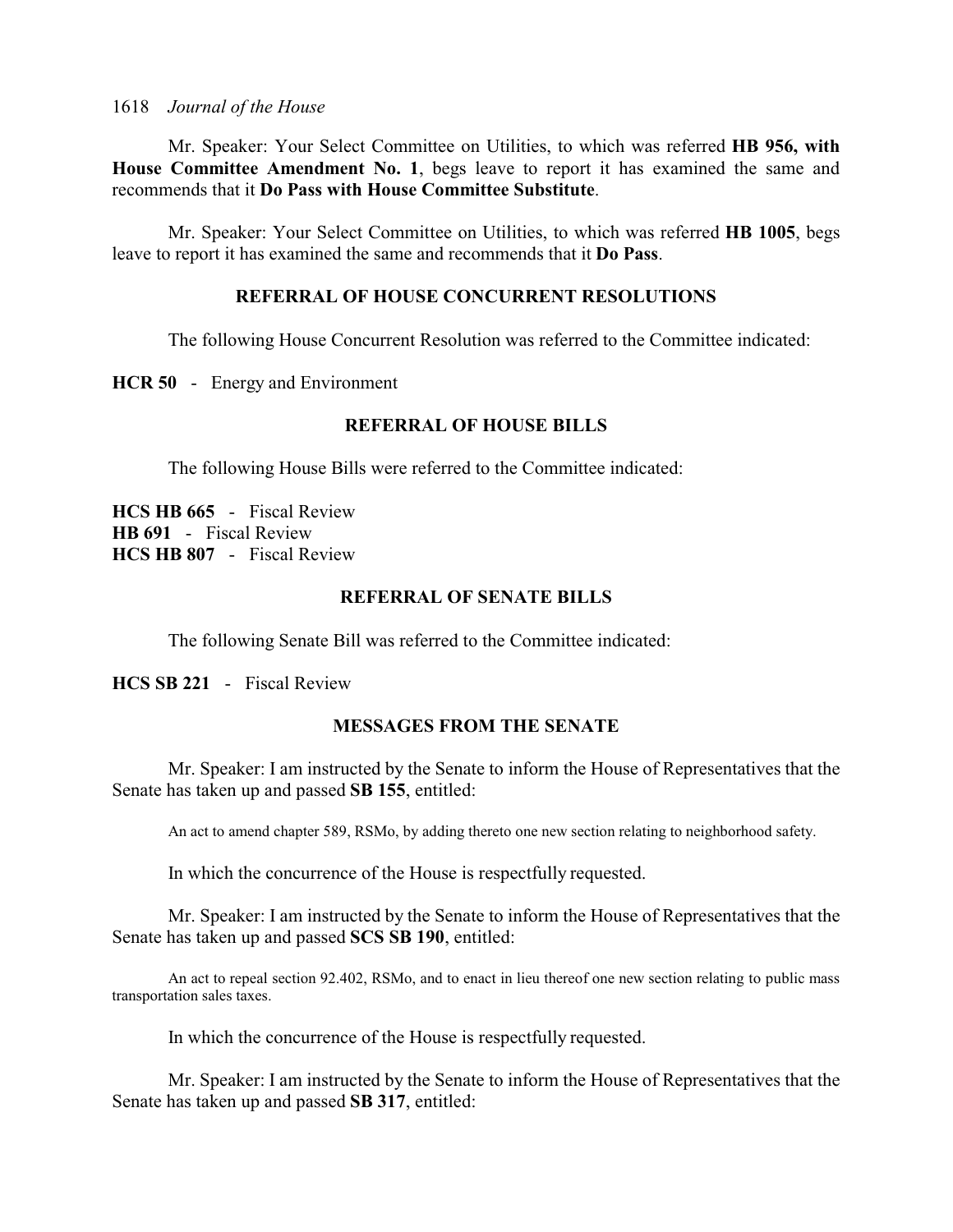An act to authorize the conveyance by the governor of property owned by the state of Missouri to the state highways and transportation commission.

In which the concurrence of the House is respectfully requested.

Mr. Speaker: I am instructed by the Senate to inform the House of Representatives that the Senate has taken up and passed **SCS SB 328** entitled:

An act to amend chapter 170, RSMo, by adding thereto two new sections relating to youth suicide awareness and prevention education.

In which the concurrence of the House is respectfully requested.

Mr. Speaker: I am instructed by the Senate to inform the House of Representatives that the Senate has taken up and passed **SB 334** entitled:

An act to repeal sections 174.030, 174.310, and 174.332, RSMo, and to enact in lieu thereof three new sections relating to boards of regents of state colleges and universities.

In which the concurrence of the House is respectfully requested.

Mr. Speaker: I am instructed by the Senate to inform the House of Representatives that the Senate has taken up and passed **SS SB 365** entitled:

An act to amend chapter 162, RSMo, by adding thereto one new section relating to the special needs of certain individuals.

In which the concurrence of the House is respectfully requested.

Mr. Speaker: I am instructed by the Senate to inform the House of Representatives that the Senate has taken up and passed **SB 389** entitled:

An act to repeal sections 34.040 and 136.055, RSMo, and to enact in lieu thereof two new sections relating to competitive bidding, with an emergency clause.

Emergency clause adopted.

In which the concurrence of the House is respectfully requested.

Mr. Speaker: I am instructed by the Senate to inform the House of Representatives that the Senate has taken up and passed **SB 401** entitled:

An act to repeal section 99.845, RSMo, and to enact in lieu thereof one new section relating to tax increment financing.

In which the concurrence of the House is respectfully requested.

Mr. Speaker: I am instructed by the Senate to inform the House of Representatives that the Senate has taken up and passed **SCS SB 435** entitled: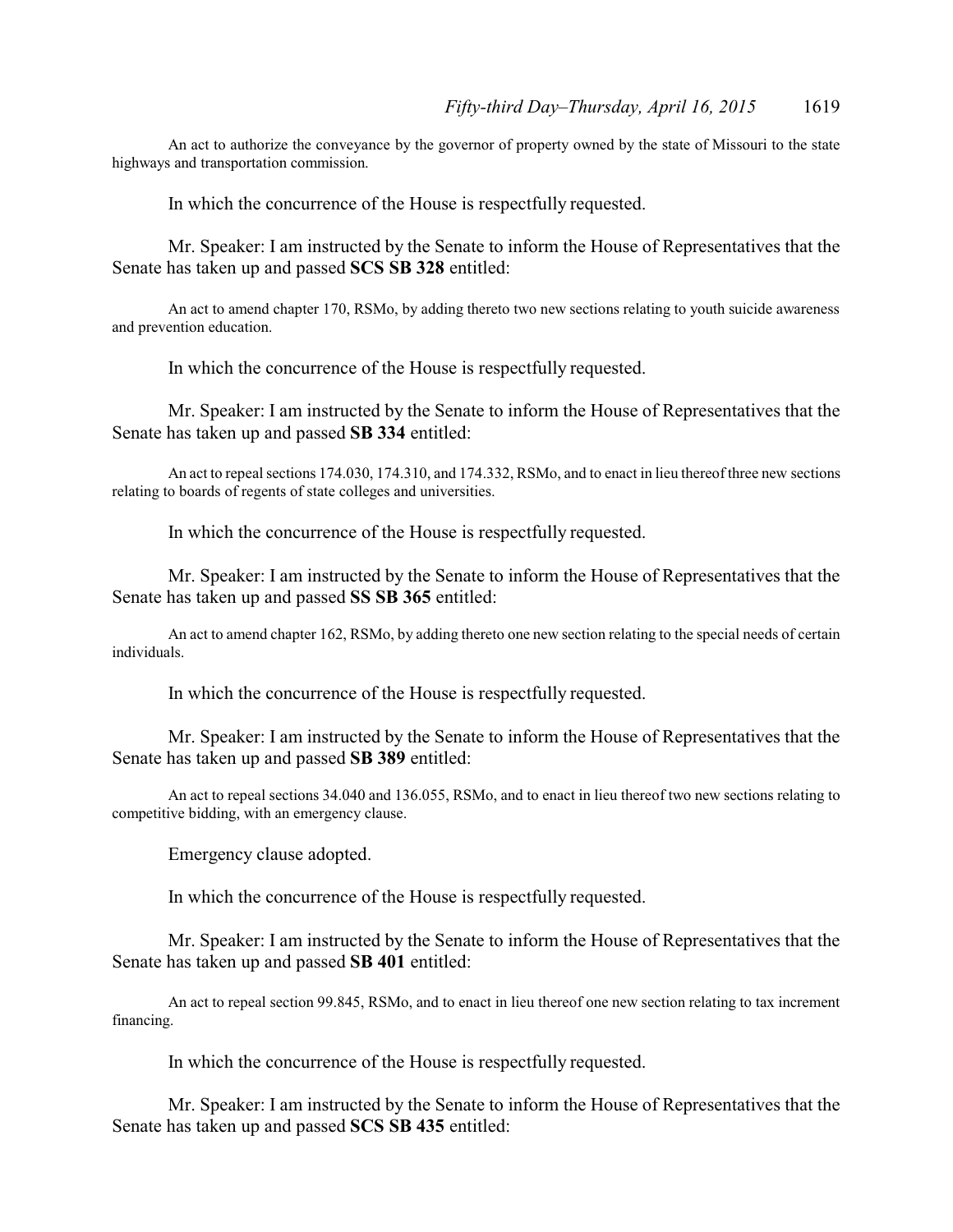An act to authorize the conveyance of property owned by the state in St. Louis County to St. Louis County.

In which the concurrence of the House is respectfully requested.

### **ADJOURNMENT**

On motion of Representative Richardson, the House adjourned until 5:00 p.m., Monday, April 20, 2015.

## **COMMITTEE HEARINGS**

## AGRICULTURE POLICY

Tuesday, April 21, 2015, 12:30 PM, House Hearing Room 3.

Executive session may be held on any matter referred to the committee.

This is a joint meeting of the Regular Standing Committee on Agriculture Policy, the Select Committee on Agriculture Policy, the Regular Standing Committee on Conservation and Natural Resources, and the Agriculture, Conservation, and Natural Resources Appropriations Committee. Ronald Plain will be giving a presentation on agriculture finance.

## APPROPRIATIONS - AGRICULTURE, CONSERVATION, AND NATURAL RESOURCES Tuesday, April 21, 2015, 12:30 PM, House Hearing Room 3.

Executive session may be held on any matter referred to the committee.

Joint meeting of the Regular Standing Committee on Agriculture Policy, the Select Committee on Agriculture Policy, the Regular Standing Committee on Conservation and Natural Resources, and the Agriculture, Conservation, and Natural Resources Appropriations Committee. Ronald Plain will be giving a presentation on agriculture finance.

# APPROPRIATIONS - PUBLIC SAFETY AND CORRECTIONS

Tuesday, April 21, 2015, Upon Conclusion of Morning Session, House Hearing Room 6. Executive session may be held on any matter referred to the committee. Probation and Parole caseload function and funding.

## BANKING

Monday, April 20, 2015, 1:00 PM, House Hearing Room 6. Public hearing will be held: SCS SB 345, SB 524, SB 244, HB 935 Executive session will be held: SCS SB 345, SB 524, SB 244 Executive session may be held on any matter referred to the committee. AMENDED

## CHILDREN AND FAMILIES

Tuesday, April 21, 2015, Upon Morning Recess or 12:00 Noon, whichever is later, House Hearing Room 1. Public hearing will be held: SCS SB 322, SB 256, SCS SB 341 Executive session may be held on any matter referred to the committee.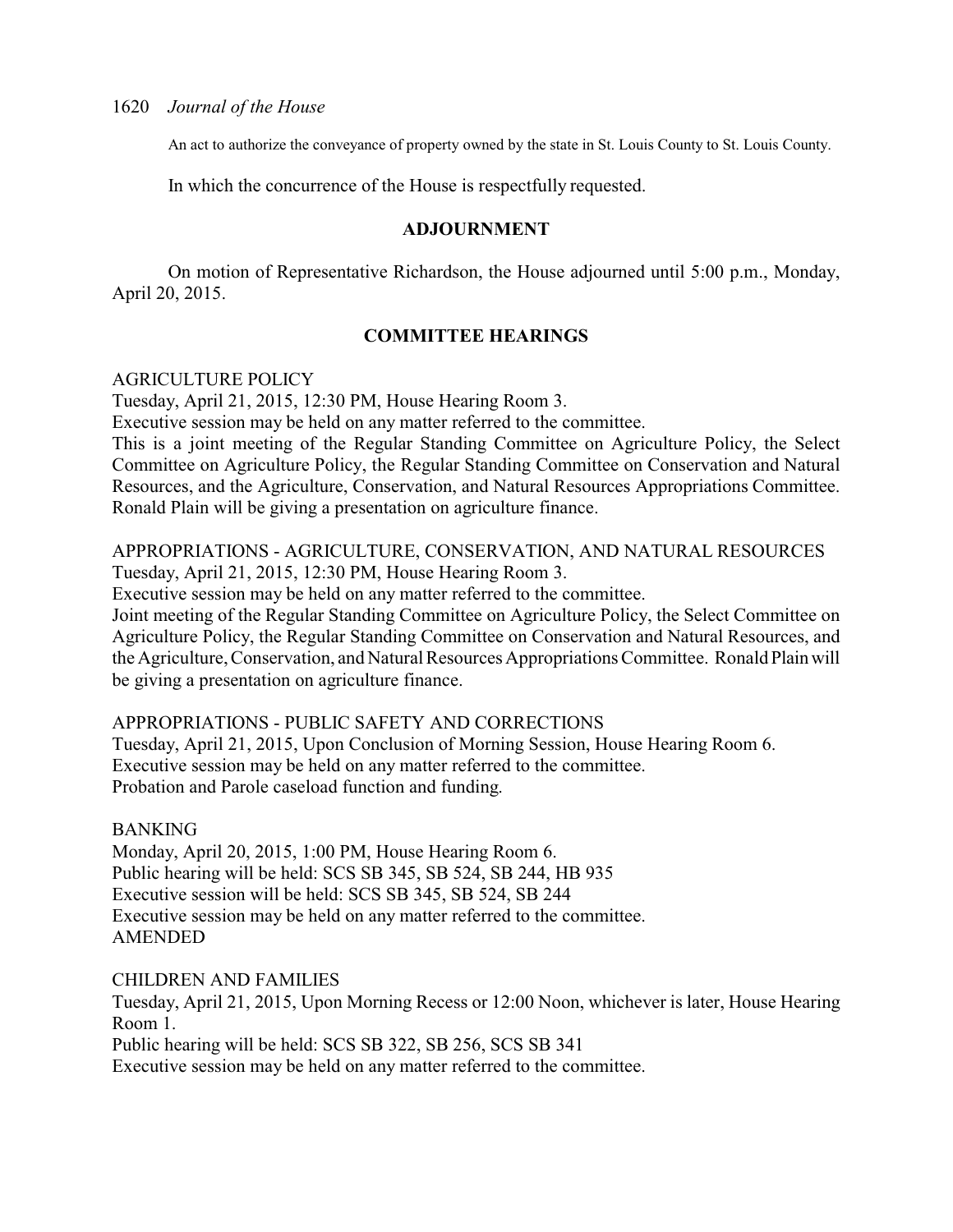## CIVIL AND CRIMINAL PROCEEDINGS

Monday, April 20, 2015, 12:00 PM, House Hearing Room 4. Public hearing will be held: HB 280, HB 281, HB 289, HB 840, HB 998 Executive session may be held on any matter referred to the committee.

#### CIVIL AND CRIMINAL PROCEEDINGS

Wednesday, April 22, 2015, 12:00 PM, House Hearing Room 1. Public hearing will be held: HB 765, HB 1124, SCS SB 109, SB 216, SCS SB 340 Executive session may be held on any matter referred to the committee.

## CONFERENCE COMMITTEE ON BUDGET

Monday, April 20, 2015, Upon Adjournment, House Hearing Room 3. Executive session may be held on any matter referred to the committee. Conference Committee Meeting on House Appropriations Bills SCS HCS HB 2, SCS HCS HB 3, SCS HCS HB 4, SCS HCS HB 5, SCS HCS HB 6, SCS HCS HB 7, SCS HCS HB 8, SCS HCS HB 9, SCS HCS HB 10, SCS HCS HB 11 SS SCS HCS HB 12, SCS HCS HB 13

#### CONFERENCE COMMITTEE ON BUDGET

Tuesday, April 21, 2015, 8:30 AM, House Hearing Room 3.

Executive session may be held on any matter referred to the committee.

Conference Committee Meeting on House Appropriations Bills SCS HCS HB 2, SCS HCS HB 3, SCS HCS HB 4, SCS HCS HB 5, SCS HCS HB 6, SCS HCS HB 7, SCS HCS HB 8, SCS HCS HB 9, SCS HCS HB 10, SCS HCS HB 11 SS SCS HCS HB 12, SCS HCS HB 13

#### CONFERENCE COMMITTEE ON BUDGET

Wednesday, April 22, 2015, 8:30 AM, House Hearing Room 3. Executive session may be held on any matter referred to the committee. Conference Committee Meeting on House Appropriations Bills SCS HCS HB 2, SCS HCS HB 3, SCS HCS HB 4, SCS HCS HB 5, SCS HCS HB 6, SCS HCS HB 7, SCS HCS HB 8, SCS HCS HB 9, SCS HCS HB 10, SCS HCS HB 11 SS SCS HCS HB 12, SCS HCS HB 13 CONSERVATION AND NATURAL RESOURCES Monday, April 20, 2015, Upon Conclusion of Afternoon Session, House Hearing Room 7. Public hearing will be held: HB 763, HB 833, SS SCR 25 Executive session may be held on any matter referred to the committee.

### CONSERVATION AND NATURAL RESOURCES

Tuesday, April 21, 2015, 12:30 PM, House Hearing Room 3.

Executive session may be held on any matter referred to the committee.

This is a joint meeting of the Regular Standing Committee on Conservation and Natural Resources, the Regular Standing Committee on Agriculture Policy, the Select Committee on Agriculture, and the Agriculture, Conservation, and Natural Resources Appropriations Committee. Ronald Plain will be giving a presentation on agriculture finance.

**CORRECTIONS** Wednesday, April 22, 2015, 8:00 AM, House Hearing Room 5. Public hearing will be held: HB 708 Executive session will be held: HB 344 Executive session may be held on any matter referred to the committee.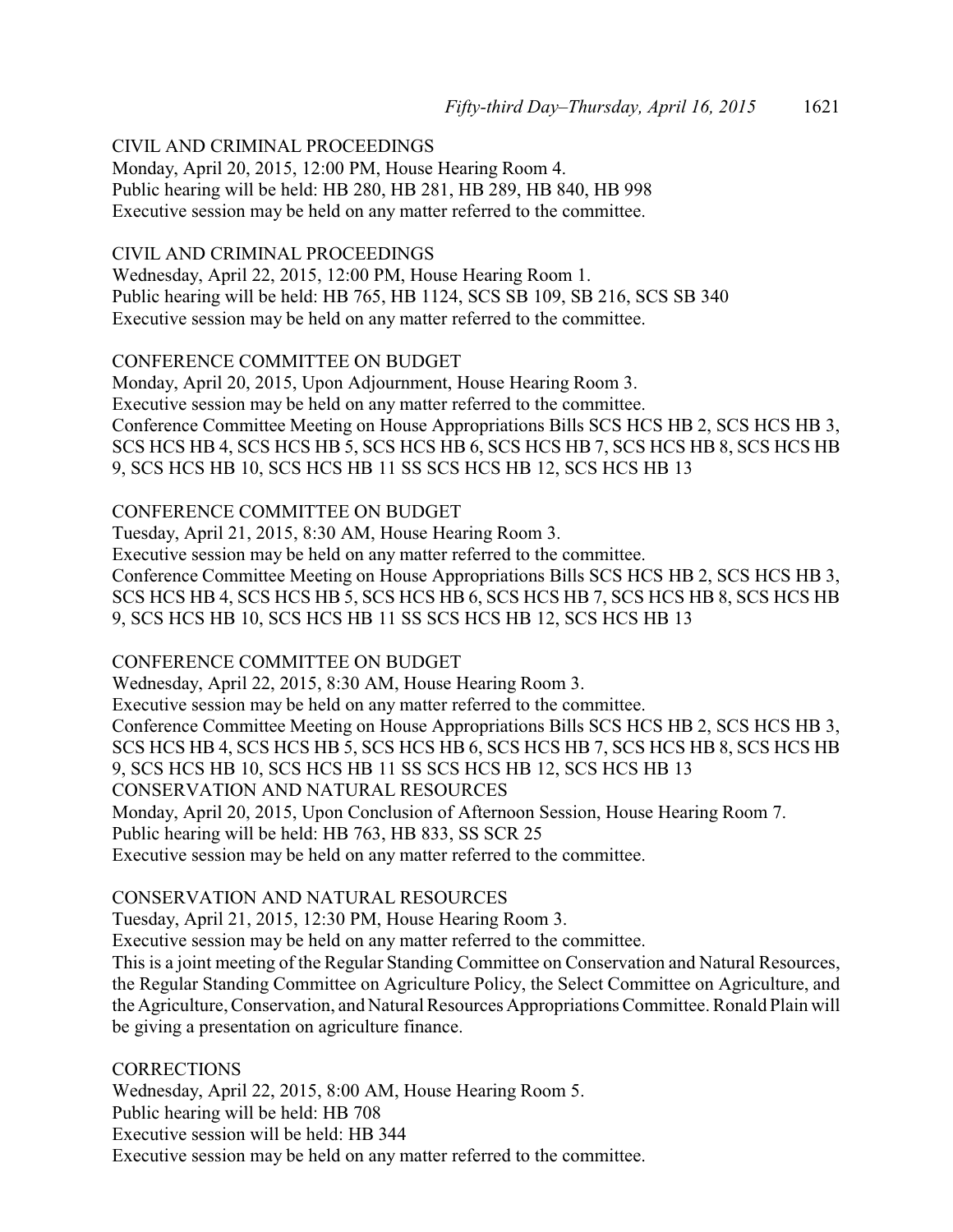**ELECTIONS** 

Tuesday, April 21, 2015, 8:15 AM, House Hearing Room 5. Public hearing will be held: HB 287 Executive session will be held: HB 287, HB 1016, HB 1157, HB 1204 Executive session may be held on any matter referred to the committee.

### ELEMENTARY AND SECONDARY EDUCATION

Monday, April 20, 2015, Upon Conclusion of Afternoon Session, House Hearing Room 4. Public hearing will be held: HB 961, HB 532, HB 448 Executive session will be held: SCS SB 172, HB 991 Executive session may be held on any matter referred to the committee. **CORRECTED** 

#### EMERGING ISSUES

Monday, April 20, 2015, Upon Conclusion of Afternoon Session, House Hearing Room 5. Public hearing will be held: SCS SCR 26, SCR 17, SB 214, SB 110, HJR 49 Executive session may be held on any matter referred to the committee.

## EMERGING ISSUES IN EDUCATION

Monday, April 20, 2015, 12:00 PM, House Hearing Room 1. Public hearing will be held: HB 1083 Executive session will be held: HB 1262, HB 1293 Executive session may be held on any matter referred to the committee.

## ENERGY AND THE ENVIRONMENT

Tuesday, April 21, 2015, 8:00 AM, House Hearing Room 7. Public hearing will be held: SCS SB 445 Executive session will be held: SCS SB 445 Executive session may be held on any matter referred to the committee.

GOVERNMENT EFFICIENCY Monday, April 20, 2015, 2:30 PM, House Hearing Room 4. Public hearing will be held: HRB 666 Executive session may be held on any matter referred to the committee.

#### HIGHER EDUCATION

Tuesday, April 21, 2015, 8:00 AM, House Hearing Room 6. Public hearing will be held: HB 687, HB 905, SCS SB 224, HB 1092 Executive session may be held on any matter referred to the committee. AMENDED

**PENSIONS** Tuesday, April 21, 2015, 9:00 AM, House Hearing Room 4. Public hearing will be held: SCS SB 300 Executive session may be held on any matter referred to the committee.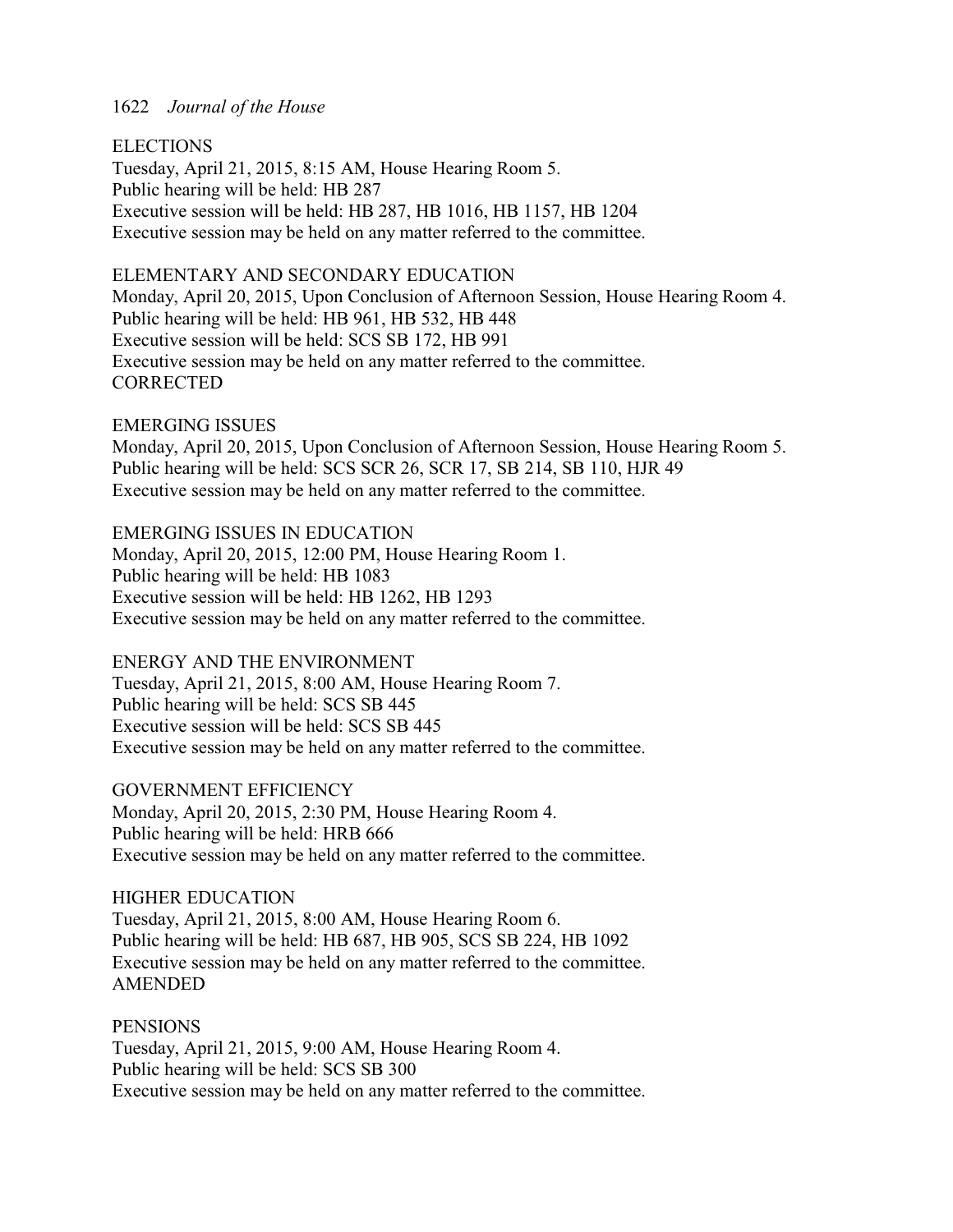## PROFESSIONAL REGISTRATION AND LICENSING Tuesday, April 21, 2015, 12:30 PM, House Hearing Room 4. Public hearing will be held: SCS SB 107, SCS SB 146, SB 458, SCS SB 499, HB 1213, HB 790, HB 1319 Executive session will be held: SCS SB 107, SCS SB 146, SCS SB 499

Executive session may be held on any matter referred to the committee.

## PROPERTY, CASUALTY, AND LIFE INSURANCE

Monday, April 20, 2015, Upon Adjournment, House Hearing Room 1. Public hearing will be held: SB 164 Executive session may be held on any matter referred to the committee. Executive Session on SB164 may be held the same day.

PUBLIC SAFETY AND EMERGENCY PREPAREDNESS Monday, April 20, 2015, Upon Adjournment, House Hearing Room 6. Public hearing will be held: HB 161, HB 450 Executive session may be held on any matter referred to the committee.

## SELECT COMMITTEE ON AGRICULTURE

Tuesday, April 21, 2015, 12:30 PM, House Hearing Room 3. Executive session may be held on any matter referred to the committee. Joint meeting of the Regular Standing Committee on Agriculture Policy, the Select Committee on Agriculture, the Regular Standing Committee on Conservation and Natural Resources, and the Agriculture, Conservations and Natural Resources Appropriations Committee. Ronald Plain will be giving a presentation on agriculture finance.

SELECT COMMITTEE ON JUDICIARY Monday, April 20, 2015, 3:00 PM, House Hearing Room 5. Executive session will be held: SS SCS SB 5 Executive session may be held on any matter referred to the committee. **CORRECTED** 

SELECT COMMITTEE ON SOCIAL SERVICES Monday, April 20, 2015, 1:00 PM, House Hearing Room 3. Executive session will be held: SB 254, HB 977, HB 1090, HB 1111, HB 1268, HB 617 Executive session may be held on any matter referred to the committee. Added HB 617 and HB 1268. AMENDED

TRADE AND TOURISM Wednesday, April 22, 2015, 8:30 AM, House Hearing Room 1. Public hearing will be held: SB 276, SB 277, SCR 14, SCR 15 Executive session may be held on any matter referred to the committee. AMENDED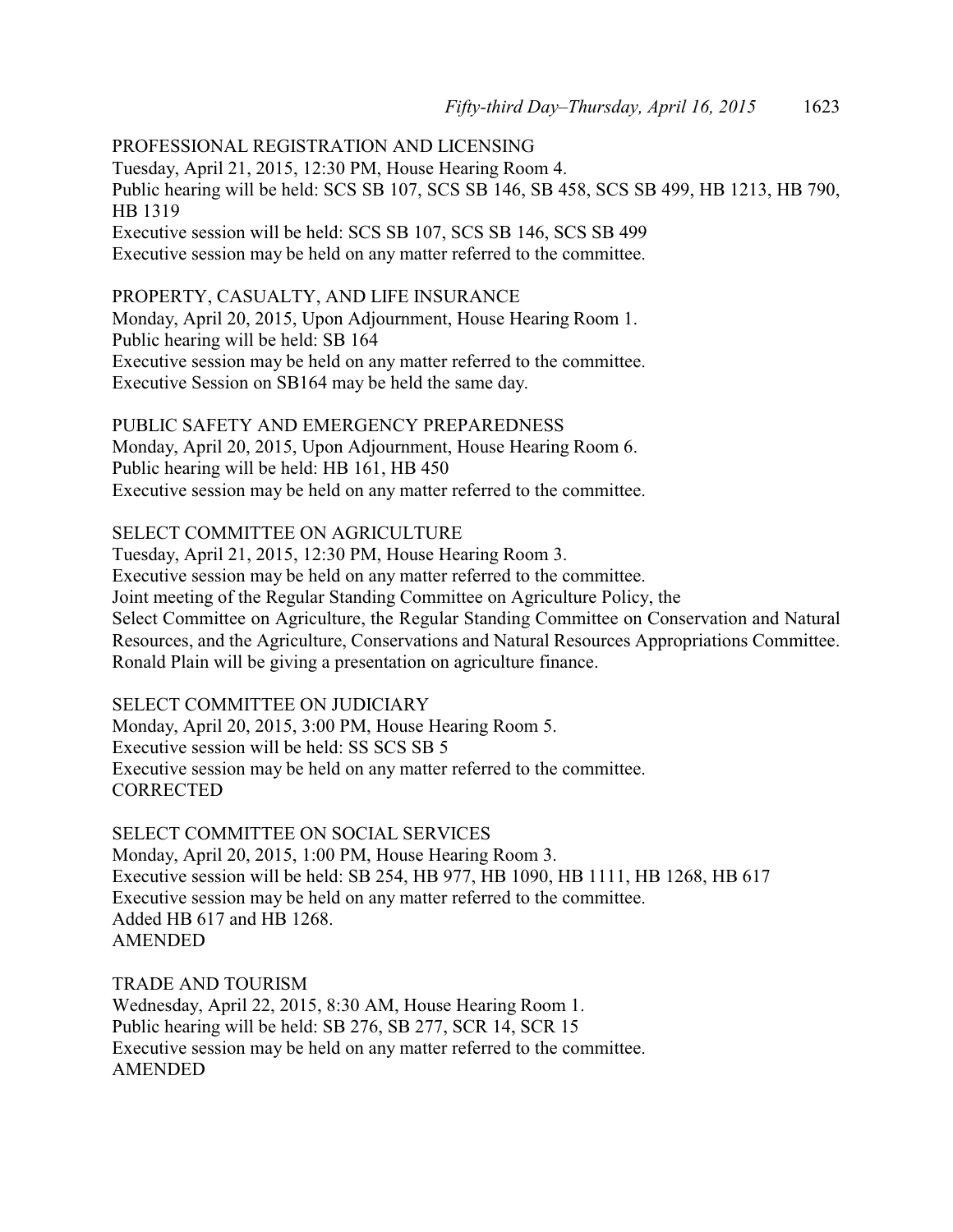TRANSPORTATION Tuesday, April 21, 2015, 12:30 PM, House Hearing Room 7. Public hearing will be held: SB 272, SS SCS SB 278, SB 318, SB 446, SCS SB 456, HB 1198 Executive session will be held: SB 272, SS SCS SB 278, SB 318, SB 446, SCS SB 456, HB 1198, HB 102, HB 995, HB 1266 Executive session may be held on any matter referred to the committee.

### WAYS AND MEANS

Tuesday, April 21, 2015, 5:00 PM, House Hearing Room 1. Public hearing will be held: SCS SB 18, SCR 29, SCS SB 336, HB 693, HB 1306 Executive session will be held: HB 1015, HB 1296, SS SCS SB 174 Executive session may be held on any matter referred to the committee.

WORKFORCE STANDARDS AND DEVELOPMENT Monday, April 20, 2015, 12:00 PM, House Hearing Room 5. Public hearing will be held: HB 544, HB 1361 Executive session may be held on any matter referred to the committee.

## **HOUSE CALENDAR**

FIFTY-FOURTH DAY, MONDAY, APRIL 20, 2015

## **HOUSE JOINT RESOLUTIONS FOR PERFECTION**

HJR 44 - Shumake HCS HJR 24 - Cierpiot HCS HJR 7 - Engler HJR 9 - Burlison HJR 4 - Haahr HCS HJR 41 - Jones

## **HOUSE BILLS FOR PERFECTION**

HCS HB 138 - Reiboldt HCS HB 181 - Haahr HCS HB 497 - Austin HCS HB 203 - Curtman HB 793 - Rizzo HCS HB 321 - Jones HB 324 - Shumake HCS HB 339 - McGaugh HCS HB 550 - Wood HCS HB 655 - Love HB 676 - Rowden HB 494 - Leara HCS HB 965 - Allen HCS HB 356 - Jones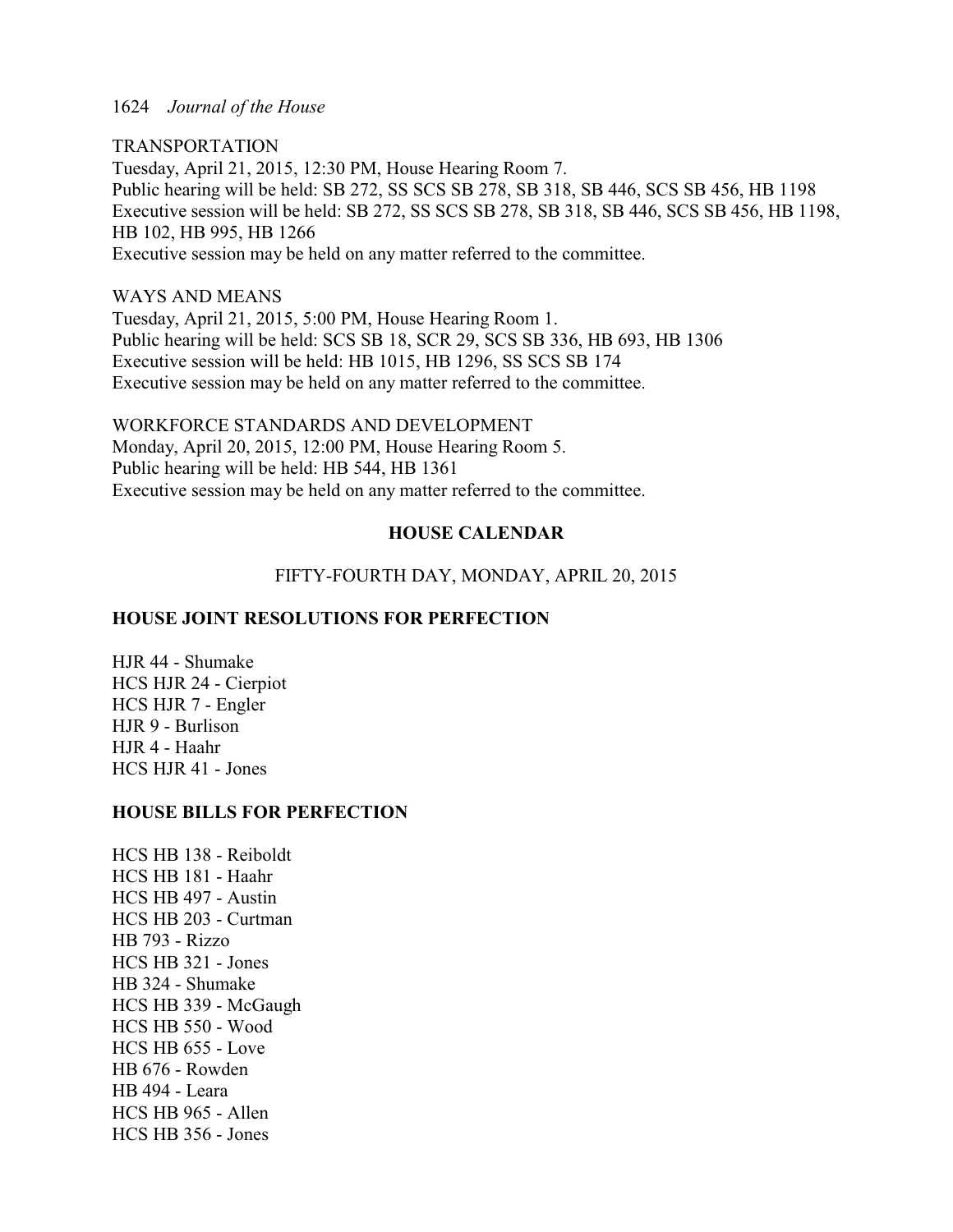HCS HB 624 - Franklin HCS HB 654 - Allen HCS HB 770 - Jones HCS HB 1312 - Rowden HCS HB 117 - Burlison HCS HB 461 - Bahr HCS HB 520 - Hicks HCS HB 540 - Johnson HCS HBs 671 & 683 - Frederick HCS HB 714 - Lauer HB 739 - McCann Beatty HCS HB 762 - Higdon HCS HB 781 - Gosen HCS HB 844 - Hough HCS HB 955 - Ross HCS HB 1058 - Miller HCS HB 137 - McCaherty HCS HB 385 - Walker HCS HB 519 - Vescovo HCS HB 547 - Allen HCS HB 583 - Cross HB 630 - Leara HCS HB 884 - Rowden HB 981 - Rowden HB 1039 - Dugger HCS HB 1066 - Allen HCS HB 1184 - Hummel HCS HB 67 - Dugger HCS HB 375 - McGaugh HB 411 - Kelley HCS HB 422 - Burlison HCS HB 527 - Hill HB 536 - Redmon HB 571 - Burlison HCS HB 634 - Burlison HB 702 - Higdon HB 761 - Jones HB 842 - McDaniel HB 892 - Shumake HCS HB 1023 - Swan HCS HB 1047 - Zerr HCS HB 1091 - Phillips HCS HB 120 - Davis HCS HB 122 - McGaugh HCS HB 209 - Conway (104) HB 464 - Rowden HCS HB 476 - Fitzwater (144)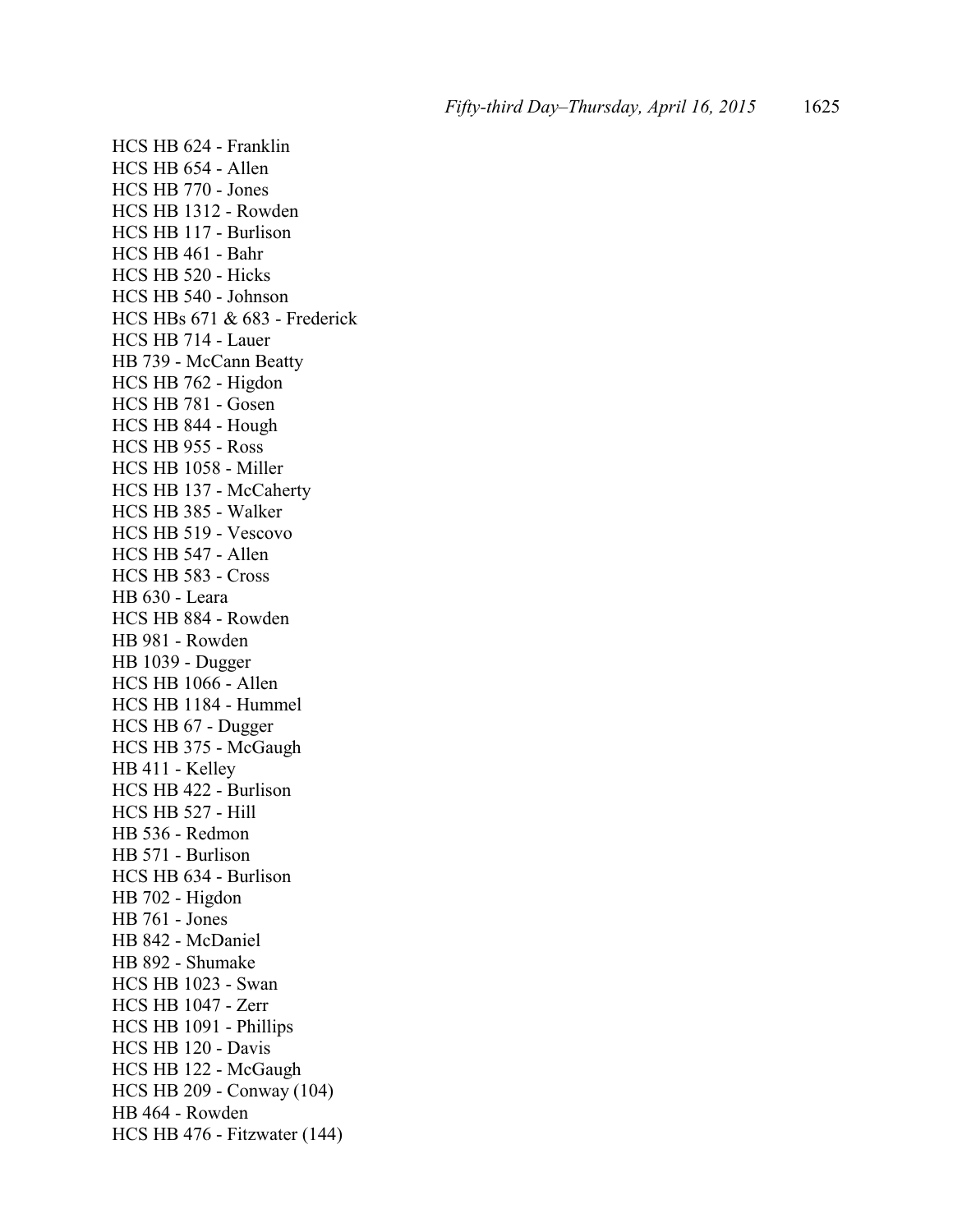HCS HB 479 - Houghton HCS HB 618 - Fraker HCS HB 627 - King HCS HB 658 - Ross HCS HB 694 - Brattin HCS HB 742 - Bahr HCS HB 760 - Flanigan HCS HB 803 - Swan HCS HB 830 - Curtman HCS HB 867 - Frederick HCS HB 921 - Burlison HCS HB 1003 - Hummel HCS HB 1243 - English HB 1313 - Rowden HB 1324, HCA 1 - Rowden HB 101 - Redmon HB 322 - Shumake HB 854 - Reiboldt HCS HB 198 - Morris HCS HB 956 - Fraker HB 1024 - Higdon HCS HB 1048 - Kidd HCS HB 1318 - Brown (57)

#### **HOUSE CONCURRENT RESOLUTIONS FOR THIRD READING**

HCR 35 - Reiboldt

#### **HOUSE BILLS FOR THIRD READING**

HB 582 - Curtis HCS HB 513, (Fiscal Review 3/4/15) - McCaherty HCS HB 1084 - Miller HCS HB 377, (Fiscal Review 4/14/15) - Swan HCS HB 796 - Haefner HCS HB 752 - Dugger HCS HB 734 - Haefner HB 928 - Corlew HB 691, (Fiscal Review 4/16/15) - Leara HB 684 - Koenig HCS HB 807, (Fiscal Review 4/16/15) - Cornejo HB 832 - Brown (057) HCS HB 1002 - Berry HB 940 - Jones HCS HB 665, (Fiscal Review 4/16/15) - Franklin HCS HB 976, E.C. - Franklin HB 1093 - Houghton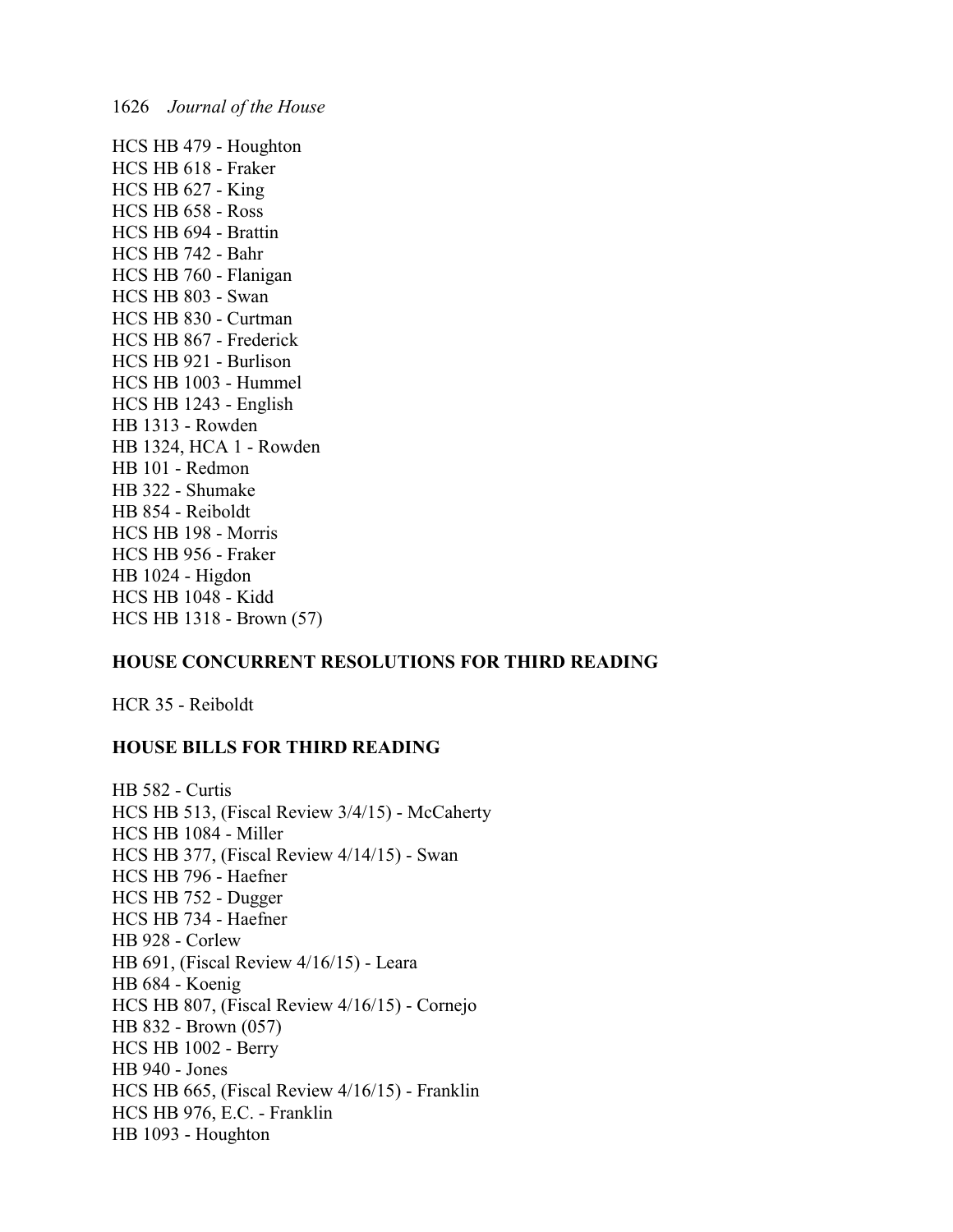### **SENATE BILLS FOR SECOND READING**

SB 155 SCS SB 190 SB 317 SCS SB 328 SB 334 SS SB 365 SB 389 SB 401 SCS SB 435

### **SENATE BILLS FOR THIRD READING - CONSENT**

(04/16/2015)

SB 116 - Davis

### **SENATE BILLS FOR THIRD READING**

SCS SB 19 - Jones SB 194 - Berry HCS SB 221, (Fiscal Review 4/16/15) - Hinson SS SB 239 - Burlison

#### **HOUSE BILLS WITH SENATE AMENDMENTS**

SCS HCS HB 1 - Flanigan HB 150, SA 1 SA1, SA 1, a.a., SA 2, SA 3, SA 4 - Fitzpatrick

### **BILLS CARRYING REQUEST MESSAGES**

SCS HCS HB 42, as amended, (request Senate recede/grant conference), E.C. - Wood HCS HB 104, as amended (request House recede/grant conference) - Haahr HCS SCS SB 152, as amended, (House refuse to recede/request Senate take up and pass bill) - Miller

#### **BILLS IN CONFERENCE**

SCS HCS HB 2 - Flanigan SCS HCS HB 3 - Flanigan SCS HCS HB 4 - Flanigan SCS HCS HB 5 - Flanigan SCS HCS HB 6 - Flanigan SCS HCS HB 7 - Flanigan SCS HCS HB 8 - Flanigan SCS HCS HB 9 - Flanigan